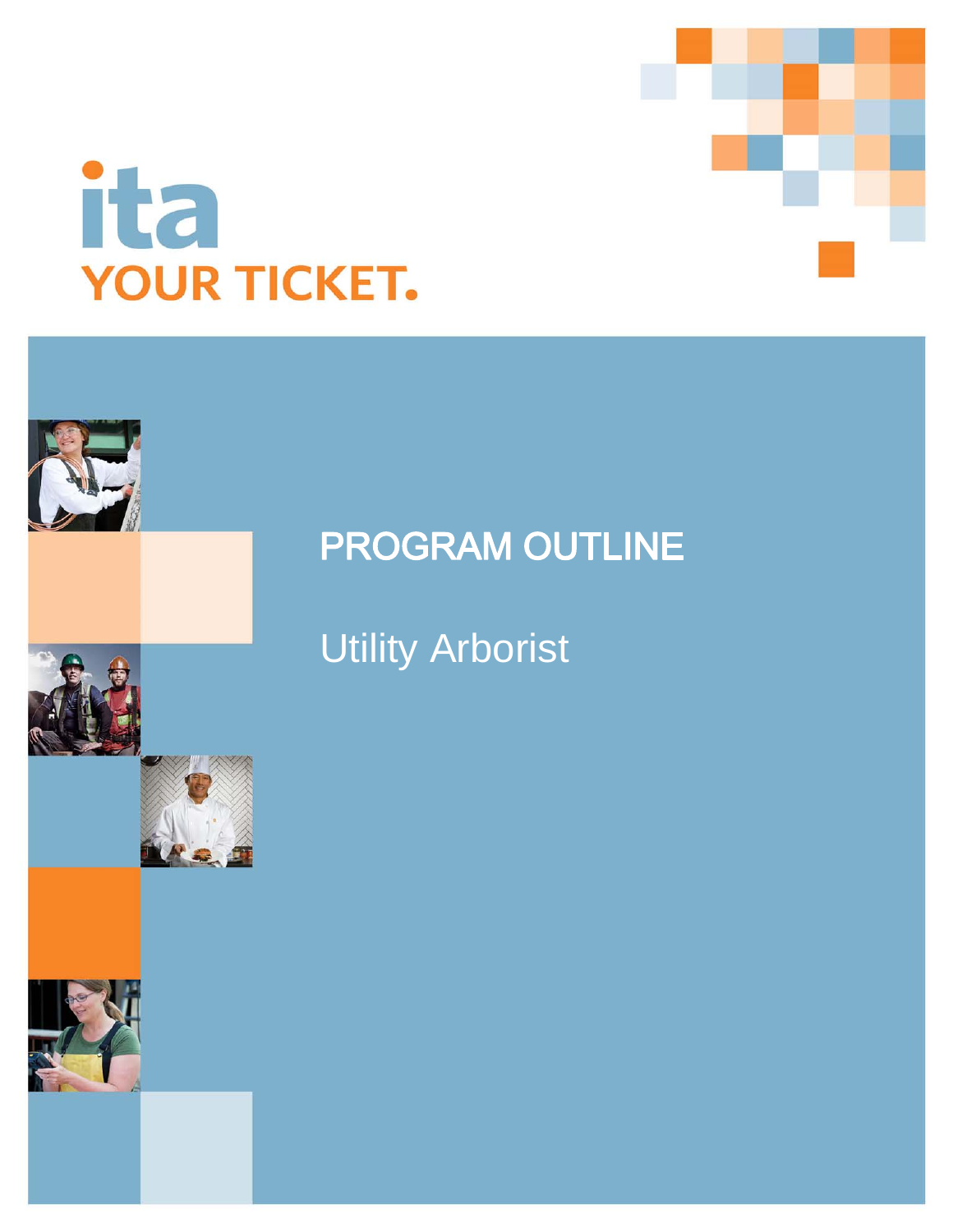



The latest version of this document is available in PDF format on the ITA website www.itabc.ca

To order printed copies of Program Outlines or learning resources (where available) for BC trades contact:

Crown Publications, Queen's Printer Web: www.crownpub.bc.ca Email: crownpub@gov.bc.ca Toll Free 1 800 663-6105

#### **Copyright © 2013 Industry Training Authority**

This publication may not be modified in any way without permission of the Industry Training Authority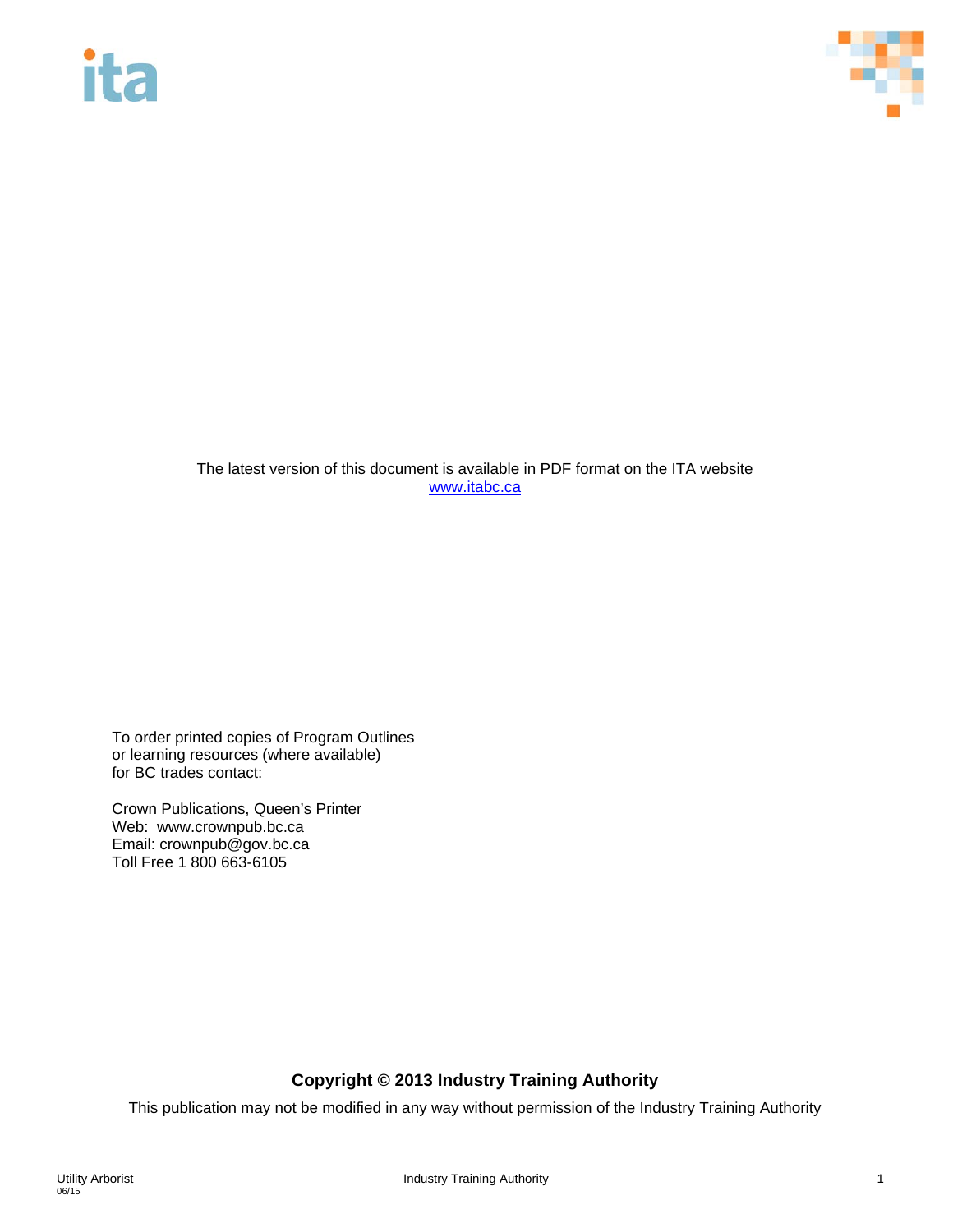



# **UTILITY ARBORIST PROGRAM OUTLINE**

**APPROVED BY INDUSTRY FEBRUARY 2012** 

**Developed by Industry Training Authority Province of British Columbia**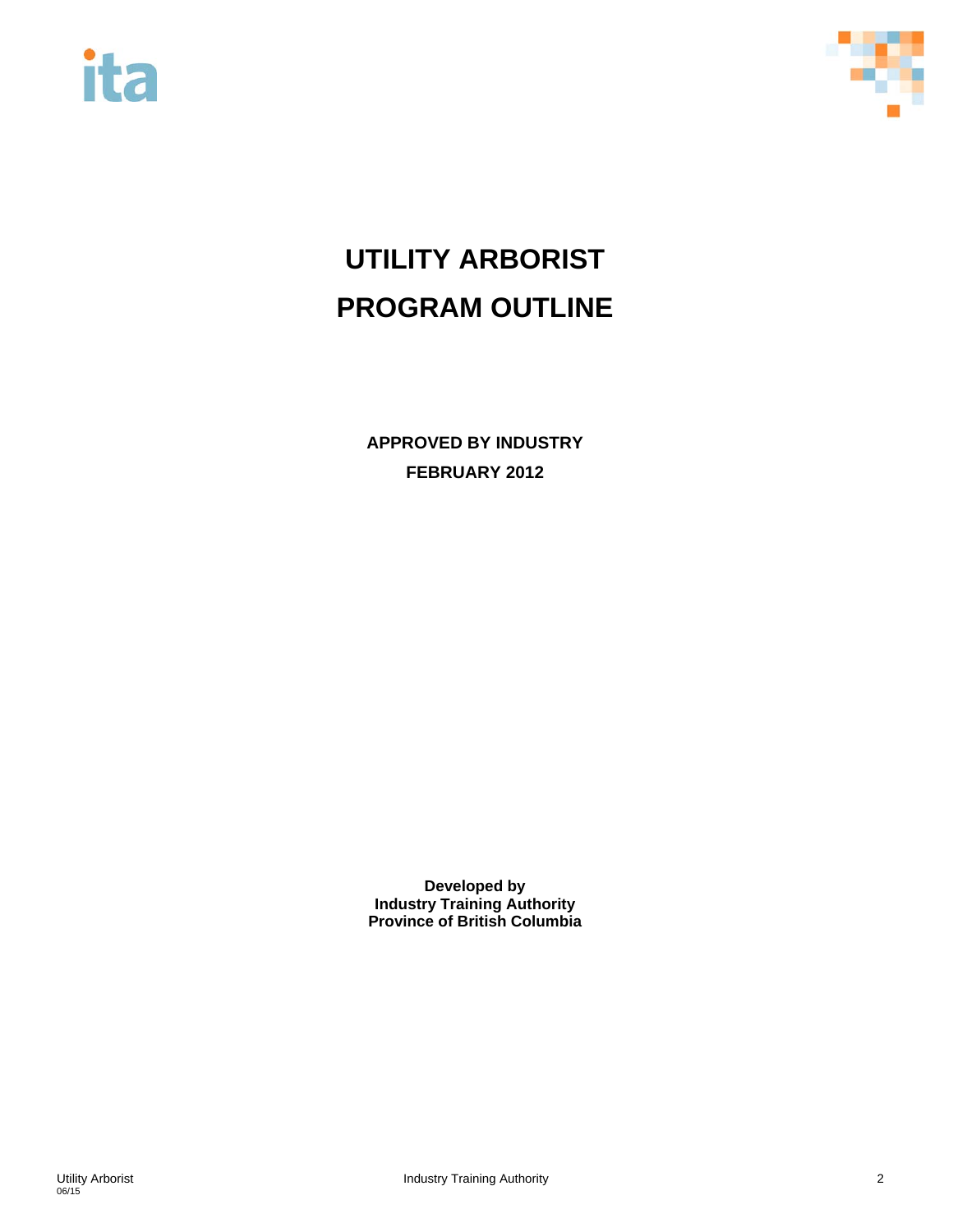



### **TABLE OF CONTENTS**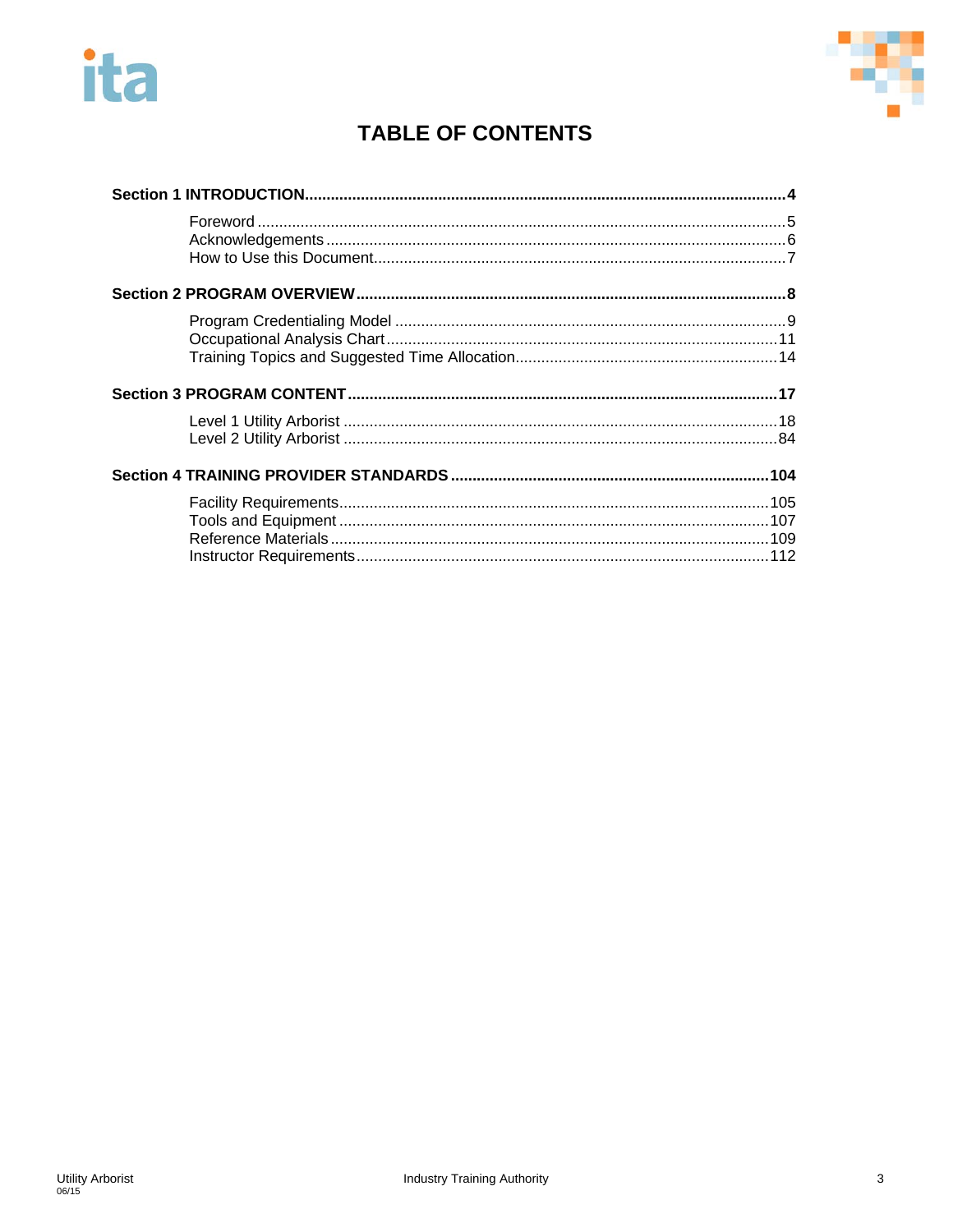



# **Section 1 INTRODUCTION**

# **Utility Arborist**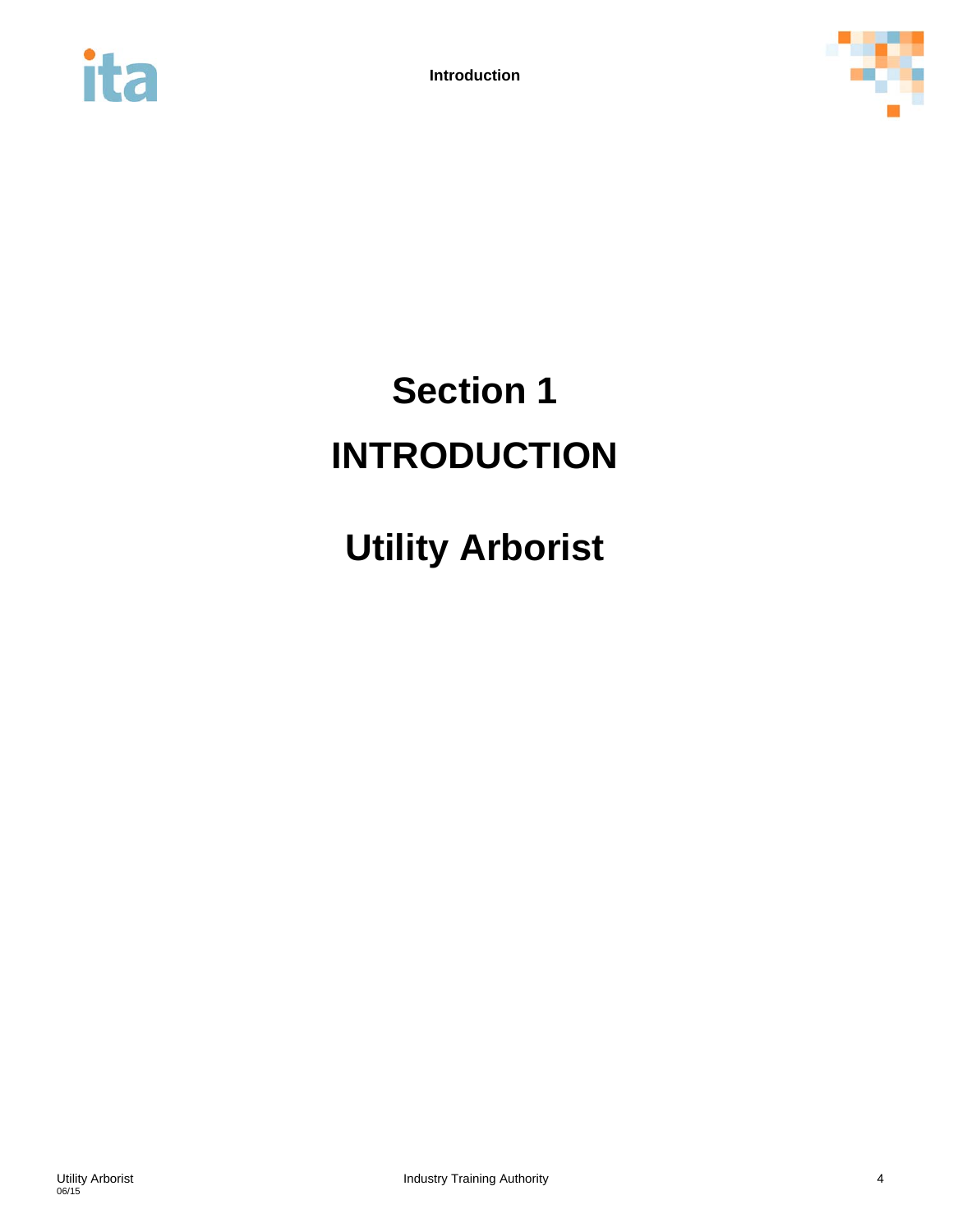

### **Foreword**

This Program Outline is for use in the Utility Arborist apprenticeship training classes sponsored by the Industry Training Authority and will be used as a guide for Instructors in the formal classroom portions of apprenticeship training.

A Utility Arborist is a person who undertakes any work required to prune or clear vegetation in proximity (defined as a distance of three meters or less from a primary conductor with a voltage of 750 volts or higher) to energized electrical equipment, structures and conductors or who in the course of utility line clearing operations, prunes, falls or removes trees which could come into contact with energized power lines.

Since this is a practical trade, it is expected that demonstration and student participation will be integrated into all learning activities.

*Note: The Achievement Criteria for the competencies with practical assessments may be combined at the instructor's discretion and as time permits.* 

Safe working practices though not always specified in each of the competencies and learning tasks, is an implied part of the program and should be stressed throughout the apprenticeship.

This Program Outline includes a list of Utility Arborist Training Provider Standards for:

- Facility Requirements
- Tools and Equipment
- Reference Materials
- Instructor Requirements

### **SAFETY ADVISORY**

Be advised that references to the WorkSafeBC safety regulations contained within these materials do not/may not reflect the most recent Occupational Health and Safety Regulation (the current Standards and Regulation in BC can be obtained on the following website: http://www.worksafebc.com.) Please note that it is always the responsibility of any person using

these materials to inform him/herself about the Occupational Health and Safety Regulation pertaining to his/her work.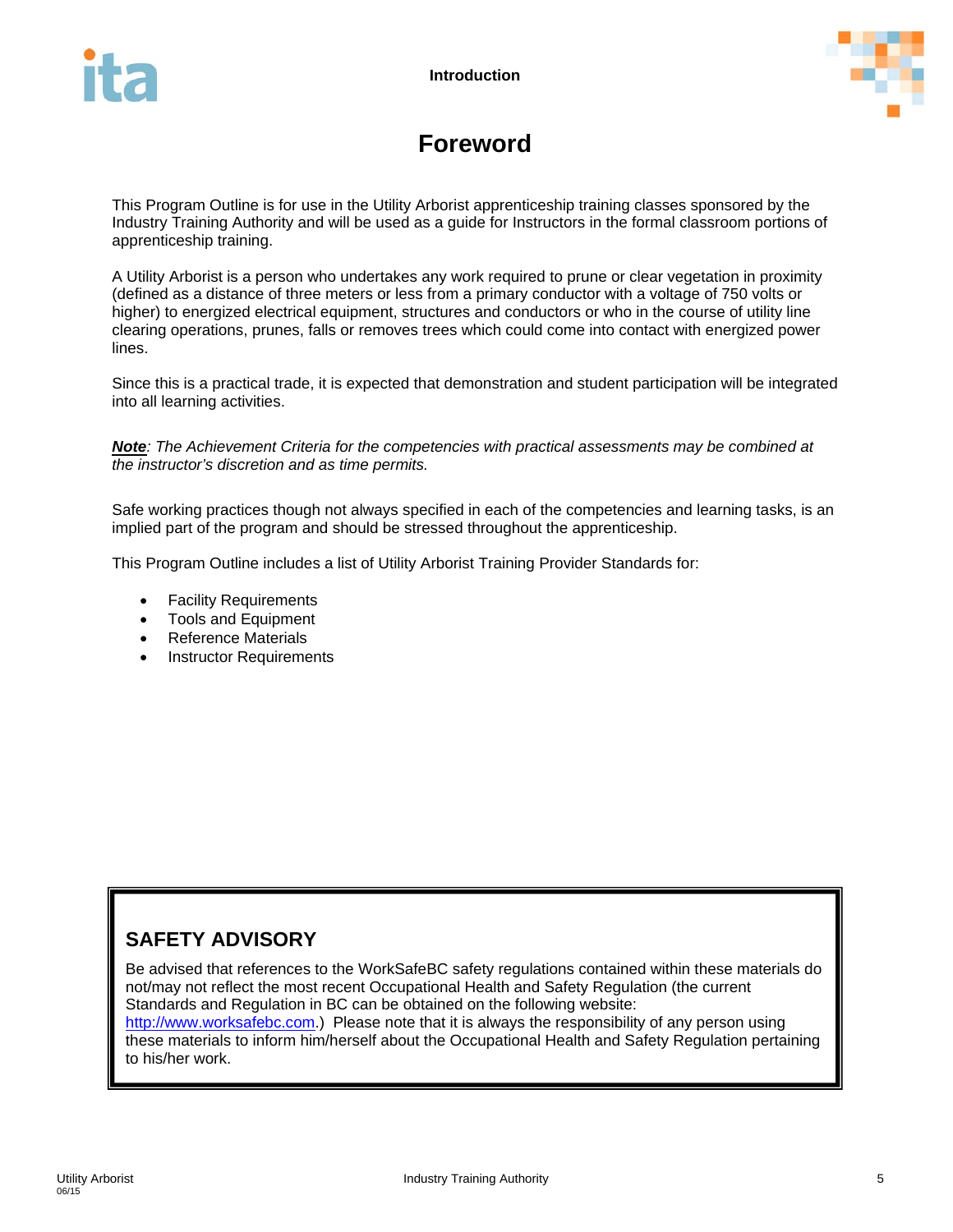



# **Acknowledgements**

This Program Outline was prepared with the advice and direction of an industry steering committee convened initially by HortEducationBC (HEBC). Members include:

- *Anne Kadwell*, CEO, HortEducationBC
- *Remo Maddalozzo*, Asplundh Canada
- *Pat Perry*, Davey Tree

Industry Subject Matter Experts retained to assist in the development of Program Outline content:

- *Tom Bailey,* QM Consulting Group
- *Troy Hudson*, EITI
- *Mike Johnson*, Riteway Tree Service
- *Marty Lund*y, Asplundh Canada
- *Walter McLean,* Davey Tree Expert
- *John Monk,* BC Hydro

Industry Subject Matter Experts retained as outline reviewers:

- *Remo Maddalozzo*, Asplundh Canada
- *Pat Perry*, Davey Tree Experts of Canada

#### Facilitators:

J. Jankola & Associates Consulting

The Industry Training Authority would like to acknowledge the dedication and hard work of all the industry representatives appointed to identify the training requirements of the Utility Arborist occupation.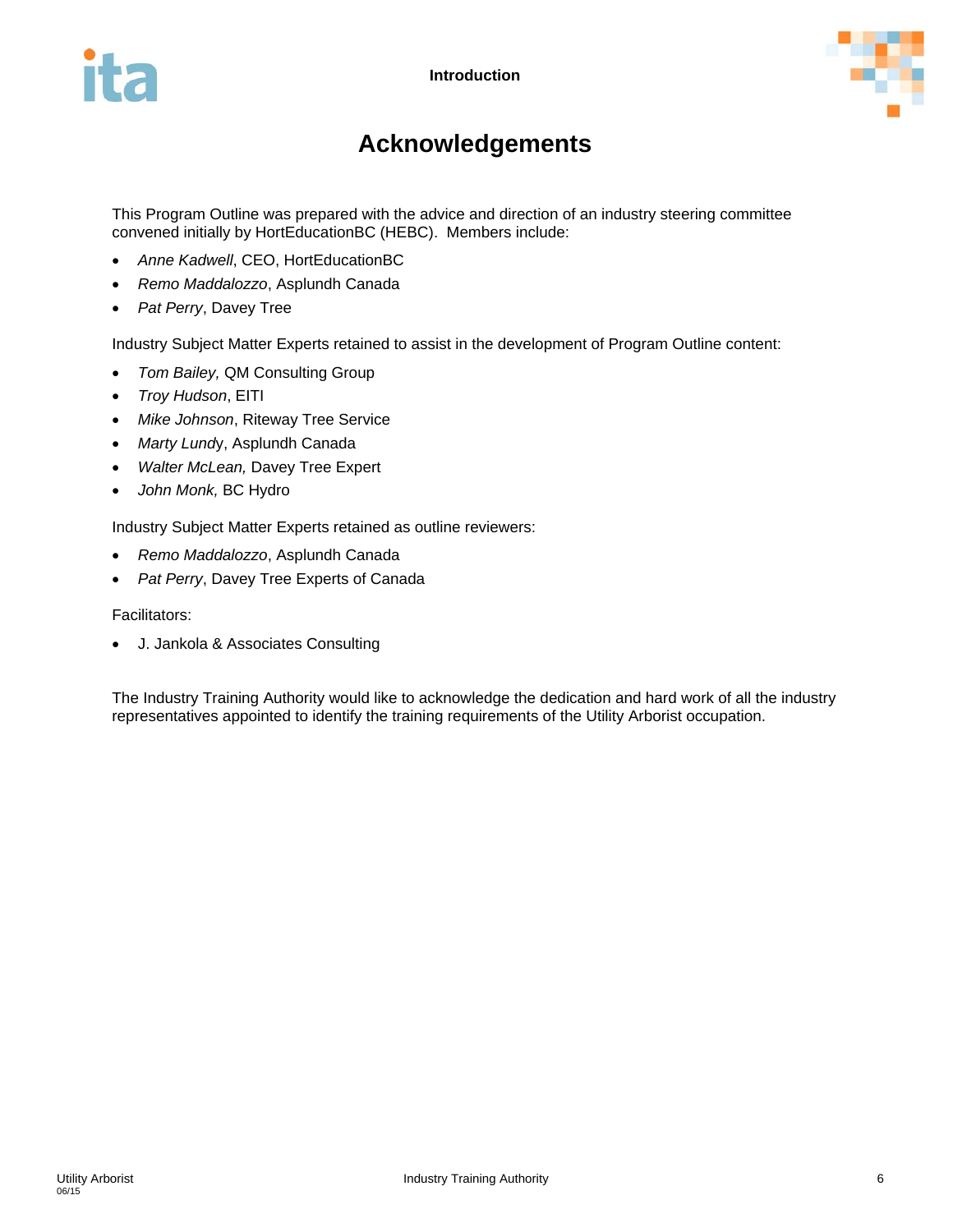

### **How to Use this Document**

This Program Outline has been developed for the use of individuals from several different audiences. The table below describes how each section can be used by each intended audience.

| <b>Section</b>                                                                               | <b>Training Providers</b>                                                                                                                                                                                                                                | <b>Employers/</b><br><b>Sponsors</b>                                                                                                                                                                                                                  | <b>Apprentices</b>                                                                                                                                                                                                                                    | <b>Challengers</b>                                                                                                                                                                   |
|----------------------------------------------------------------------------------------------|----------------------------------------------------------------------------------------------------------------------------------------------------------------------------------------------------------------------------------------------------------|-------------------------------------------------------------------------------------------------------------------------------------------------------------------------------------------------------------------------------------------------------|-------------------------------------------------------------------------------------------------------------------------------------------------------------------------------------------------------------------------------------------------------|--------------------------------------------------------------------------------------------------------------------------------------------------------------------------------------|
| Program<br><b>Credentialing</b><br>Model                                                     | Communicate<br>program length and<br>structure, and all<br>pathways to<br>completion                                                                                                                                                                     | Understand the length<br>and structure of the<br>program                                                                                                                                                                                              | Understand the length<br>and structure of the<br>program, and pathway<br>to completion                                                                                                                                                                | Understand<br>challenger pathway to<br>Certificate of<br>Qualification                                                                                                               |
| <b>OAC</b>                                                                                   | Communicate the<br>competencies that<br>industry has defined<br>as representing the<br>scope of the<br>occupation                                                                                                                                        | Understand the<br>competencies that an<br>apprentice is expected<br>to demonstrate in<br>order to achieve<br>certification                                                                                                                            | View the<br>competencies they will<br>achieve as a result of<br>program completion                                                                                                                                                                    | Understand the<br>competencies they<br>must demonstrate in<br>order to challenge the<br>program                                                                                      |
| <b>Training</b><br><b>Topics and</b><br><b>Suggested</b><br><b>Time</b><br><b>Allocation</b> | Shows proportionate<br>representation of<br>general areas of<br>competency (GACs)<br>at each program level,<br>the suggested<br>proportion of time<br>spent on each GAC,<br>and percentage of<br>time spent on theory<br>versus practical<br>application | Understand the scope<br>of competencies<br>covered in the<br>technical training, the<br>suggested proportion<br>of time spent on each<br>GAC, and the<br>percentage of that<br>time spent on theory<br>versus practical<br>application                | Understand the scope<br>of competencies<br>covered in the<br>technical training, the<br>suggested proportion<br>of time spent on each<br>GAC, and the<br>percentage of that<br>time spent on theory<br>versus practical<br>application                | Understand the<br>relative weightings of<br>various competencies<br>of the occupation on<br>which assessment is<br>based                                                             |
| Program<br><b>Content</b>                                                                    | Defines the<br>objectives, learning<br>tasks, high level<br>content that must be<br>covered for each<br>competency, as well<br>as defining<br>observable,<br>measureable<br>achievement criteria<br>for objectives with a<br>practical component         | Identifies detailed<br>program content and<br>performance<br>expectations for<br>competencies with a<br>practical component;<br>may be used as a<br>checklist prior to<br>signing a<br>recommendation for<br>certification (RFC) for<br>an apprentice | Provides detailed<br>information on<br>program content and<br>performance<br>expectations for<br>demonstrating<br>competency                                                                                                                          | Allows individual to<br>check program<br>content areas against<br>their own knowledge<br>and performance<br>expectations against<br>their own skill levels                           |
| <b>Training</b><br>Provider<br><b>Standards</b>                                              | Defines the facility<br>requirements, tools<br>and equipment,<br>reference materials (if<br>any) and instructor<br>requirements for the<br>program                                                                                                       | Identifies the tools and<br>equipment an<br>apprentice is expected<br>to have access to;<br>which are supplied by<br>the training provider<br>and which the student<br>is expected to own                                                             | Provides information<br>on the training facility,<br>tools and equipment<br>provided by the<br>school and the<br>student, reference<br>materials they may be<br>expected to acquire,<br>and minimum<br>qualification levels of<br>program instructors | Identifies the tools<br>and equipment a<br>tradesperson is<br>expected to be<br>competent in using or<br>operating; which may<br>be used or provided in<br>a practical<br>assessment |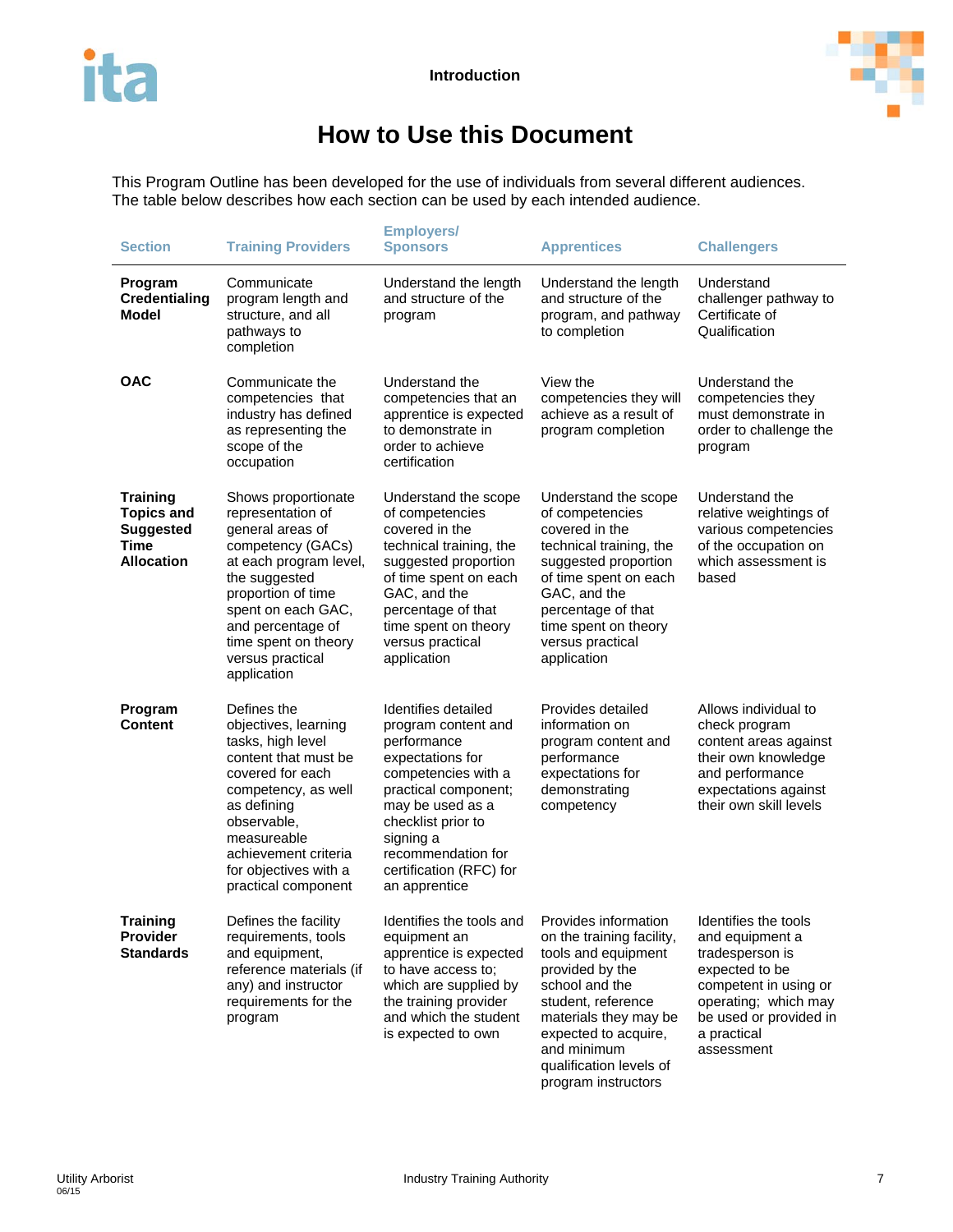



# **Section 2 PROGRAM OVERVIEW**

# **Utility Arborist**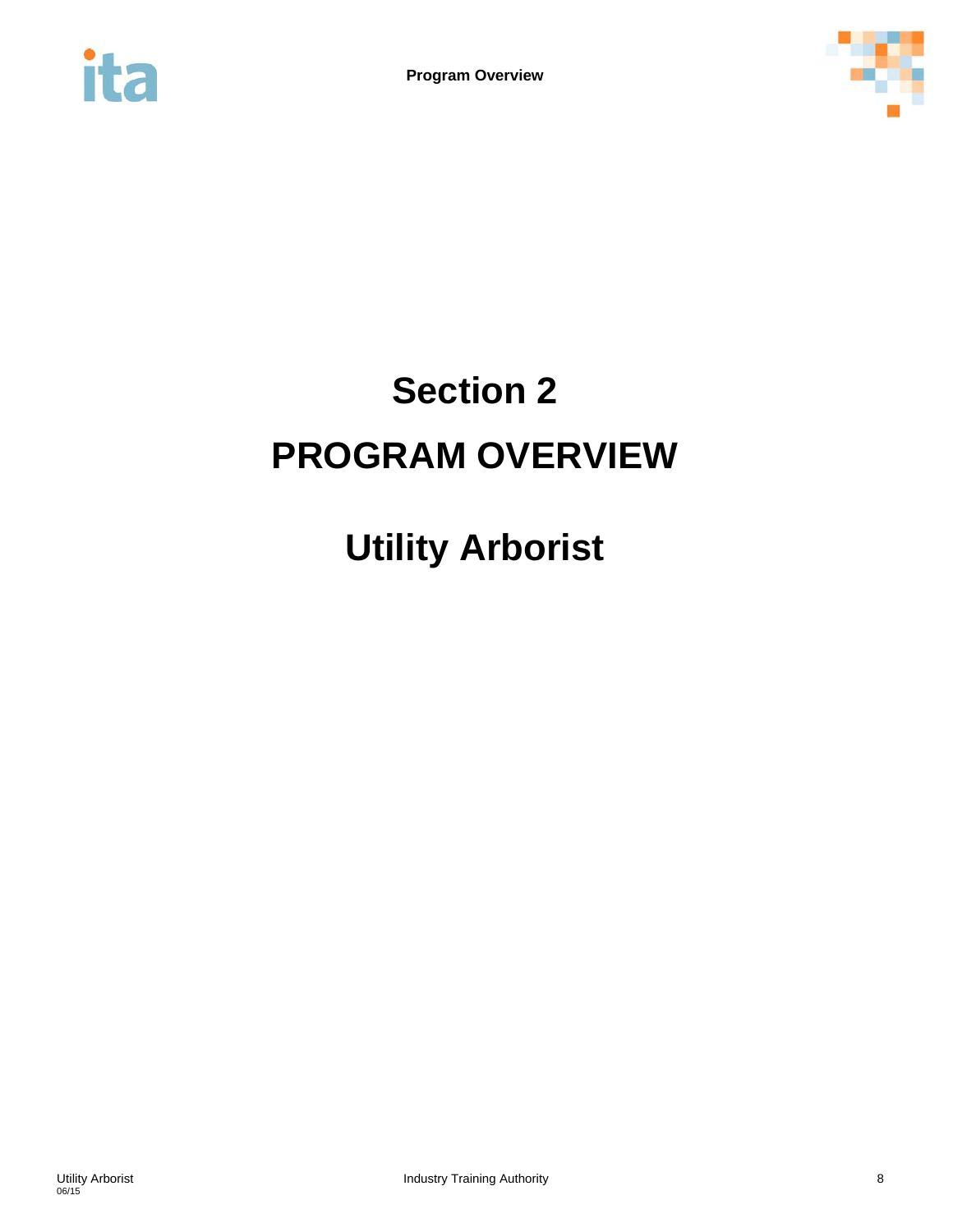

### **Program Credentialing Model**

#### **Apprenticeship Pathway**

This graphic provides an overview of the Utility Arborist apprenticeship pathway.



*\*Suggested duration based on 30‐hour week*

\*\* A minimum of 1,200 WBT hours must be in proximity to energized power lines; proximity is defined as a distance of three metres or less from a *primary conductor with a voltage of 750 volts or greater NOTE: Employer must complete and submit Proximity Verification Form (form available on ITA website) with RFC*

CROSS‐PROGRAM CREDITS

Individuals who hold the credentials listed below are entitled to receive partial credit towards the completion requirements of this program:

*None*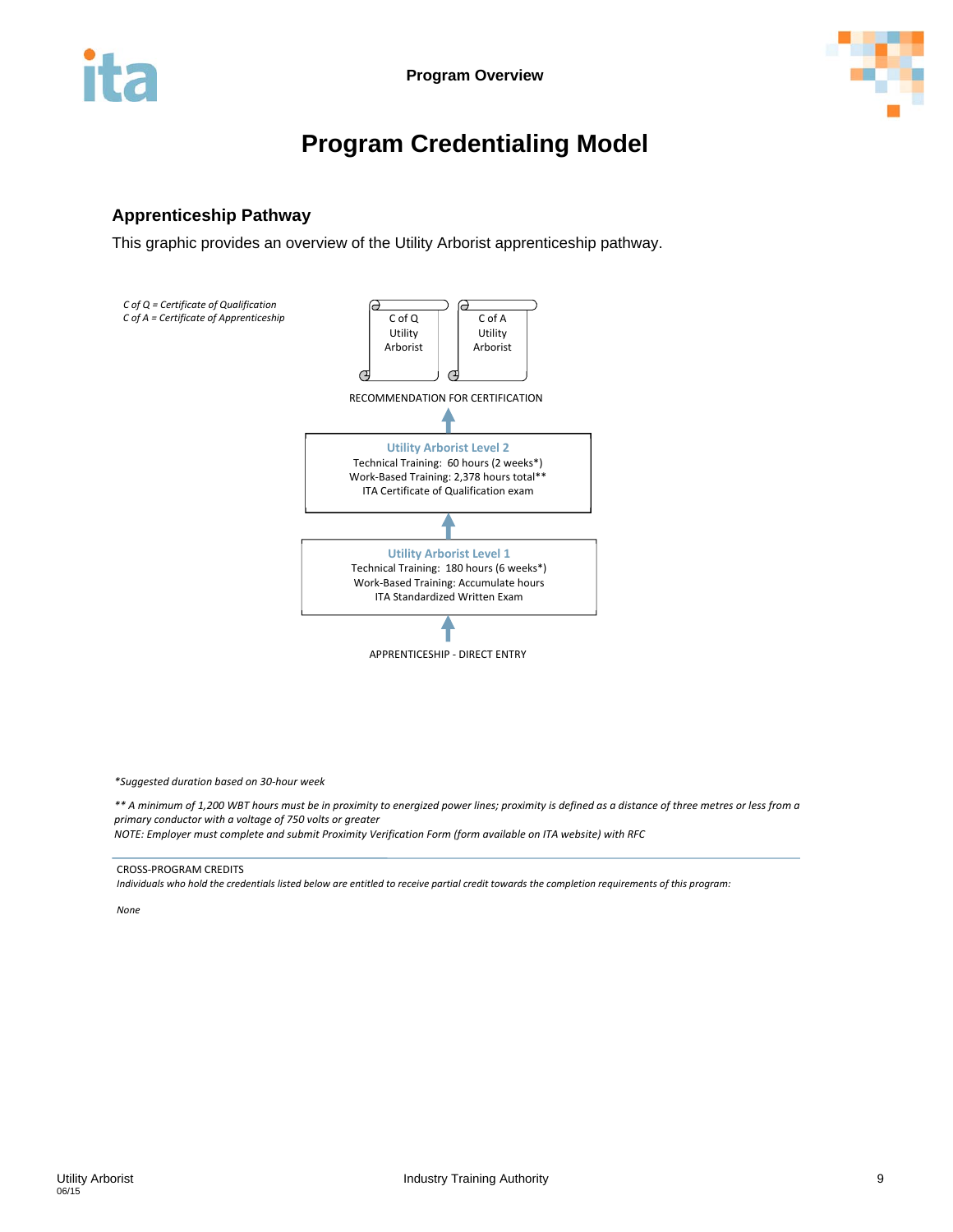



#### **Challenge Pathway**

This graphic provides an overview of the Utility Arborist challenge pathway.



\* Proximity is defined as a distance of three metres or less from a primary conductor with a voltage of 750 volts or greater

NOTE: Only applicants with credentials from outside of British Columbia will be accepted to undertake the challenge process. Only certified Utility Arborists and Utility Arborist apprentices are permitted to perform tree pruning or falling work in proximity to energized power lines in British *Columbia.*

#### CREDIT FOR PRIOR LEARNING

Individuals who hold the credentials listed below are considered to have met or partially met the prerequisites for challenging this program

Tree Climber/Trimmer Certification issued by the Western Utility Arborist Association (WUAA)

Work Experience: 3,567 hours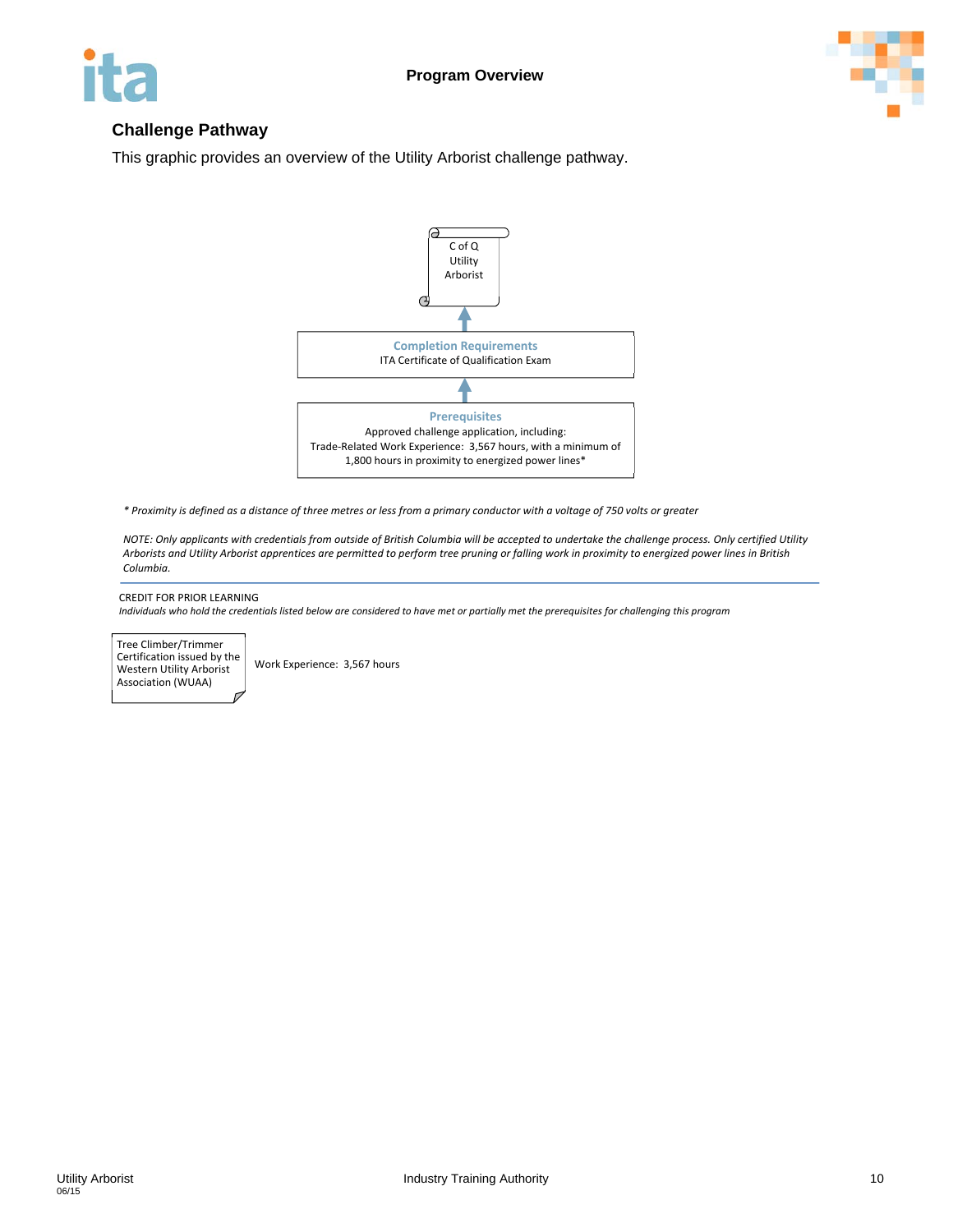

# **Occupational Analysis Chart**

### **UTILITY ARBORIST**

**Occupation Description:** "Utility Arborist" means a person who undertakes any work required to prune or clear vegetation in proximity\* to energized electrical equipment, structures, and conductors or who in the course of utility line clearing operations, prunes, falls, or removes trees which could come into contract with energized power lines.

*\*Proximity is defined as a distance of three meters or less from a primary conductor with a voltage of 750 volts or greater.* 

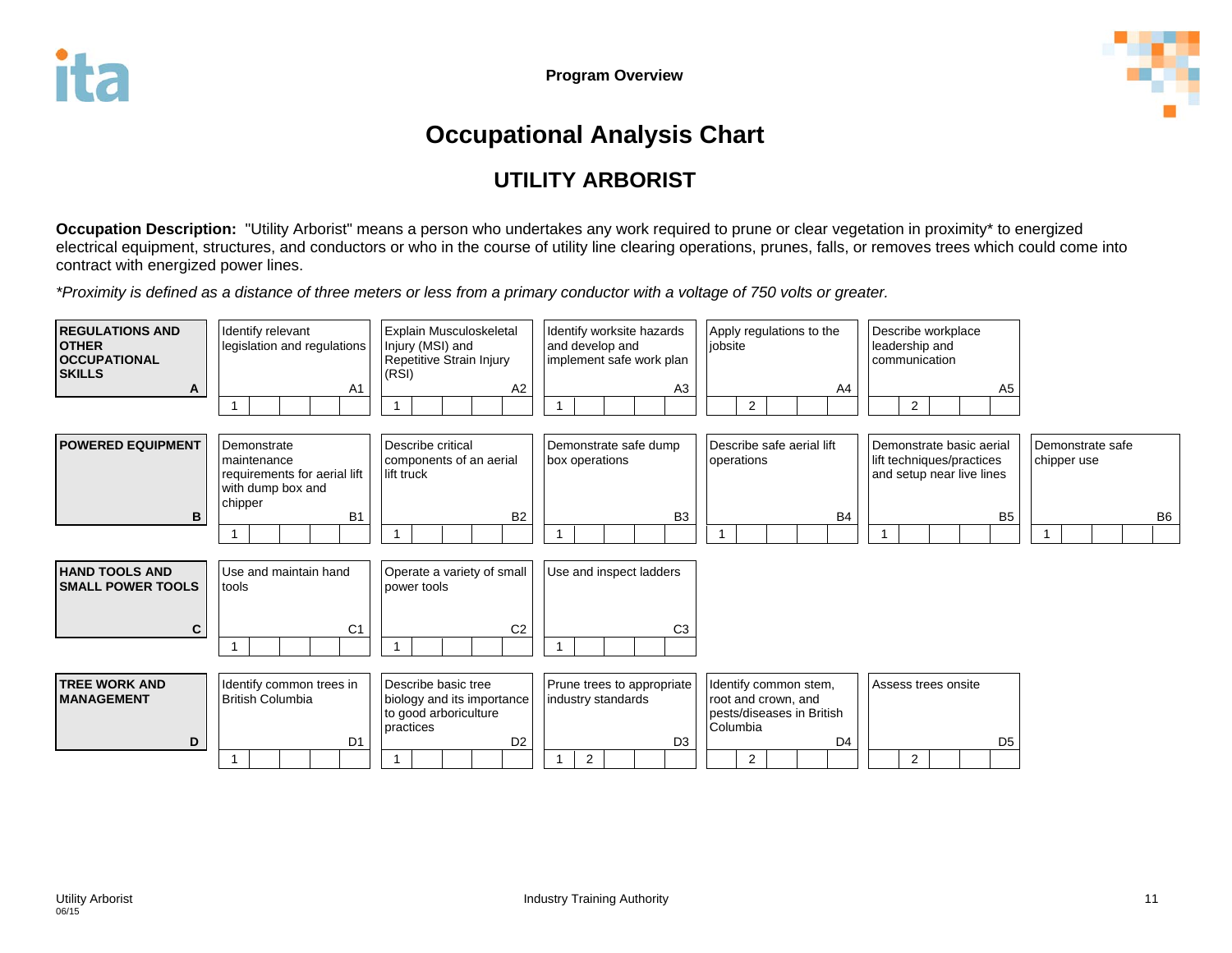



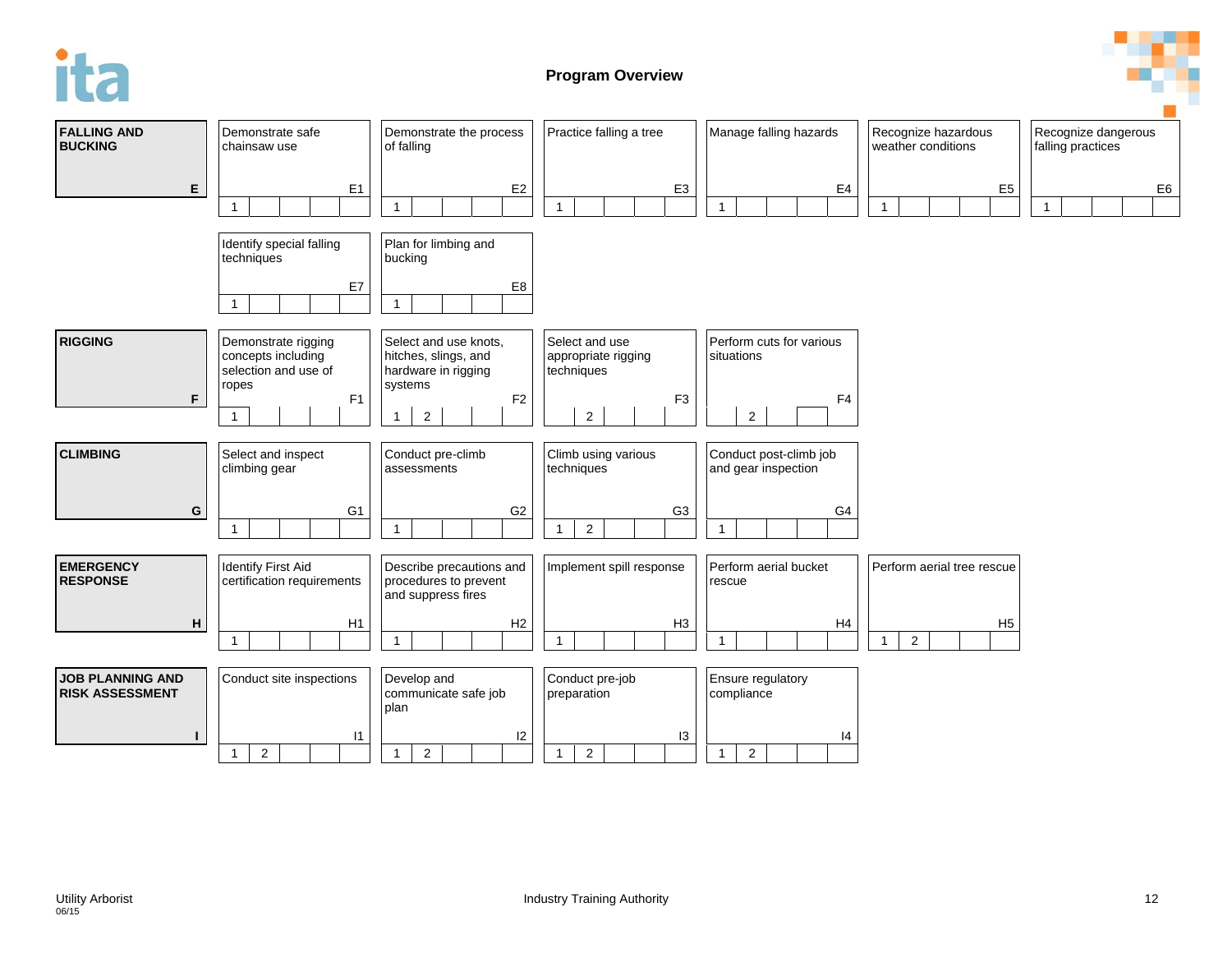



| <b>POWERLINE</b><br><b>LAWARENESS</b> | Apply OH&S regulations<br>Part 19<br>J1      | Describe basic principles<br>of electricity and terms<br>J2 | Describe basic powerline<br>systems<br>J3 | Identify utility overhead<br>structures and<br>components<br>J4 | Identify sources of<br>electrical hazards<br>J5 | Describe methods of<br>abatement of electrical<br>hazards<br>J6 |
|---------------------------------------|----------------------------------------------|-------------------------------------------------------------|-------------------------------------------|-----------------------------------------------------------------|-------------------------------------------------|-----------------------------------------------------------------|
|                                       | Describe the                                 | Describe methodology for                                    |                                           |                                                                 |                                                 |                                                                 |
|                                       | requirements for limits to<br>approach<br>J7 | obtaining appropriate<br>system protection<br>J8            |                                           |                                                                 |                                                 |                                                                 |
|                                       |                                              |                                                             |                                           |                                                                 |                                                 |                                                                 |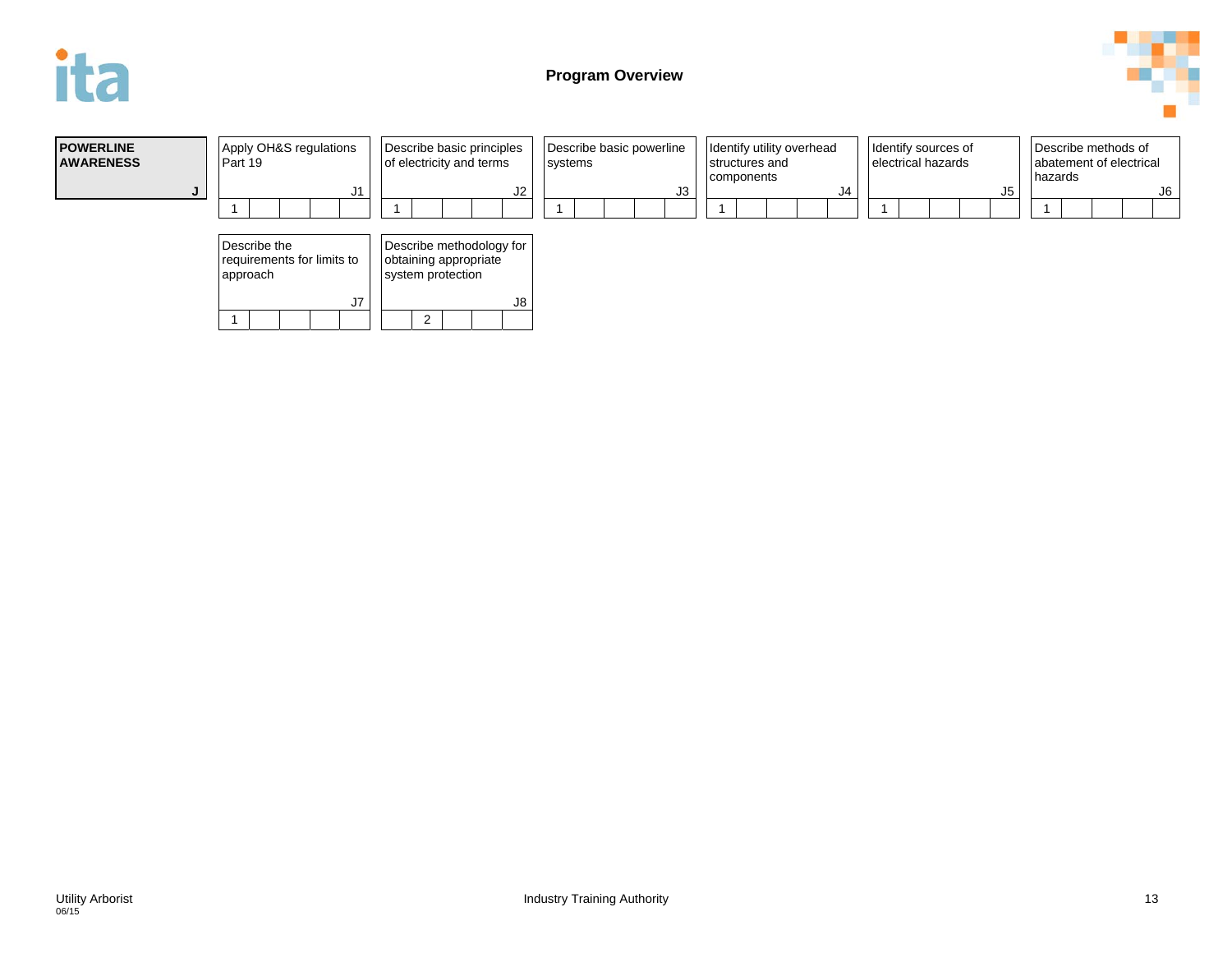



# **Training Topics and Suggested Time Allocation**

### **Utility Arborist – Level 1**

#### **% of Time Allocated to:**

|                                  |                                                                                   | % of Time | <b>Theory</b>     | <b>Practical</b>  | <b>Total</b> |
|----------------------------------|-----------------------------------------------------------------------------------|-----------|-------------------|-------------------|--------------|
| Line A                           | <b>REGULATIONS AND OTHER OCCUPATIONAL</b><br><b>SKILLS</b>                        | 5%        | 95%               | 5%                | 100%         |
| A <sub>1</sub>                   | Identify relevant legislation and regulations                                     |           | ✓                 |                   |              |
| A <sub>2</sub>                   | Explain Musculoskeletal Injury (MSI) and Repetitive<br>Strain Injury (RSI)        |           | ✓                 |                   |              |
| A3                               | Identify worksite hazards and develop and implement<br>safe work plan             |           | ✓                 | $\checkmark$      |              |
| <b>Line B</b>                    | <b>POWERED EQUIPMENT</b>                                                          | 12%       | 50%               | 50%               | 100%         |
| <b>B1</b>                        | Demonstrate maintenance requirements for aerial lift<br>with dump box and chipper |           | ✓                 | ✓                 |              |
| <b>B2</b>                        | Describe critical components of an aerial lift truck                              |           | ✓                 | ✓                 |              |
| B <sub>3</sub>                   | Demonstrate safe dump box operations                                              |           | ✓                 | ✓                 |              |
| B4                               | Describe safe aerial lift operations                                              |           | ✓                 |                   |              |
| <b>B5</b>                        | Demonstrate basic aerial lift techniques/practices and<br>setup near live lines   |           | ✓                 | ✓                 |              |
| B <sub>6</sub>                   | Demonstrate safe chipper use                                                      |           | $\checkmark$      | ✓                 |              |
| Line C                           | HAND TOOLS AND SMALL POWER TOOLS                                                  | 6%        | 50%               | 50%               | 100%         |
| C <sub>1</sub><br>C <sub>2</sub> | Use and maintain hand tools                                                       |           | $\checkmark$<br>✓ | ✓<br>$\checkmark$ |              |
| C <sub>3</sub>                   | Operate a variety of small power tools<br>Use and inspect ladders                 |           | ✓                 | $\checkmark$      |              |
|                                  |                                                                                   |           |                   |                   |              |
| Line D                           | <b>TREE WORK AND MANAGEMENT</b>                                                   | 12%       | 100%              | 0%                | 100%         |
| D <sub>1</sub>                   | Identify common trees in British Columbia                                         |           | ✓                 |                   |              |
| D <sub>2</sub>                   | Describe basic tree biology and its importance to good<br>arboriculture practices |           | ✓                 |                   |              |
| D <sub>3</sub>                   | Prune trees to appropriate industry standards                                     |           | ✓                 |                   |              |
| Line E                           | <b>FALLING AND BUCKING</b>                                                        | 10%       | 40%               | 60%               | 100%         |
| E1                               | Demonstrate safe chainsaw use                                                     |           | ✓                 | $\checkmark$      |              |
| E2                               | Demonstrate the process of falling                                                |           | ✓                 | $\checkmark$      |              |
| E3                               | Practice falling a tree                                                           |           | ✓                 | $\checkmark$      |              |
| E4                               | Manage falling hazards                                                            |           | ✓                 |                   |              |
| E <sub>5</sub>                   | Recognize hazardous weather conditions                                            |           | ✓                 |                   |              |
| E <sub>6</sub>                   | Recognize dangerous falling practices                                             |           | ✓                 |                   |              |
| E7                               | Identify special falling techniques                                               |           | ✓                 |                   |              |
| E <sub>8</sub>                   | Plan for limbing and bucking                                                      |           | ✓                 |                   |              |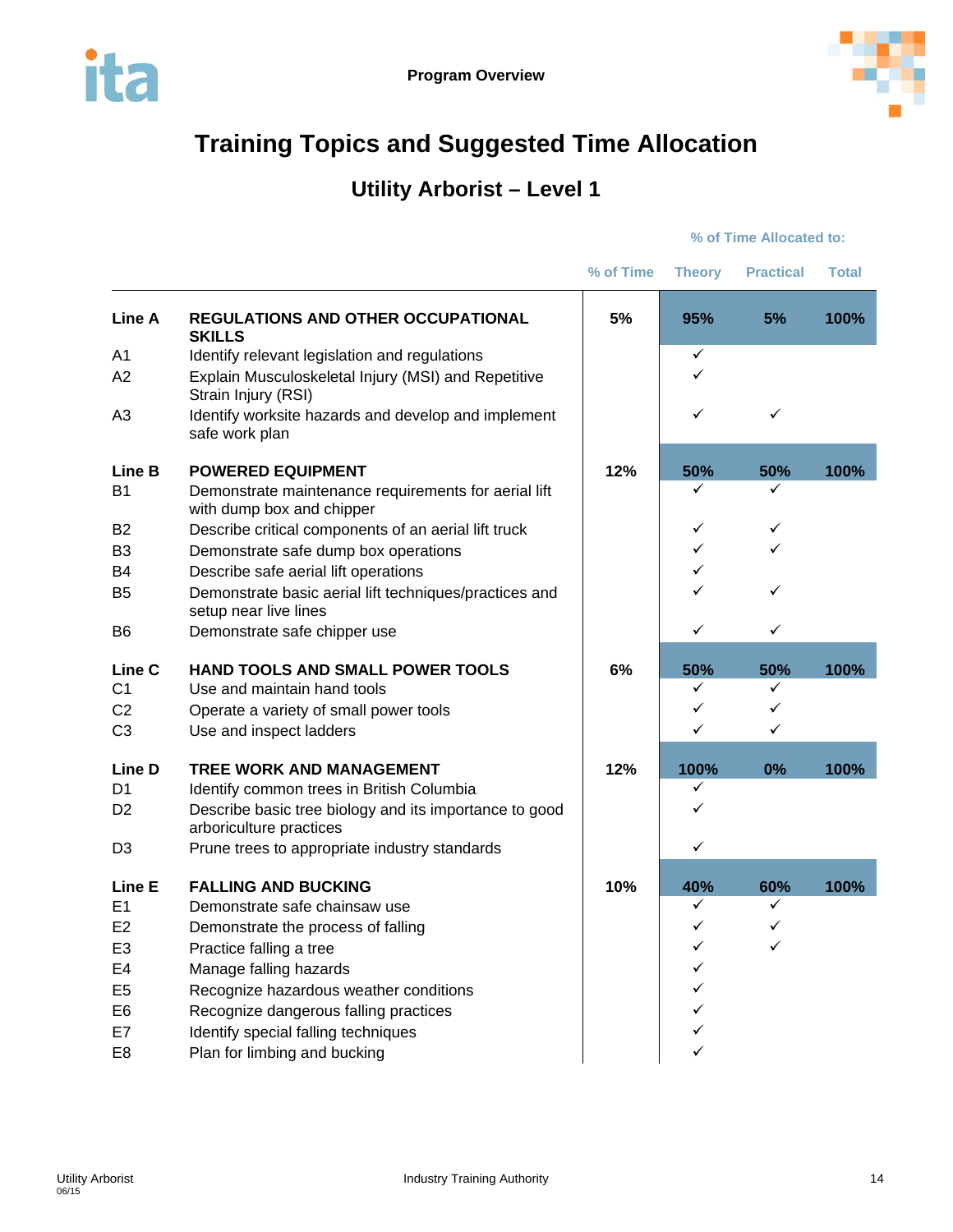# ita



| Line F         | <b>RIGGING</b>                                                            | 10%  | 20%          | 80%          | 100% |
|----------------|---------------------------------------------------------------------------|------|--------------|--------------|------|
| F1             | Demonstrate rigging concepts including selection and<br>use of ropes      |      | ✓            | ✓            |      |
| F <sub>2</sub> | Select and use knots, hitches, slings, and hardware in<br>rigging systems |      | ✓            | ✓            |      |
| Line G         | <b>CLIMBING</b>                                                           | 15%  | 20%          | 80%          | 100% |
| G <sub>1</sub> | Select and inspect climbing gear                                          |      | ✓            | ✓            |      |
| G <sub>2</sub> | Conduct pre-climb assessments                                             |      | $\checkmark$ | ✓            |      |
| G <sub>3</sub> | Climb using various techniques                                            |      | ✓            | ✓            |      |
| G4             | Conduct post-climb job and gear inspection                                |      | ✓            | ✓            |      |
| Line H         | <b>EMERGENCY RESPONSE</b>                                                 | 5%   | 20%          | 80%          | 100% |
| H1             | Identify First Aid certification requirements                             |      | $\checkmark$ |              |      |
| H <sub>2</sub> | Describe precautions and procedures to prevent and<br>suppress fires      |      | $\checkmark$ |              |      |
| H <sub>3</sub> | Implement spill response                                                  |      | ✓            |              |      |
| H4             | Perform aerial bucket rescue                                              |      | $\checkmark$ | $\checkmark$ |      |
| H <sub>5</sub> | Perform aerial tree rescue                                                |      | $\checkmark$ | $\checkmark$ |      |
| Line I         | JOB PLANNING AND RISK ASSESSMENT                                          | 10%  | 100%         | 0%           | 100% |
| $\vert$ 1      | Conduct site inspections                                                  |      | ✓            |              |      |
| 12             | Develop and communicate safe job plan                                     |      | $\checkmark$ |              |      |
| 13             | Conduct pre-job preparation                                               |      | ✓            |              |      |
| 4              | Ensure regulatory compliance                                              |      | $\checkmark$ |              |      |
| Line J         | <b>POWERLINE AWARENESS</b>                                                | 15%  | 100%         | 0%           | 100% |
| J <sub>1</sub> | Apply OH&S regulations Part 19                                            |      | ✓            |              |      |
| J2             | Describe basic principles of electricity and terms                        |      | $\checkmark$ |              |      |
| J3             | Describe basic powerline systems                                          |      | ✓            |              |      |
| J4             | Identify utility overhead structures and components                       |      | $\checkmark$ |              |      |
| J <sub>5</sub> | Identify sources of electrical hazards                                    |      | ✓            |              |      |
| J <sub>6</sub> | Describe methods of abatement of electrical hazards                       |      | ✓            |              |      |
| J7             | Describe the requirements for limits to approach                          |      | $\checkmark$ |              |      |
|                | <b>Total Percentage for Utility Arborist Level 1</b>                      | 100% |              |              |      |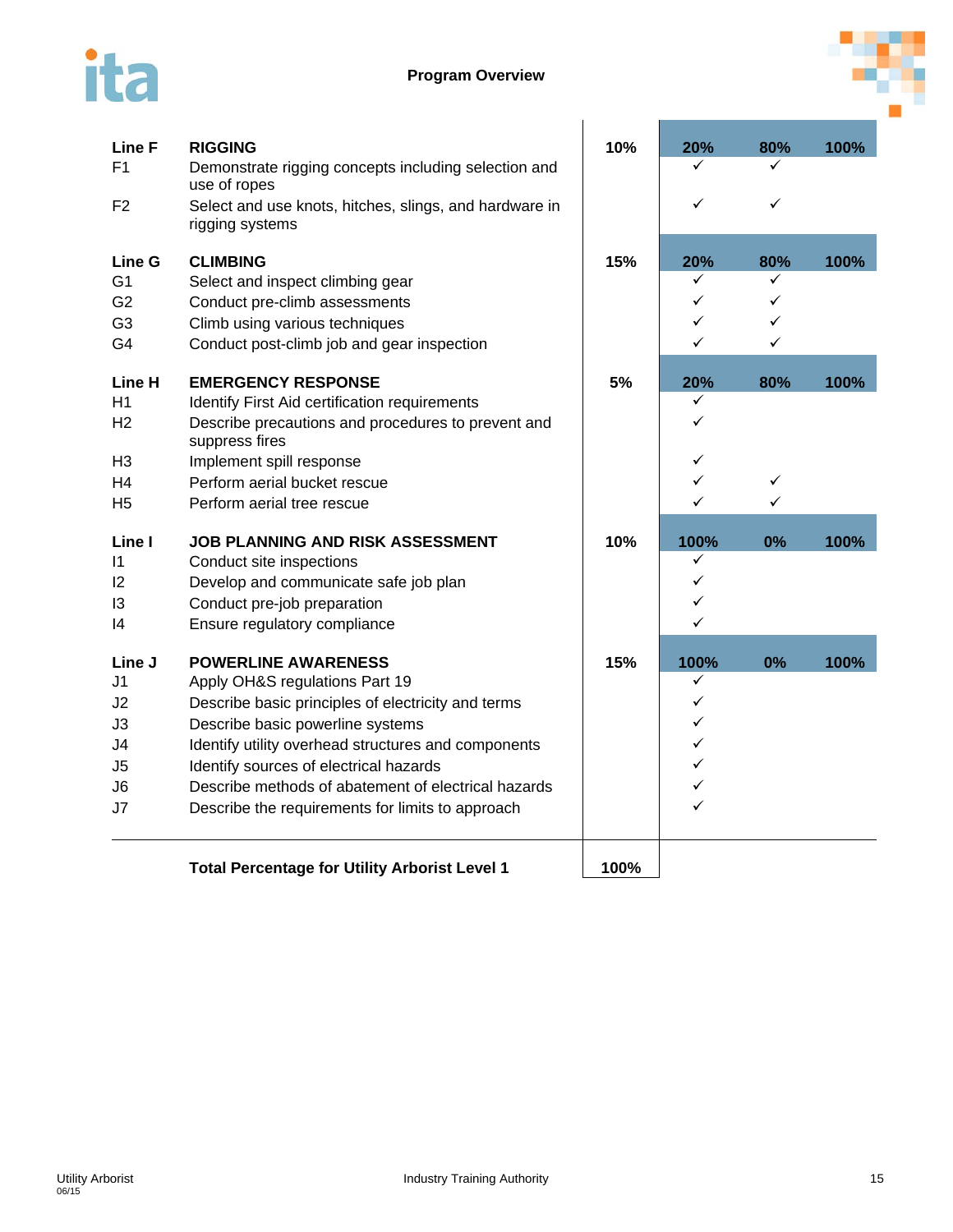



# **Training Topics and Suggested Time Allocation**

### **Utility Arborist – Level 2**

#### **% of Time Allocated to:**

|                |                                                                                 | % of Time | <b>Theory</b> | <b>Practical</b> | <b>Total</b> |
|----------------|---------------------------------------------------------------------------------|-----------|---------------|------------------|--------------|
| <b>Line A</b>  | <b>REGULATIONS AND OTHER OCCUPATIONAL</b><br><b>SKILLS</b>                      | 10%       | 100%          | 0%               | 100%         |
| A4             | Apply regulations to the jobsite                                                |           | ✓             |                  |              |
| A <sub>5</sub> | Describe workplace leadership and communication                                 |           | ✓             |                  |              |
| <b>Line D</b>  | <b>TREE WORK AND MANAGEMENT</b>                                                 | 20%       | 50%           | 50%              | 100%         |
| D <sub>3</sub> | Prune trees to appropriate industry standards                                   |           | ✓             | ✓                |              |
| D4             | Identify common stem, root and crown, and<br>pests/diseases in British Columbia |           | ✓             |                  |              |
| D <sub>5</sub> | Assess trees onsite                                                             |           | ✓             |                  |              |
| <b>Line F</b>  | <b>RIGGING</b>                                                                  | 20%       | 20%           | 80%              | 100%         |
| F <sub>2</sub> | Select and use knots, hitches, slings, and hardware in<br>rigging systems       |           | ✓             | ✓                |              |
| F <sub>3</sub> | Select and use appropriate rigging techniques                                   |           | ✓             | ✓                |              |
| F <sub>4</sub> | Perform cuts for various situations                                             |           | ✓             | ✓                |              |
| Line G         | <b>CLIMBING</b>                                                                 | 20%       | 20%           | 80%              | 100%         |
| G <sub>3</sub> | Climb using various techniques                                                  |           | $\checkmark$  | $\checkmark$     |              |
| Line H         | <b>EMERGENCY RESPONSE</b>                                                       | 5%        | 5%            | 95%              | 100%         |
| H <sub>5</sub> | Perform aerial tree rescue                                                      |           | ✓             | ✓                |              |
| Line I         | JOB PLANNING AND RISK ASSESSMENT                                                | 20%       | 40%           | 60%              | 100%         |
| $\vert$ 1      | Conduct site inspections                                                        |           | ✓             | ✓                |              |
| 12             | Develop and communicate safe job plan                                           |           | ✓             | ✓                |              |
| 13             | Conduct pre-job preparation                                                     |           | ✓             | ✓                |              |
| 14             | Ensure regulatory compliance                                                    |           | ✓             | ✓                |              |
| Line J         | <b>POWERLINE AWARENESS</b>                                                      | 5%        | 100%          | 0%               | 100%         |
| J8             | Describe methodology for obtaining appropriate system<br>protection             |           | ✓             |                  |              |
|                | <b>Total Percentage for Utility Arborist Level 2</b>                            | 100%      |               |                  |              |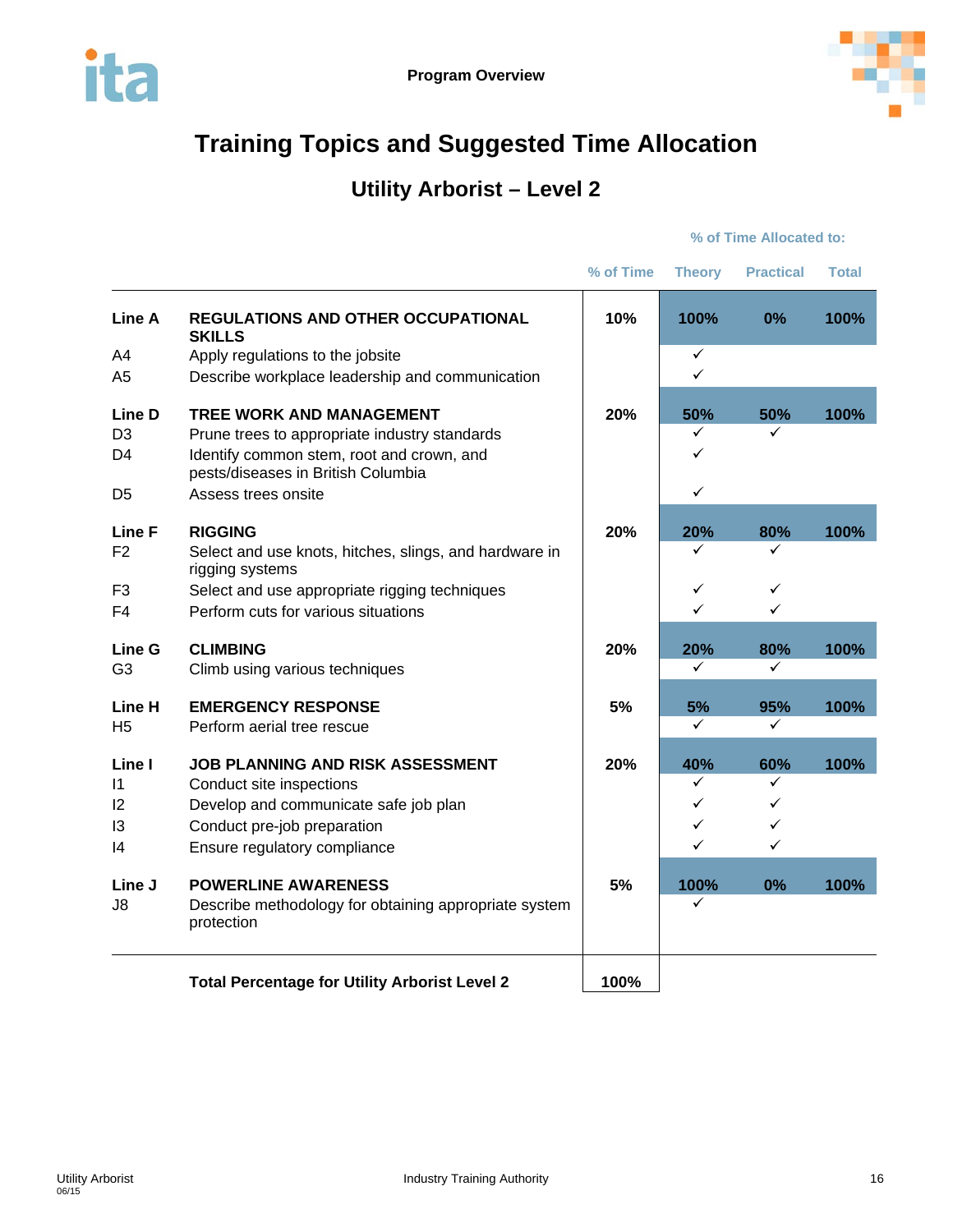



# **Section 3 PROGRAM CONTENT**

# **Utility Arborist**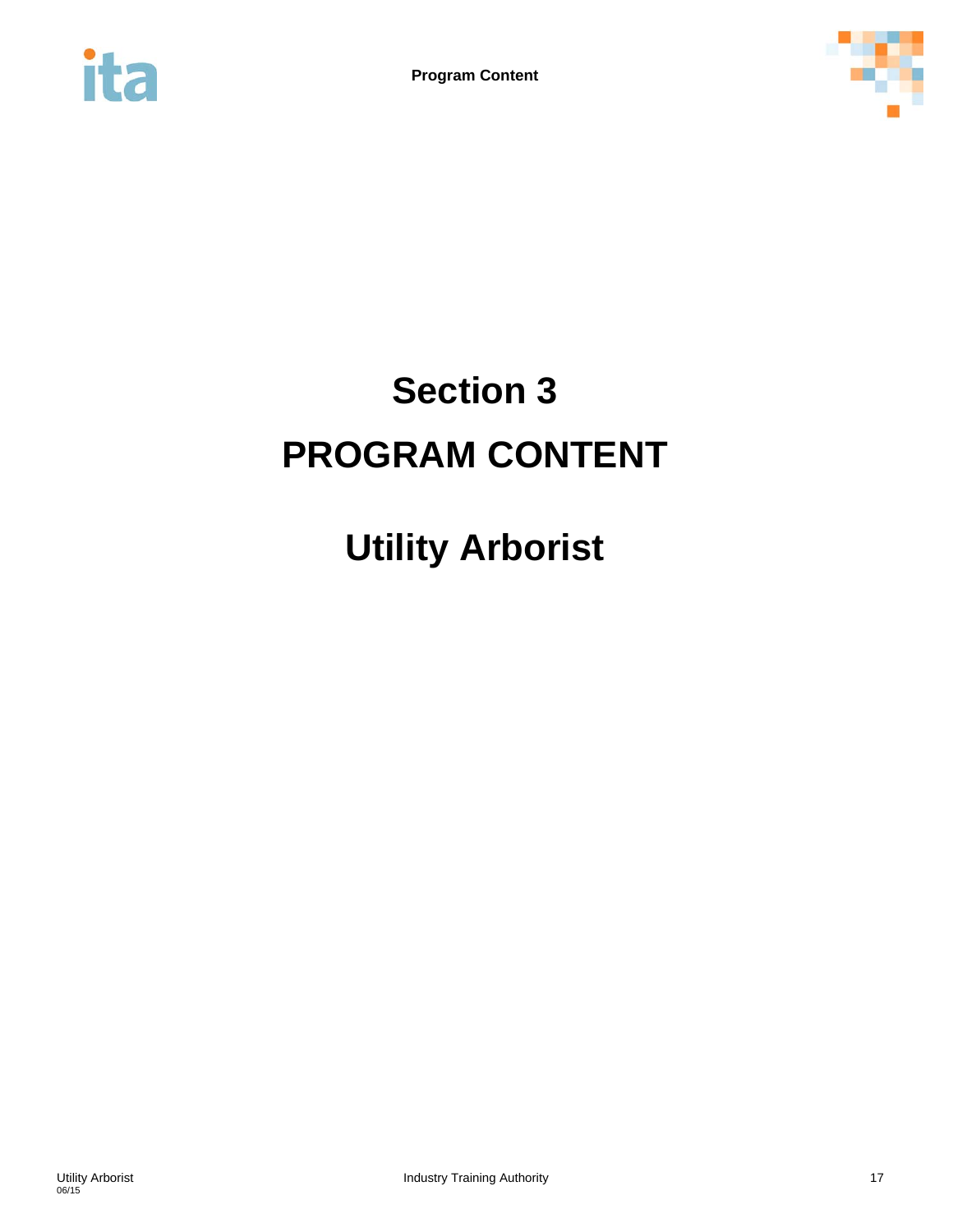



# **Level 1 Utility Arborist**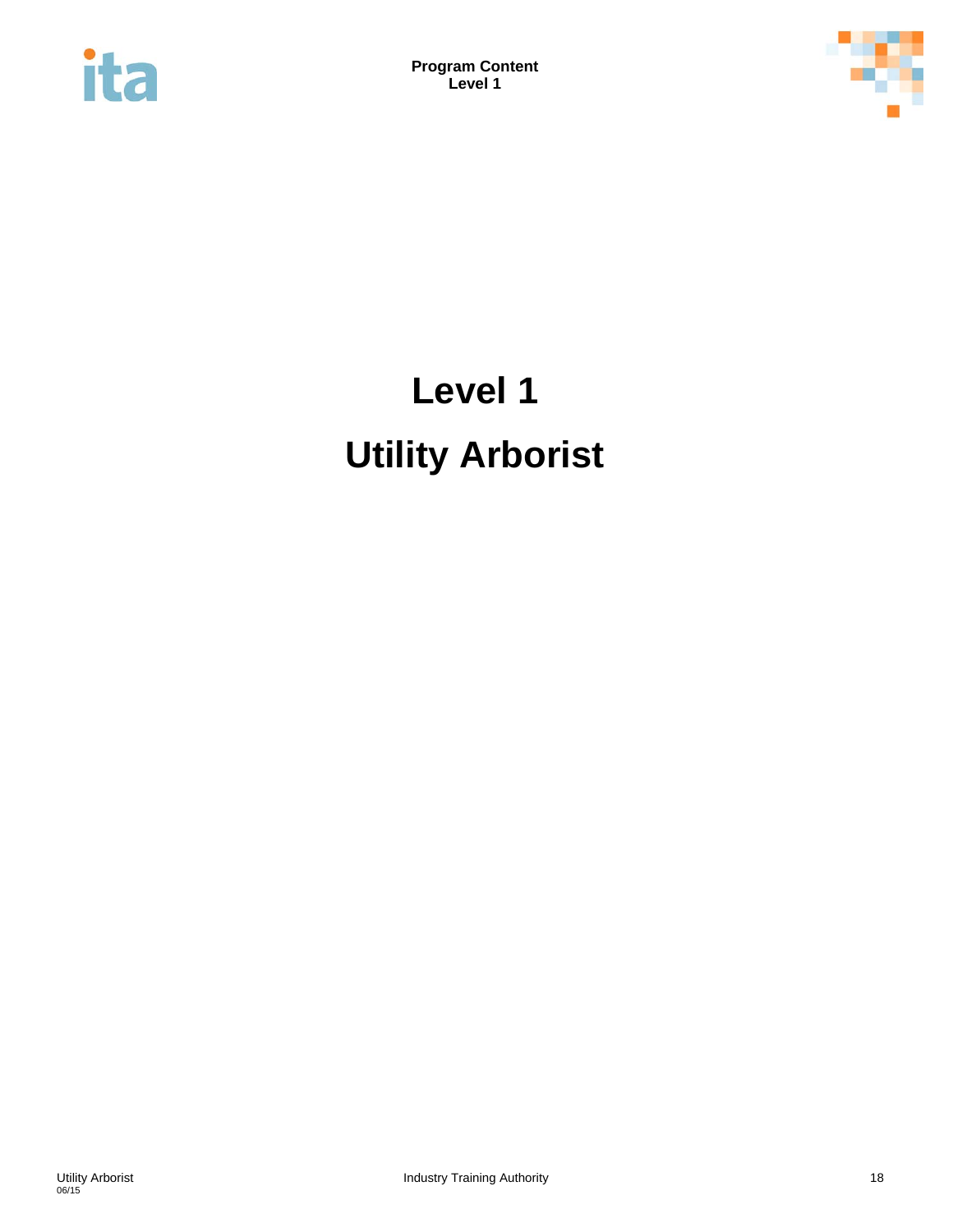

### **Line (GAC): A REGULATIONS AND OTHER OCCUPATIONAL SKILLS**

**Competency: A1 Identify Relevant Legislation and Regulations** 

#### **Objectives**

To be competent in this area, the individual must be able to identify and apply regulations for all relevant legislation that impacts their onsite activities.

#### **LEARNING TASKS CONTENT**

1. Identify applicable federal legislation and regulations

#### 2. Identify applicable provincial legislation and regulations

3. Identify applicable local regulations Where to find the regulations

- Where to find the regulations and standards
- Specific federal requirements that apply to Utility Arborist activities
- o Canadian Environmental Protection Act
- o Fisheries Act
- o Wildlife Act
- o Aboriginal Act
- o Species at Risk
- o Others
- Where to find the regulations and standards
- Specific provincial requirements that apply to Utility Arborist activities
- o Traffic Control Manual for Work on Roadways
- o British Columbia Workers Compensation Act
- o WorkSafeBC
- o OHS Regulations
- o Safe Work Practices for Utility Arborists
- o Ministry of Environment, Parks, Forestry
- o Heritage Act
- o BC Hydro Power and Authority Act
- o Others
- 
- Specific local requirements that apply to Utility Arborist activities
- o Municipal regulations vary between municipalities, and can be found at the municipal or city hall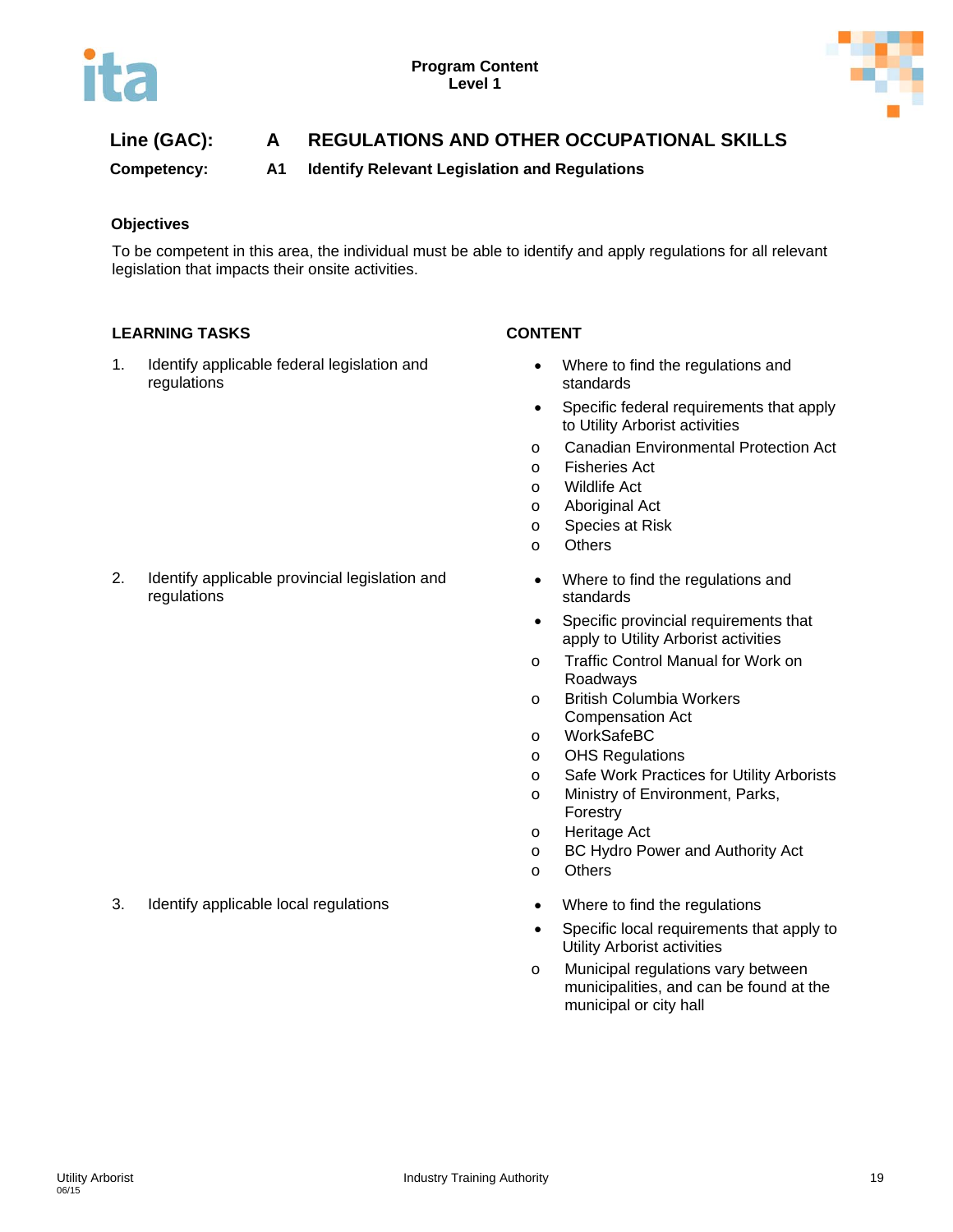

### **Line (GAC): A REGULATIONS AND OTHER OCCUPATIONAL SKILLS**

**Competency: A2 Explain Musculoskeletal Injury (MSI) and Repetitive Strain Injury (RSI)** 

#### **Objectives**

To be competent in this area, the individual must be able to:

- Identify the signs, sypmtoms, and causes of MSI and RSI.
- Take the appropriate precautions to prevent MSI and RSI injuries from occurring while on the job.

#### **LEARNING TASKS CONTENT**

- 1. Define MSI **A** condition where a part of musculoskeletal system is injured over time
	- A large group of conditions that result from traumatizing the body in either a minute or major way over a period of time; the buildup of trauma that causes the disorder
	- Conditions are often focused on a joint and affect the muscle and bone; however, other areas can be strained and their response to that trauma can be injury
- 2. Define RSI 2. Define RSI 2. Define RSI caused by overusing or straining that body part
	- A large group of conditions that result from using the body in a way it is not designed for or capable of comfortably working
	- Conditions are often focused on a joint and usually affect the muscle, bone, tendon, or bursa of the joint; however, other anatomical features and areas can be stressed and their response to that strain can be injury
	- severity from person to person, even though their work tasks may be similar
	- Signs and symptoms may take weeks, months, or years to develop
	- Signs of injury may be present only in later stages when irreversible damage has occurred
	- Signs include

3. Identify signs and symptoms of MSI and RSI **Signs and symptoms differ in type and**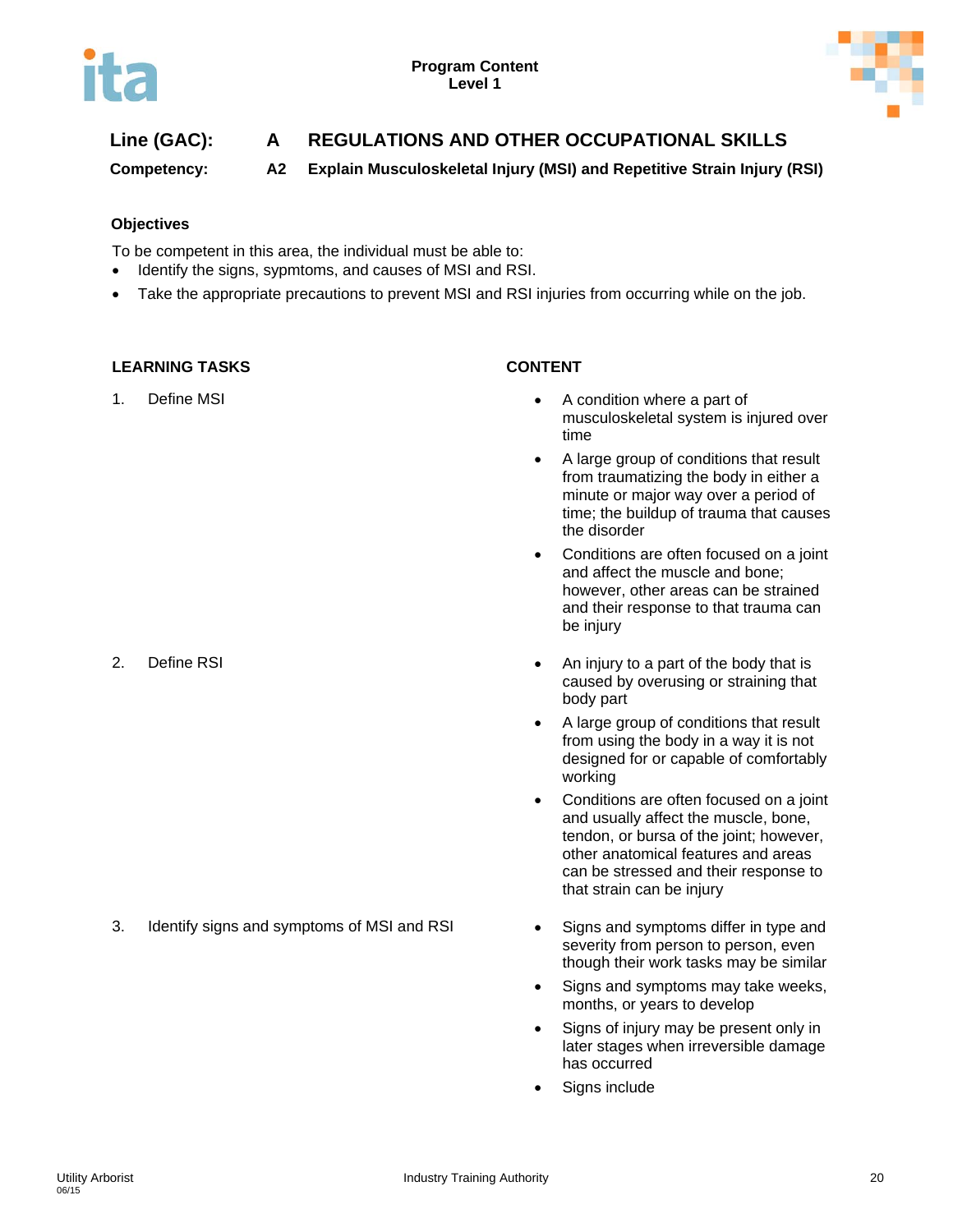

#### **LEARNING TASKS CONTENT**

6. Identify preventive measures for MSI and RSI **•** Ensure proper training has occurred

- o Pain
- o Change in skin colour
- o Numbness or tingling
- o Decreased range of motion
- o Decreased strength
- o Swelling
- o Fatigue
- 4. Identify causes of MSI and RSI **All intervalses Repeated small injuries to muscles,** tendons, ligaments, nerves, blood vessels, and joints
	- Specific contributing factors present in work tasks and activities
	- Long unbroken periods of work
	- Ergonomics or the lack of it
	- Lack of information leads to neglect by the concerned individuals
- 5. Identify contributing factors to MSI and RSI Awkward postures
	- Repetitive motions
	- Vibrations
	- Forceful exertions
	- Pressure points
	-
	- Know the hazards or factors in the job in regards to MSI and RSI
	- Knowledge of proper use of equipment and tools provided
	- Report MSI and RSI hazards to supervisors and request training to avoid MSI injuries
	- Be aware of posture and areas of tension in muscles and joints
	- Alternate work activities or take short breaks from repetitive or forceful tasks
	- Move and change position during work tasks
	- Be aware of the signs of MSI and RSI and report any symptoms to a supervisor
	- Consult medical professionals

.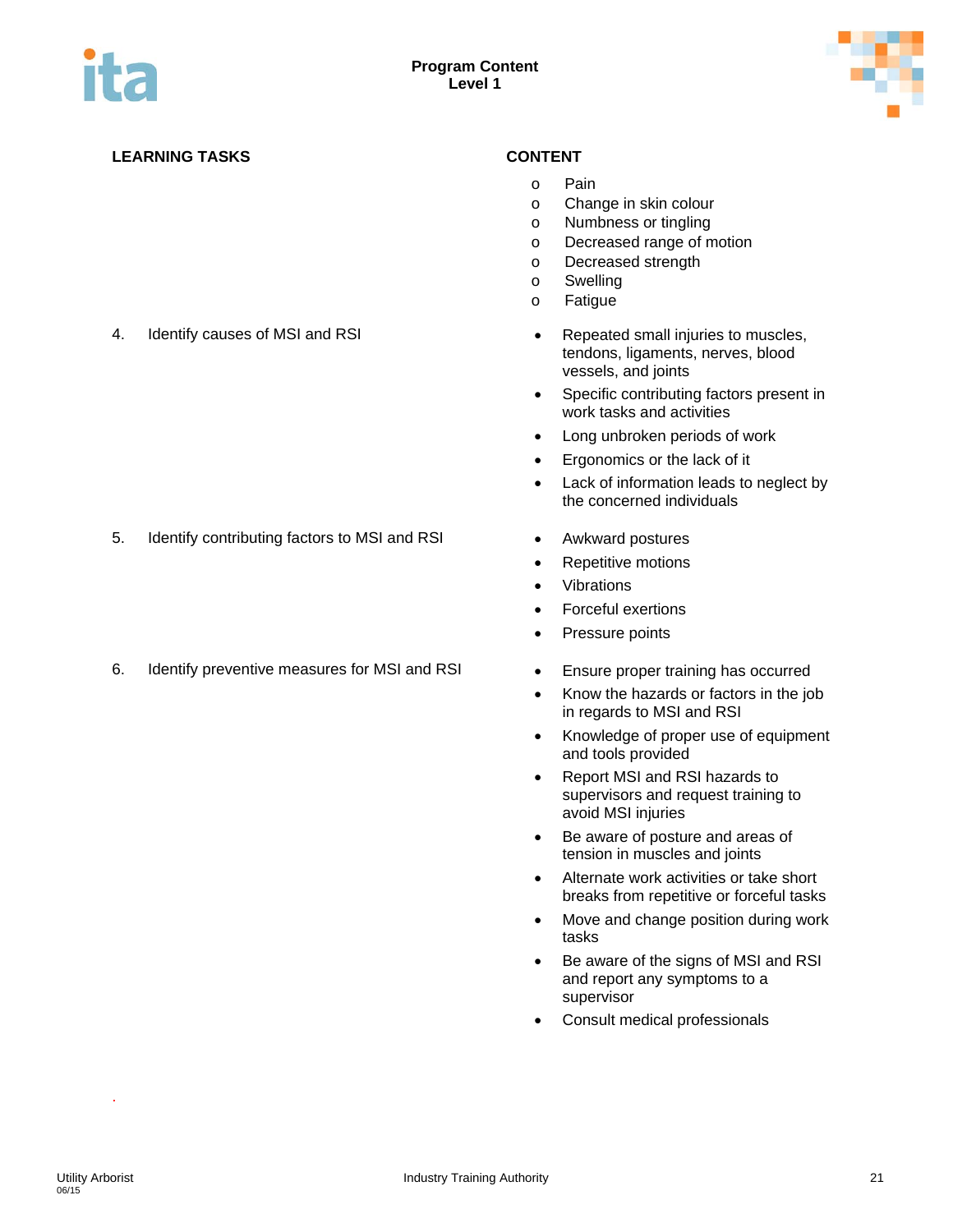

### **Line (GAC): A REGULATIONS AND OTHER OCCUPATIONAL SKILLS**

**Competency: A3 Identify Worksite Hazards and Develop and Implement Safe Work Plan** 

#### **Objectives**

To be competent in this area, the individual must be able to:

- Participate in identifying hazards to establish a safe work plan.
- Conduct both pre- and post-job inspections.

#### **LEARNING TASKS CONTENT**

1. Identify job-site hazards and potential risks **Electrical and utility service** 

- 
- o Safety Practice Regulations (SPRs)
- o Power Systems Safety Practices (PSSP)
- Gravitational
- o "Slip, trip, and fall"
- Overhead
- o "Struck by"
- Thermal
- o Heat and cold stress
- Mechanical
- o Pinch point
- o "Struck against"
- o Vehicle
- Public
- Behavioural (fatigue, rushing, complacency, stress, substance abuse,frustration)
- Chemical
- Compressed gas
- **•** Environmental
- o Insects
- o Plants
- o Weather
- 
- Decay
- Structural defects
- **Cracks**
- Inclusions
- Dead wood
- **Hangers**
- Root conditions

#### 2. Participate in tree assessment **Example 2.** Participate in tree assessment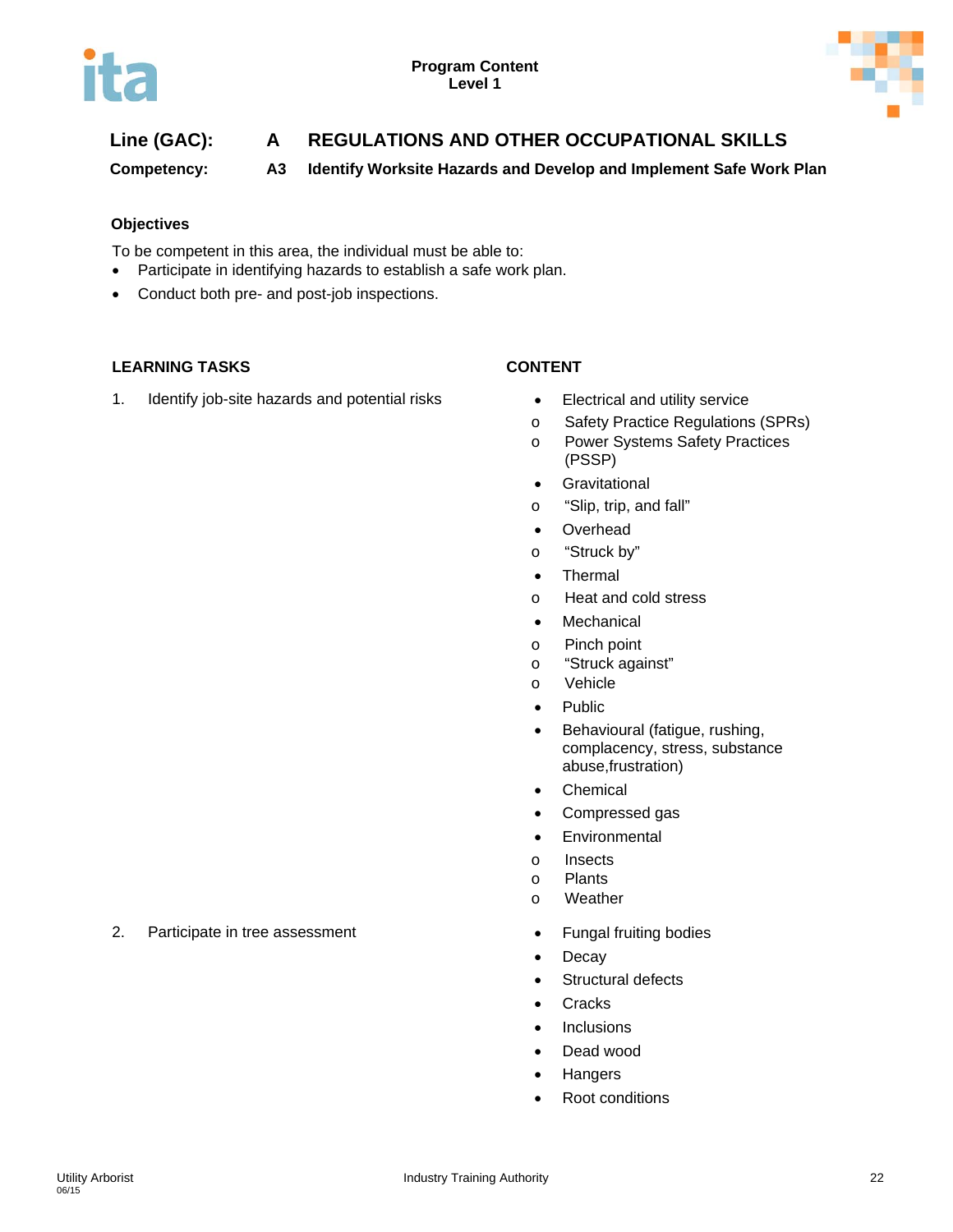

#### **LEARNING TASKS CONTENT**

4. Develop a written safe work plan **Access 2008** Hierarchy of Controls

- **Others**
- 
- o Elimination
- o Substitution
- o Contain risk at source
- o Remove employee from risk
- o Reduce exposure to risk by safe working systems/practices
- o Warning signals
	- Audible
	- Visual
	- e.g. "all clear"
- o Personal protective equipment (PPE)
- o Discipline/supervision
- Site hazards
- Safe work procedures for abatement
- Applicable regulations
- 5. Implement the safe work plan **EXACTE CONTENT CONTENT PPE** 
	- Signs, cones, flagging tape, barricades
	- Tools and equipment relative to tasks
	-
	- Property damage
	- Clean-up
	- Man check (head count)

#### **Achievement Criteria**

Performance The learner will:

- Participate in identifying hazards to establish a safe work plan
- Conduct both pre- and post-job inspections
- Conditions The learner will be given a typical worksite situation, the necessary tools, and equipment to perform required tasks.

#### Criteria The learner will score a passing grade of 75% or better on a rating sheet according to the following criteria:

- Wore appropriate PPE
- Participated in a pre-jobsite hazard inspection
- Developed a safe work plan
- Implemented a safe work plan
- Participated in a post-job inspection

6. Participate in a post-job inspection **Conservation Conservation Post-job hazards such as hangers**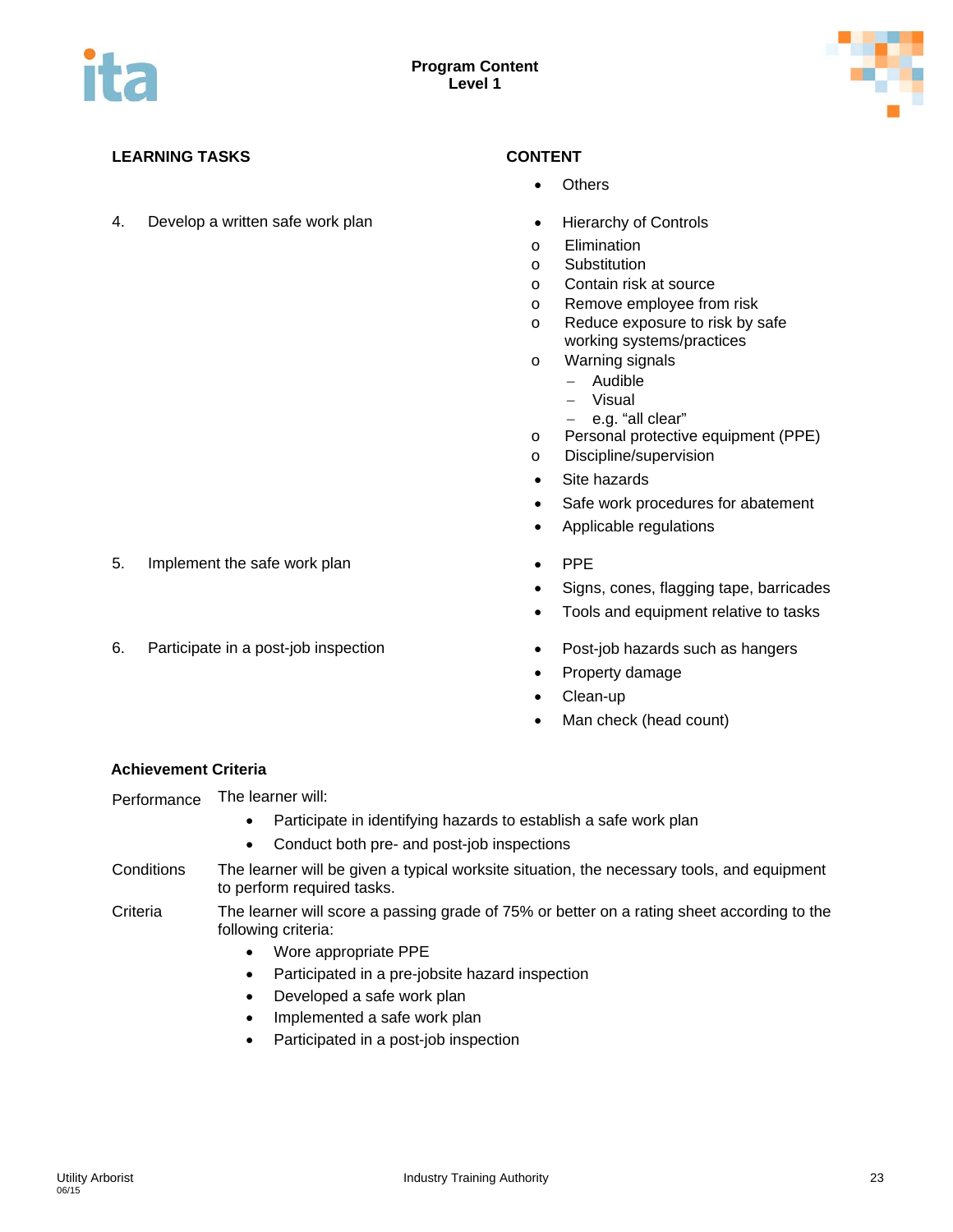

#### **Line (GAC): B POWERED EQUIPMENT**

**Competency: B1 Demonstrate Maintenance Requirements for Aerial Lift with Dump Box and Chipper** 

#### **Objectives**

To be competent in this area, the individual must be able to:

- Identify and demonstrate maintenance requirements for aerial lifts with a dump box.
- Identify and demonstrate maintenance requirements for hydraulics.
- Identify and demonstrate maintenance requirements for chippers.

#### **LEARNING TASKS CONTENT**

1. Discuss pre-trip safety and maintenance inspection procedure for trucks and equipment

#### 2. Discuss importance of regular maintenance on trucks and other equipment

- Daily inspection for regular maintenance on all equipment
- o Dry run
- o Speed check
- o Drift check
- Pre-operation of all equipment
- Dielectric boom and tool maintenance
- Determining areas requiring lubrication or maintenance
- o Lubrication interval such as grease points
- o Indicators other than regular visual inspections
- Maintenance for breakdown prevention and equipment care on:
- o Air
- o Oil
- o Hydrualic
- o Fuel filters
- o Cooling systems inspection
- Inspect for wear indications before breakdowns
- How to correctly grease
- Inspection and changing of air and lubrication filters
- Inspection methods for checking operating condition of:
- o Belts
- o Hoses
- o Radiator (inside and outside)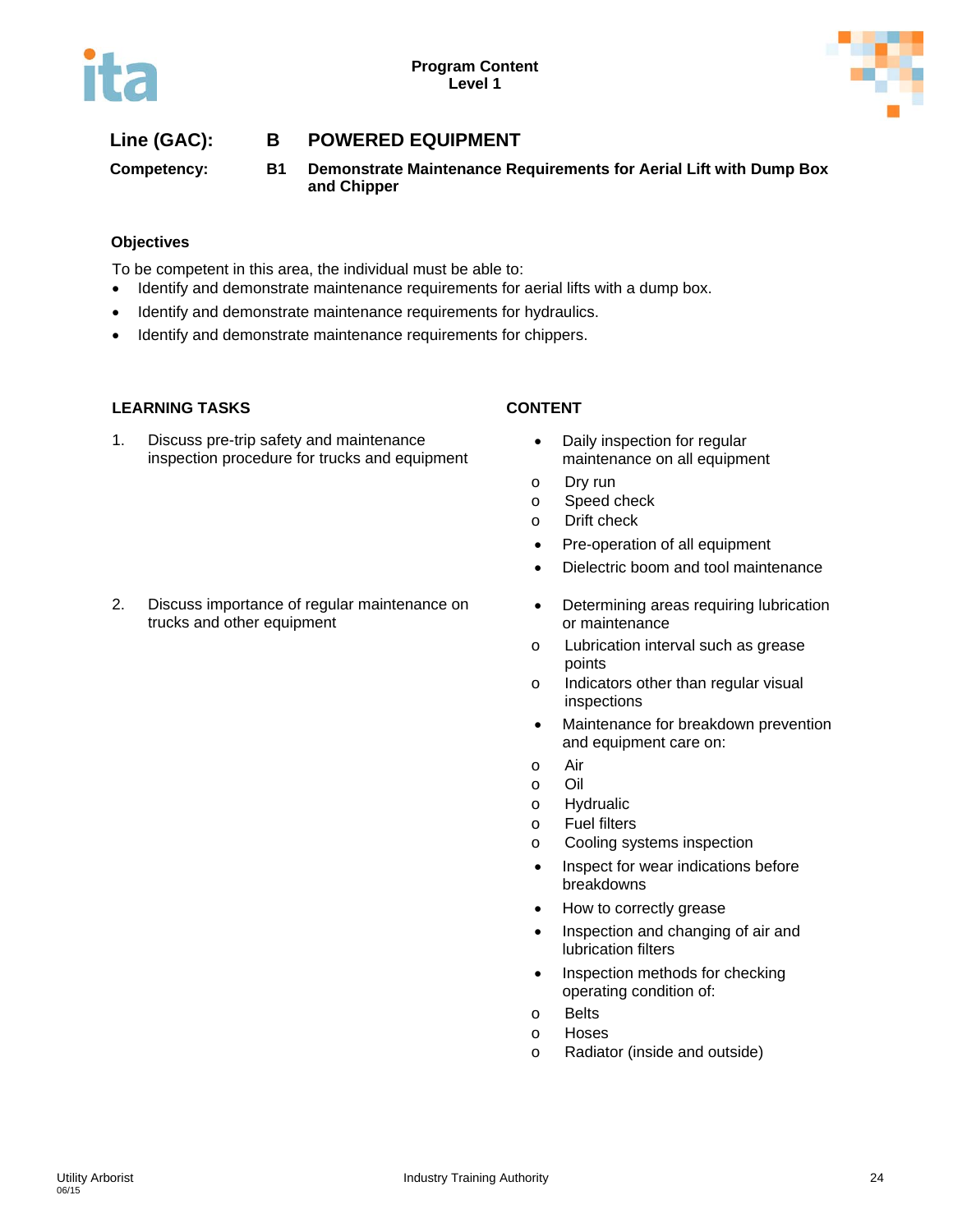



#### **LEARNING TASKS CONTENT**

3. Discuss importance of regular maintenance on chippers

- Cutter blade changes on drum and disk chippers
- Hydraulic hose changes
- Lockout/tag out procedures

*Note: Chipper blade change demonstration is for inspection criteria purposes only and not meant for student practice at work.* 

#### **Achievement Criteria**

Performance The learner will:

- Demonstrate maintenance and daily inspection requirements for aerial lifts with a dump box
- Demonstrate maintenance and daily inspection requirements for chippers

Conditions The learner will be given the necessary tools and equipment to perform required tasks.

Criteria The learner will score a passing grade of 75% or better on a rating sheet according to the following criteria:

- Wore appropriate PPE
- Performed daily inspection for regular maintenance on aerial lift, truck, and chipper
- Performed operation of aerial lift, truck and chipper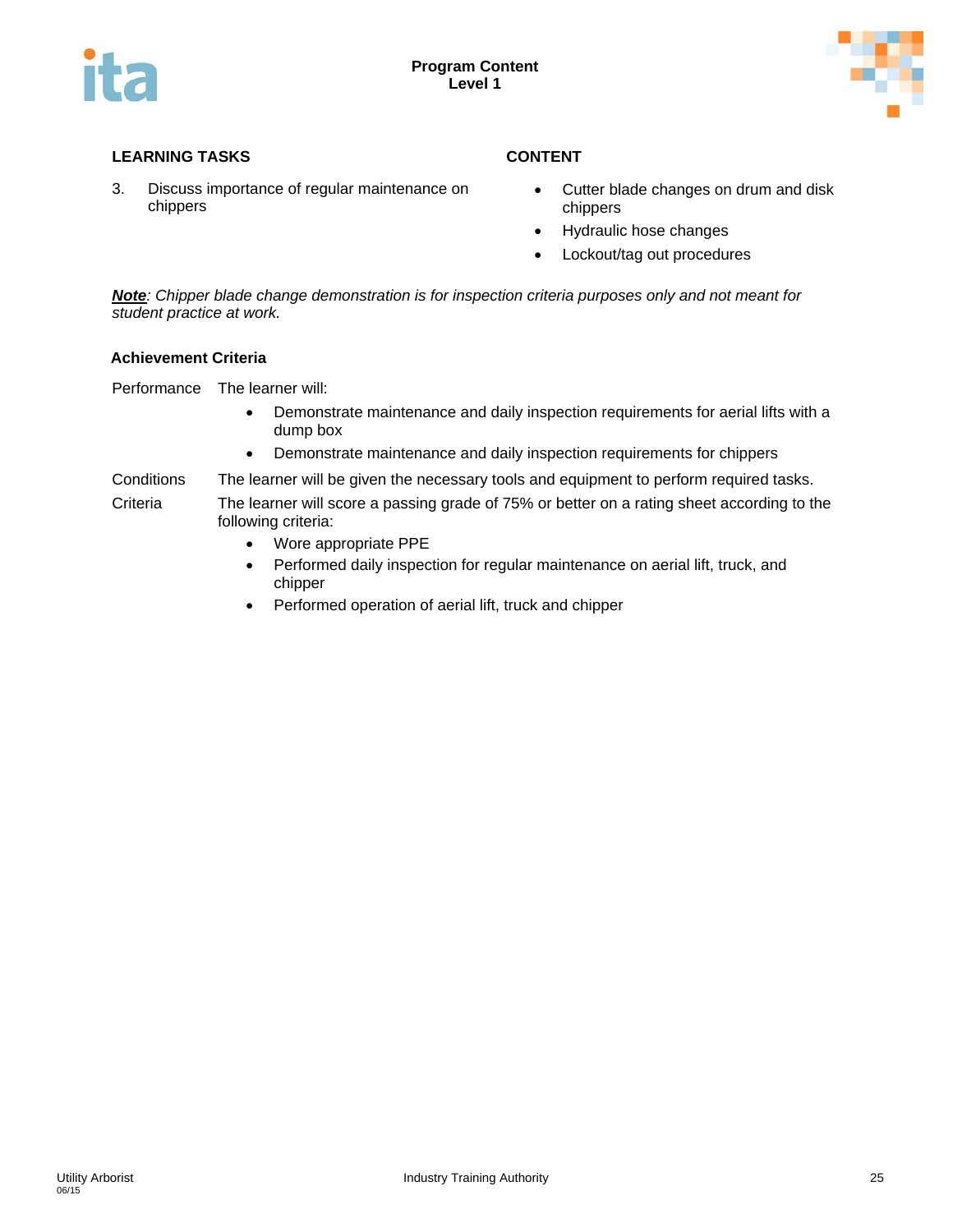

#### **Line (GAC): B POWERED EQUIPMENT**

**Competency: B2 Describe Critical Components of an Aerial Lift Truck** 

#### **Objectives**

To be competent in this area, the individual must be able to describe the critical components of an aerial lift truck.

#### **LEARNING TASKS CONTENT**

1. Discuss the critical component test and the purpose for it being done

- Areas of testing on an aerial lift
- Mandatory testing and how often it is to be carried out and documented
- Welds, pins, rams, seal, and oil
- Responsibility of the operator to continue daily inspections of the lift
- Determining what can be visually inspected to prevent possible injuries or bring wear to the attention of repairing before excessive damage or injury occurs
- Dry runs and full inspections of critical components before operation
- Locating the test decal or papers for the last inspection of critical components
- 2. Discuss the dielectric testing of an aerial lift **Regular maintenance of the epoxy**fiberglass sections of each boom
	- Location of the dielectric decal and the area of each boom that is tested
	- Maintenance such as:
	- o Cleaning and waxing of the epoxy glass boom sections to improve dielectric integrity by beading water
- 3. Describe and demonstrate a drift test **COV** Requirements of the bucket on an aerial lift
	- Holding valves and cylinders
	- Definition of "drift"
	- How to do a drift test

#### **Achievement Criteria**

| Performance | The learner will perform a drift test.                                                                            |
|-------------|-------------------------------------------------------------------------------------------------------------------|
| Conditions  | The learner will be given the necessary tools and equipment to perform required tasks.                            |
| Criteria    | The learner will score a passing grade of 75% or better on a rating sheet according to the<br>following criteria: |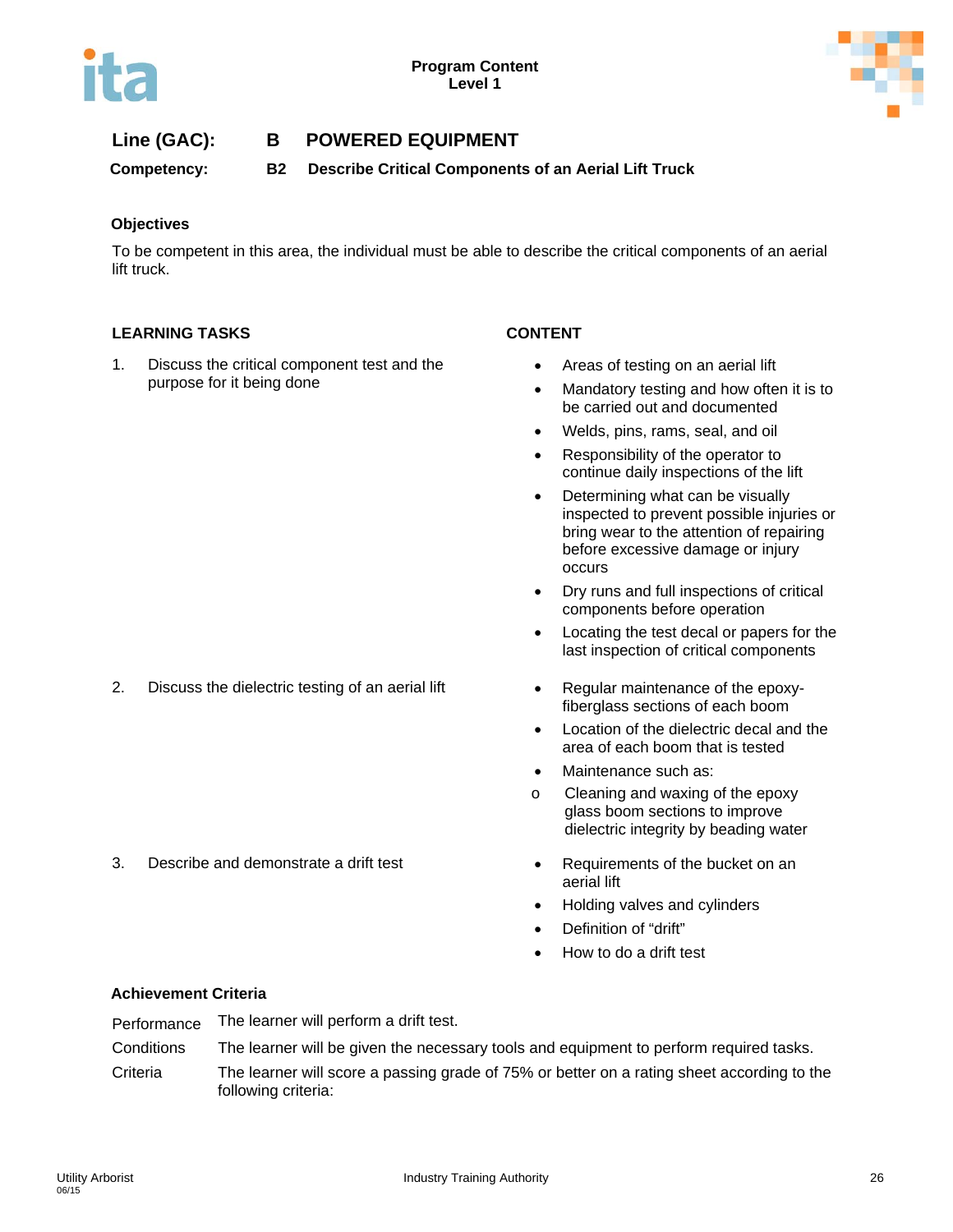



- Wore appropriate PPE
- Performed drift test and boom surface maintenance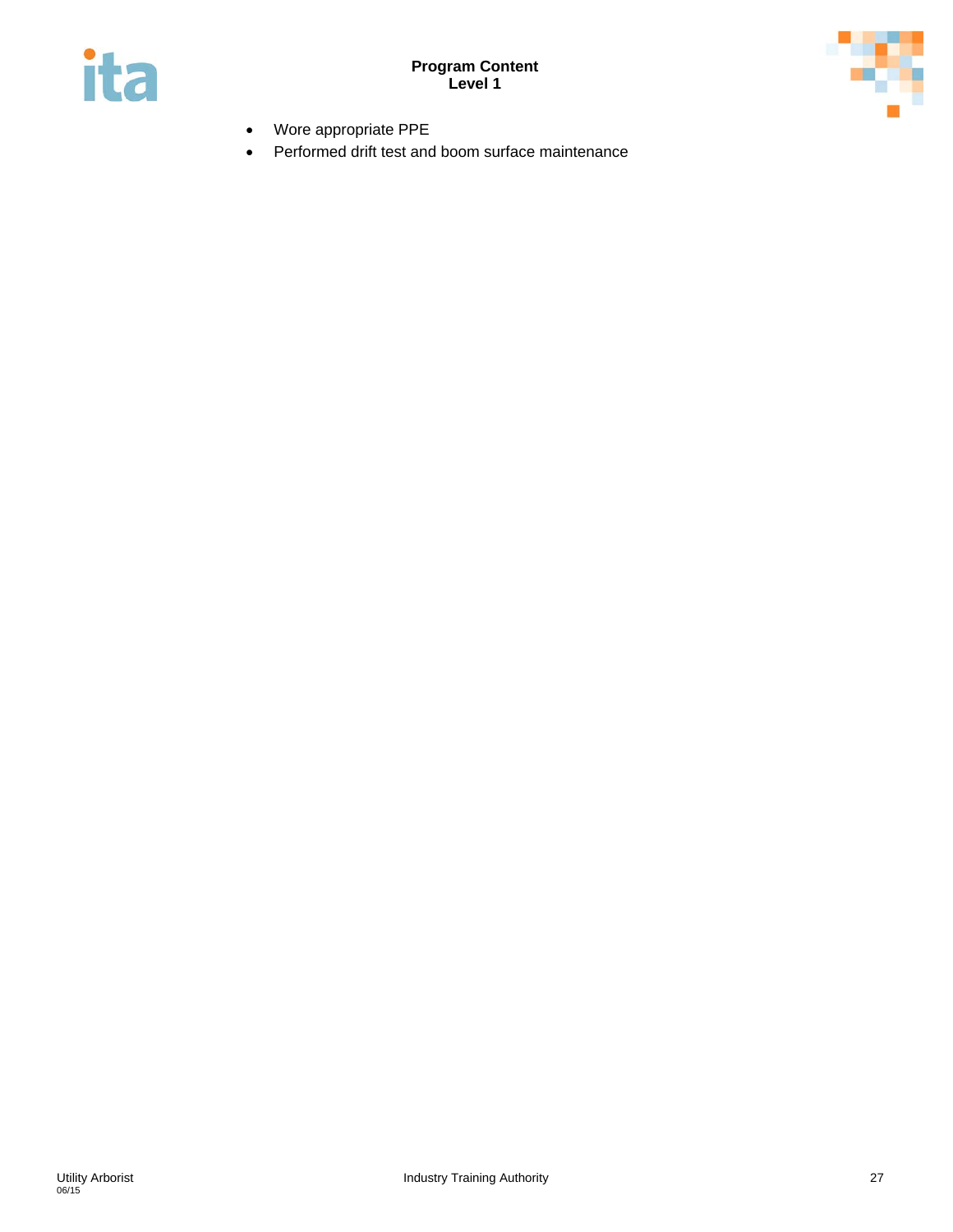

#### **Line (GAC): B POWERED EQUIPMENT**

**Competency: B3 Demonstrate Safe Dump Box Operations** 

#### **Objectives**

To be competent in this area, the individual must be able to:

- Demonstrate safe dump box and hydraulic operations.
- Discuss proper maintenance of dump box.

#### **LEARNING TASKS CONTENT**

1. Describe the principles of the Power Take Offs (PTO) hydraulic pump for boom control and dump box

- Principles of how a hydraulic cylinder works and the strengths obtainable by oil flow
- o Zero energy state and procedures of how to achieve it
- System component functions such as:
- o Holding valves
- o Control valves
- Where system components are found on systems
- Seals and leaks and the problems they can lead to from deterioration
- Reservoir capacities
- Filtration
- How temperature extremes affect the hydraulic system
- Location of each component on the truck that is part of the hydraulic system for the dump function and the boom lift assembly
- safely
- Areas to inspect on hoses and where seals will leak on cylinders and valves
- Hose changes and seal repairs on a trim-saw
- 3. Demonstrate safe operating procedures **Dumping procedures Dumping procedures** 
	- Clearing jams (stuck debris)
	- Dumping hydraulic failures
	- Pinch points
	- Blocking procedures
	- **Others**

2. Discuss and demonstrate proper maintenance **and a servicing a dump box to do servicing**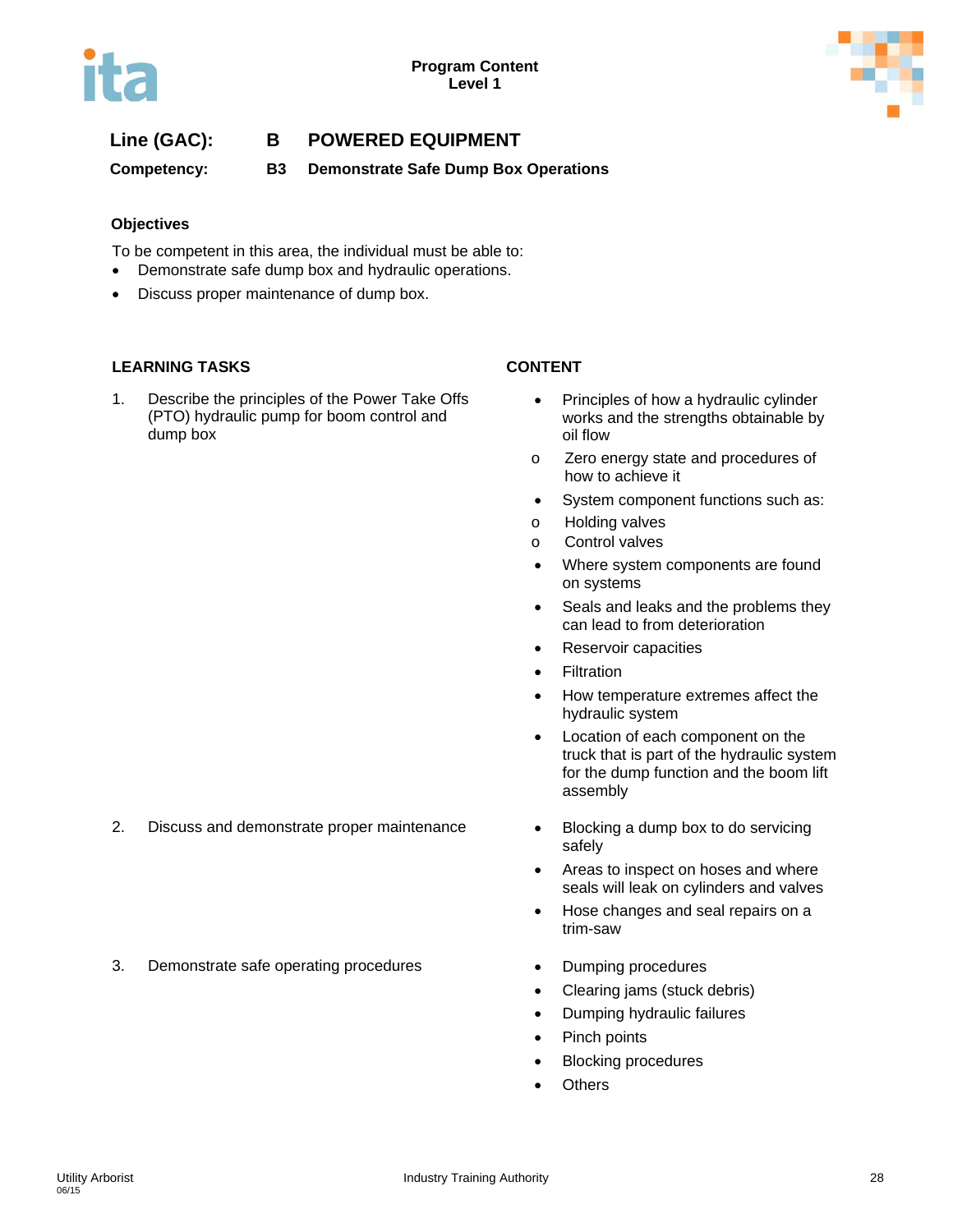



#### **Achievement Criteria**

Performance The learner will demonstrate safe dump box and hydraulic operations. Conditions The learner will be given the necessary tools and equipment to perform required tasks.

Criteria The learner will score a passing grade of 75% or better on a rating sheet according to the following criteria:

- Wore appropriate PPE
- Lifted and blocked the dump box
- Inspected, maintained, and operated aerial lift and dump box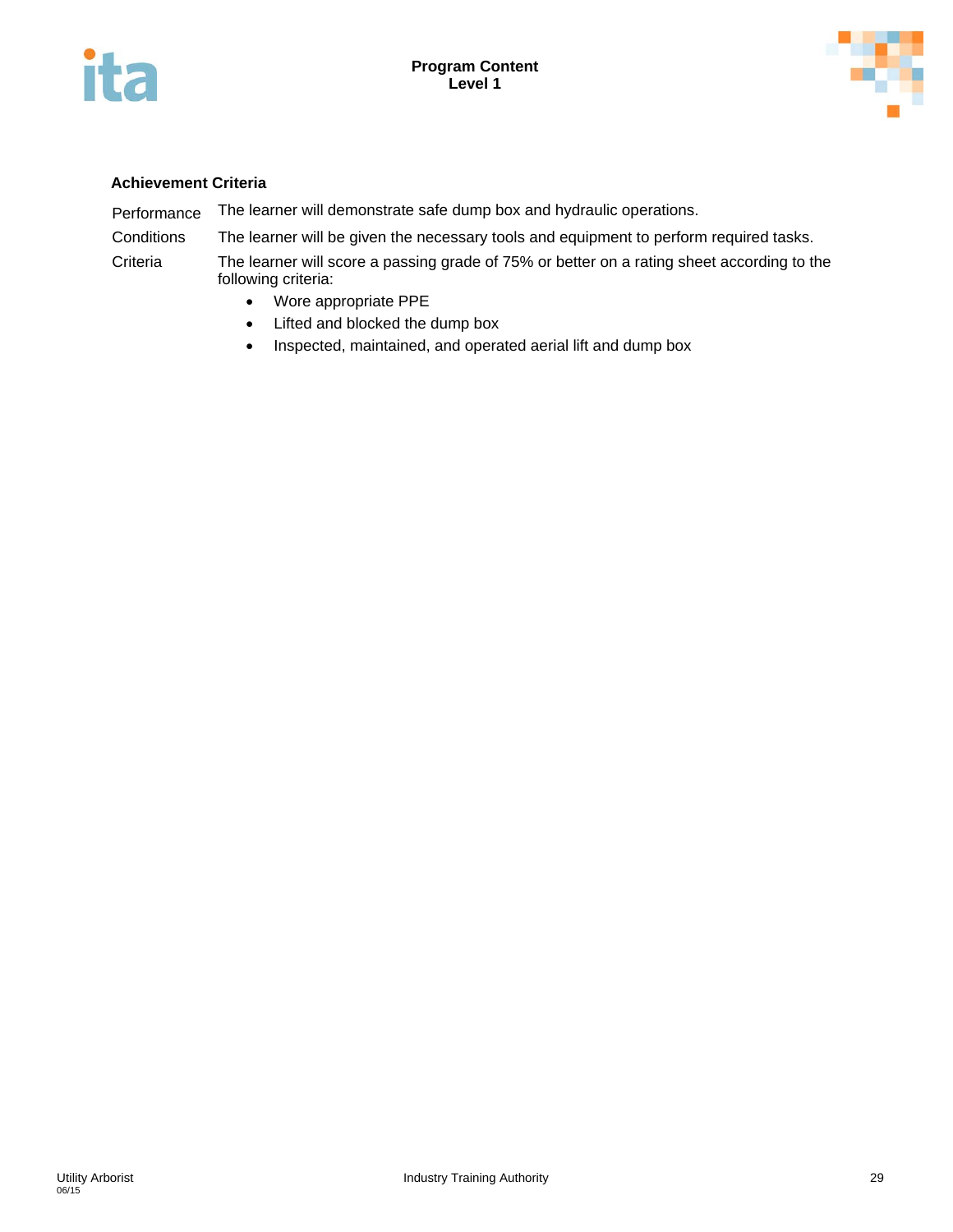



#### **Line (GAC): B POWERED EQUIPMENT**

**Competency: B4 Describe Safe Aerial Lift Operations** 

#### **Objectives**

To be competent in this area, the individual must be able to describe safe aerial lift operations.

#### **LEARNING TASKS CONTENT**

1. Describe all operations of setup of a lift truck **Development of the Preferred positioning to vegetation** 

- 
- Traffic control requirements (site set up)
- Required ground levels and methods of setting down the outriggers-stablizers including the use of pads and wheel chock requirements
- Hazards for lower boom swing such as:
- o Overhead wires
- o Vegetation
- o Obstructions
- o Traffic
- Setting up lift truck stablizers and performing a dry run
- Traffic control requirements for boom clearance
- Chipper operator protection requirement
- 2. Describe a dry run  $\bullet$  Dry run and override control operations for the groundman and what he must be able to operate
	- Dry run including full movement of overcenter booms and full rotation with the use of override controls
- 3. Describe safe aerial lift operations **Constanting the boom Correct method of unfolding the boom** from the cradle
	- Folding down the boom in the correct sequence
	- Limitations of movement depending on the capabilities of the model of lift and cylinder travel
	- Manual rotation (depending on the model of the lift)
	- Emergency operations in the case of power and hydraulic failure
	- Possible methods of emergency lowering for each make of equipment
- 
-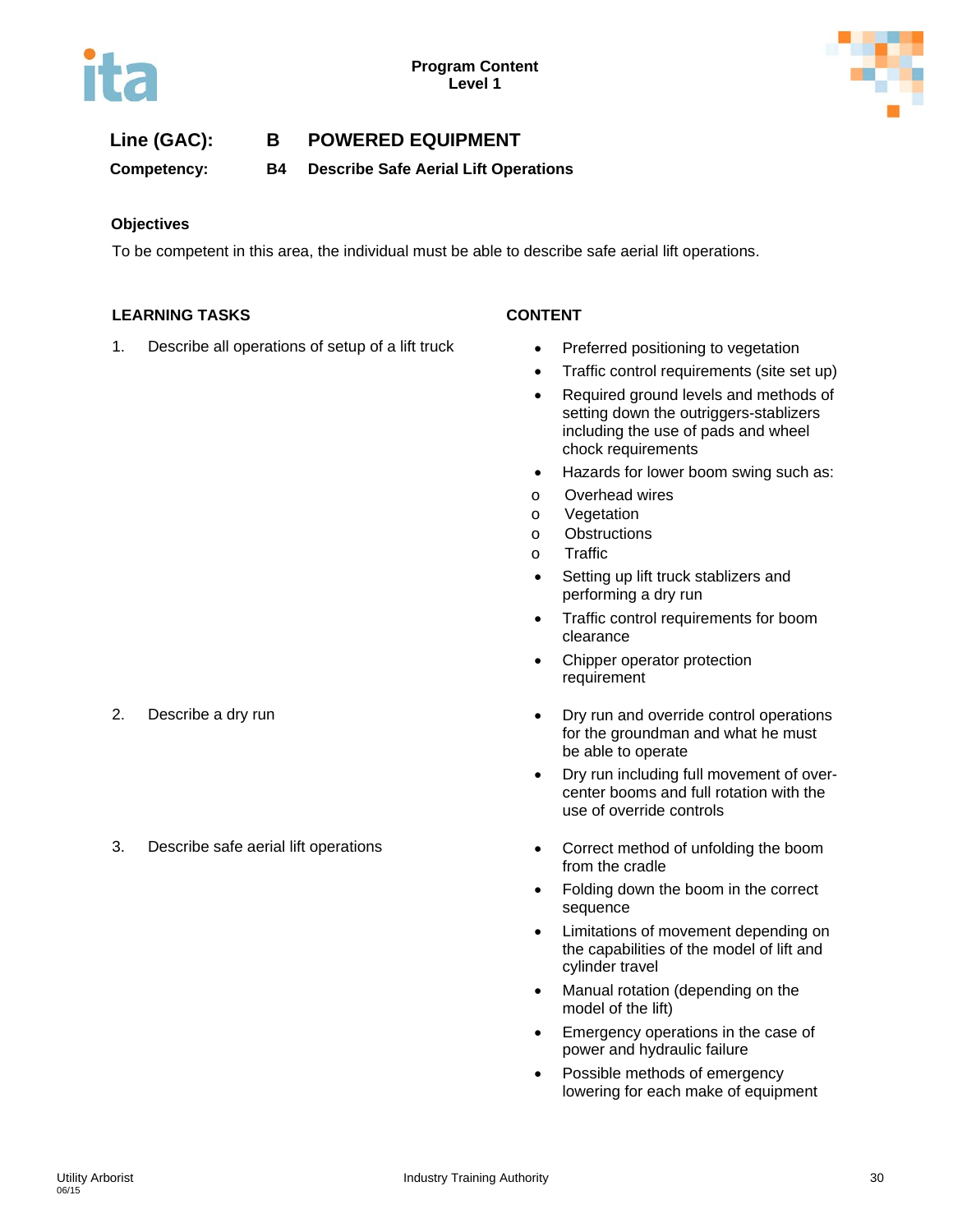

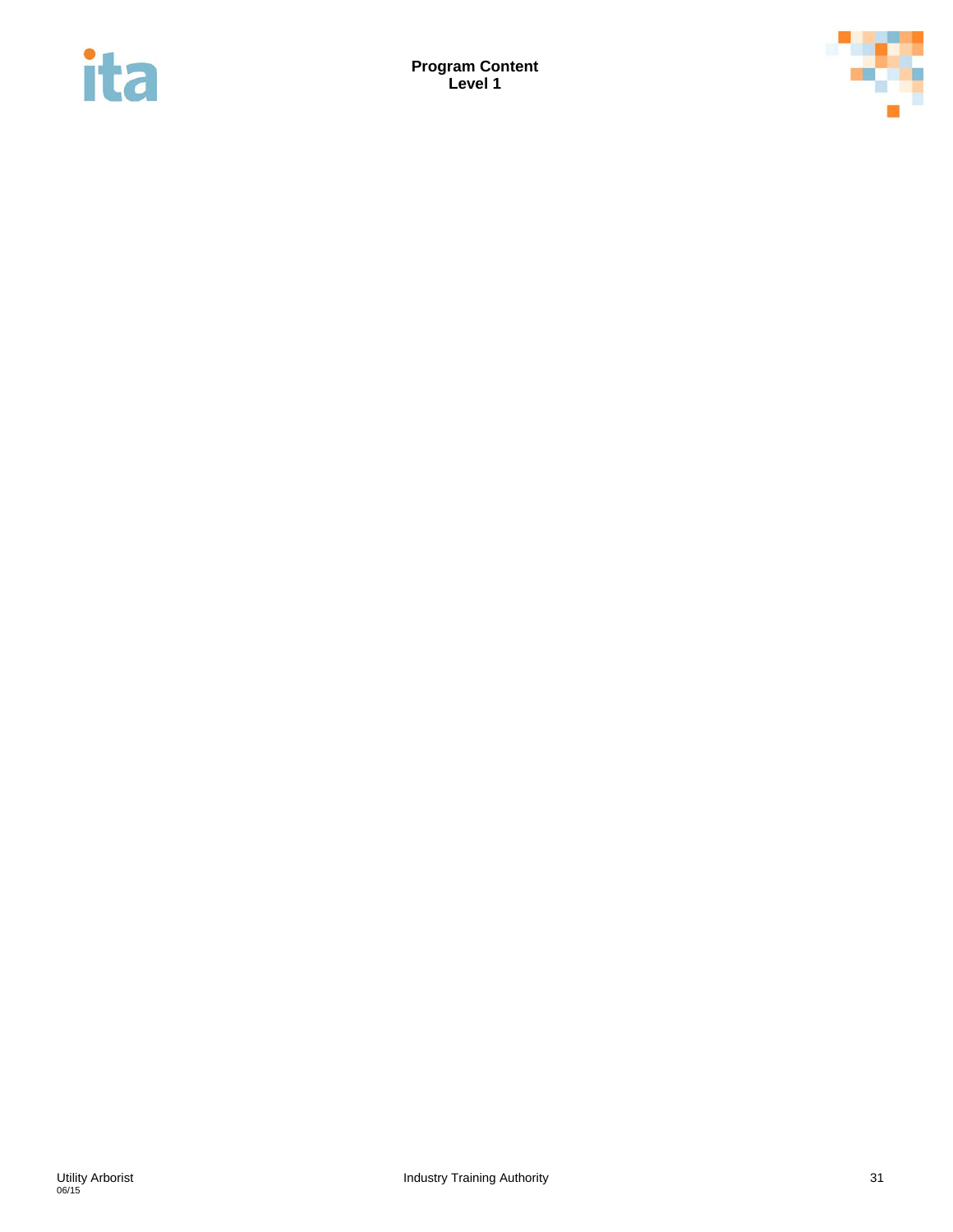

#### **Line (GAC): B POWERED EQUIPMENT**

**Competency: B5 Demonstrate Basic Aerial Lift Techniques/Practices and Setup Near Live Lines** 

#### **Objectives**

To be competent in this area, the individual must be able to describe and demonstrate setup near live lines.

#### **LEARNING TASKS CONTENT**

1. Describe basic aerial lift techniques near live lines

- Body harness requirements for operations of a lift truck
- Maximum weight allowed for each model lift
- Types of hydraulic controls most commonly found on lift trucks used for arboriculture
- Correct way to use the controls for full movement and to "feather" the controls for fine movements
- Limits of approach rules and the variance to travel only between primary conductor and neutral
- Bucket and boom positioning to conductors
- What obstacles must be watched for while elevating or descending such as:
- o Rotating into oncoming trucks
- o Damaging service wires
- o Others
- Advantages of over-center booms and booms with higher reaches
- Upper then lower boom operations to lift off cradle
- Feathering controls
- Correct method of travelling between primary and neutral then dropping down to work and maintain correct limits of approach
- Over center boom travel compared to conventional boom travel
- o Over the center travel of the lower boom

2. Demonstrate basic aerial lift techniques near live wires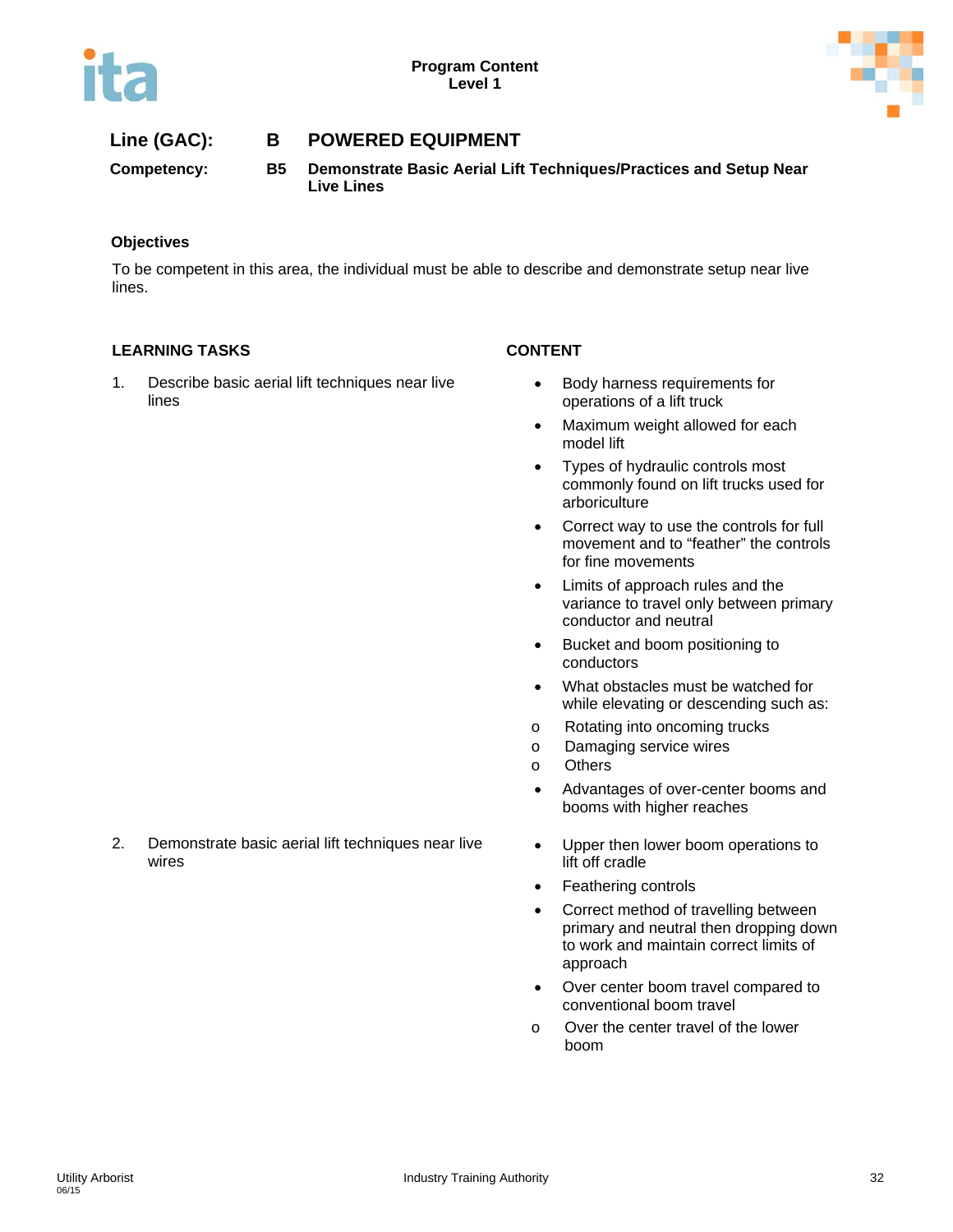



#### **Achievement Criteria**

Performance The learner will demonstrate safe aerial lift setup and operations.

Conditions The learner will be given the necessary tools and equipment to perform required tasks.

Criteria The learner will score a passing grade of 75% or better on a rating sheet according to the following criteria:

- Wore appropriate PPE
- Setup aerial unit
- Performed traversing between primary and neutral
- Feathered controls for smooth operation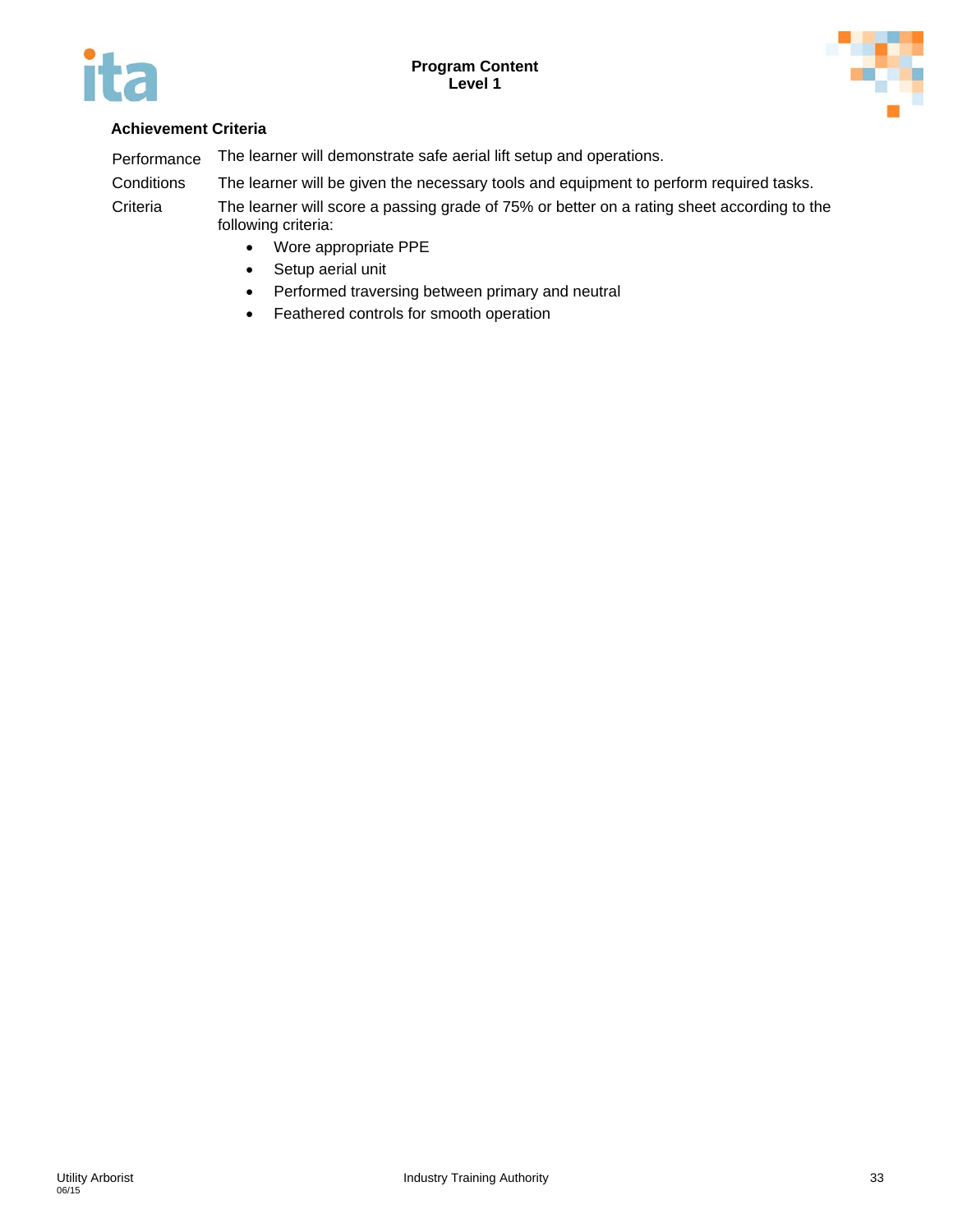



#### **Line (GAC): B POWERED EQUIPMENT**

**Competency: B6 Demonstrate Safe Chipper Use** 

#### **Objectives**

To be competent in this area, the individual must be able to use a chipper in a safe and efficient manner.

#### **LEARNING TASKS CONTENT**

1. Identify and use a variety of safety features and devices

- Critical safety features and devices such as:
- o Discharge chute
- o Feed roller housing
- o Feed table
- o Guard chute
- o Fuel tank
- o Feed control bar
- o Winch
- o Clutch lever
- o Deadman switch
- Lock out procedures
- Drum chipper
- Disk chipper
- Maintenance requirements
- chippers as per industry standards and/or WorkSafeBC regulations
- o Safety helmet
- o Eye protection
- o Face protection
- o Hearing protection
- o Non-cuffed work gloves
- o Safety boots with good grip and ankle support
- o Non-snag outer clothing appropriate to prevailing weather conditions
- o High-visibility clothing should be worn when workplace risk assessment identifies need

2. Operate brush chipper according to owner's manual

3. Use personal protective equipment (PPE) • Appropriate PPE for working with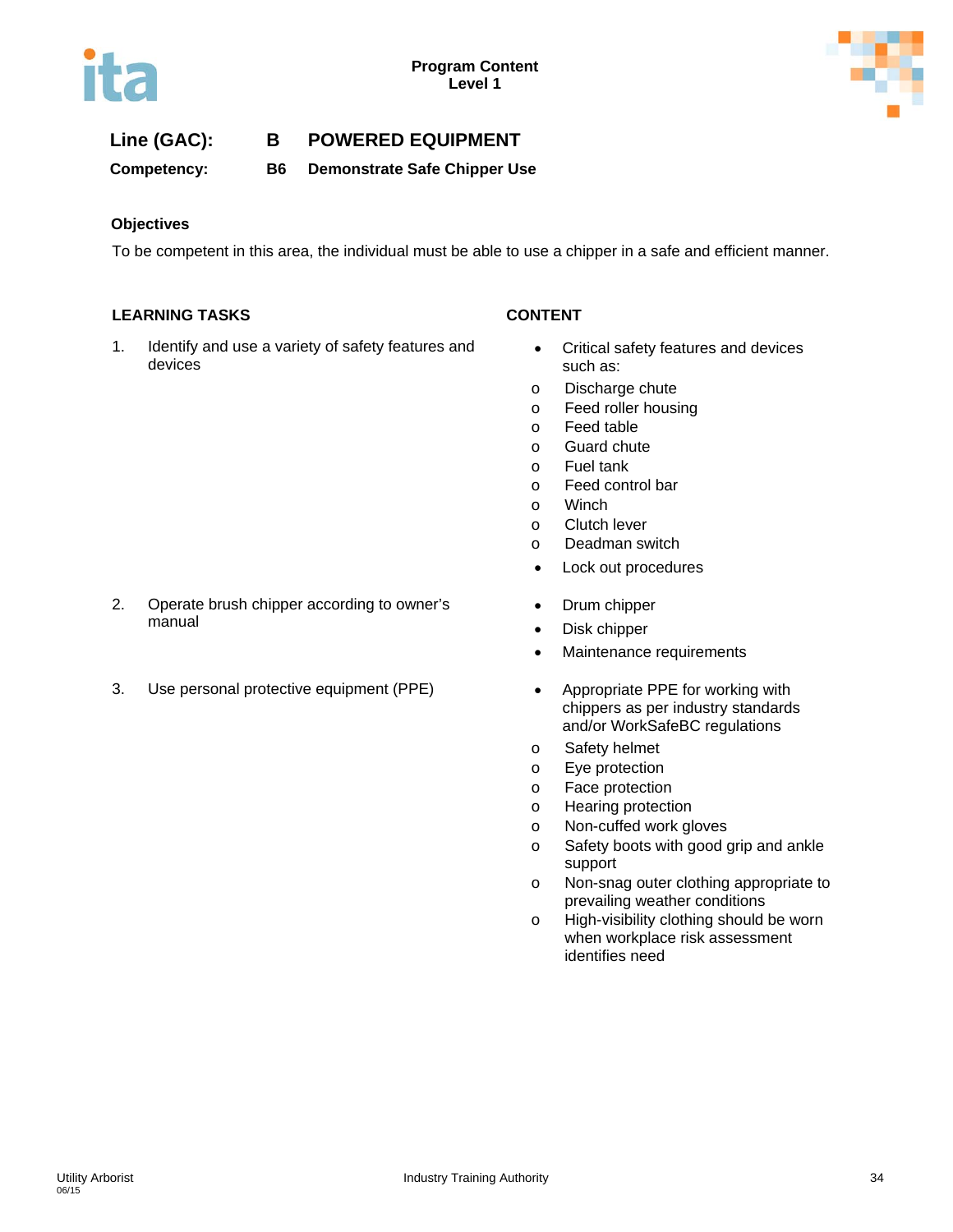

#### **LEARNING TASKS CONTENT**

- 4. Safely feed wood debris into chipper **Safe work procedures as they apply to** Safe work procedures as they apply to chippers
	- o Pre-start inspection
	- o Work area selection and preparation
	- o Operation
	- o Emergency procedures
	- o Fueling
	- o Maintenance
	- o Moving the machine
	-

5. Establish safe worksite **Safe work plan** 

#### **Achievement Criteria**

Performance The learner will use a chipper in a safe and efficient manner.

Conditions The learner will be given a chipper, the necessary equipment, and materials to perform required tasks.

Criteria The learner will score a passing grade of 75% or better on a rating sheet according to the following criteria:

- Wore the appropriate PPE for chipper operations
- Attached and detached from the tow vehicle (e.g. parking)
- Set up safe work area
- Inspected equipment before operations, as per operator's manual
- Demonstrated working knowledge of safety features during operations
- Positioned chipper chute
- Staged brush
- Performed start-up operations
- Demonstrated engaging and disengaging the clutch
- Safely fed chipper
- Maintained safe worksite
- Performed shut-down operations
- Prepared chipper for transport
- Backed up chipper with assistance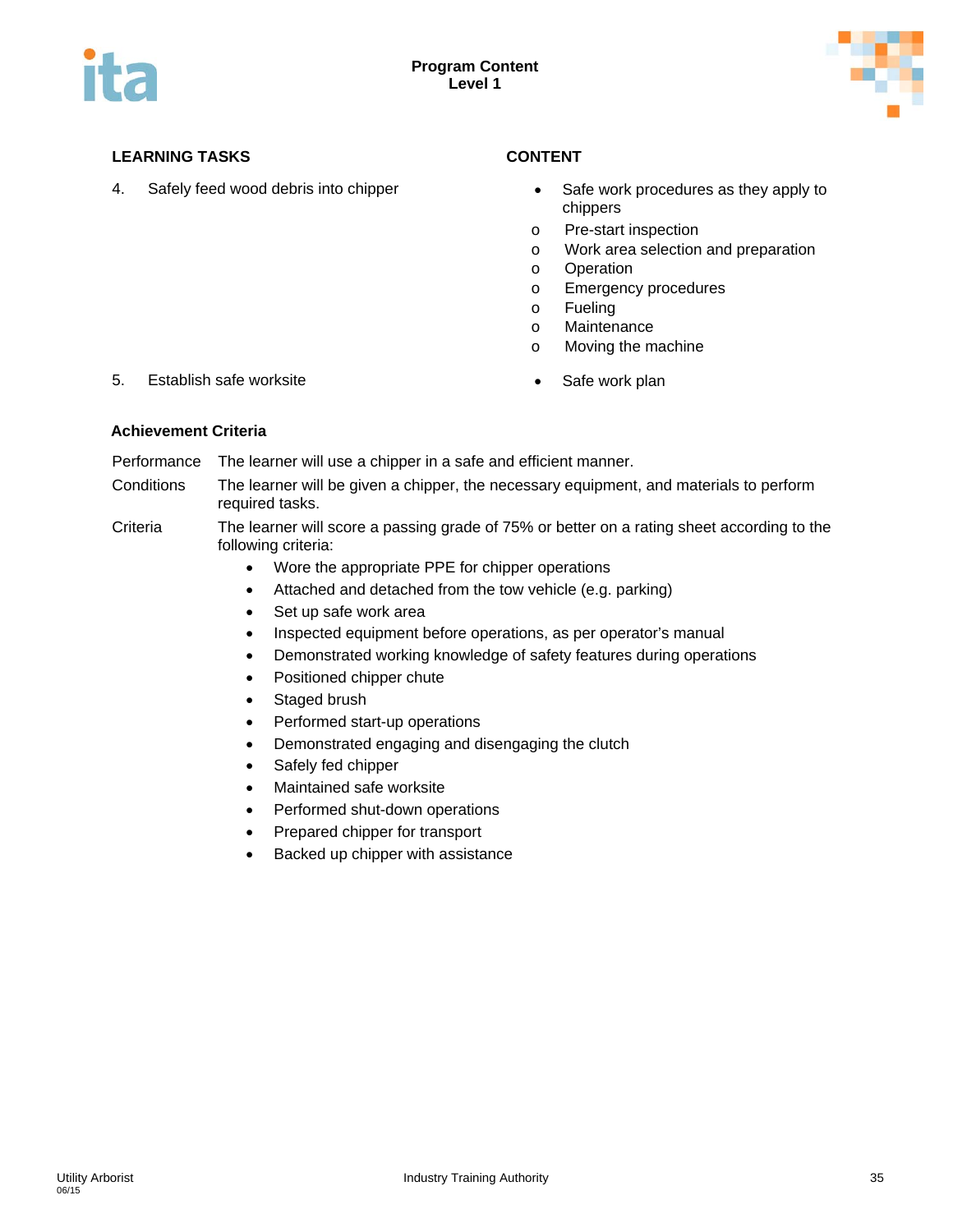

# **Line (GAC): C HAND TOOLS AND SMALL POWER TOOLS**

**Competency: C1 Use and Maintain Hand Tools** 

## **Objectives**

To be competent in this area, the individual must be able to:

- Use and maintain a wide variety of hand tools. (Refer to pg. 103 for a complete list of hand tools.)
- Use hand tools on the ground and on ladders.

## **LEARNING TASKS CONTENT**

1. Identify hand tools to industry best practices • Tools used in the trade such as:

- 
- o Pruning shears
- o Loppers
- o Hand saws
- o Pole pruners
- o Hand pruners
- o Shovels
- o Axes
- o Mauls
- o Wedges
- o Mattocks
- o Rakes
- o Peevees/Cant hooks
- hand tools
- o Sharpening
- o Lubricating
- o Replacing an axe or maul handle
- o Drilling and pinning an axe head
- o Cleaning and storage procedures
- 3. Inspect hand tools before using **ICE CONSOMED IDENTIFY IDENTIFYING** Use Identifying wear and tear
	- Identify right tool for the job
	- o Size and preferred weight of axes
	- o Splitting mauls and splitting wedges, shape and material (e.g., falling, construction)
- 4. Sharpen hand tools **Sharpening tools such as: Sharpening tools such as: Sharpening tools such as:** 
	- o Axe
	- o Maul
	- o Saw
	- o Pruning shear
	- Other equipment sharpening procedures

2. Maintain hand tools to industry best practices • General maintenace requirements of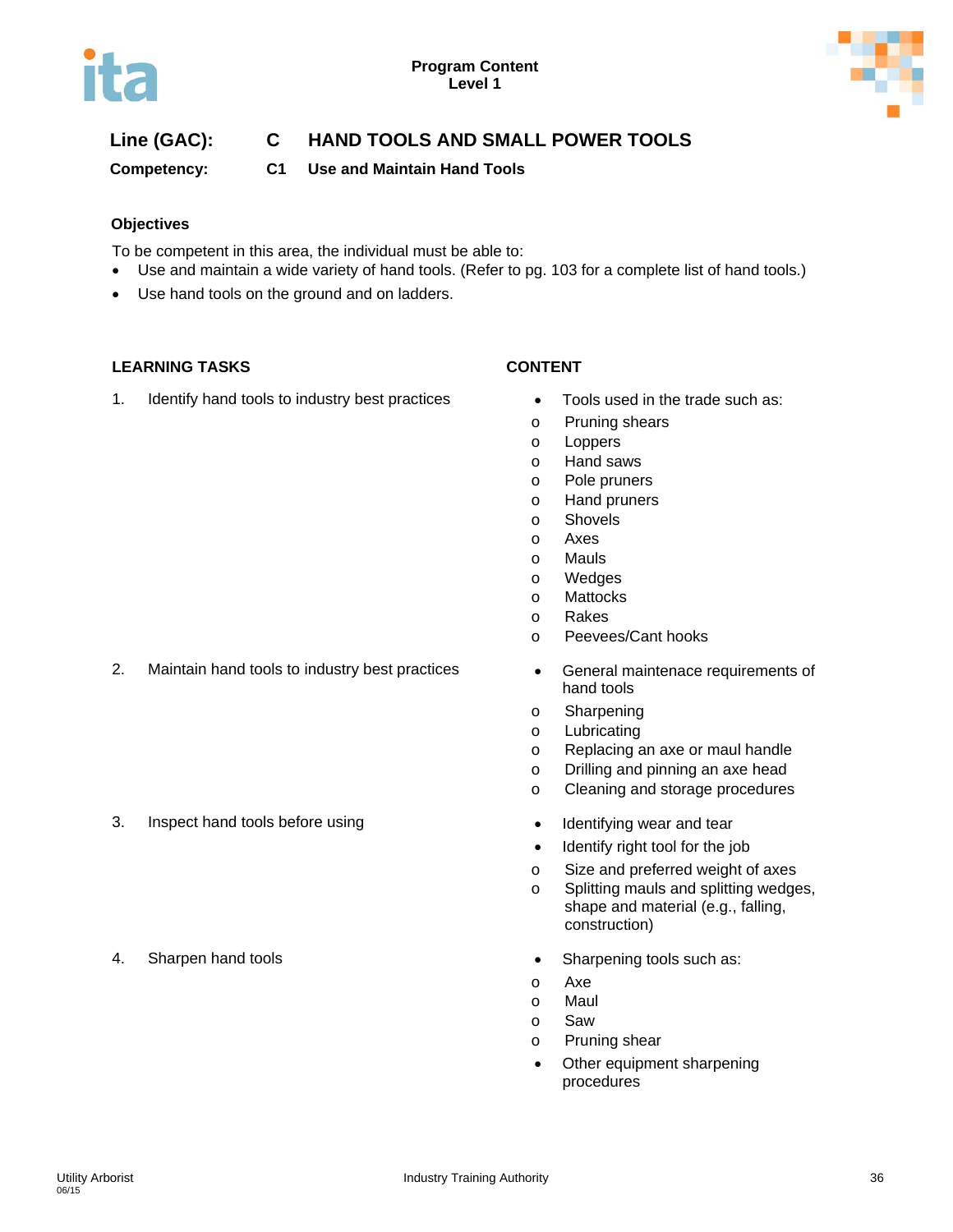



5. Use hand tools in a safe and effective manner • Positioning and securement on ladders

- 
- Working on the ground

## **Achievement Criteria**

Performance The learner will:

- Use hand tools both on the ground and on ladders
- Maintain and service hand tools

Conditions The learner will be given a variety of hand tools to perform required tasks.

Criteria The learner will score a passing grade of 75% or better on a rating sheet according to the following criteria:

- Wore appropriate PPE
- Selected the correct hand tool for the job
- Operated the hand tool with consideration of safety for self and others
- Demonstrated tool sharpening techniques on given hand tools
- Demonstrated correct maintenance and storage procedures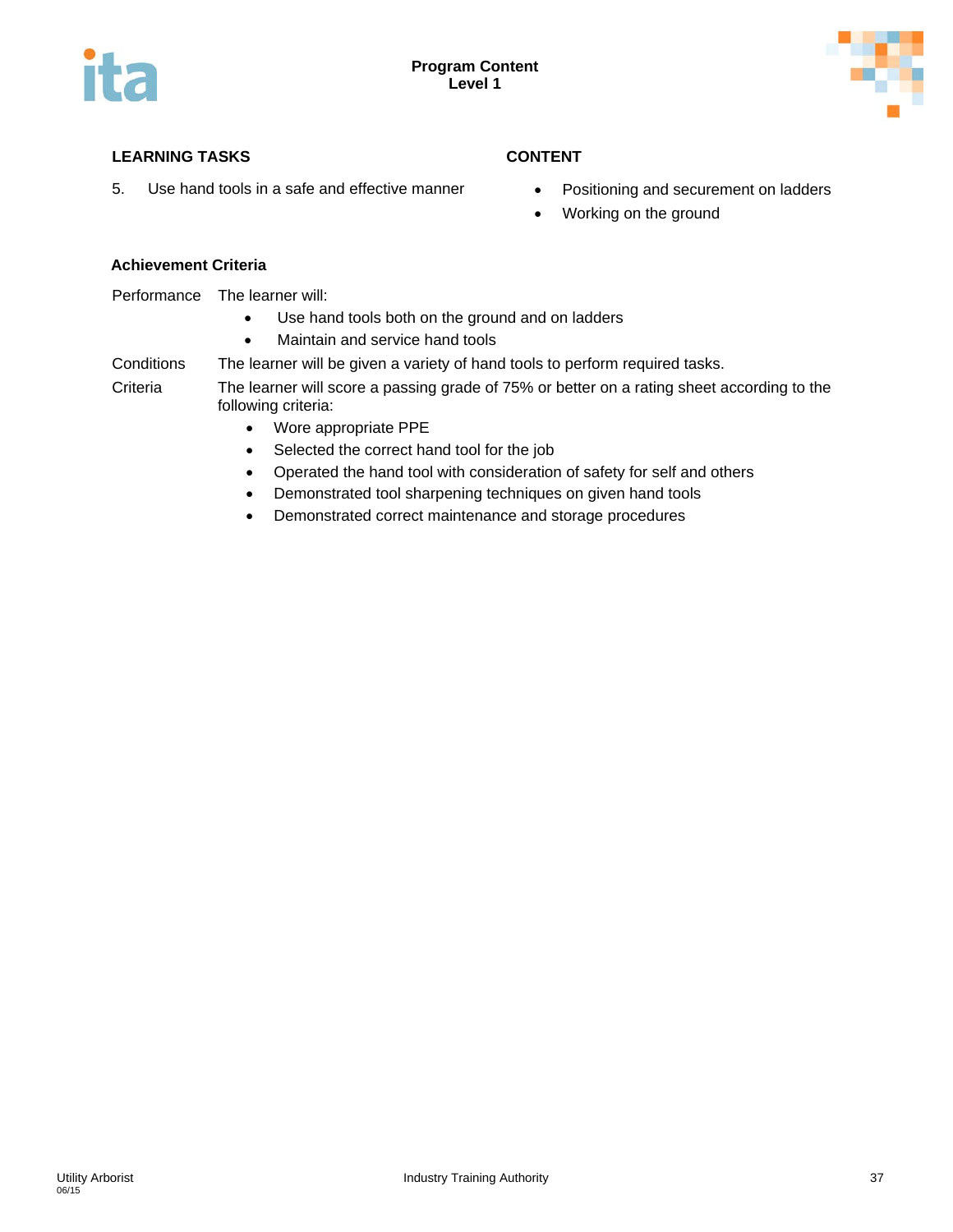

# **Line (GAC): C HAND TOOLS AND SMALL POWER TOOLS**

**Competency: C2 Operate a Variety of Small Power Tools** 

## **Objectives**

To be competent in this area, the individual must be able to:

- Safely use and maintain a wide variety of power tools including insulated power tools. (Refer to pg. 103 for a complete list of power tools.)
- Use power tools and insulated power tools on the ground and on ladders.

## **LEARNING TASKS CONTENT**

1. Identify power tools and insulated power tools to industry best practices

- Tools used in the trade such as:
- o Pole pruners
- o Pole saws
- o Chainsaws
- o Hydraulic trim saw
- o Hydraulic tools with insulated handles and non-conductive hoses
- o Hedge trimmer
- o Power shears
- o Gas powered blower
- o Others
- General maintenance requirements of power tools and insulated tools
- o Dielectric testing and requirement standards
- o Necessity of test decals and stickers on tested tools
- o Damaged or poorly maintained tools and why they should be taken out of service
- o Maintenance intervals and frequency required
- o Sheeting action of water on poorly maintained insulated tools
- o Cleaning and waxing an insulated tool
- o Inspection of tools for out-of-service condition
- o Maintenance of pruner blade, head bolt, sheave, and fittings
- o Splicing three strand polypropylene rope and fitting it to a pruner
- o Saw blade and hook attachments for pruners
- o Hose changes, blade changes, and service requirements of a hydraulic trim saw

2. Maintain power tools and insulated power tools to manufactures' specifications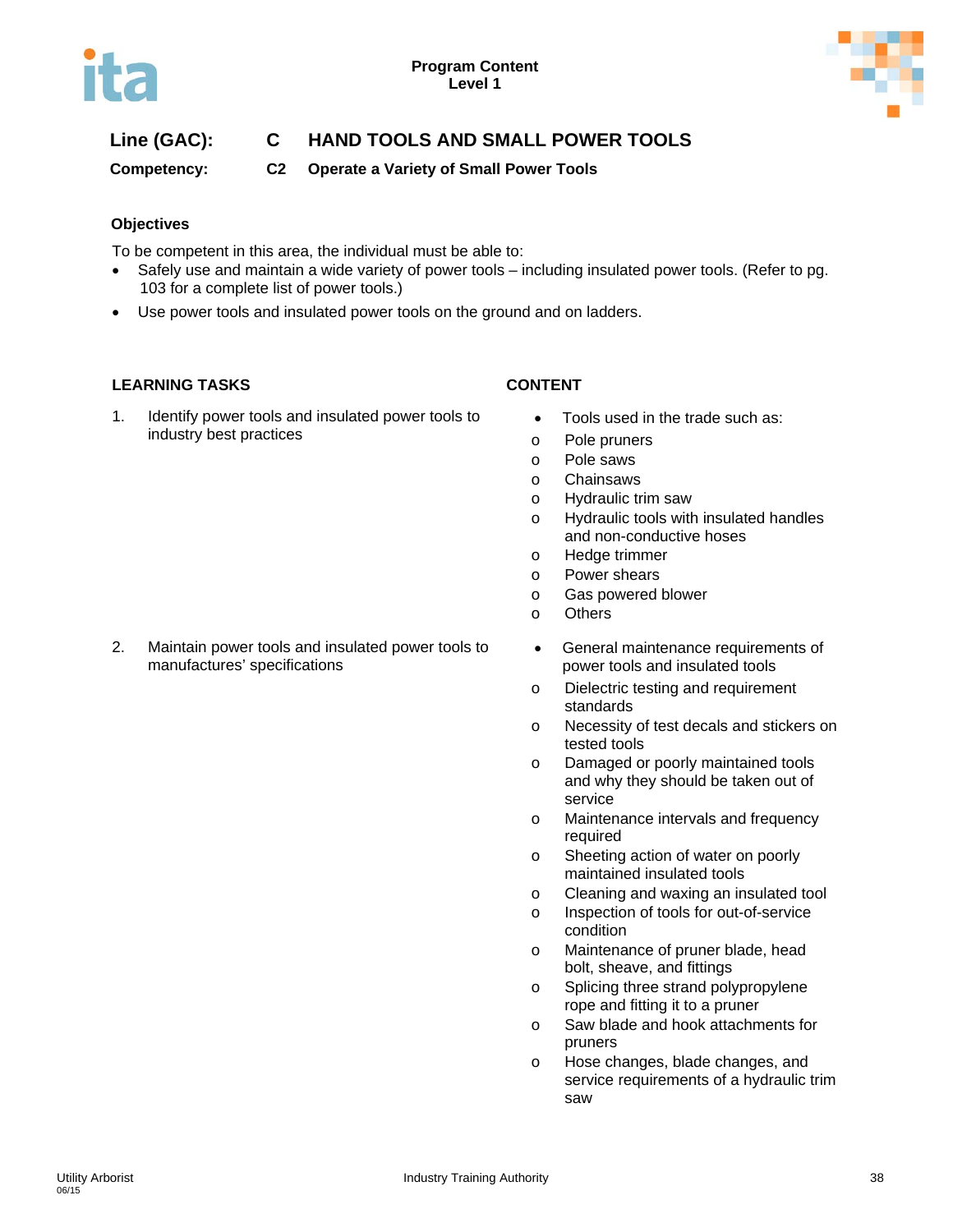

- 3. Inspect hand tools before using **ICE CONSOMED IDENTIFY IDENTIFYING** Use Identifying wear and tear
- 4. Sharpen power tools and insulated tools **Sharpening tools** Sharpening tools
- effective manner on the ground and on ladders

- o Fueling procedures
- o Cleaning and storage procedures
- 
- Identifying right tool for the job
- 
- Other equipment sharpening procedures
- $5.$  Use power tools and insulated tools in a safe and  $\bullet$
- Use hand tools in a safe and effective manner on the ground and on ladders

### **Achievement Criteria**

- Performance The learner will safely use and maintain power tools and insulated power tools on the ground and on ladders.
- Conditions The learner will be given a variety of power tools and insulated tools to perform required tasks.
- Criteria The learner will score a passing grade of 75% or better on a rating sheet according to the following criteria:
	- Wore appropriate PPE
	- Selected the correct tool for the job
	- Operated the power tools and insulated tools with consideration of safety for self and others
	- Demonstrated correct tool sharpening, cleaning, and fueling techniques
	- Demonstrated correct maintenance and storage procedures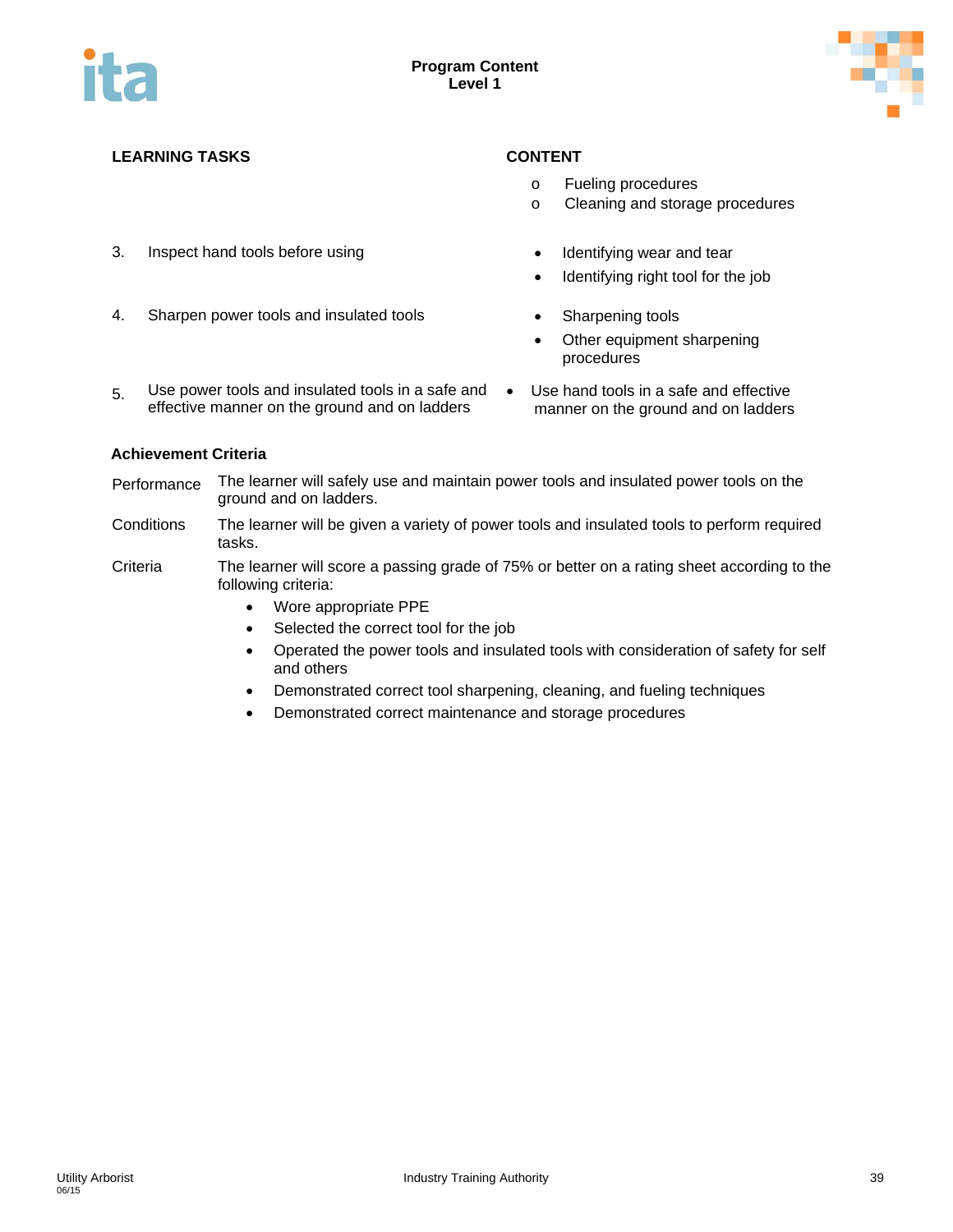

# **Line (GAC): C HAND TOOLS AND SMALL POWER TOOLS**

**Competency: C3 Use and Inspect Ladders** 

## **Objectives**

To be competent in this area, the individual must be able to use ladders to accomplish a wide variety of tasks in a safe and effective manner.

## **LEARNING TASKS CONTENT**

1. Inspect, set up, and use a variety of ladders in a safe manner

- Ladders and their uses
- o Step ladder
- o Orchard ladder
- o Extension ladder (epoxy glass nonconductor ladder)
- Safe ladder set-up in a variety of situations
- Safe ladder use
- Limits of approach
- 2. Inspect ladders prior to use **SAFET CONGLUITE SAFETY** features
	- Problems
- 3. Maintain ladders to manufacturers' specifications Maintenance
	- Cleaning procedures
	- Storage procedures
- 4, Transport ladders on jobsite Safe ladder transportation and handling procedures

### **Achievement Criteria**

- Performance The learner will use ladders to accomplish a wide variety of work tasks in a safe and effective manner.
- Conditions The learner will be given a variety of ladders to perform required tasks.
- Criteria The learner will score a passing grade of 75% or better on a rating sheet according to the following criteria:
	- Wore appropriate PPE
	- Performed a site inspection for safety hazards and terrain stability
	- Safely set up and positioned ladder
	- Set up and secured orchard ladder in position in uneven terrain
	- Set up an extension ladder (epoxy glass non-conductor ladder)
	- Ascended to the highest allowable work position and descended safely
	- Correctly transported a ladder by hand
	- Correctly loaded and secured a ladder for road transport

06/15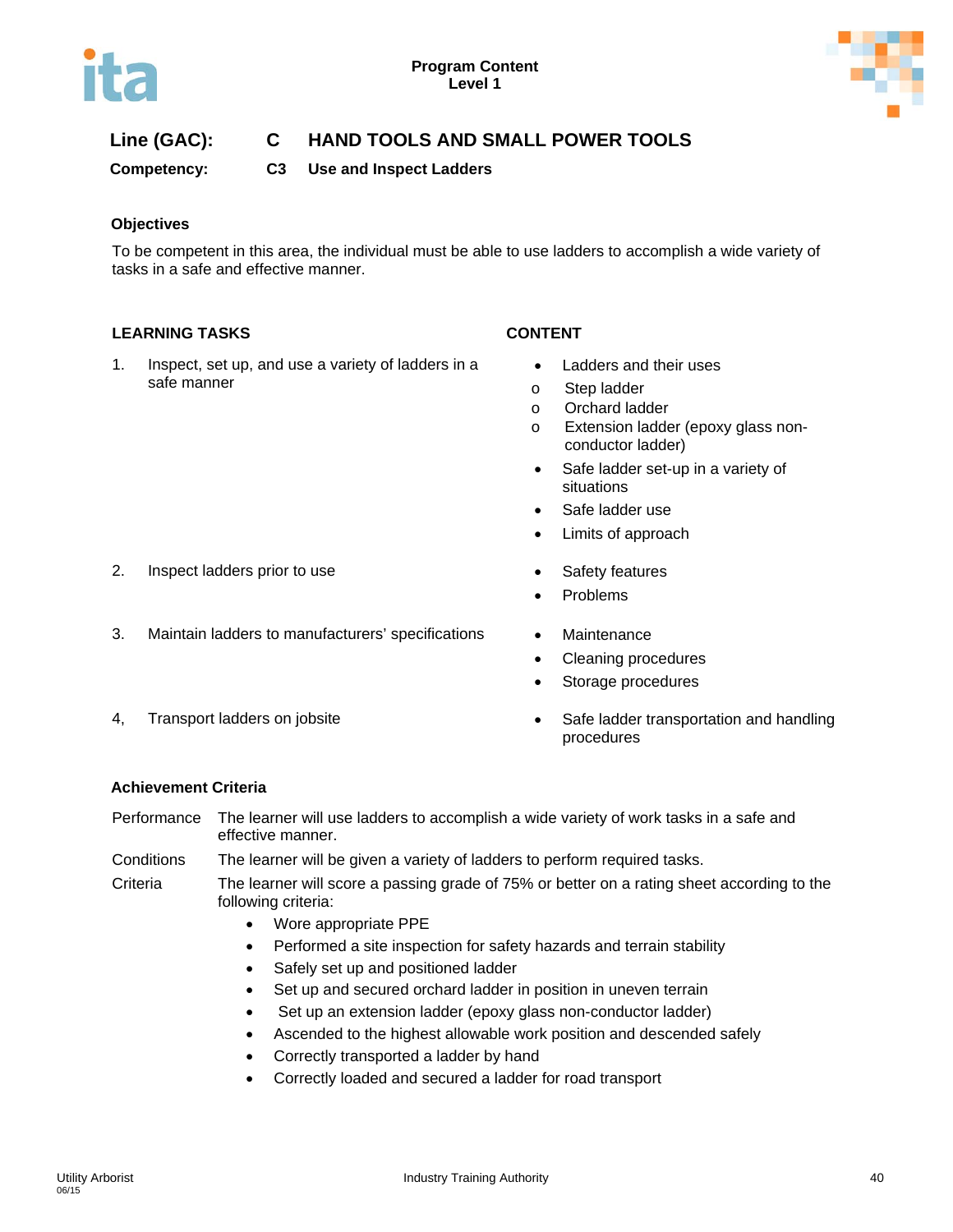

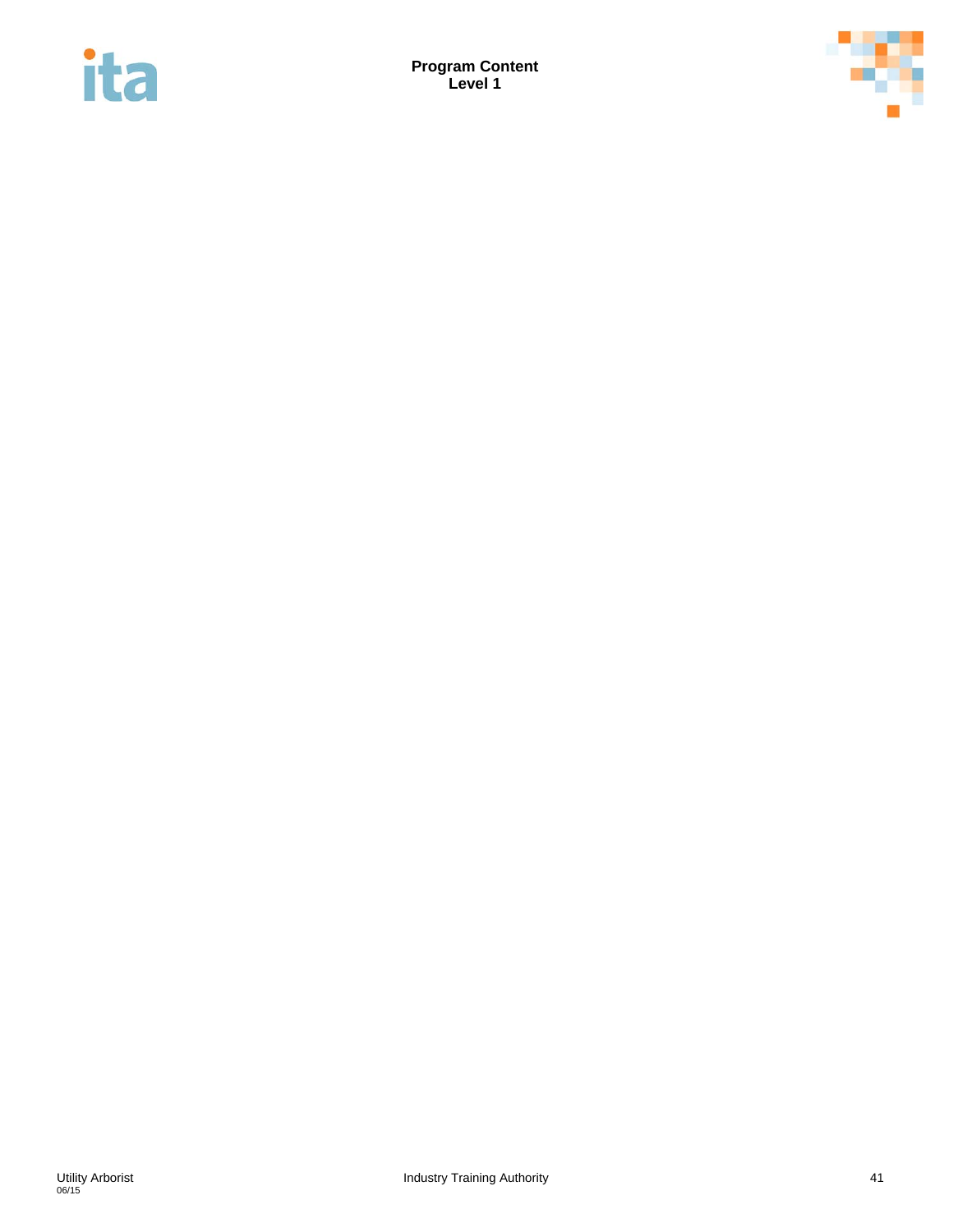

# **Line (GAC): D TREE WORK AND MANAGEMENT**

**Competency: D1 Identify Common Trees in British Columbia** 

## **Objectives**

To be competent in this area, the individual must be able to identify basic common trees and their characteristics.

## **LEARNING TASKS CONTENT**

1. Demonstrate the principles of tree identification **C** Classification of trees and how

- botanical names play an important role
- Use of the dichotomous keys for identification purposes
- Deciduous and coniferous treees and the foliage associated with them
- Morphological characteristics of a variety of common trees such as:
- o Buds
- o Fruit
- o Cones
- o Leaf scar
- o Stems
- o Bark
- o Inflorences
- o Leaf arrangement and morphology
- o Growth habit
- Senses such as visual, touch, taste, and smell can help identify trees
- BC Conifers
- o Western Red Cedar
- o Douglas Fir
- o Western Yew
- o Lodgepole Pine
- o Western Hemlock
- BC Native Hardwood
- o Red Alder
- o Black Cottonwood
- o Arbutus (Pacific Madrone)
- o Bigleaf Maple
- o Pacific Dogwood
- o Paper Birch
- Exotics
- Characteristics of native trees that make them identifiable
- History of native trees and their life

2. Identify basic native trees and their characteristics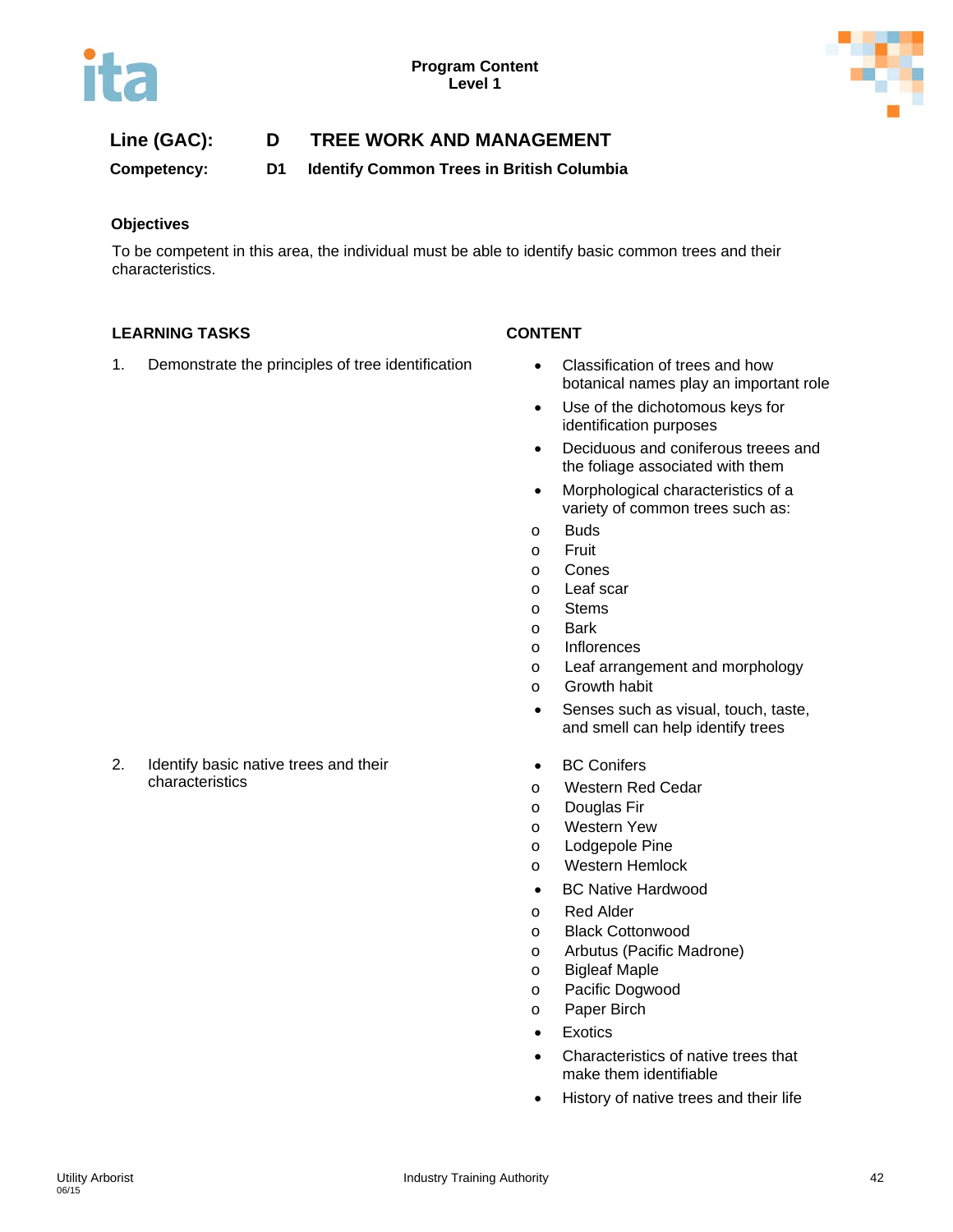

cycles

- Commercial and aesthetic value of some native trees
- Different regions of BC where tree species vary and why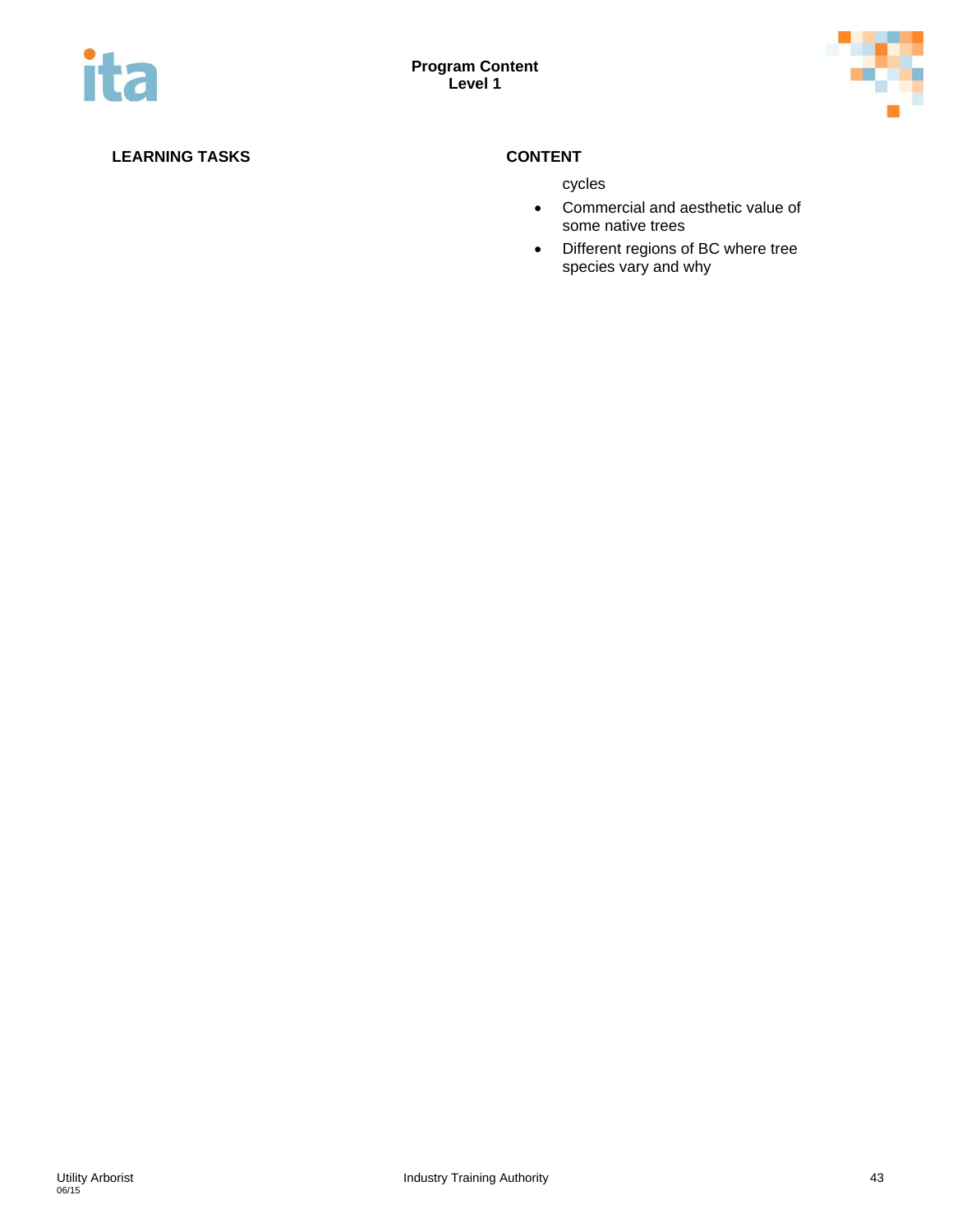

## **Line (GAC): D TREE WORK AND MANAGEMENT**

**Competency: D2 Describe Basic Tree Biology and Its Importance to Good Arboriculture Practices** 

## **Objectives**

To be competent in this area, the individual must be able to describe basic tree biology and how it relates to sound aboriculture practices and making informed decisions.

## **LEARNING TASKS CONTENT**

- 1. Describe the relation between structures and functions in a tree by discussing interaction of each within a plant
- 2. Explain photosynthesis, transpiration, and cell growth in tree parts
- 3. Describe the basic functions of layers of tissue and the role each contributes
- 4. Describe roots and their function **ACC Root structure**
- 5. Discuss correct cuts based on tree biology **Branch collars**

- Primary and secondary meristem growth
- Stem anatomy
- Auxins
- Hormones
- Photosynthesis
- **Transpiration**
- Respiration
- Cell division and growth
- Dermal/bark tissue
- Phloem
- Xylem
- Parenchyma
- **Sclerenchyma**
- Cambium
- 
- Root function
- 
- Wound wood formations
- Species resistance to decay
- Correct cuts and how important they have become to practice
- Compartmentalization of Decay In Trees (CODIT) and problems arriving from stubs and excessive wounding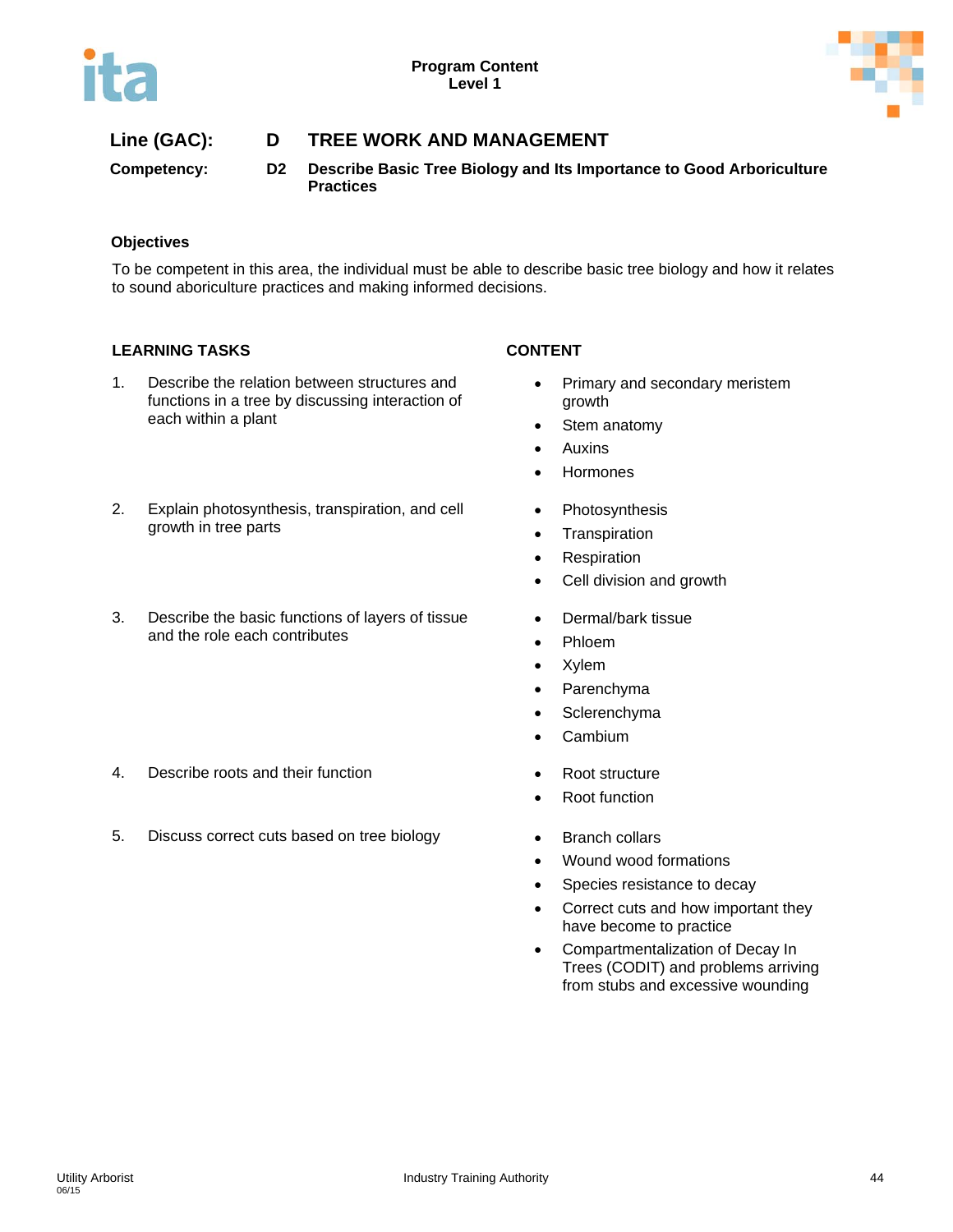

## **Line (GAC): D TREE WORK AND MANAGEMENT**

**Competency: D3 Prune Trees to Appropriate Industry Standards** 

### **Objectives**

To be competent in this area, the individual must be able to describe safely using pruning tools to carry out pruning cuts and canopy raise trees.

### **LEARNING TASKS CONTENT**

1. Describe proper pruning cuts and principles • Basic tree anatomy

- 
- o Branch attachments
- o Included bark
- o Selecting scaffold branches
- o Excurrent form
- o Decurrent form
- Pruning trees using a variety of techniques
- ISA Utility Pruning Standards
- Hazardous conditions around trees
- conifer limbs and hedging
- Procedures for thinning, deadwooding, and drop-crotching
- Role directional pruning plays in utility tree maintenance
- Cutting tools selection
- Hazard determination with respect to pruning
- 
- o Clearances
- o Thinning
- o Raising
- o Reduction
- 2. Describe correct method of pruning limbs **and the methods** of pruning imposed methods of pruning
- 3. Describe utilizing appropriate tools safely and effectively
- 4. Describe selecting pruning strategy **Conservative Conservation** Pruning principles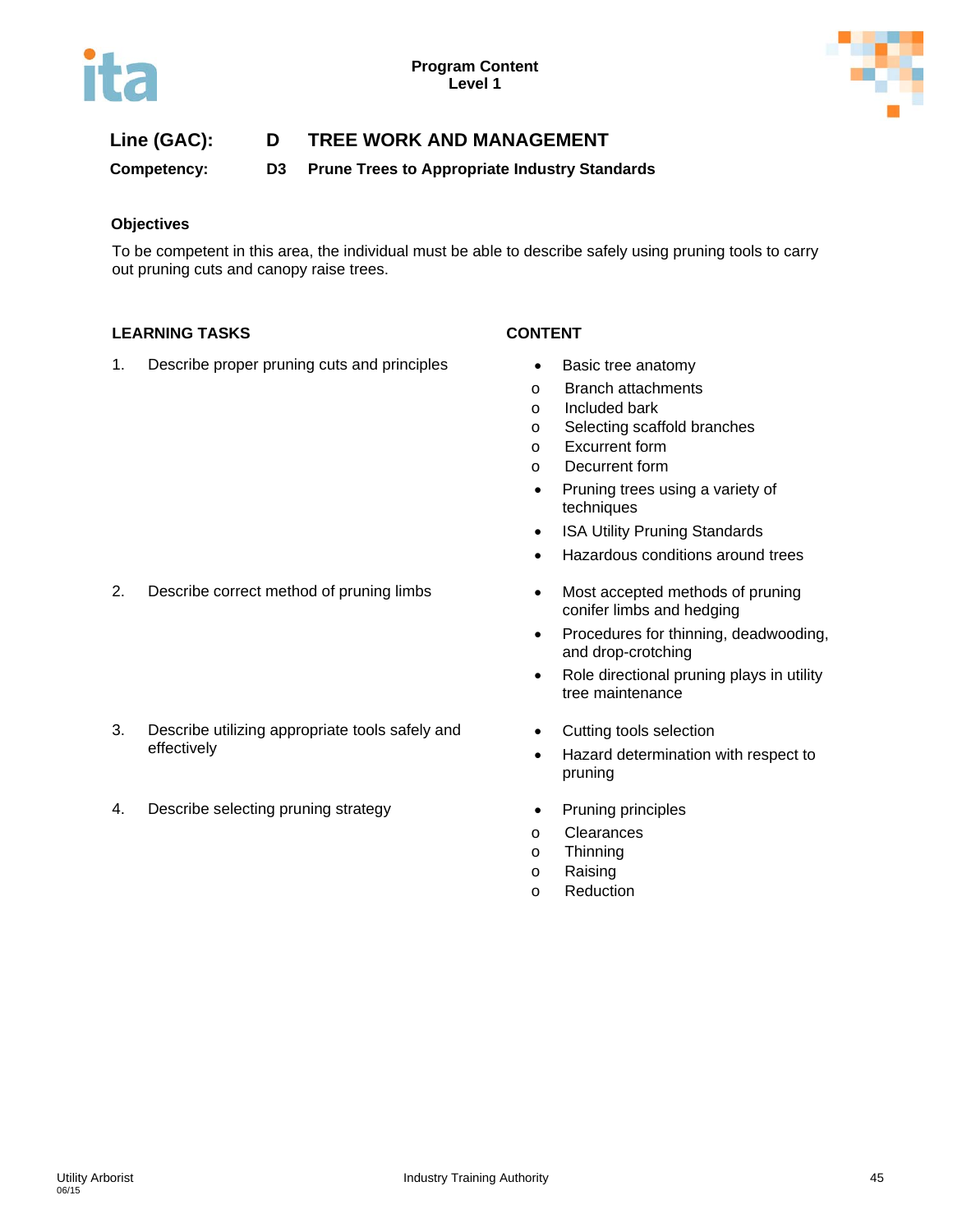

**Competency: E1 Demonstrate Safe Chainsaw Use** 

## **Objectives**

To be competent in this area, the individual must be able to demonstrate safe chainsaw use and maintenance according to industry standards and the authorities having jurisdiction.

## **LEARNING TASKS CONTENT**

1. Check saws for correct operating condition **Inspection and repair of chainsaw** 

### 2. Explain and demonstrate handling criteria for control and balance

- 3. Explain and demonstrate sharpening methods for cutters, rakers, and bar service
- 4. Explain the fueling and lubrication requirements for chainsaws

- components required for operation
- o Handles
- o Chain brake mechanism
- o Safety features
- Importance of PPE
- Methods of handling to minimize effort and fatigue and maintain balance and full control
- Approved starting methods
- Correct use of chainsaw to prevent kickbacks and cuts - including boring and limbing to control kickbacks
- Safe procedures for placement of cuts in relation to positioning while operating chainsaw
- Sharpening methods and filing of cutting teeth, rakers, and chainbar
- Symptoms of inadequate sharpening methods like chain condition
- Calculating fuel mixture ratios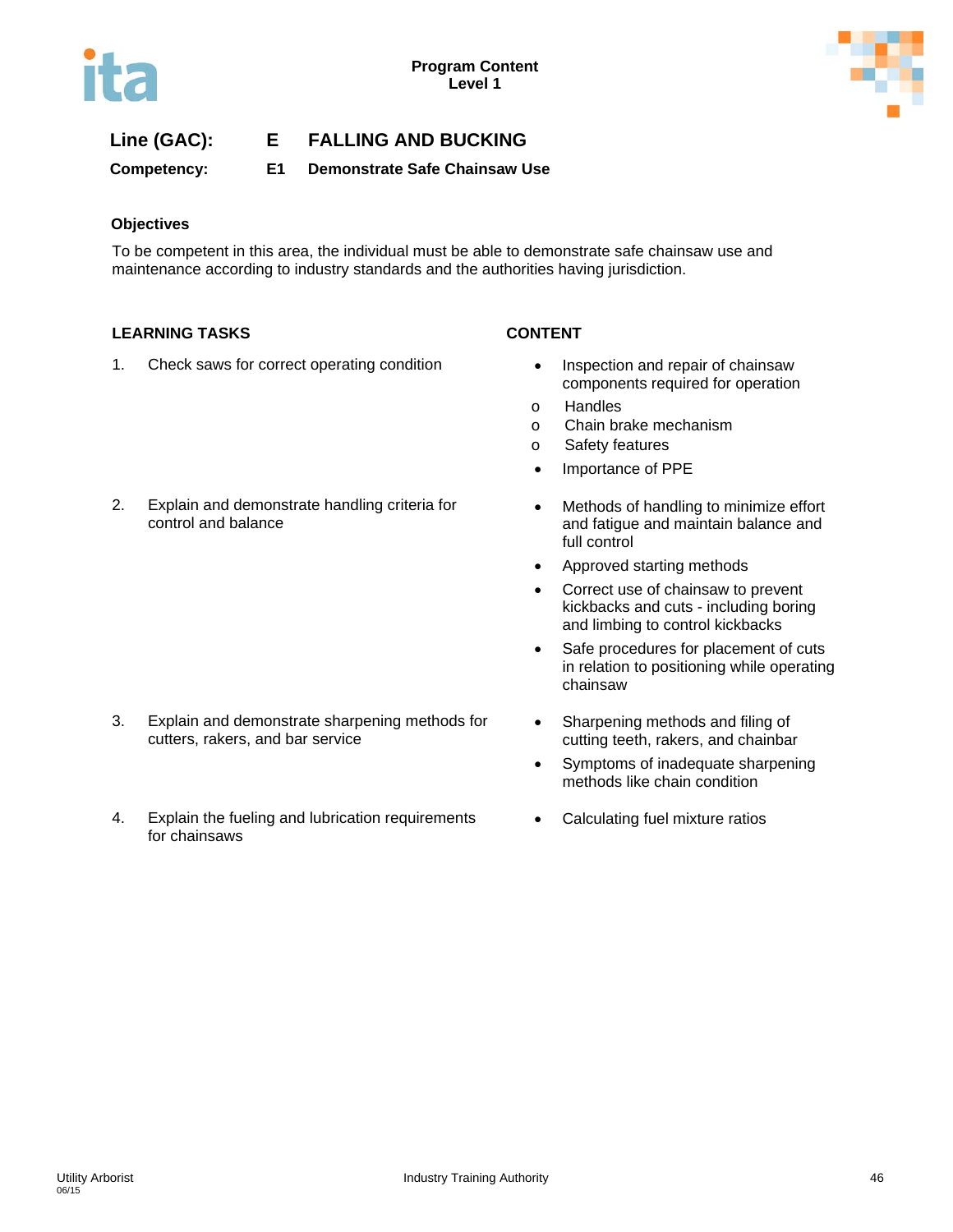



## **Achievement Criteria**

Performance The learner will demonstrate safe chainsaw use and maintenance.

- Conditions The learner will be given the necessary materials, tools, and equipment to perform required tasks.
- Criteria The learner will score a passing grade of 75% or better on a rating sheet according to the following criteria:
	- Demonstrated inspection and repair required on chainsaw components for operation including:
		- o Handles
		- o Chain brake mechanisms
		- o Safety features
	- Demonstrated sharpening methods and filing of:
		- o Cutting teeth
		- o Rakers
		- o Chain bar
	- Demonstrated methods of handling to minimize effort and fatigue, and to maintain balance and full control
	- Demonstrated correct use of power saw to prevent kickbacks and cuts
	- Included boring and limbing to control kickbacks
	- Demonstrated safe procedures for placement of cuts in relation to positioning while operating a power saw
	- Demonstrated correct use of power saw
	- Demonstrated use of small power saws using both hands and explained acceptable criteria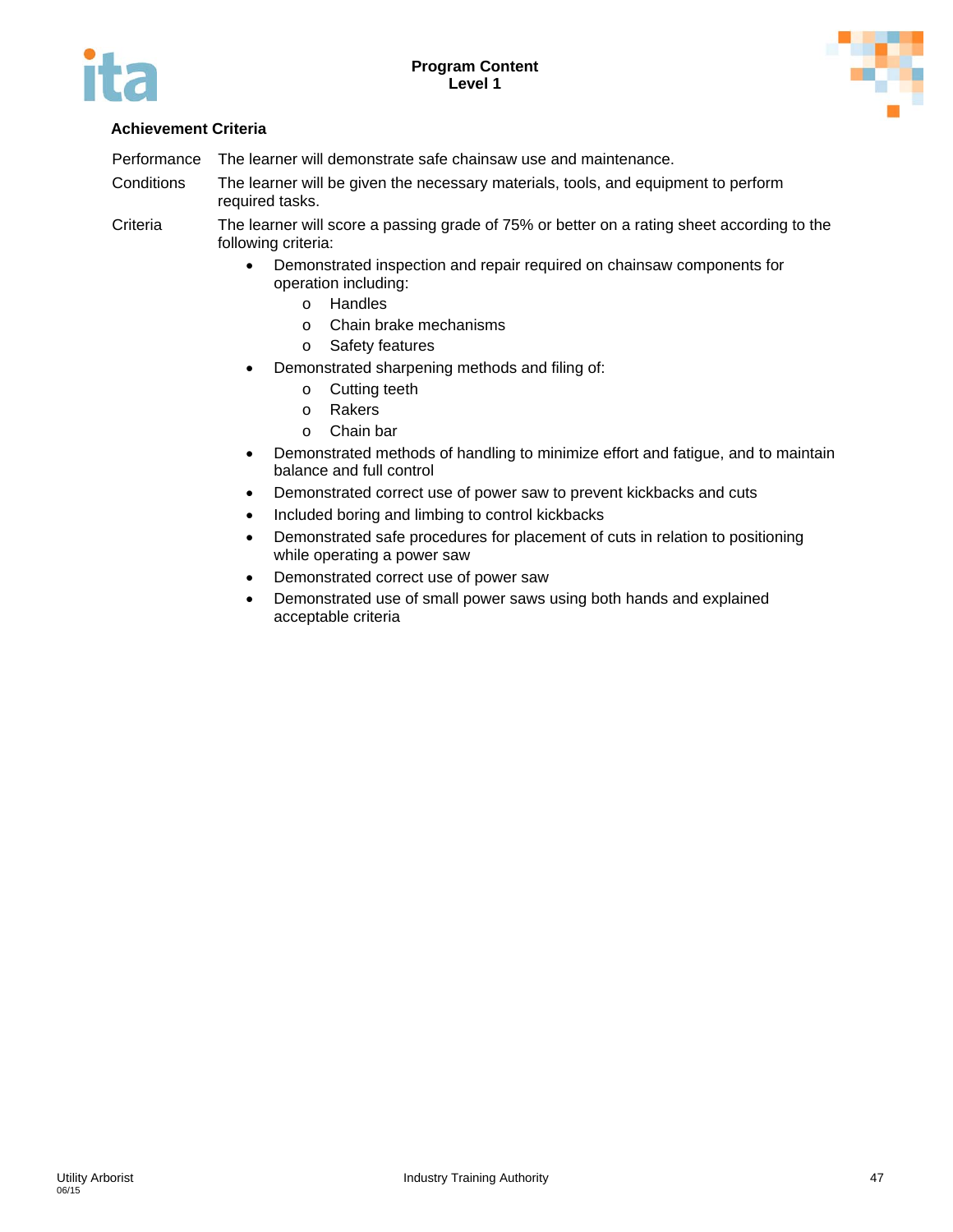

**Competency: E2 Demonstrate the Process of Falling** 

### **Objectives**

To be competent in this area, the individual must be able to demonstrate the process of falling according to industry standards and the authorities having jurisdiction.

### **LEARNING TASKS CONTENT**

1. Describe the practice of falling trees following industry safe work practices

- Review WorkSafeBC Faller Training Standard video clips demonstrating the real time procedure for falling a tree
- Reference and review the safe work procedures in the BC Faller Training Standard InfoFlips
- 2. Describe the concepts of site assessment **Correct methods of hazardous tree and** site assessment
	- Requirements for supervisions of hazardous area
- 3. Discuss preparing to fall the tree Placement of tools and equipment
	- Assess tree for hazards
	- Determine the high side of the tree
	- Assess the lean of the tree
	- Tree placement
	- Determine escape routes
	- Brush out around the tree escape routes
	- Tee with flared butt
	- Thick bark
	- Appropriate undercut
	- o Humboldt
	- o Conventional
	- o Open face
	-
	- Incomplete undercut
	- Using chainsaw sight lines
	- Scribing
	- Demonstrating undercuts
	- o Humboldt
	- o Conventional
	- o Open face

4. Demonstrate an undercut and a backcut **Conventional Conventional Convention** Correct/clean undercut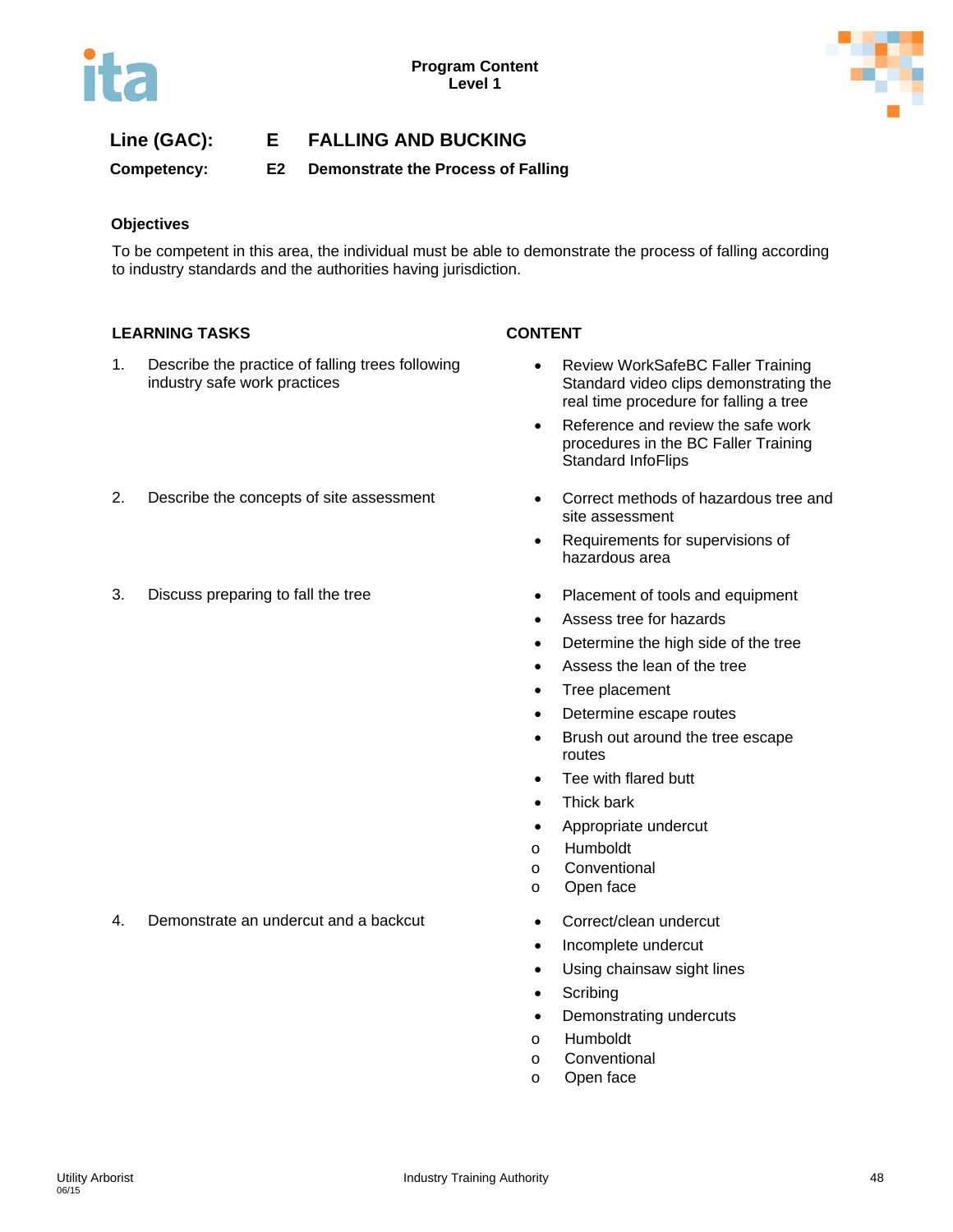

5. Demonstrate use of axes and wedges **Axe types Axe types** 

- 
- Wedge types
- Physics of wedging
- PPE for wedging
- Wedging a small diameter tree safe work procedures
- Wedging a large diameter tree safe work procedures
- 6. Demonstrate positive directional control **COV** Applying rigging principles to achieve positive directional control
	- Directional control and holding wood
	- Small diameter tree safe work procedures
	- Large diameter tree safe work procedures
- 7. Explain alternative work methods Equipment used to minimize hazards effort and time
	- o Throw line
	- o Boom truck
	- o Crane or heavy equipment
	- Methods of control to eliminate risks

### **Achievement Criteria**

- Performance The learner will demonstrate the process of falling according to industry standards and the authorities having jurisdiction.
- Conditions The learner will be given the necessary materials, tools, and equipment to perform required tasks.

Criteria The learner will score a passing grade of 75% or better on a rating sheet according to the following criteria:

- Demonstrated correct methods of hazardous tree and site assessment
- Demonstrated correct construction of approved felling cuts
	- o Humboldt
	- o Conventional
	- o Open face
- Demonstrated correct methods of applying wedges to the tree removal process
- Demonstrated additional methods of control to eliminate risks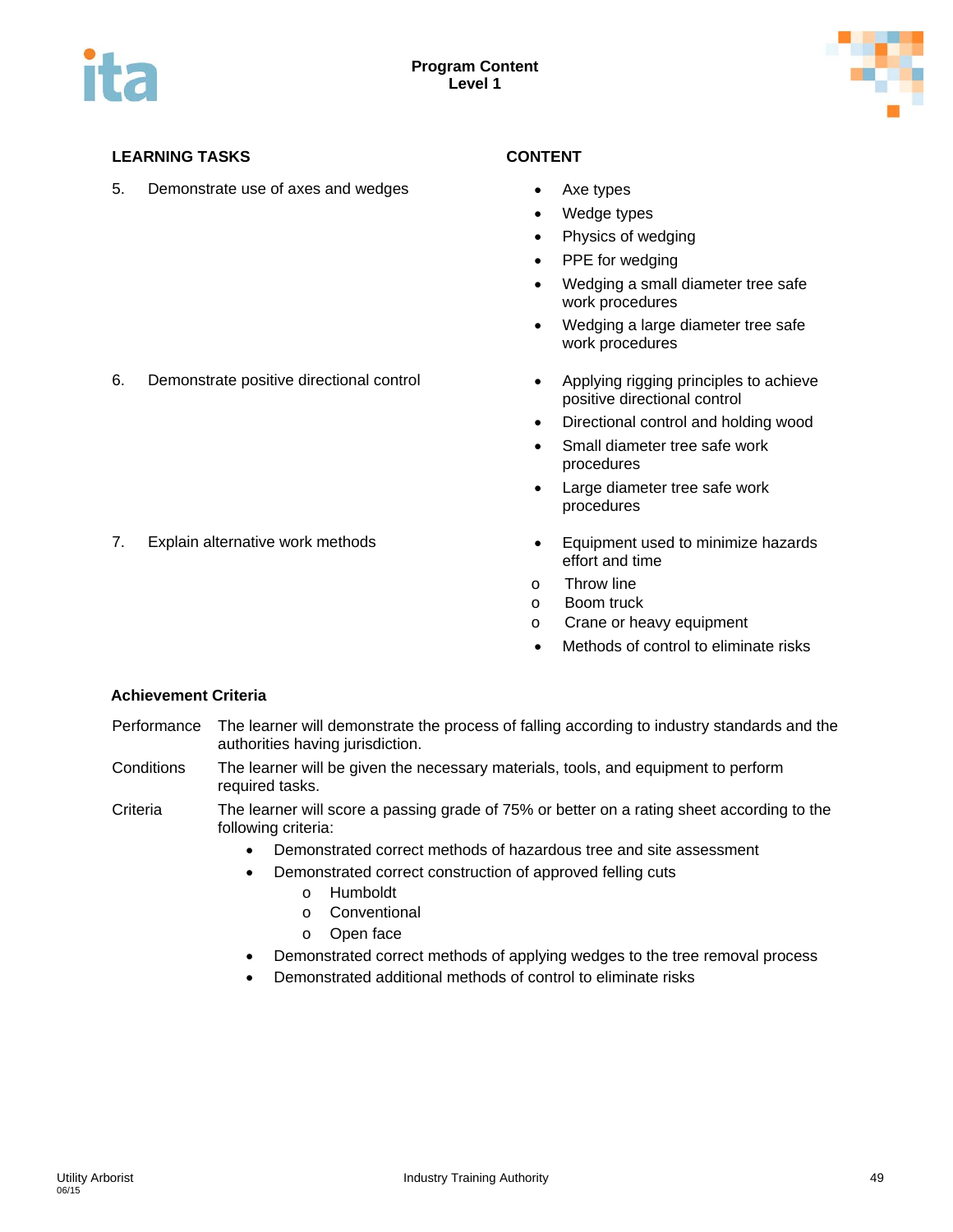



**Competency: E3 Practice Falling a Tree** 

## **Objectives**

To be competent in this area, the individual must be able to:

- Develop and verbally communicate the Safe Work Plan, according to industry safe work practices and the authorities having jurisdiction.
- Demonstrate falling a tree in a forest setting, according to industry safe work practices and the authorities having jurisdiction.

## **LEARNING TASKS CONTENT**

1. Describe and/or demonstrate the practice of falling trees using industry safe work practices

- Reference and review the safe work procedures in the BC Faller Training Standard InfoFlips
- Demonstrate whole tree falling

## **Achievement Criteria**

Performance The learner will:

- Develop and verbally communicate the Safe Work Plan, according to industry safe work practices and the authorities having jurisdiction
- Demonstrate falling a tree in a forest setting, according to industry safe work practices and the authorities having jurisdiction
- Conditions The learner will be given the necessary materials, equipment, and a scenario, to perform required tasks.
- Criteria The learner will score a passing grade of 75% or better on a rating sheet according to the following criteria:
	- Wore appropriate PPE
	- Used appropriate tools and equipment
	- Verbally explained the Safe Work Plan
	- Demonstrated appropriate body positioning during saw use
	- Selected appropriate felling cut
	- Demonstrated appropriate use of felling aids
		- o Axe
		- o Wedges
		- o Directional control
	- Demonstrated confidence and control using saw
	- Executed felling cuts properly
	- Was cognizant of surroundings/use of escape route during falling
	- Demonstrated achievement of desired placement of tree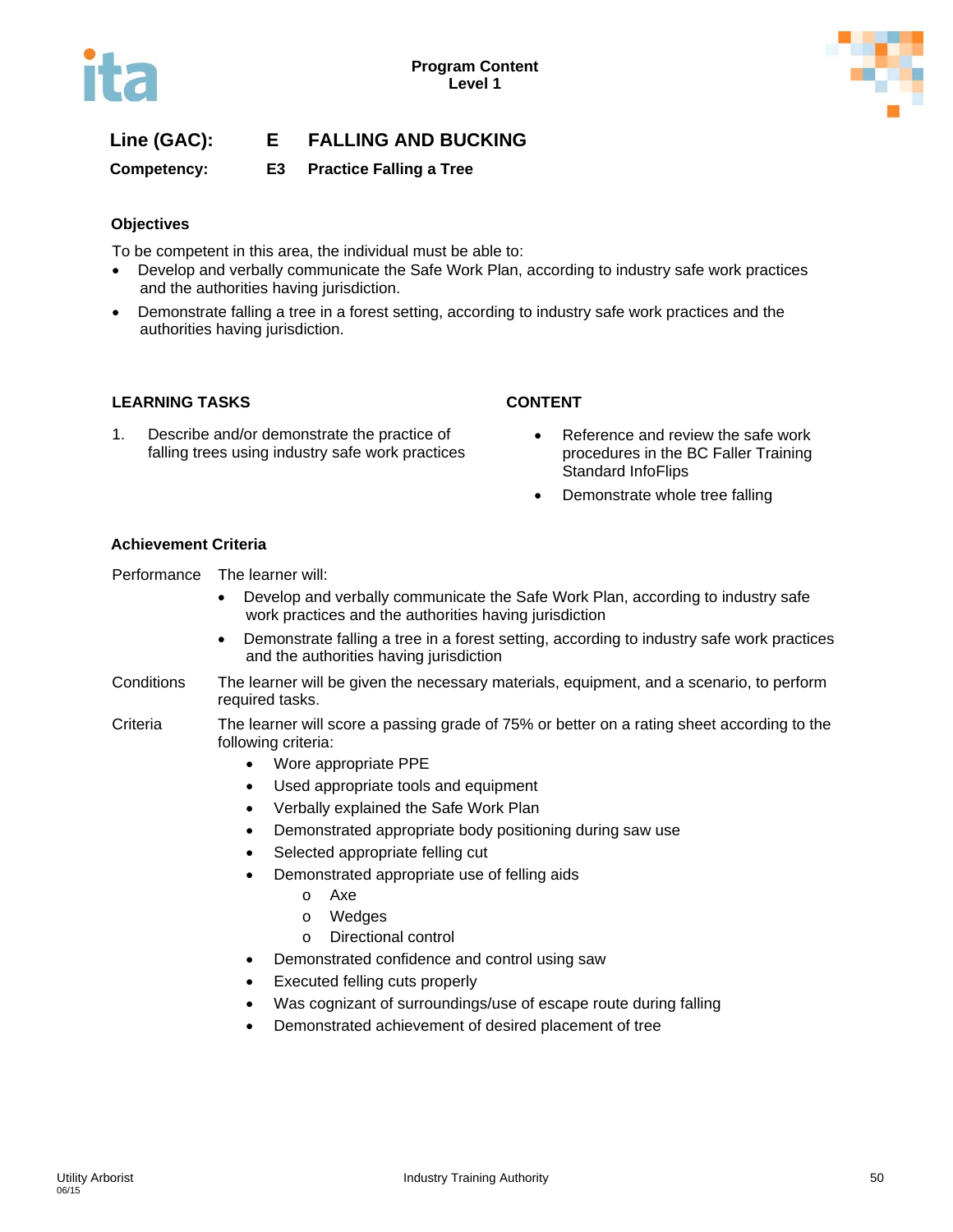



**Competency: E4 Manage Falling Hazards** 

## **Objectives**

To be competent in this area, the individual must be able to:

- Identify and explain solutions to eliminate or minimize hazards, according to industry standards and the authorities having jurisdiction.
- Reference the applicable OHS regulations.

## LEARNING TASKS CONTENT

1. Explain the correct methods of managing hazards

- Methods for managing hazards including:
- o Falling kickbacks
- o Steep slopes
- o Upslopes
- o Riparian falling
- o Heavy leaners
- o Limb-tied trees
- o Cutup tree
- o Hung-up/catapult trees
- o Jackpot
- o Mechanical damage
- Review accident bulletins to determine root causes
- Importance of never becoming overconfident or complacent
- Review BC Faller InfoFlips and DVDs

2. Discuss safe work procedures for the falling hazards as they are encountered during field practice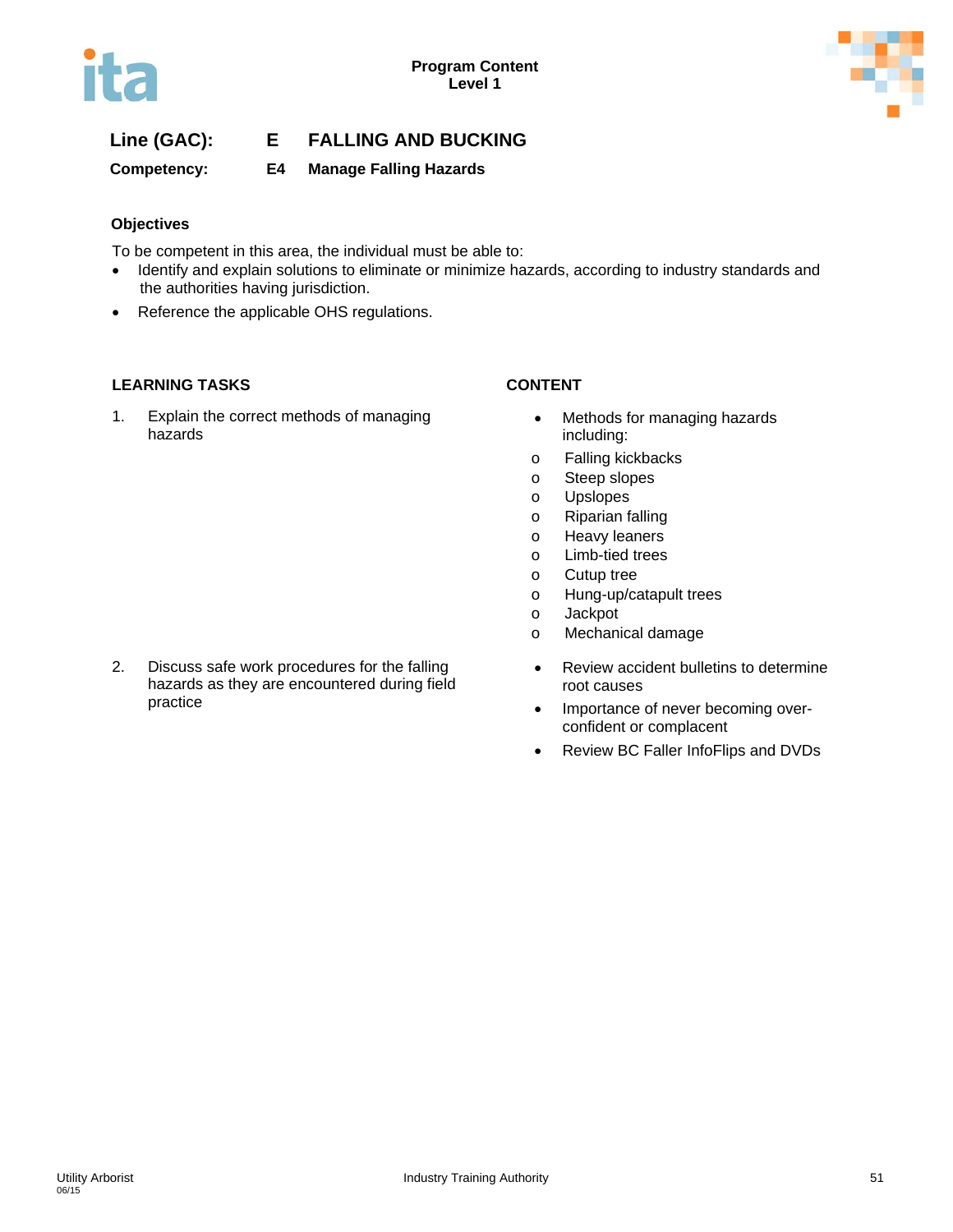

**Competency: E5 Recognize Hazardous Weather Conditions** 

### **Objectives**

To be competent in this area, the individual must be able to recognize and describe hazardous weather conditions according to industry standards and the authorities having jurisdiction.

### **LEARNING TASKS CONTENT**

1. Identify the hazards related to adverse weather conditions

- Hazards such as:
- o Fog
- o Wind
- o Lighting
- o Rain
- o Unstable terrain
- o Avalanche
- o Snow
- o Extreme temperatures
- Solutions to eliminate or minimize hazard
- Criteria whether to proceed or evacuate
- 
- 2. Identify evacuation procedures **COMP COMP COMP** OHS regulations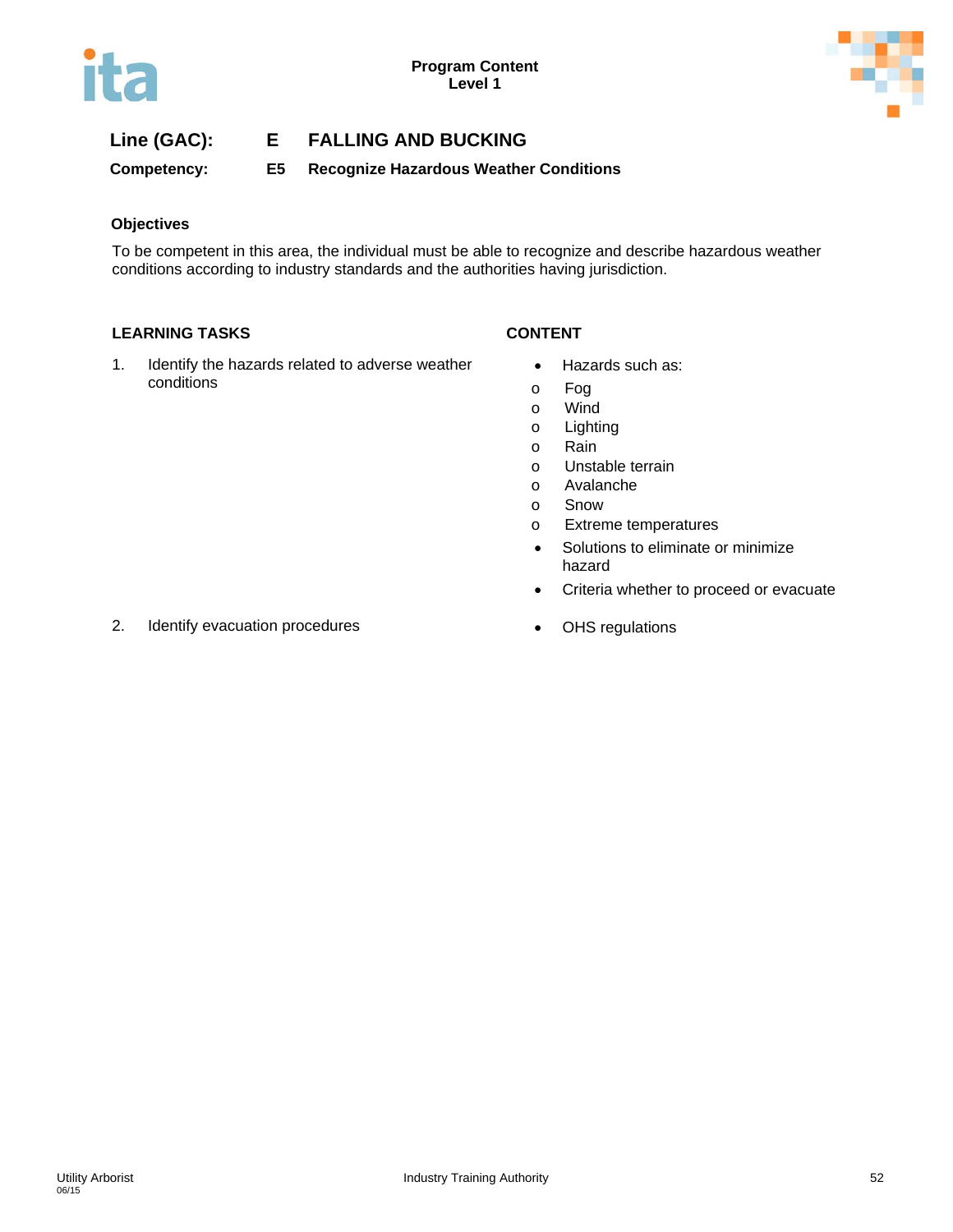



**Competency: E6 Recognize Dangerous Falling Practices** 

## **Objectives**

To be competent in this area, the individual must be able to:

- Identify the hazards of unacceptable dangerous falling practices, according to industry standards and the authorities having jurisdiction.
- Reference the applicable OHS regulations.

## LEARNING TASKS CONTENT

1. Explain correct methods of falling cuts and dangers associated with dangerous falling practices

- Situations that contribute to unacceptable dangerous falling practices
- Dangers created (barberchair) by incorrect or sloppy methods such as:
- o Dutchman
- o Sloping cuts
- o Backcut below undercut
- o Cut off holding wood
- Applicable OHS regulations
- Review BC Faller Training Standard **InfoFlips**
- root causes
- Importance of never becoming overconfident or complacent
- 2. Explain hazards created by brushing of standing timber and domino falling
- 3. Explain circumstances unique to falling difficulties Review accident bulletins to determine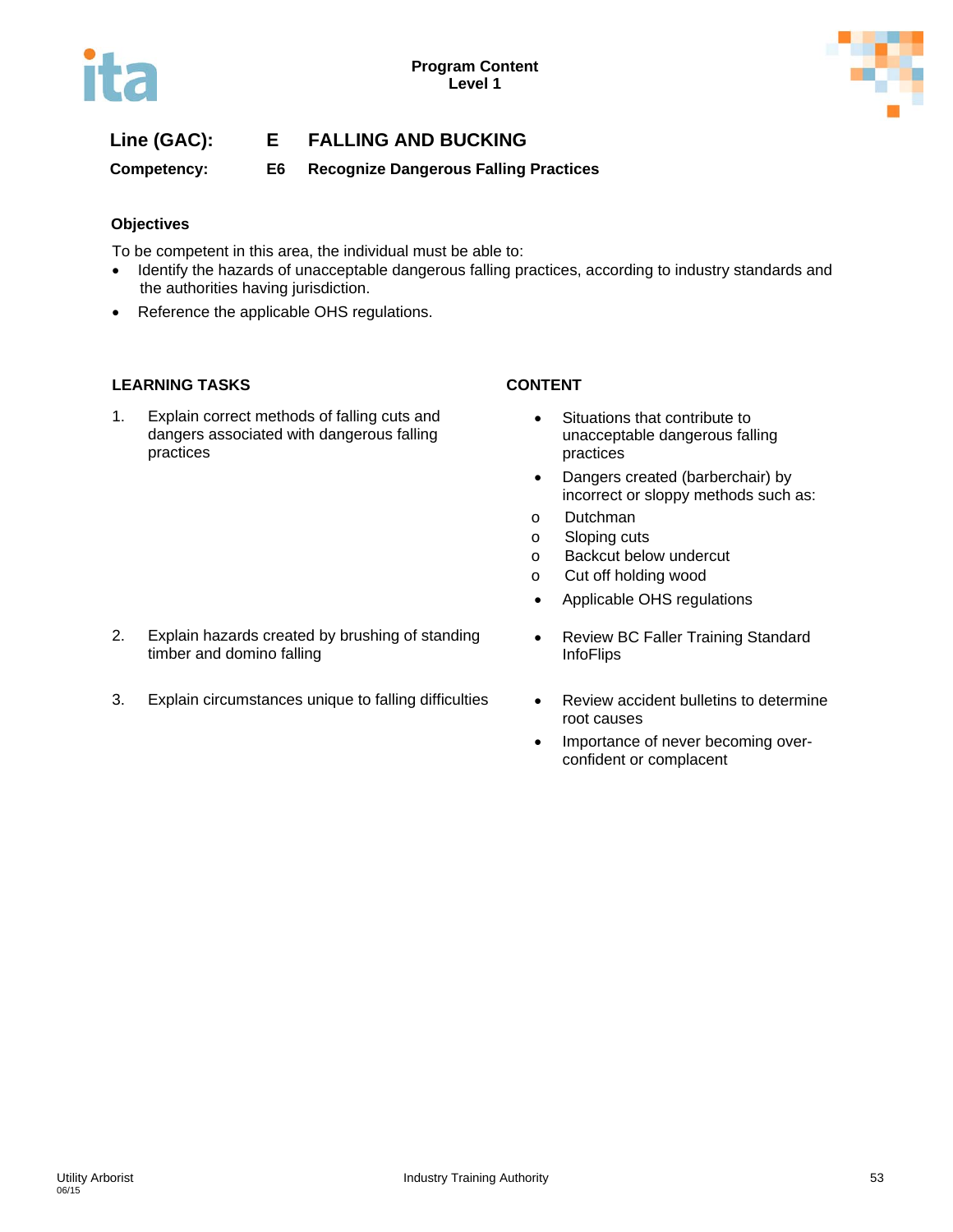



**Competency: E7 Identify Special Falling Techniques** 

## **Objectives**

To be competent in this area, the individual must be able to:

- Identify the hazards related to various special falling techniques, according to industry standards and the authorities having jurisdiction.
- Describe how to safely perform each technique, according to industry standards and the authorities having jurisdiction.
- Reference applicable OHS regulations.

### LEARNING TASKS CONTENT

- 1. Describe special falling techniques **State of the State of the When special falling techniques should** be used
	- Special falling techniques as they are encountered in field practice
	- o Falling against the lean
	- o Falling short, stubby trees
	- o Jacking a tree over
	- o Re-falling a cut-up tree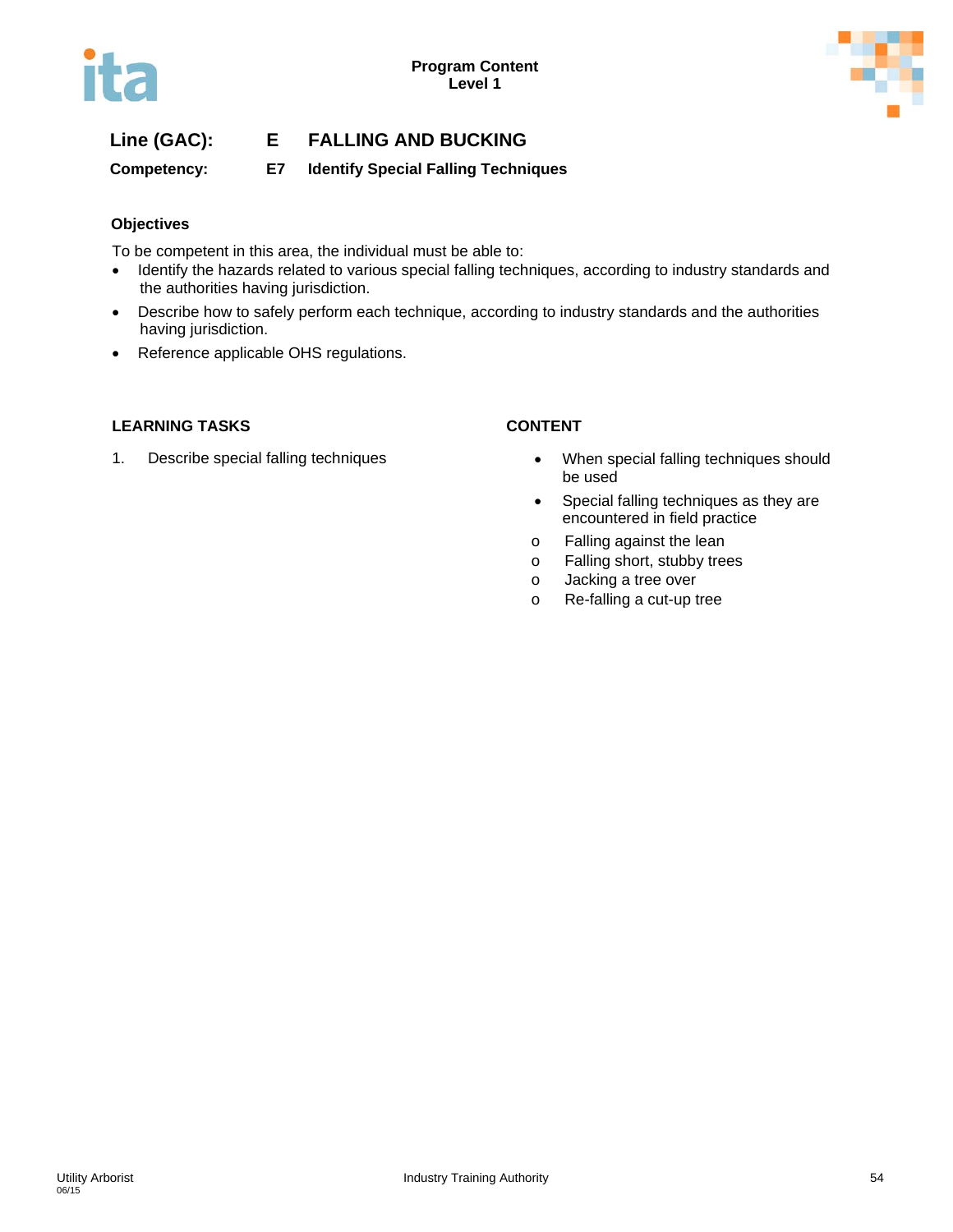



**Competency: E8 Plan for Limbing and Bucking** 

## **Objectives**

To be competent in this area, the individual must be able to:

- Explain how the terrain and ground debris will affect the limbing and bucking process.
- Identify the hazards and safe work practices relating to different weather conditions, according to industry standards and the authorities having jurisdiction.
- Identify limbing hazards such as loaded limbs, ground debris, kickbacks, and tripping hazards, according to industry standards and the authorities having jurisdiction.
- Identify bucking hazards such as kickbacks, pivot points, slide, roll and chain reaction, blow down/throw down, and bind according to industry standards and the authorities having jurisdiction.
- Describe proper bucking procedures, according to industry standards and the authorities having jurisdiction.
- Describe proper limbing procedures, according to industry standards and the authorities having jurisdiction.

## **LEARNING TASKS CONTENT**

- 1. Describe bucking procedures **Situations** Situations where terrain and ground debris could affect safe limbing and bucking
	- Hazards due to adverse weather conditions
	- o Kickbacks
	- o Pivot points
	- o Slide
	- o Roll and chain reaction
	- o Blowdown/throw down
	- o Bind
	- Safe bucking procedures such as:
	- o Basic cut bottom bind
	- o Small tree top and bottom bind
	- o Large tree top and bottom bind
- 2. Describe limbing procedures **Safe limbing procedures in the Safe limbing procedures for bound or** pinned loaded limbs and loaded limbs due to size and weight
-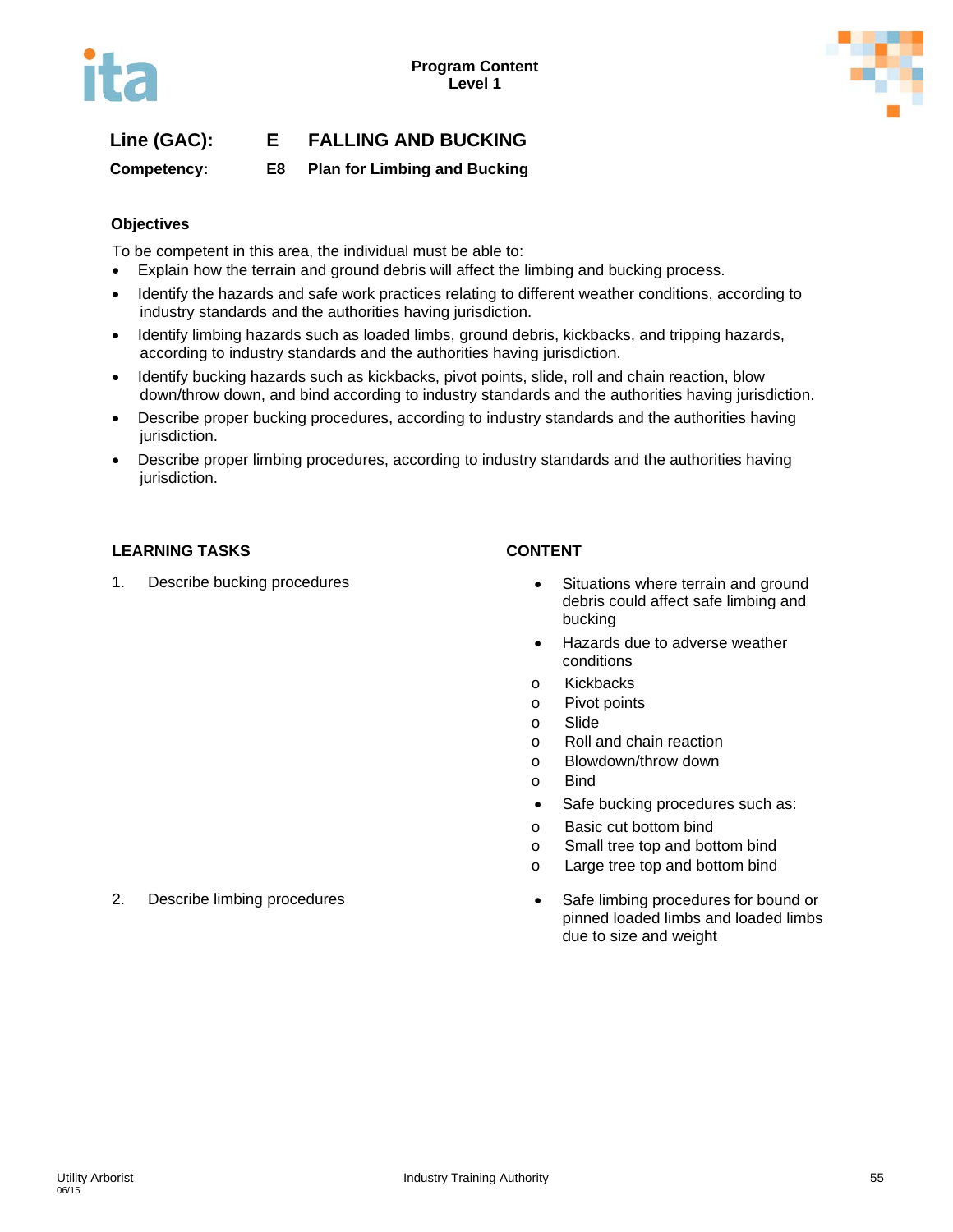

# **Line (GAC): F RIGGING**

**Competency: F1 Demonstrate Rigging Concepts Including Selection and Use of Ropes** 

## **Objectives**

To be competent in this area, the individual must be able to:

- Describe rigging concepts to control tree parts when pruning or doing tree removal.
- Demonstrate the selection and use of ropes in rigging to control tree parts for pruning or tree removal.

## **LEARNING TASKS CONTENT**

1. Explain rigging and related concepts **COV COV e** Purpose

- 
- Methods/limitations
- **Requirements**
- Terminology
- 2. Identify and select the appropriate rope for the job
- 3. Inspect for wear, care, and maintenance  $\bullet$  Care
- 
- 5. Establish safe working load limits (SWLL) **•** Tensile strength and cycles to failure of
- Various rope types and sizes
- o 3-strand
- o Hollow-braids
- o Double-braid
- o Kernmantle
- 
- Maintenance
- Signs of wear
- 4. Attach rope and hardware **Safe rope attachment to a variety of** safe rope attachment to a variety of items
	- rope characteristics
	- o Strength
	- o Stretch
	- o Durability

## **Achievement Criteria**

- Performance The learner will demonstrate the selection and use of ropes in rigging to control tree parts for pruning or tree removal.
- Conditions The learner will be given a rigging situation, materials, tools, and equipment to perform required tasks.
- Criteria The learner will score a passing grade of 75% or better on a rating sheet according to the following criteria:
	- Selected appropriate ropes for given situations
	- Inspected ropes for signs of wear and tear
	- Properly attached rope to rigging equipment
	- Demonstrated the storage, maintenance, and care of ropes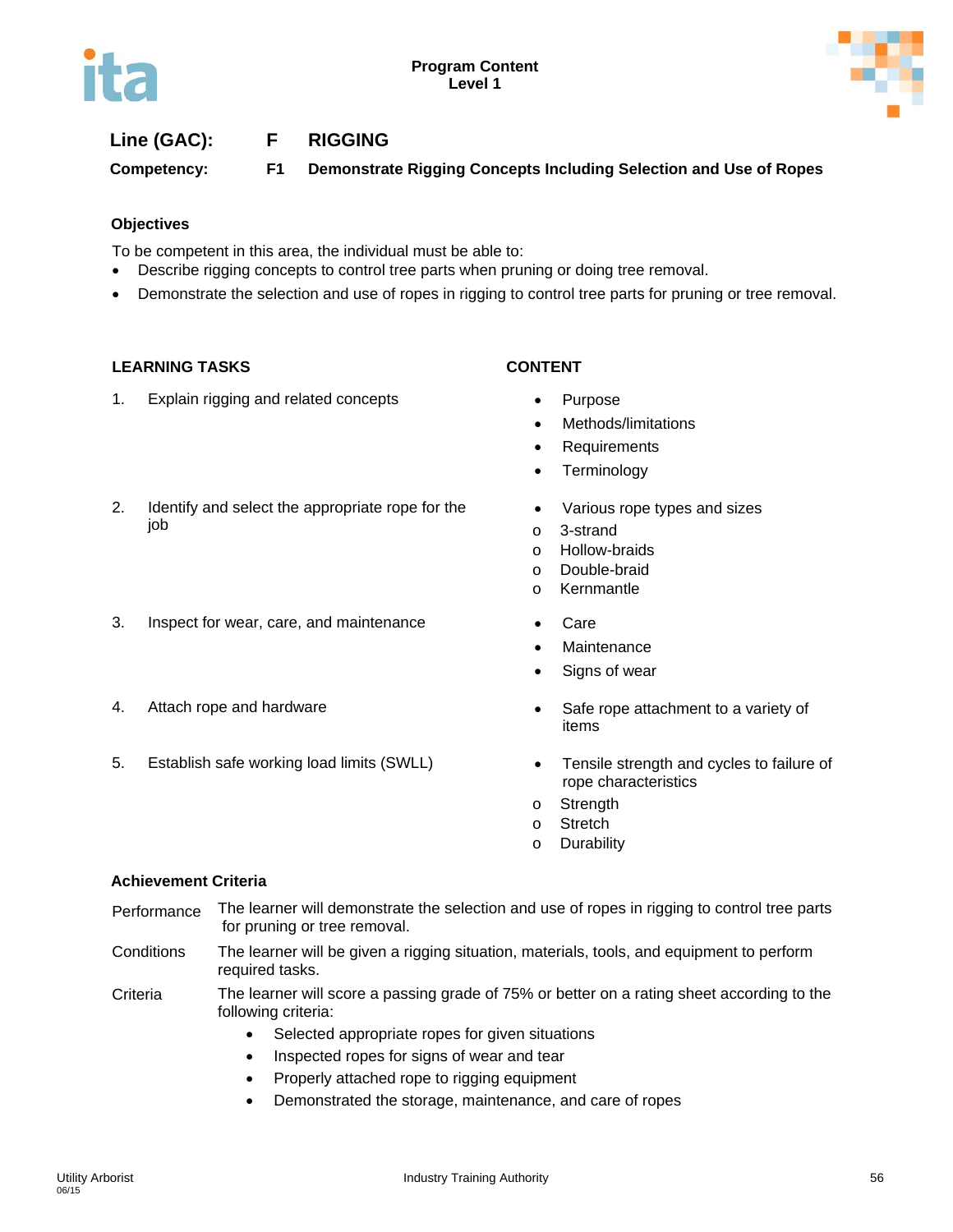

# **Line (GAC): F RIGGING**

**Competency: F2 Select and Use Knots, Hitches, Slings, and Hardware in Rigging Systems**

## **Objectives**

To be competent in this area, the individual must be able to:

- Use a variety of knots, hitches, and slings to attach ropes to tree parts and other ropes.
- Use various types of hardware to assist in rigging systems.

## LEARNING TASKS CONTENT

1. Tie, dress, and set each of the specified knots • Bowline

- 
- Bowline on a bight
- Bowline with a bight
- Running Bowline
- Bowline away from you
- Clove Hitch
- Marl Hitch
- Cow Hitch
- Munter Hitch
- Figure "8"
- Taut Line Hitch
- Blake Hitch
- Sheet Bend
- Double Sheet Bend
- Double Fisherman
- Prussic
- Yosemite Bowline
- Double Over hand Knot
- Apline Butterfly
- Additional/optional knots
- o Modified Double Fisherman
- o Clove Hitch with Half Hitches
- o Inline Clove Hitch on a Bowline loop
- o Girth Hitch
- o Scwabisch
- 
- Hardware
- various knots
- 2. Attachment of ropes and slings **Example 2.** Attachment of ropes and slings
- 3. Attachment of ropes and slings to tree parts **••** Attachment of hardware to ropes using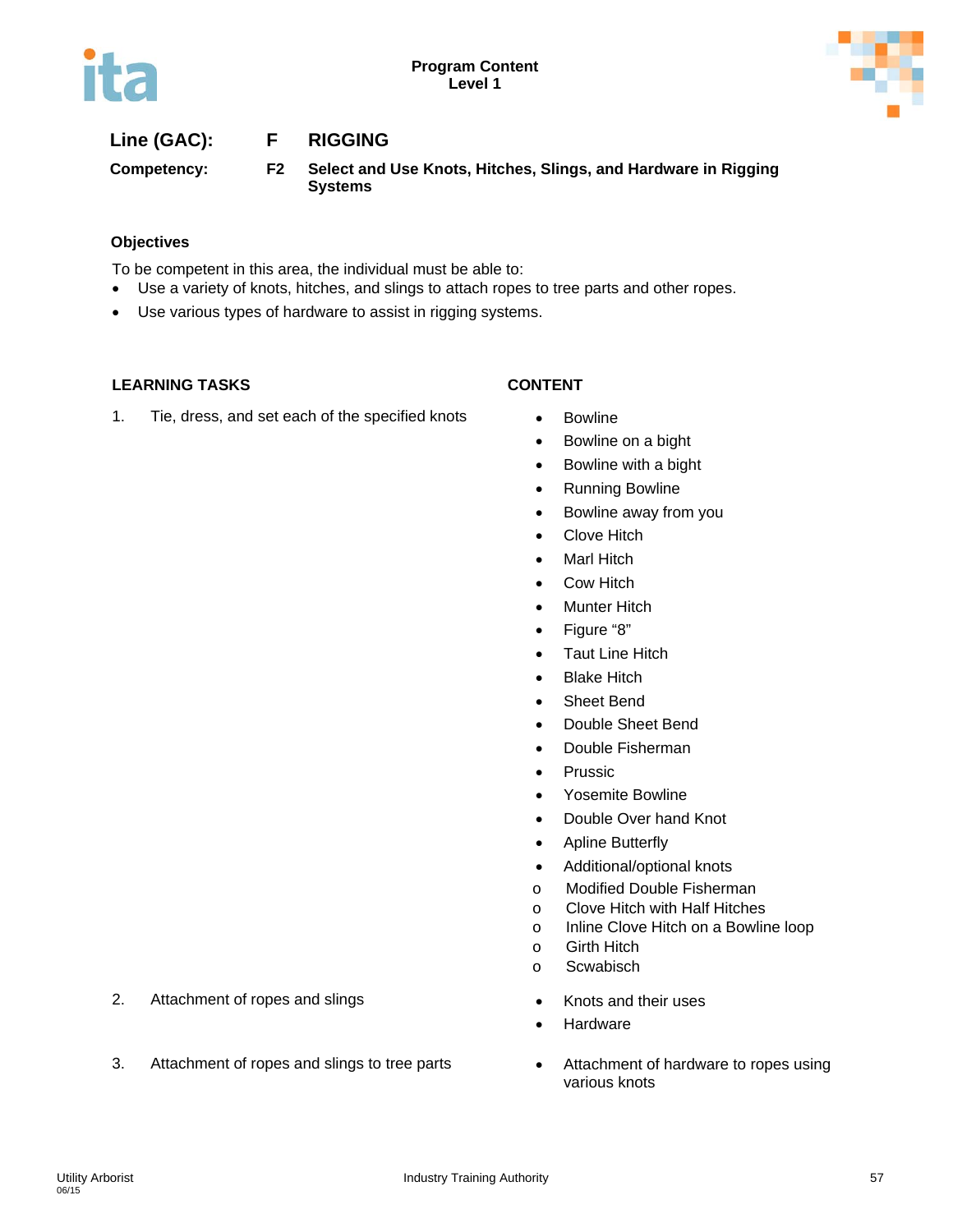



- 4. Use knots to attach rigging or ropes for lowering tree parts
- 5. Select appropriate hardware for the load **Case Communist Contract Contract** + Hardware devices used in rigging
- 6. Inspect hardware for wear **Wear Constructed Constructed Constructeristics Wear characteristics**
- 7. Attach hardware to other rigging including ropes Hardware attachment procedures to
- 
- 9. Demonstrate proper carabiner selection and loading
- 10. Demonstrate the safe use of arborists blocks and pulleys
- 11. Demonstrate the use of web slings for rigging Use of ropes slings
- 12. Selected appropriate friction control device for the job

- 13. Inspect for wear, maintenance and care **Signs of wear** Signs of wear
- 14. Attach friction control device **Attachment procedures Attachment procedures**
- 15. Set up rigging system **Incorporate Incorporate**

- Knots and hardware for connecting links
- 
- Load specifications for hardware
- Material strengths
- 
- Load limits and their impact on the life span of hardware
- various rigging parts including ropes
- 8. Maintain hardware **Maintenance and storage procedures** Maintenance and storage procedures
	- Carabiner selection
	- Use of carabiners
	- Use of blocks and pulleys
	-
	- o Loopies
	- o Whoopies
	- o Spider legs
	- o One-eyed sling
	- Friction control devices
	- **Functions**
	- Limitations
	- Selection of correct devices for specific situations
	- Dynamic load vectors, shock loading, angles of incidence, force, mass, and impact
	- Bend ratios of rope
	-
	- Maintenance procedures
	-
	-
	- o Port-a-wrap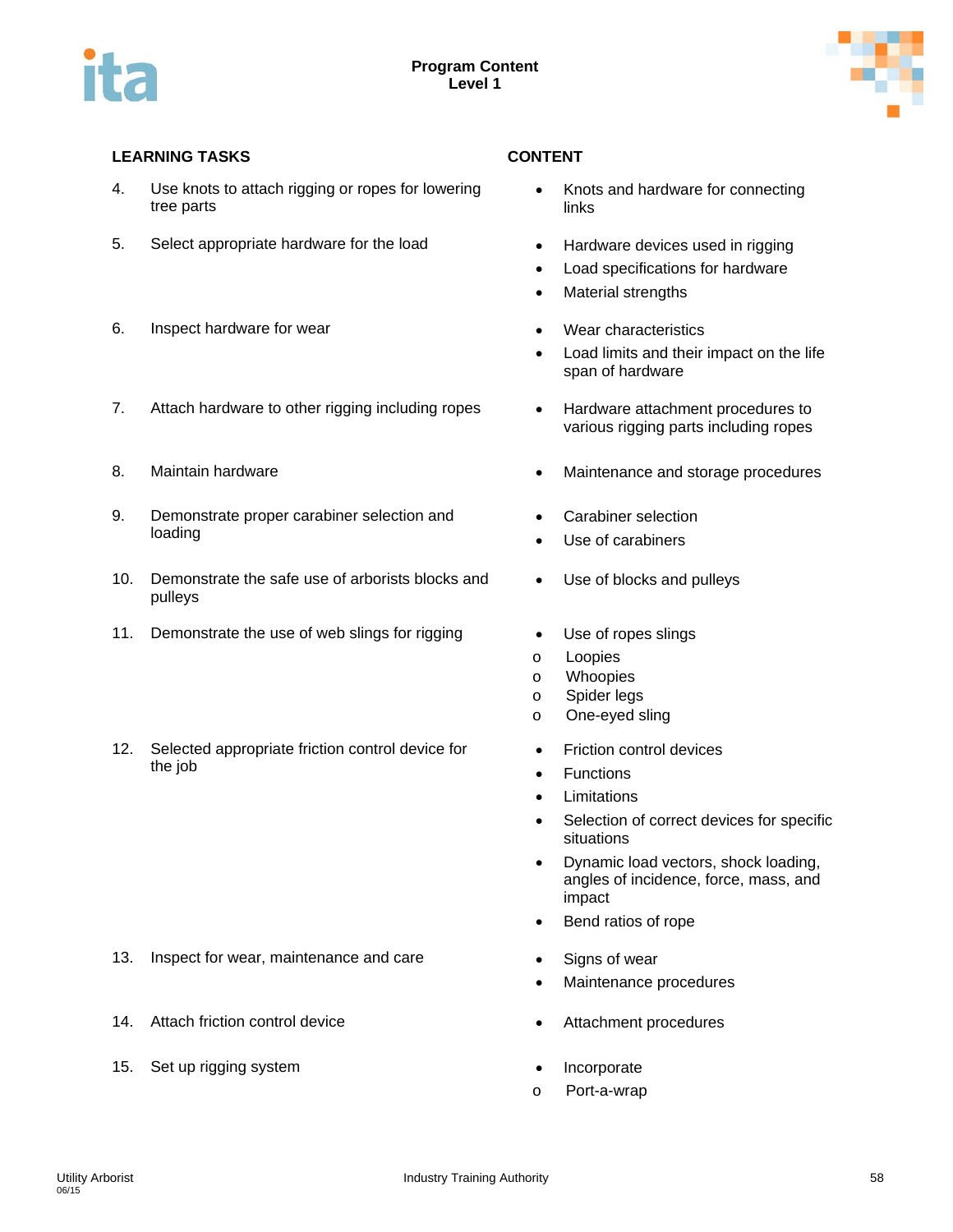

- o Figure 8
- o Munter hitch friction control devices
- o Tree wraps
- Raising and lowering loads with a variety of friction control devices
- Tie-off load while using friction devices
- Use of pulleys for redirecting rigging ropes

### **Achievement Criteria**

- Performance The learner will use a variety of knots, hitches, slings, and various hardware to attach ropes to tree parts and other ropes.
- Conditions The learner will be given a rigging situation, materials, tools, and equipment to perform required tasks.
- Criteria The learner will score a passing grade of 75% or better on a rating sheet according to the following criteria:
	- Selected appropriate hardware and ropes using knots, slings, and spider legs
	- Inspected ropes, slings, and hardware for signs of wear and tear
	- Properly attached rope to rigging equipment
	- Attached hardware to various rigging parts including ropes, slings, and spider legs
	- Demonstrated the maintenance and storage procedures for hardware and equipment
	- Demonstrated the use of friction control devices such as
		- o Figure 8
		- o Munter hitch
		- o Tree wraps
		- o Port-a-wraps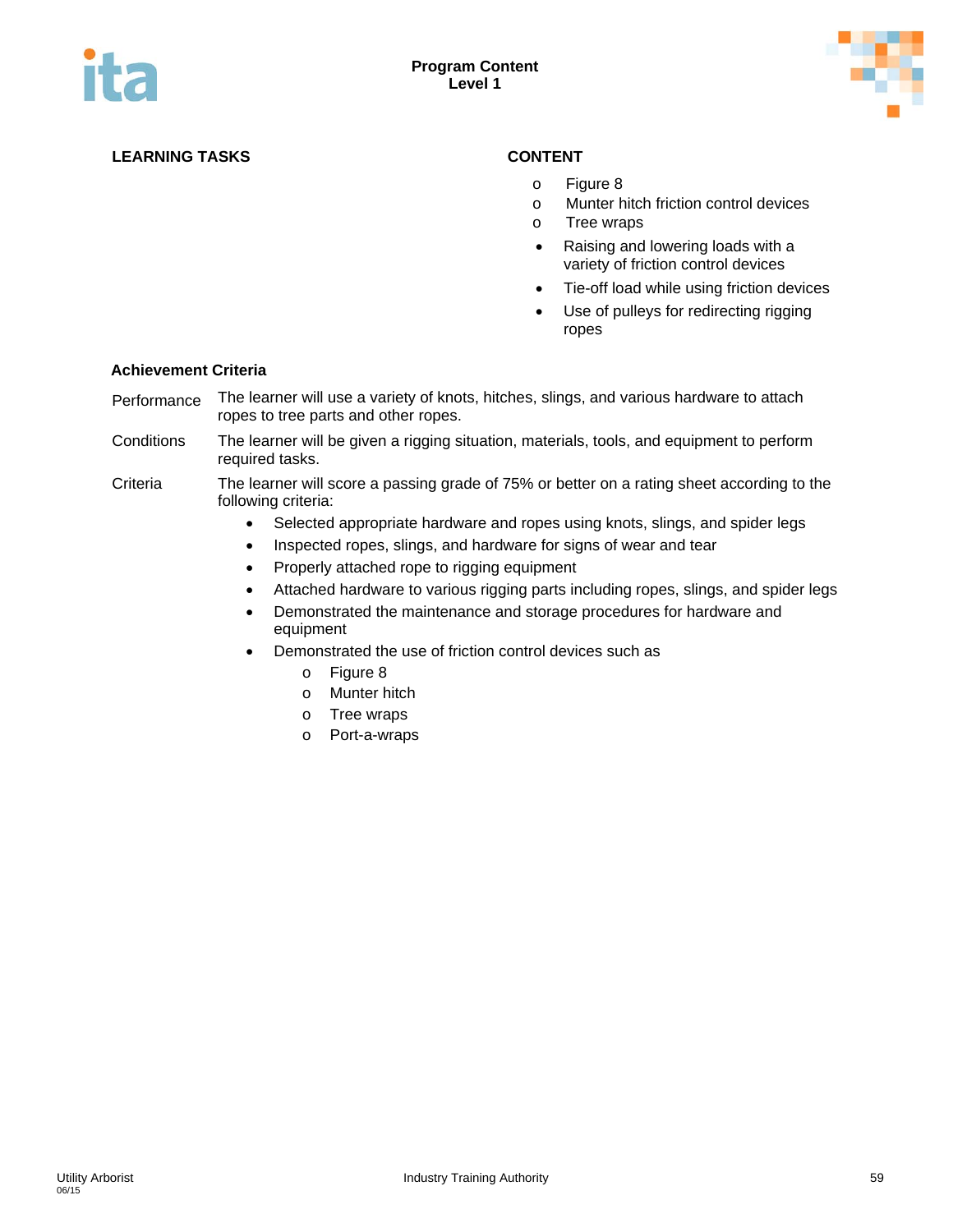

**Competency: G1 Select and Inspect Climbing Gear** 

### **Objectives**

To be competent in this area, the individual must be able to demonstrate the ability to select, inspect, and maintain climbing ropes and climbing equipment for safety.

## **LEARNING TASKS CONTENT**

1. Select climbing ropes and climbing equipment **Selection of proper equipment for task** 

- and for individual size requirements
- o Appropriate PPE
- o Climbing lines
- o Throw lines and throw bags
- o Saddles
- o Double autolocking carabiners
- o Approved lanyard and adjuster
- o Slings
- o Hand saw
- o First Aid kit
- o Climbing spurs
- o Friction saver
- Selecting ropes
- o Ropes and their uses
- o Working load and stretch of various ropes
- o Inpection criteria when examining ropes
- o Maintenance
- Selecting belts and saddles
- o Types of climbing belts and saddles
- o Inspection criteria when examining gear
- o Maintenance
- Selecting other equipment
- o Functions of carabiners, micro-pulleys, ascenders/decsenders
- o Function of friction savers, throw lines, figure 8s
- o Inspection criteria when examining gear
- o Maintenance and storage requirements
- Areas of wear and what necessitates replacement
- Correct method of sharpening the gaffs on spurs
- 2. Inspect and maintain climbing ropes and climbing equipment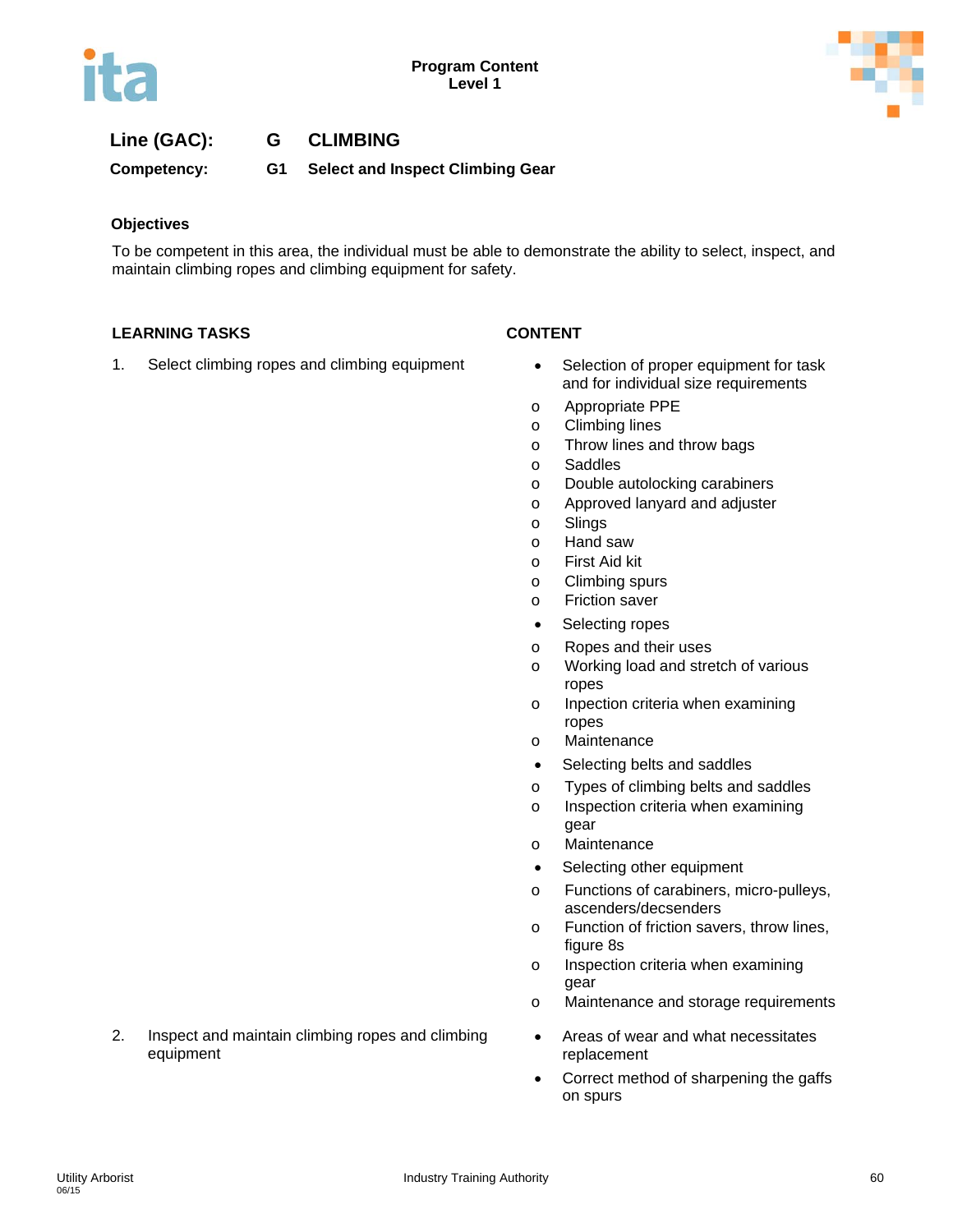



## **Achievement Criteria**

- Performance The learner will demonstrate the ability to select, inspect, and maintain climbing ropes and climbing gear for safety of the job tasks to be performed.
- Conditions The learner will be given a site situation and equipment to perform required tasks.
- Criteria The learner will score a passing grade of 75% or better on a rating sheet according to the following criteria:
	- Identified wear and types of defects in climbing ropes and climbing equipment, including:
		- o Appropriate PPE
		- o Climbing lines
		- o Throw lines and throw weights
		- o Belts and saddles
		- o Double auto locking carabiners
		- o Approved lanyard and adjuster
		- o Slings
		- o Hand saw
		- o First Aid kit
		- o Climbing spurs
		- o Split tails and micro pulley
		- o Friction savers
	- Selected appropriate ropes for the job
	- Selected appropriate gear for the job
	- Identified wear and defects in selected ropes and climbing gear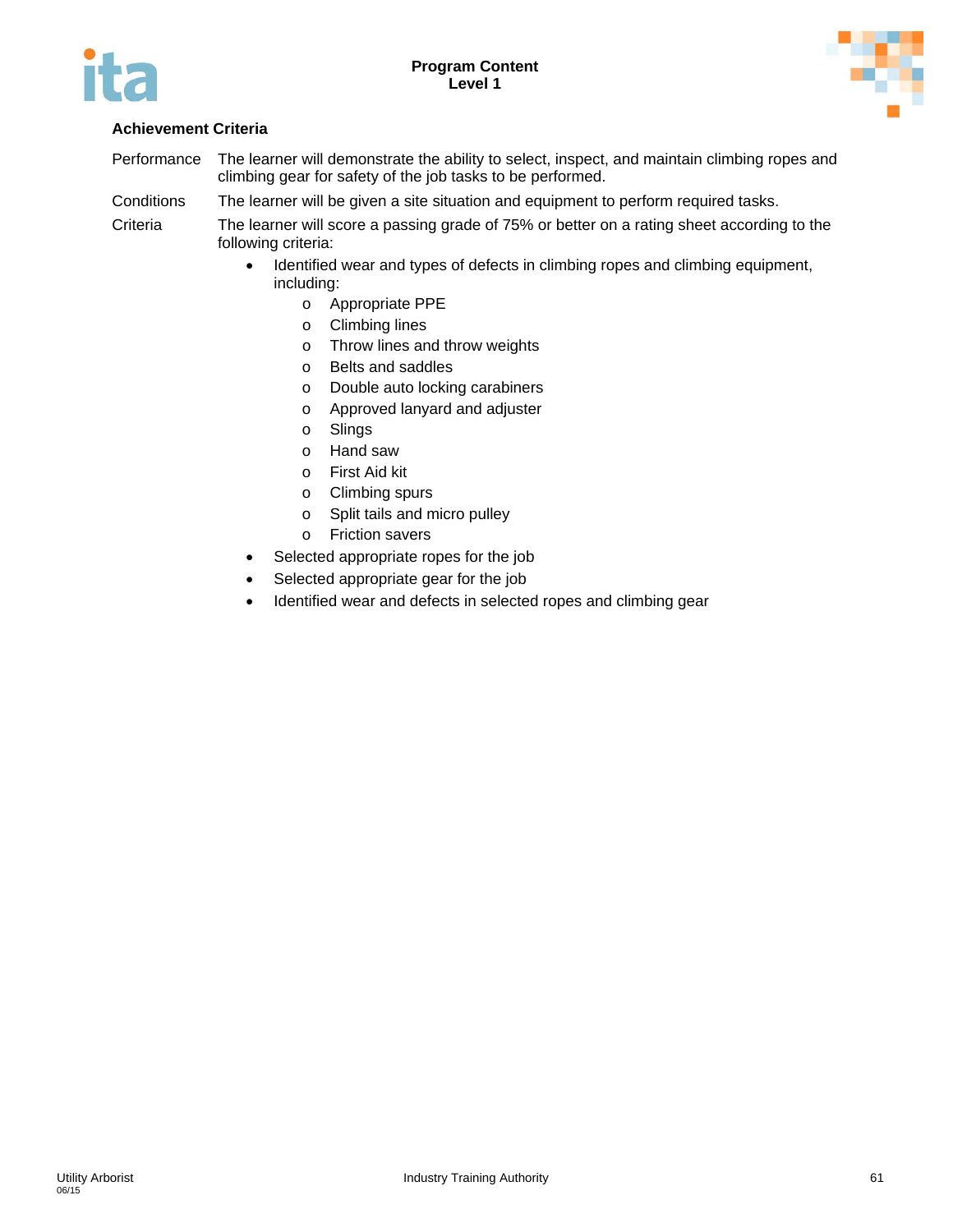

**Competency: G2 Conduct Pre-Climb Assessments** 

### **Objectives**

To be competent in this area, the individual must be able to determine and communicate the conditions necessary to climb safely.

## **LEARNING TASKS CONTENT**

- 1. Assess the site **Limits** of approach
	- Road classification
	- Climbing, climbing tasks, gear, emergency
	- Response, risk mitigation
	- Identify obstacles, hazards, and targets
	- WorkSafeBC Regulations, company rules/policies, standards
	- Risk mitigation strategies
- 2. Assess the tree **Tree** identification
	- Structural damage
	- Biological and physiological signs and symptoms
	- Purpose and methodology of the climb
	- Identify obstacles, hazards, and targets
	- Tree risk assessment
- 3. Assess the weather **EXA is a set of the set of the S** and Plan development for weather conditions
- 4. Assess PPE **Determining the appropriate PPE** for specific jobs
- 5. Conduct a job plan briefing **Components of a job plan** 
	- Formulating and communicating job plan
	- **Tailboard**

## **Achievement Criteria**

- Performance The learner will determine and communicate the conditions necessary to climb safely. Conditions The learner will be given a site situation, tools, and materials necessary to perform required tasks.
- Criteria The learner will score a passing grade of 75% or better on a rating sheet according to the following criteria:
	- Assess trees for potential risk

- 
- 
-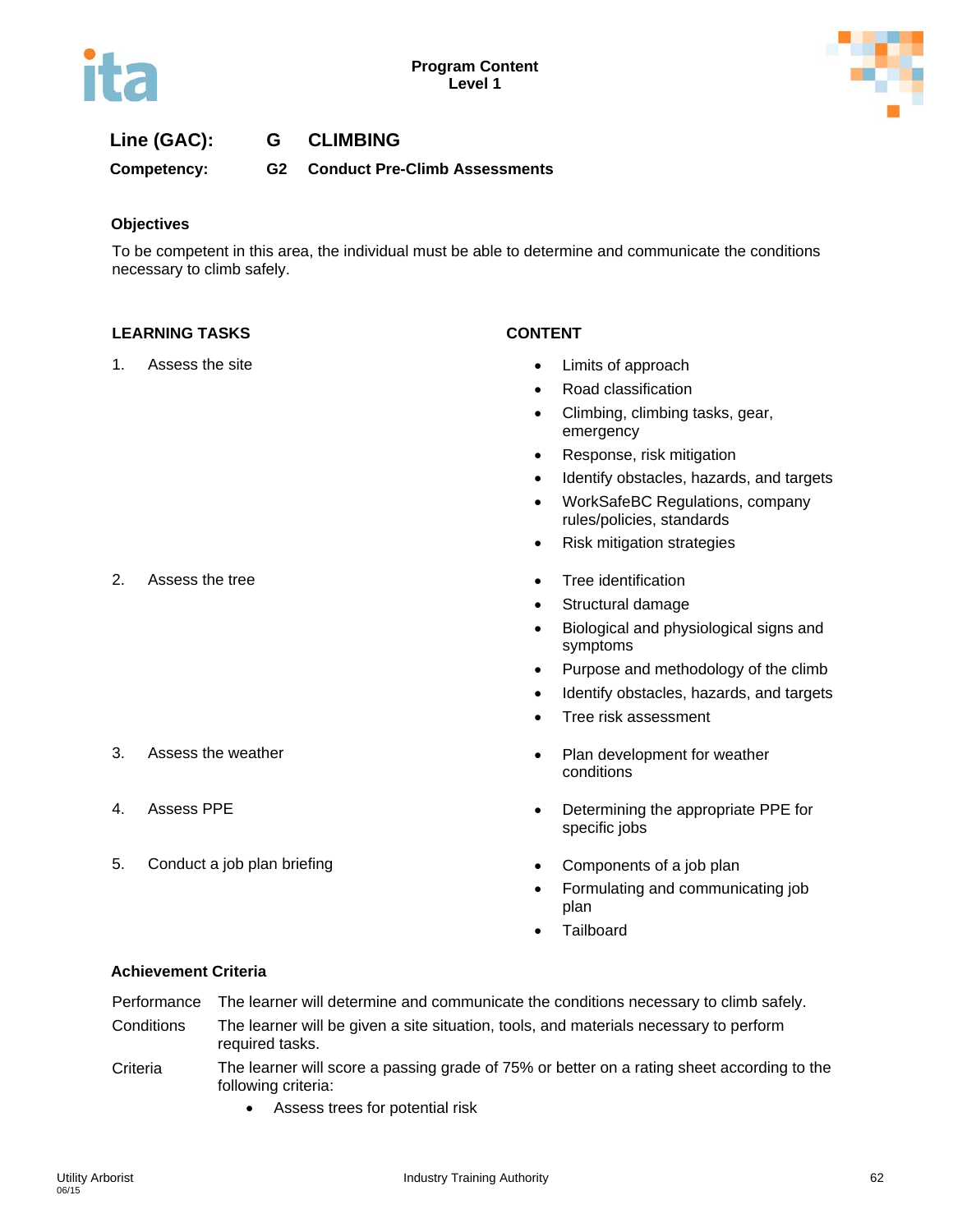

- Assess the site for potential risk
- Develop a job plan that mitigates risk relative to identified hazards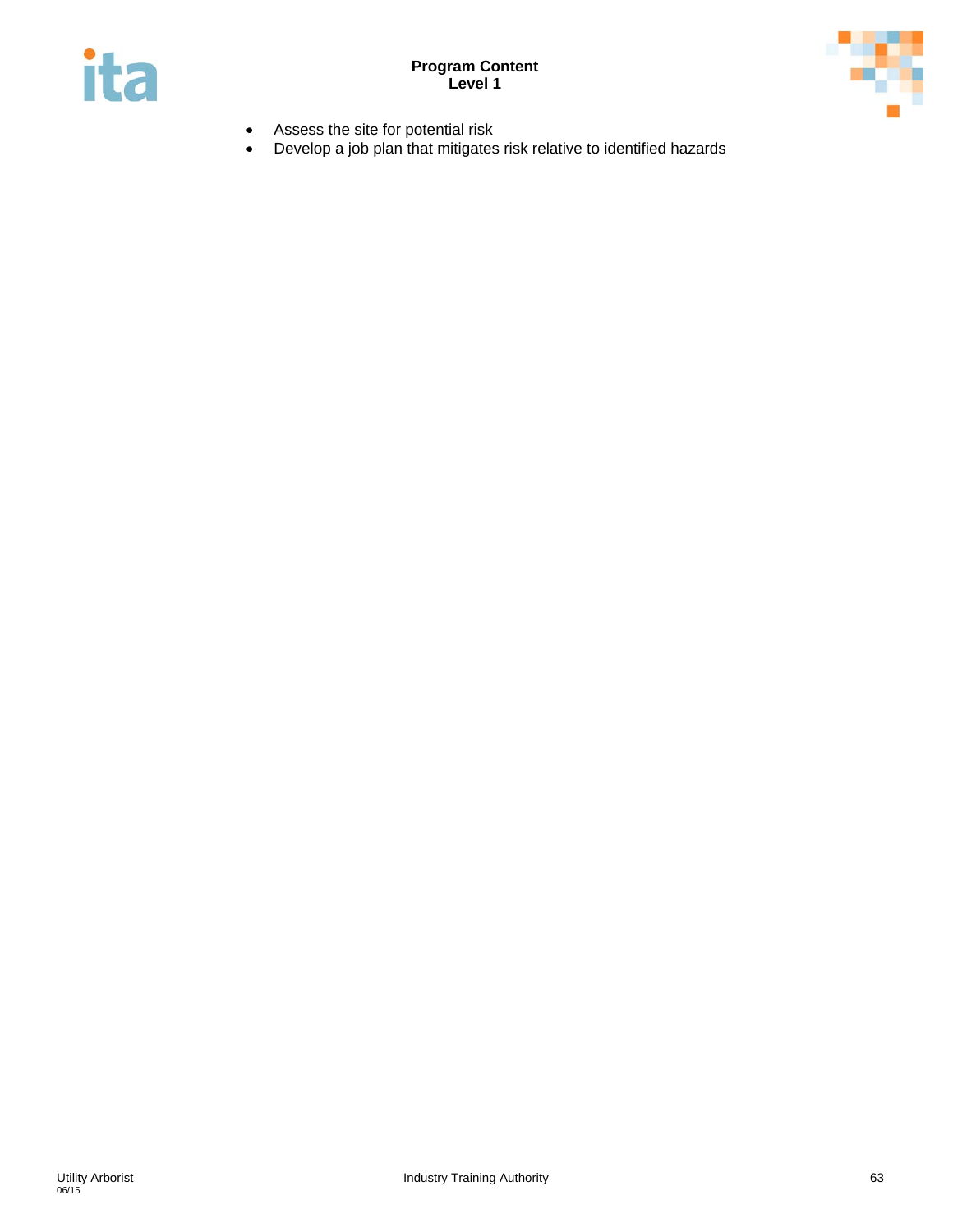

**Competency: G3 Climb Using Various Techniques** 

### **Objectives**

To be competent in this area, the individual must be able to:

- Select and use the appropriate climbing techniques for the job.
- Demonstrate safe climbing techniques including body thrust and foot locking.

## **LEARNING TASKS CONTENT**

1. Climb trees using spurless and spur techniques • Tie in points

- 
- Line installation
- Climbing system advancement
- Advance work positioning lanyard
- Work positioning redirects
- Choosing the best route up a tree
- Ascending and descending a tree
- o Controlled movement and descent
- Using spurless techniques
- o Hip thrust
- Using spur technique
- Attaching, sharpening, and maintaining spurs
- Appropriate knots
- Limb walking

## **Achievement Criteria**

Performance The learner will:

- Select and use the appropriate climbing techniques for the job
- Demonstrate safe climbing techniques including body thrust
- Conditions The learner will be given a site with a variety of trees, tools, and equipment necessary to perform the required tasks.
- Criteria The learner will score a passing grade of 75% or better on a rating sheet according to the following criteria:
	- Demonstrated safe climbing of trees using spur technique
	- Correctly used tie points, rope advancement, and friction hitches
	- Demonstrated the ability to redirect, control movement, and descend
	- Demonstrated the ability to install lines, limb walk, and demonstrate safe work positioning
	- Demonstrated the ability to attach, sharpen, and maintain spurs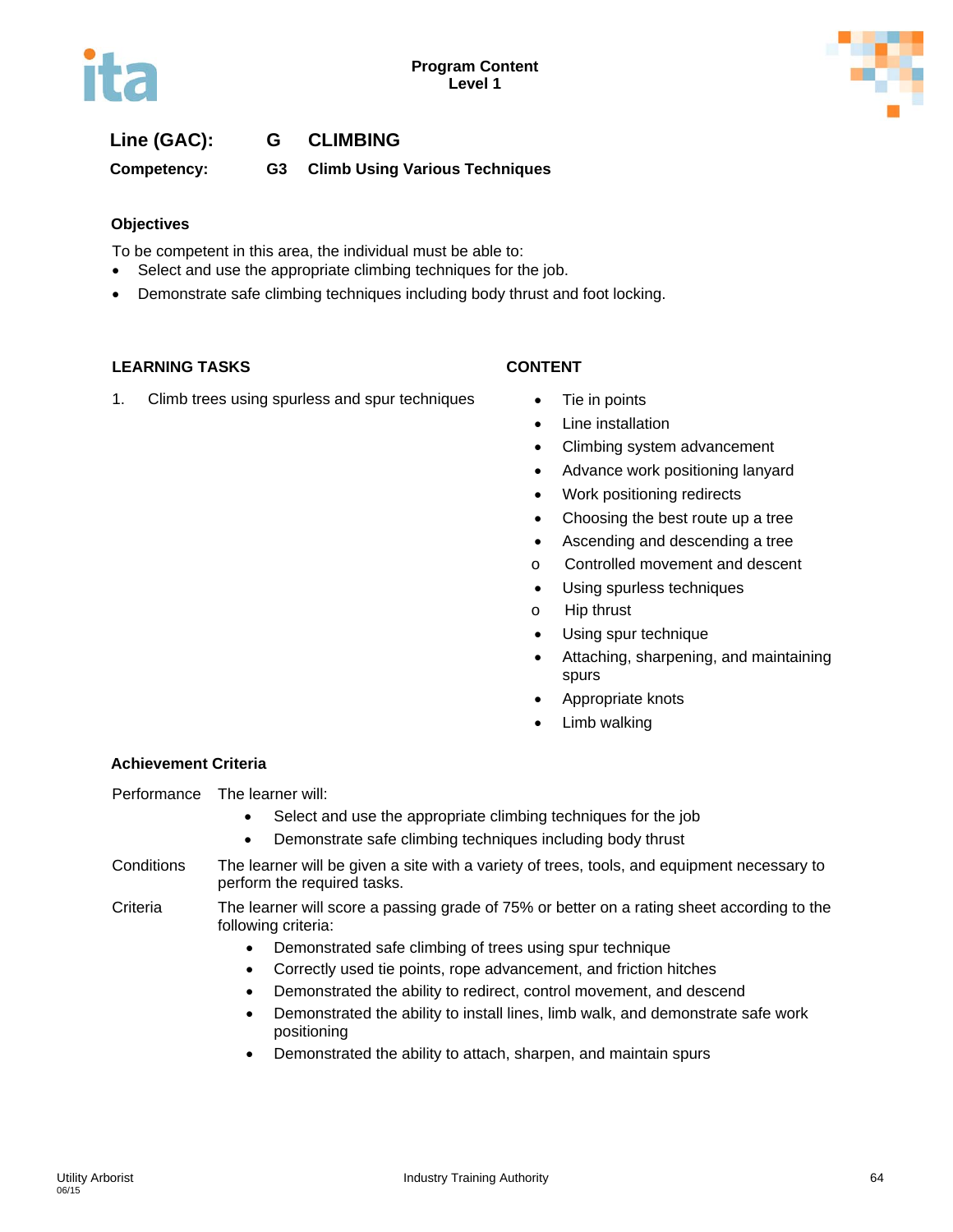

**Competency: G4 Conduct Post-Climb Job and Gear Inspection** 

### **Objectives**

To be competent in this area, the individual must be able to inspect the jobsite and equipment to ensure its safety for re-use.

## **LEARNING TASKS CONTENT**

3. Store climbing equipment in an appropriate

- 1. Inspect jobsite after climb  $\bullet$  Post-job hazards such as hangers
	- Client concerns such as:
	- o Property damage
	- o Debris and clean-up
	- Post-job walk around to identify hazards
	- Client communication
- 2. Inspect equipment after climb  $\bullet$  Acceptable wear levels
	- Wear points
	- Correct equipment storage conditions
	- Wear and tear on all equipment components

### **Achievement Criteria**

manner

- Performance The learner will inspect the jobsite and equipment to ensure its safety for re-use.
- Conditions The learner will be given a post-climb situation, materials, and equipment necessary to perform required tasks.
- Criteria The learner will score a passing grade of 75% or better on a rating sheet according to the following criteria:
	- Identified types of post-job hazards
	- Identified acceptable equipment wear levels
	- Demonstrated correct gear storage
	- Demonstrated the ability to communicate effectively with the client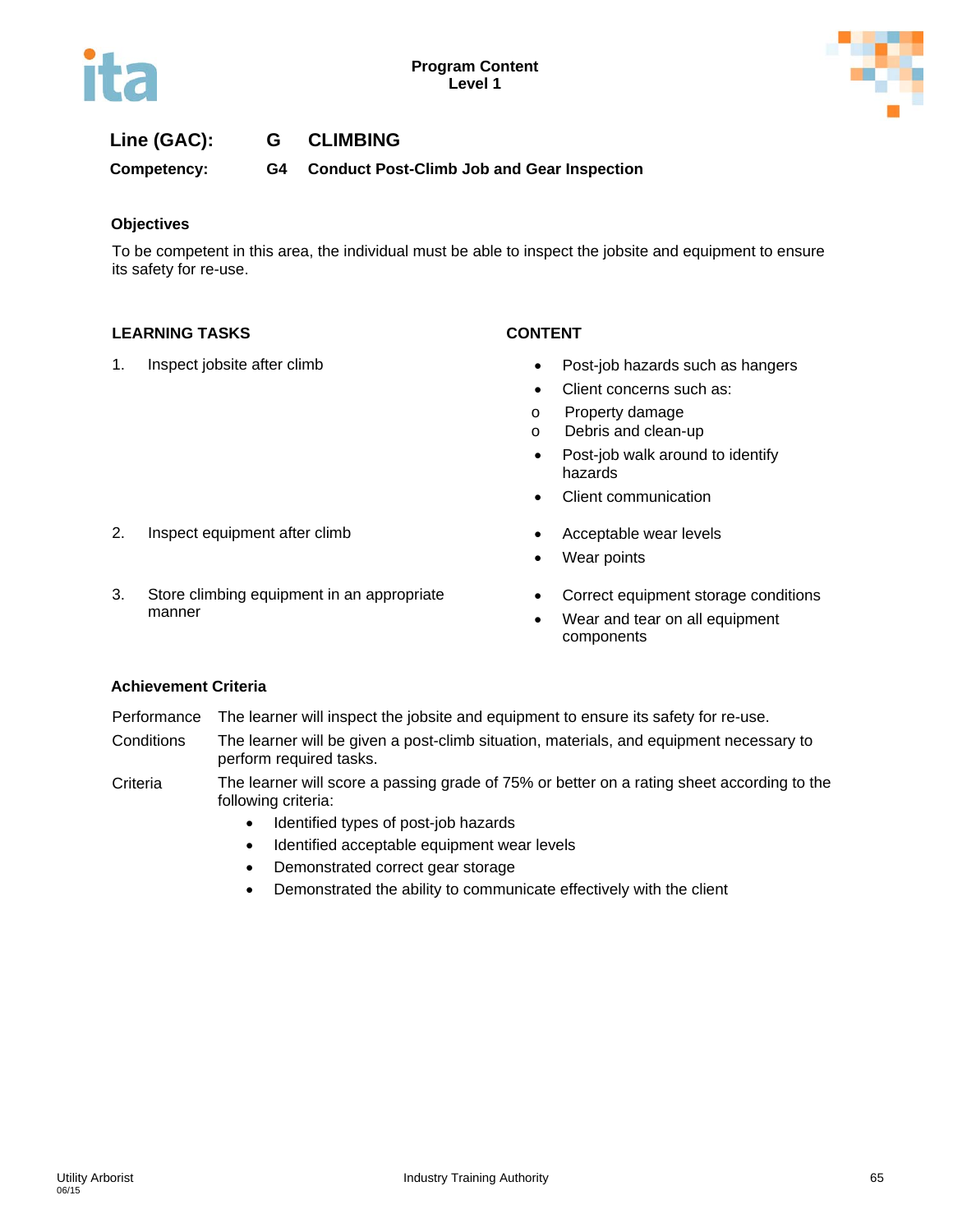

**Competency: H1 Identify First Aid Certification Requirements** 

## **Objectives**

To be competent in this area, the individual must be able to describe the requirements for Level 1 First Aid Certification for workers.

## **LEARNING TASKS CONTENT**

1. Describe definitions pertaining to Occupational First Aid certification requirements

2. Explain the purpose of Occupational First Aid training

3. Examine a typical Occupational First Aid training program

- First Aid
- o In cases in which a person will need medical treatment, treatment for the purpose of preserving life, and minimizing the consequences of injury until medical treatment is obtained
- o Treatment of minor injuries that would otherwise receive no medical treatment or that do not need medical treatment
- First Aid attendant
- o A person who holds a valid First Aid certificate
- Provide workers with prompt, easily accessible, and appropriate First Aid treatment and to keep a record of each treatment
- Make employees more safety conscious and reduce the incidence of injuries at work
- Provides protection, security, and prompt treatment in case of injury
- Can save lives, reduce the severity of injuries, and promote speedy recovery
- A typical one day course gives participants critical knowledge and the confidence to effectively manage an emergency without panic or confusion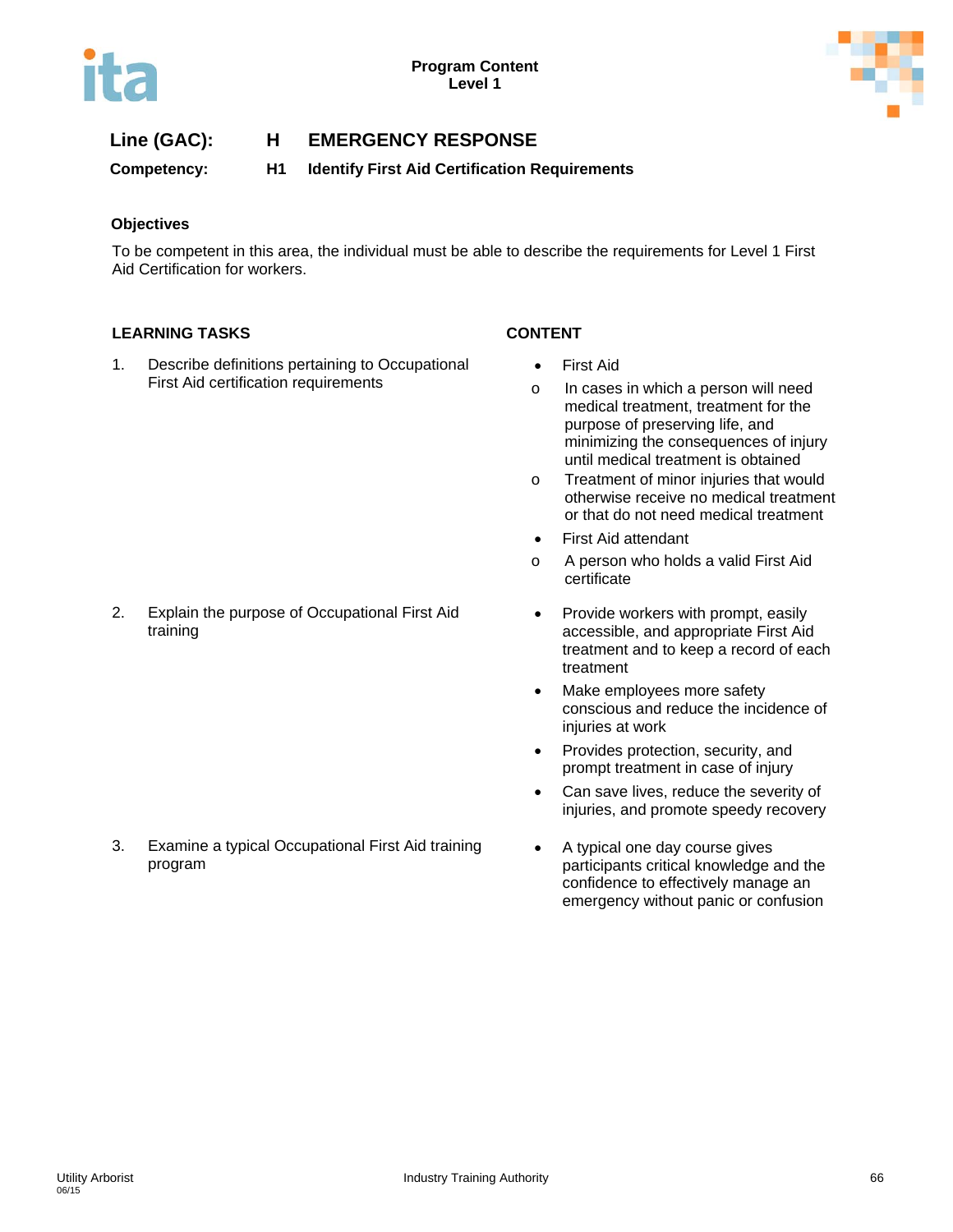



4. Explain the focus of a typical Occupational First Aid training program

- The focus is on giving First Aid for common injuries that could occur. It gives participants the basic skills needed to reduce shock, contain injuries, and, in many cases, save lives. These skills include
- o Emergency Management, including C-Spine Control
- o Obstructed airways
- o Artificial respiration and CPR for adults
- o Major bleeding control
- o Records and reporting

*Note: Certification for Level 1 First Aid must be renewed every three years.*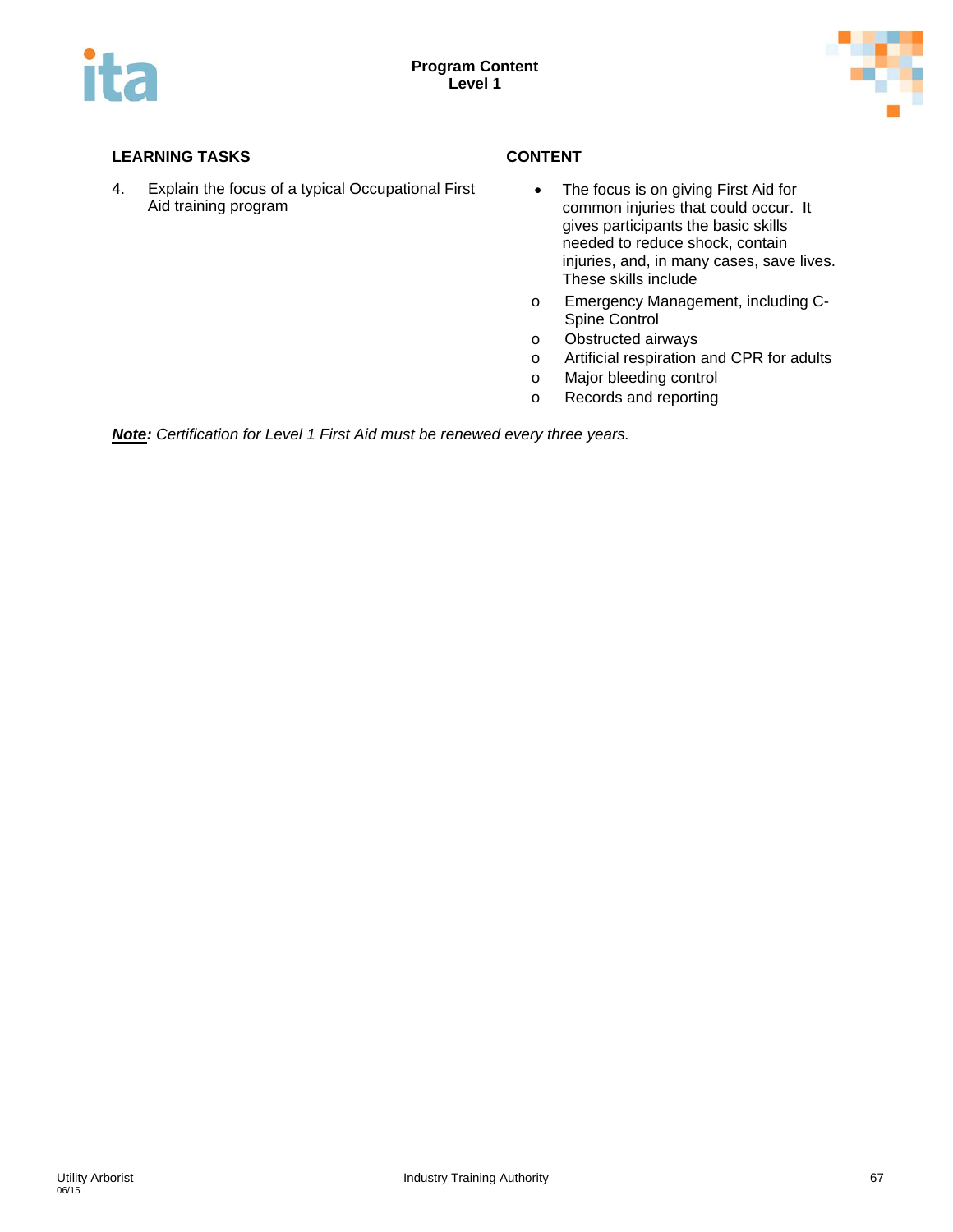

**Competency: H2 Describe Precautions and Procedures to Prevent and Suppress Fires** 

## **Objectives**

To be competent in this area, the individual must be able to describe basic fire prevention and/or suppression on a worksite to a limited range of fires.

## LEARNING TASKS CONTENT

1. Identify fire prevention procedures on jobsites **•** Basic fire science including impact of

- weather conditions on fire spread
- Fire behaviour
- Prevention procedures
- 
- Shovel use
- Backpack water tank
- 
- Use and limitations of basic firefighting equipment
- 2. Identify appropriate fire extinguishing equipment ABC fire extinguisher use
- 3. Explain procedures to extinguish fires **Filter State State Explain** Fire suppression techniques
- 4. Explain suppression techniques for small wild fires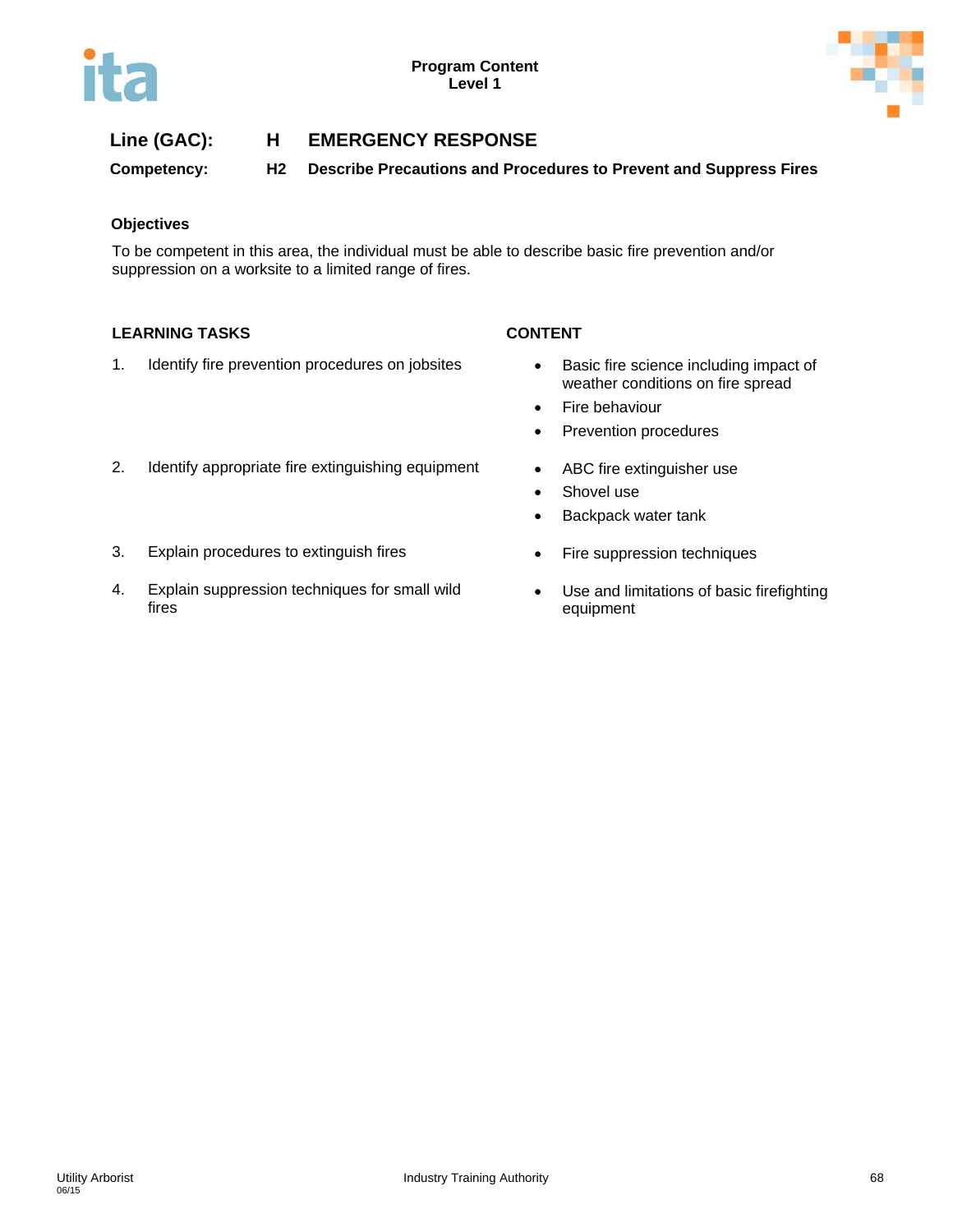

**Competency: H3 Implement Spill Response** 

## **Objectives**

To be competent in this area, the individual must be able to demonstrate the ability to implement the appropriate response and reporting procedures as required by government regulations.

## **LEARNING TASKS CONTENT**

- 1. Identify hazardous products common to worksites Products such as:
- - o Gas
	- o Oil
	- o Diesel fuel
	- o Cleaning agents
	- o Fertilizers
	- o Pesticides
	- Workplace Hazardous Materials Information System (WHIMIS) and Material Safety Data Sheets (MSDS)

- 2. Identify reportable quantities and spill containment
- 
- Transportation of Dangerous Goods (TDG) – schedule 2
- Spill kit
- 3. Describe reporting requirements **and Secret Contains Containers BC** Provincial Emergency Program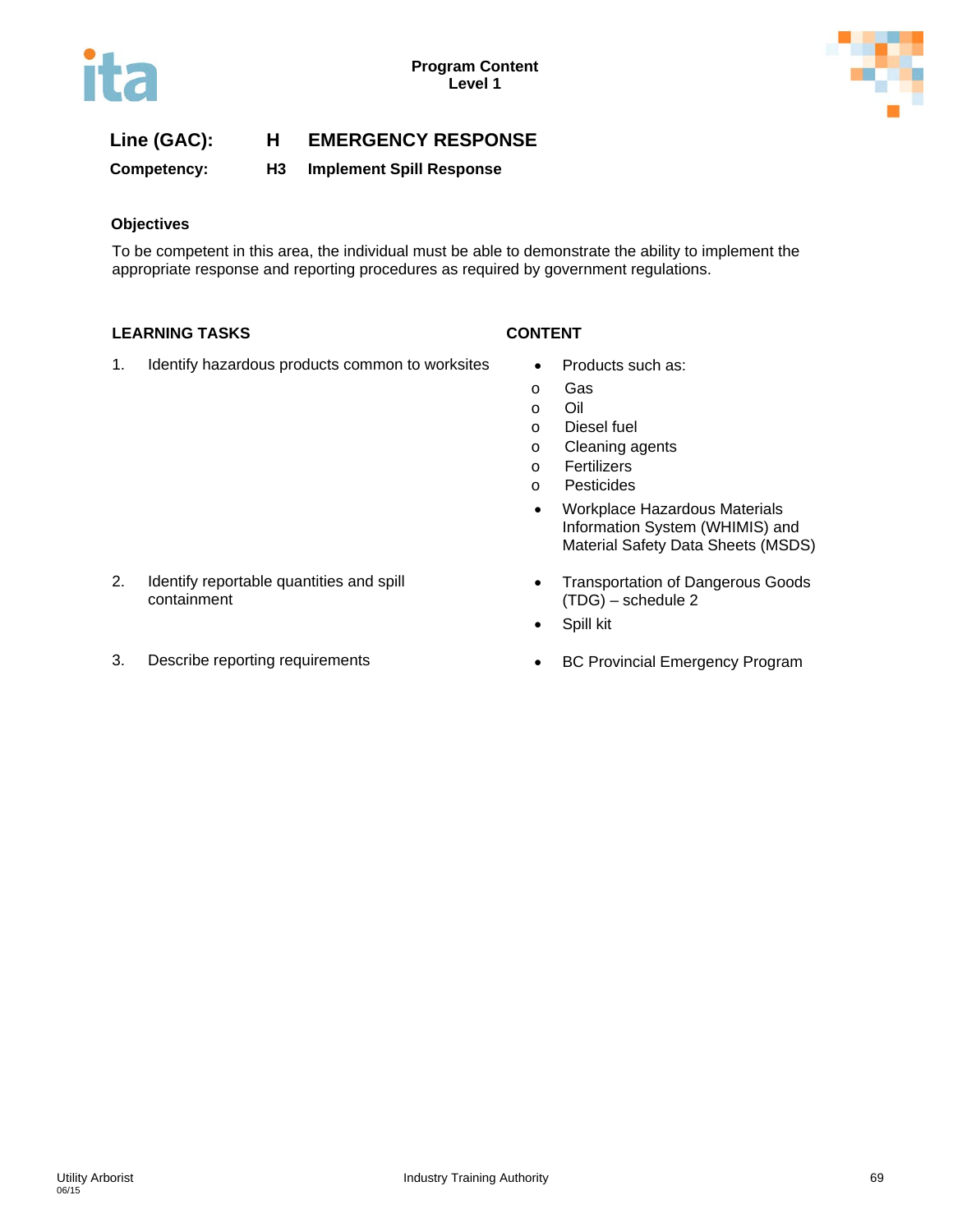

**Competency: H4 Perform Aerial Bucket Rescue** 

## **Objectives**

To be competent in this area, the individual must be able to demonstrate the ability to assist, from a ground position, with emergency evacuation procedures in a safe and effective manner.

## **LEARNING TASKS CONTENT**

1. Discuss rescues and their importance **Different reasons for rescues** 

- 
- Types of rescues
- All possible injuries that may require rescues
- Electrical hazards and second victim scenarios
- Suspension trauma
- 2. Recognize potential hazards to rescuer **CODE 100 CODE 100 CODE 100 CODE 100 CODE** 2. lifts
	- Electrical step and touch potentials
	-
	- Assess injured person's condition
	- Rescue techniques for bucket extraction
	- emergency assistance

- 3. Assist in bucket rescue from a ground position Manual override systems
- 4. Perform bucket extraction activities from the ground
- 5. Practice emergency response plan **CONDEN CONDUCTS** Conditions and procedures for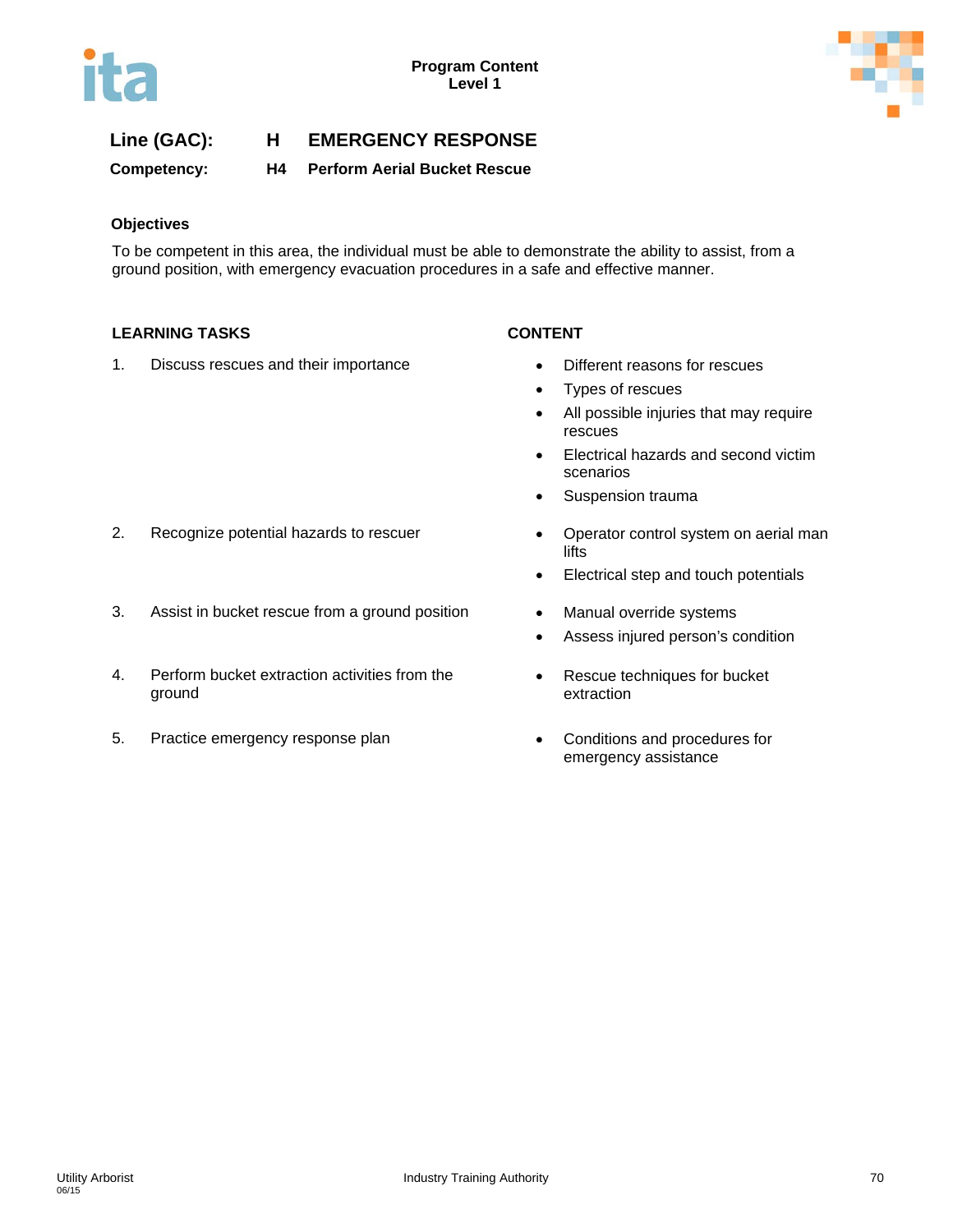



## **Achievement Criteria**

- Performance The learner will demonstrate the ability to assist, from a ground position, with emergency evacuation procedures in a safe and effective manner.
- Conditions The learner will be given a rigging scenario, tools, and equipment necessary to perform the required tasks.
- Criteria The learner will score a passing grade of 75% or better on a rating sheet according to the following criteria:
	- Assessed the situation for hazards such as
		- o Electrical
		- o Overhead
		- o Ground
	- Determined whether or not to call for emergency assistance and, if so, which ones
	- Used ground controls on bucket truck to lower the boom
	- Demonstrated extraction of the victim
	- Assisted with:
		- o Assessing and securing the site
			- o Selecting and supplying appropriate tools and equipment
	- Communicated patient status to Emergency Medical Services (EMS)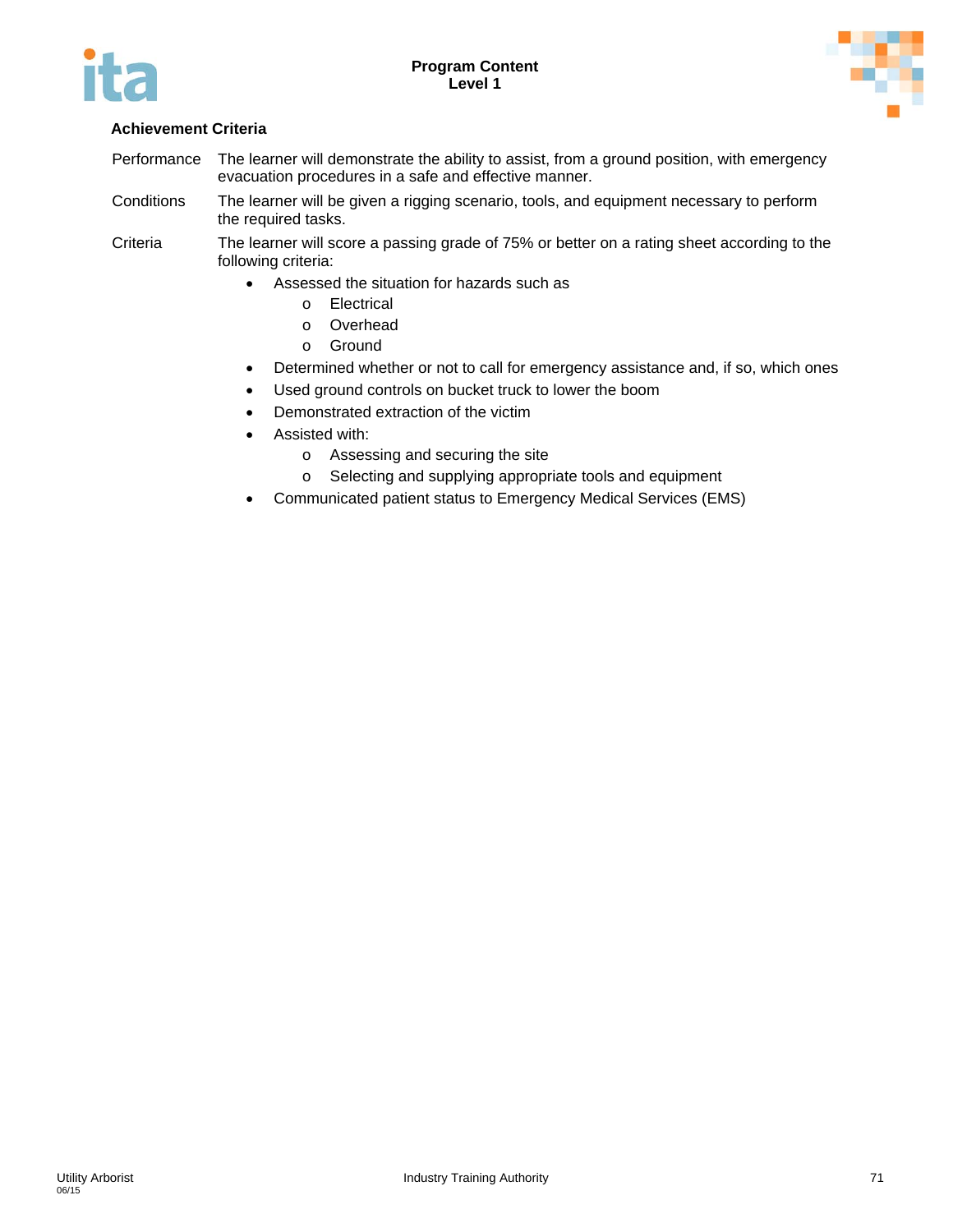

# **Line (GAC): H EMERGENCY RESPONSE**

**Competency: H5 Perform Aerial Tree Rescue** 

# **Objectives**

To be competent in this area, the individual must be able to perform an aerial position emergency rescue in a safe and effective manner.

### **LEARNING TASKS CONTENT**

1. Describe checking for site and tree hazards **The steps performed to ensure there is** 

3. Practice rescues with an unconscious victim and an injured victim who is conscious but cannot

2. Demonstrate rescue from a spar tree **Single Rope Technique (SRT)** rescue

- no danger to the rescuer before performing an attempt at rescue
- and double rope system
- Bowlines
- Rescue climbing kit
- Descending on own rope (self-rescue technique)
- Assess injured person's condition
- Determine appropriate action
- 4. Practice emergency response **CONDENSIC CONDUCTS** Conditions and procedures for emergency assistance
- 5. Discuss rescue false-crotches **Single-stem rescue (spar pole) Single-stem rescue (spar pole)**

# **Achievement Criteria**

climb or rappel down

- Performance The learner will perform an aerial position emergency rescue in a safe and effective manner.
- Conditions The learner will be given an aerial situation, tools, and equipment necessary to perform the required tasks.
- Criteria The learner will score a passing grade of 75% or better on a rating sheet according to the following criteria:
	- Wore appropriate PPE
	- Executed the Emergency Rescue Platform (ERP)
	- Safely secured the work zone
	- Assessed the situation for hazards
	- Decided if calling for emergency assistance was required
	- Ascended to rescue
	- Assessed the injured person
	- Safely brought down the climber
	- Administered patient care until Emergency Medical Service (EMS) took over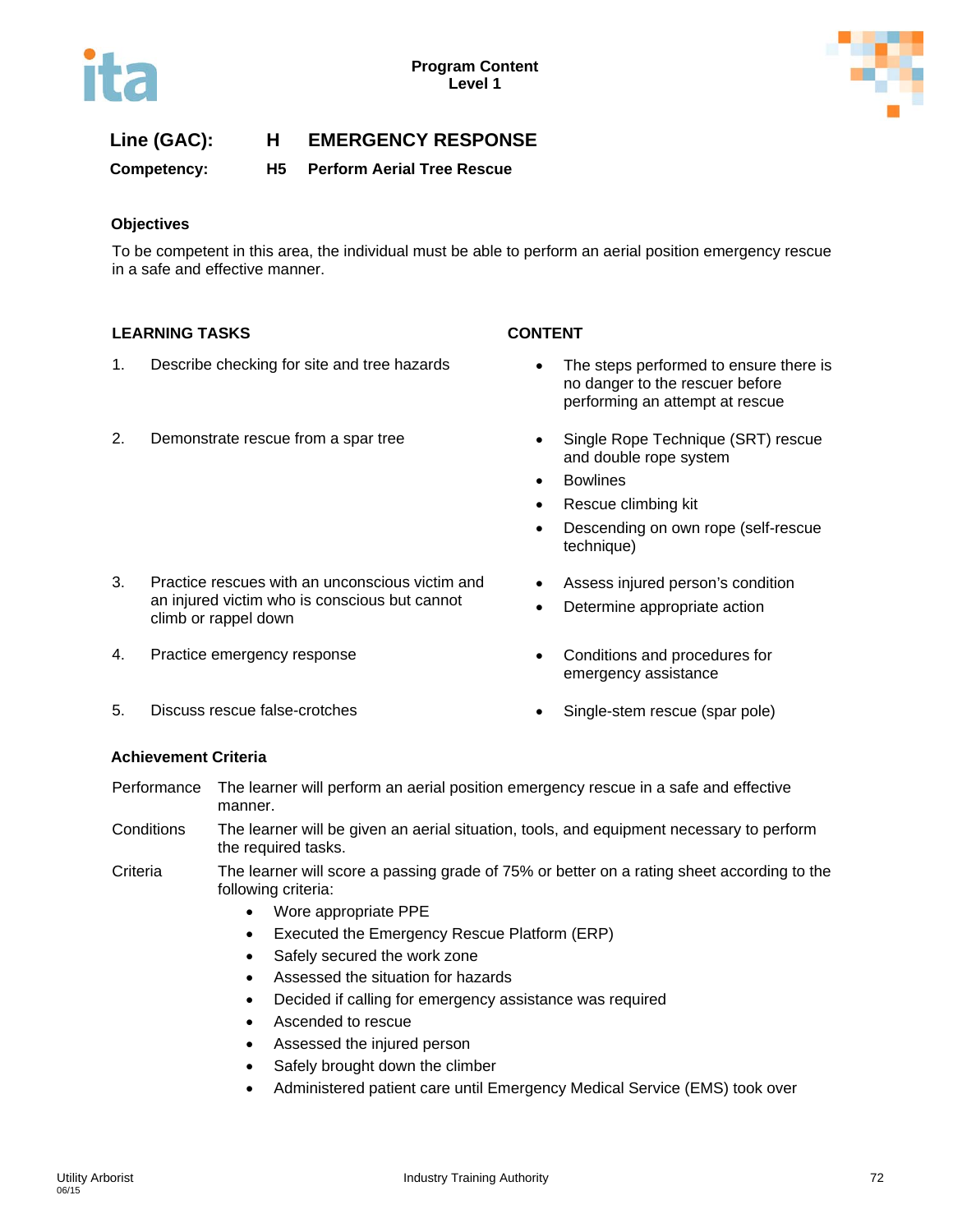

**Competency: I1 Conduct Site Inspections** 

# **Objectives**

To be competent in this area, the individual must be able to describe and identify all the factors and associated risks influencing the safe execution of the job.

- 1. Describe identifying tree and site risks **Assessment procedures for tree risks**
- 2. Describe identifying methods and techniques for abatement
- 3. Describe identifying equipment needed **Source 10 Company** Equipment capabilities and applications
- 4. Describe identifying workers needed **Assessment of staff**
- 5. Describe identifying applicable regulations **Applicable regulations and labour**

- 
- Assessment procedures for site risks
- Tree care methods and techniques
- 
- Appropriate equipment for specific jobs
- competencies/qualifications
- Verify job qualifications
- Responsibility of supervisor
- standards
- Appropriate protection guarantee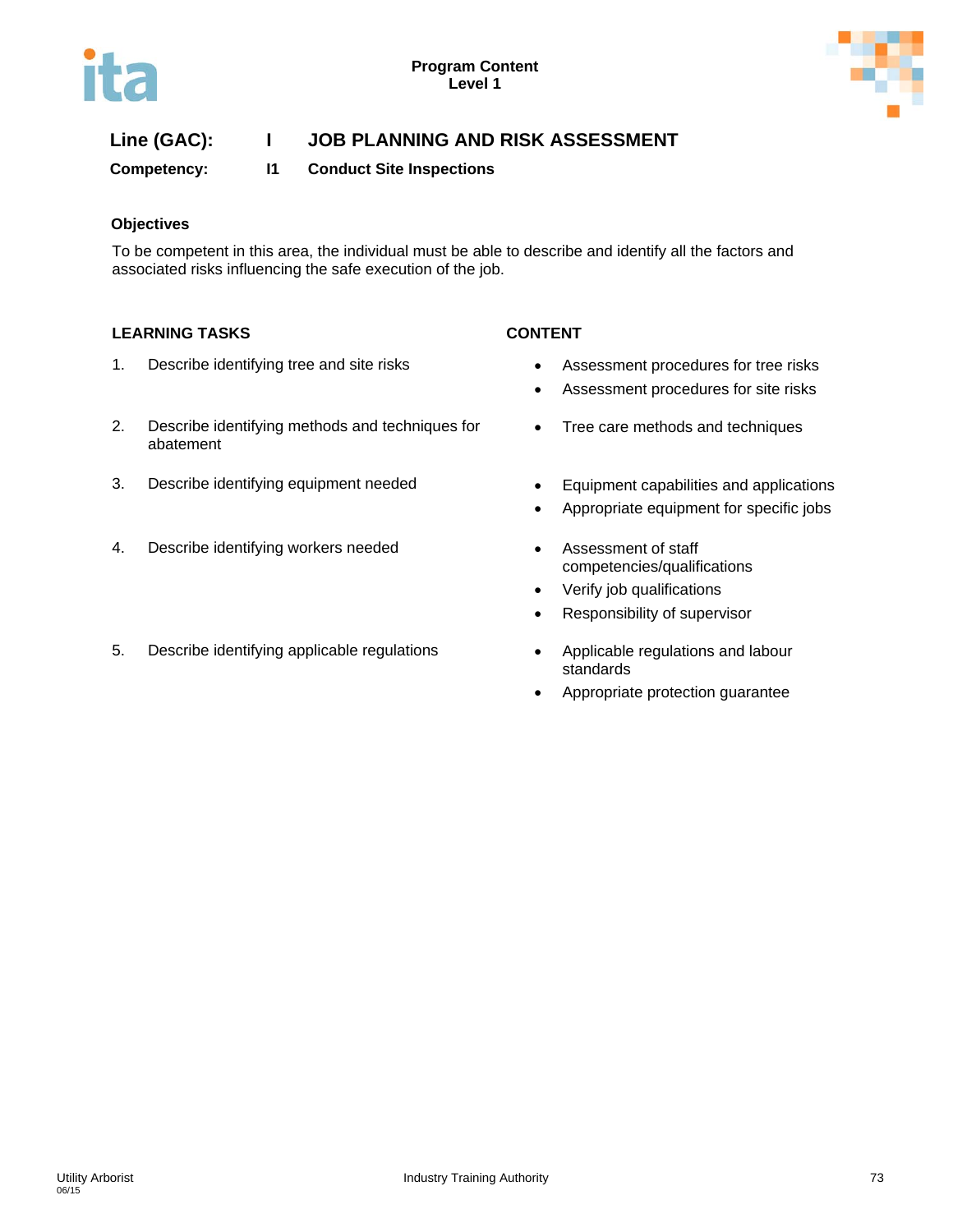

**Competency: I2 Develop and Communicate Safe Job Plan** 

# **Objectives**

To be competent in this area, the individual must be able to describe developing a safe job plan and communicate it to workers and sub-contractors.

- 1. Describe selecting techniques to address risk **•** Risk mitigation
- 2. Describe developing procedures to plan and implement and evaluate job plan
- 3. Describe scheduling appropriate equipment Utility Arborist's equipment
- 4. Describe documenting the plan **Right Conserversity Risk plan development and**
- 5. Describe communicating job plan to the crew Methods of conducting site meetings

- 
- Risk analysis
- Appropriate methods and techniques for risk
- Mitigation for specific site conditions
- Risk exposure
- 
- Scheduling procedures
- documentation
- 
- Ability to perform risk analysis
- Verbal and written communication techniques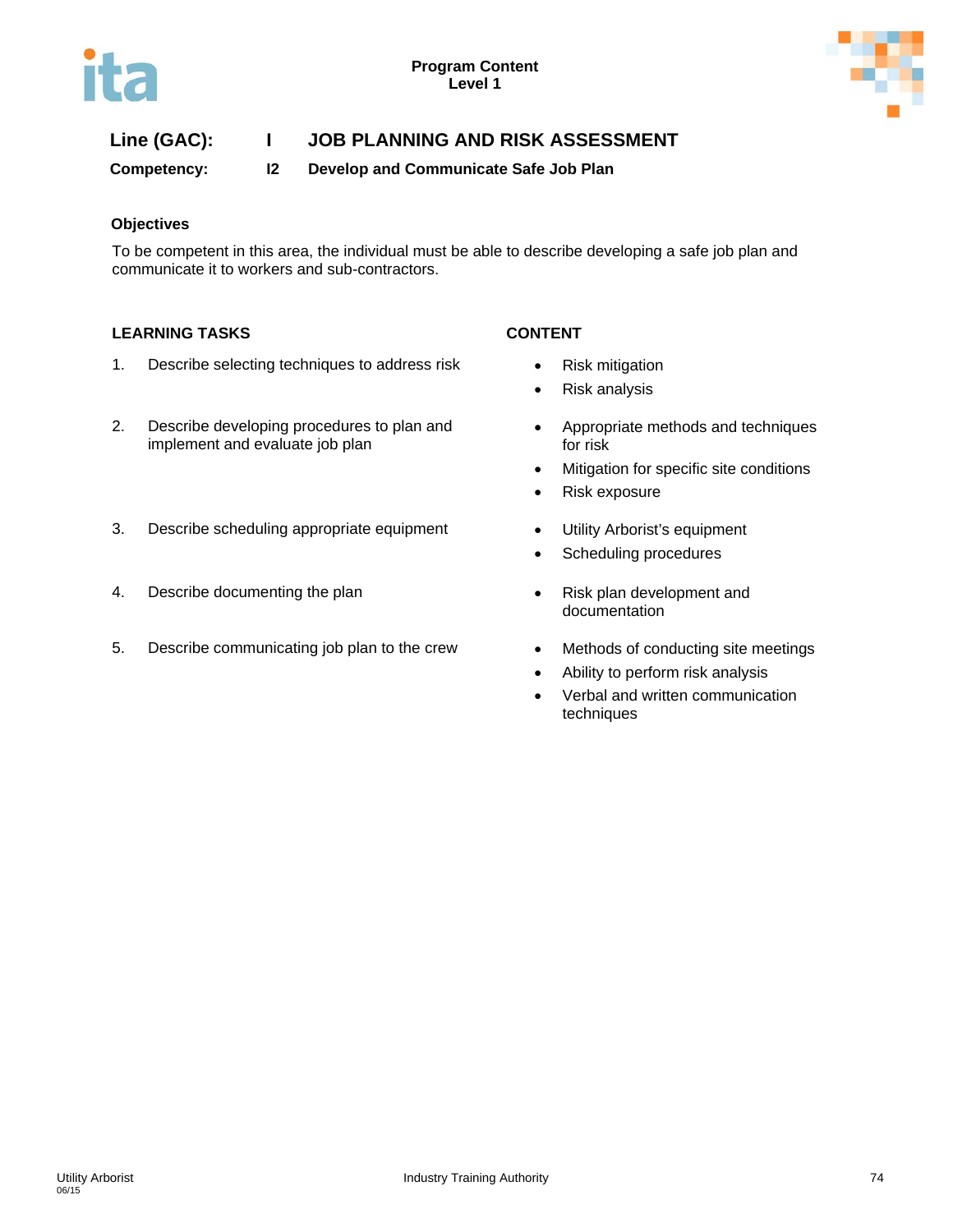

**Competency: I3 Conduct Pre-Job Preparation** 

# **Objectives**

To be competent in this area, the individual must be able to describe selecting the appropriate resources to undertake a tree care assessment based on the job estimate.

# **LEARNING TASKS CONTENT**

1. Describe conducting a pre-trip inspection **Conservation Conservation** Pre-trip inspection procedures and

- decals check
- Boom inspection procedures
- WorkSafeBC regulations and company safety procedures
- Logbooks and vehicle inspection checklists
- 2. Describe inspecting tools **Conserverse Conserverse Conserverse Conserverse Conserverse Conserverse Conserverse Conserverse Conserverse Conserverse Conserverse Conserverse Conserverse Conserverse Conserverse Conserverse** (OEM) manual review
	- Tool inspection procedures
	-
	- being performed
- 
- 3. Describe identifying resources required **Tools** and attachments for specific jobs
- 4. Describe acquiring needed resources **and the System of Typical resources needed for tasks**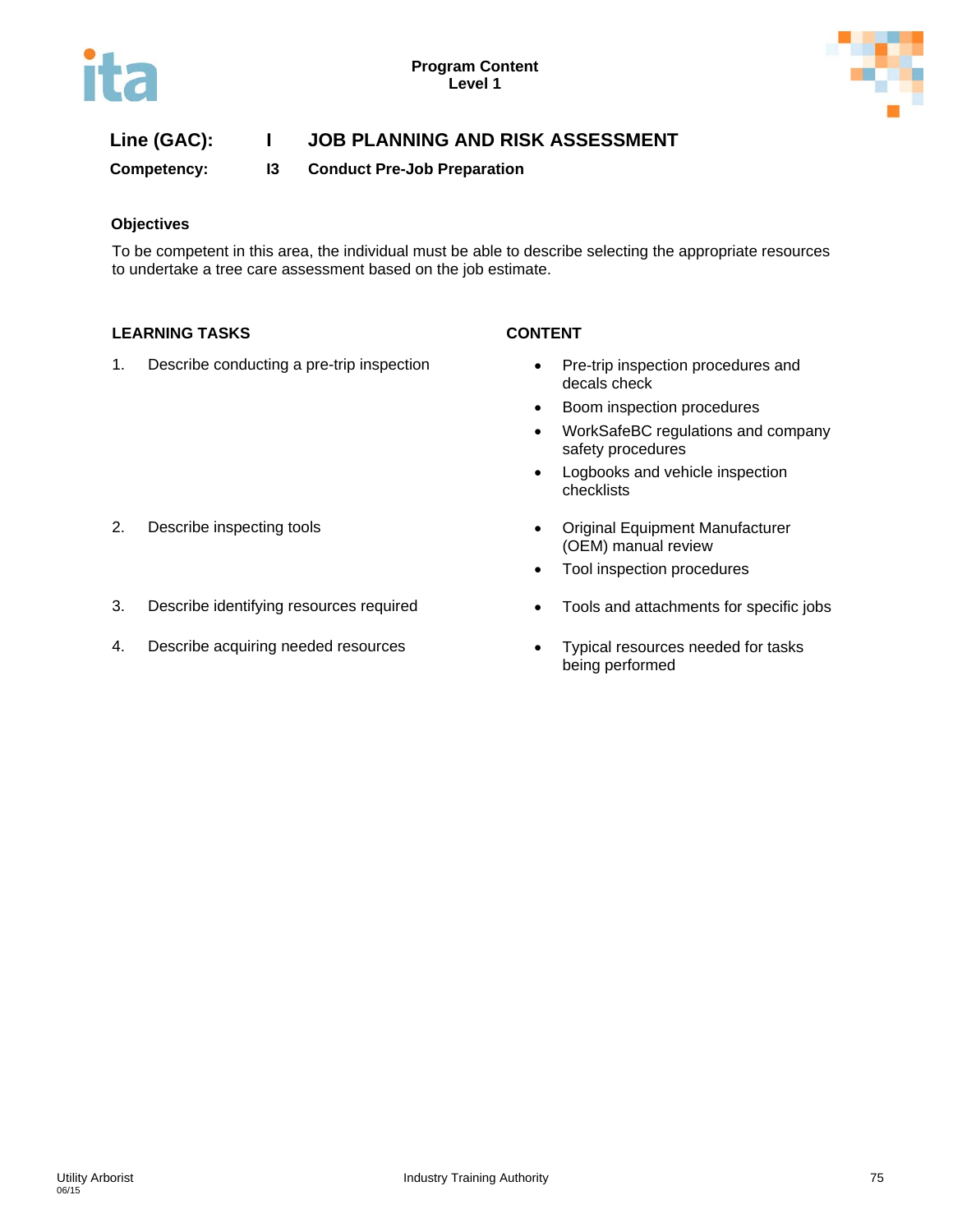

**Competency: I4 Ensure Regulatory Compliance** 

# **Objectives**

To be competent in this area, the individual must be able to describe ensuring that all activities on the jobsite comply with all standards and regulations.

- 
- 2. Describe inspecting for compliance **Application of environmental**
- 3. Describe conducting post-job review and followup
- 4. Describe preparing reports as needed **by the end of the United States** Liability issues/responsibilities

- 1. Describe planning for compliance **Application** of safety compliance to job activities
	- compliance to job activities
	- Application of permitting and licensing compliance to job activities
	-
	- Record keeping requirements
	- WorkSafeBC accident and near-miss reporting procedures
	- Accident investigation plans
	- Preparedness and risk mitigation procedures
	- Emergency response, clean up, and emergency procedures
	- Assessment procedures for job practices to ensure compliance with procedure
	- Document practices
	- Communicate effectively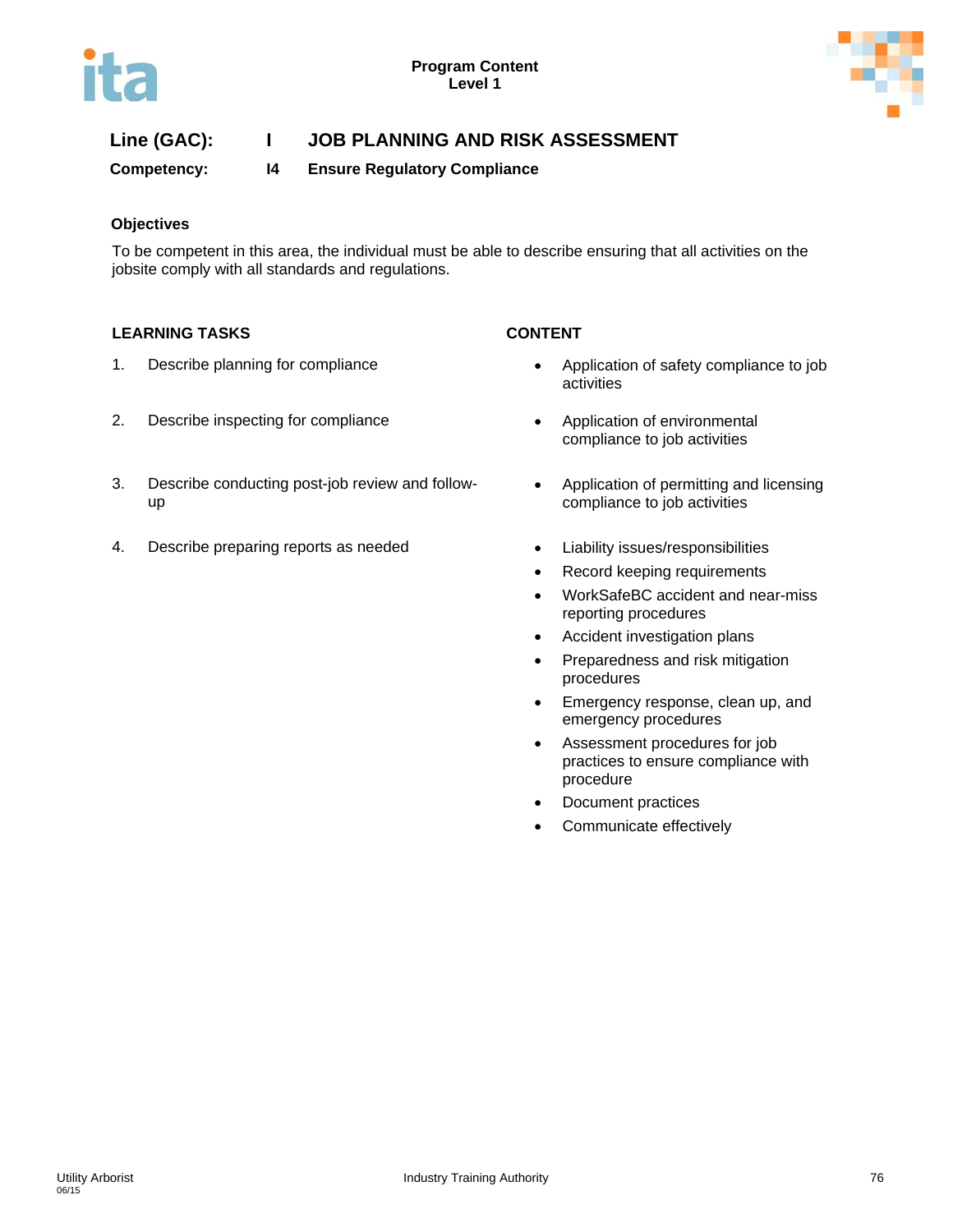

**Competency: J1 Apply OH&S Regulations Part 19** 

# **Objectives**

To be competent in this area, the individual must be able to apply OH&S regulation Part 19 as it applies to Utility Arborists.

- 1. Describe OH&S regulations Part 19 **1. Describe OH&S** regulations Part 19 Arborists
	- WorkSafeBC website pertaining to Part 19
	- Responsibility of arborists regarding updates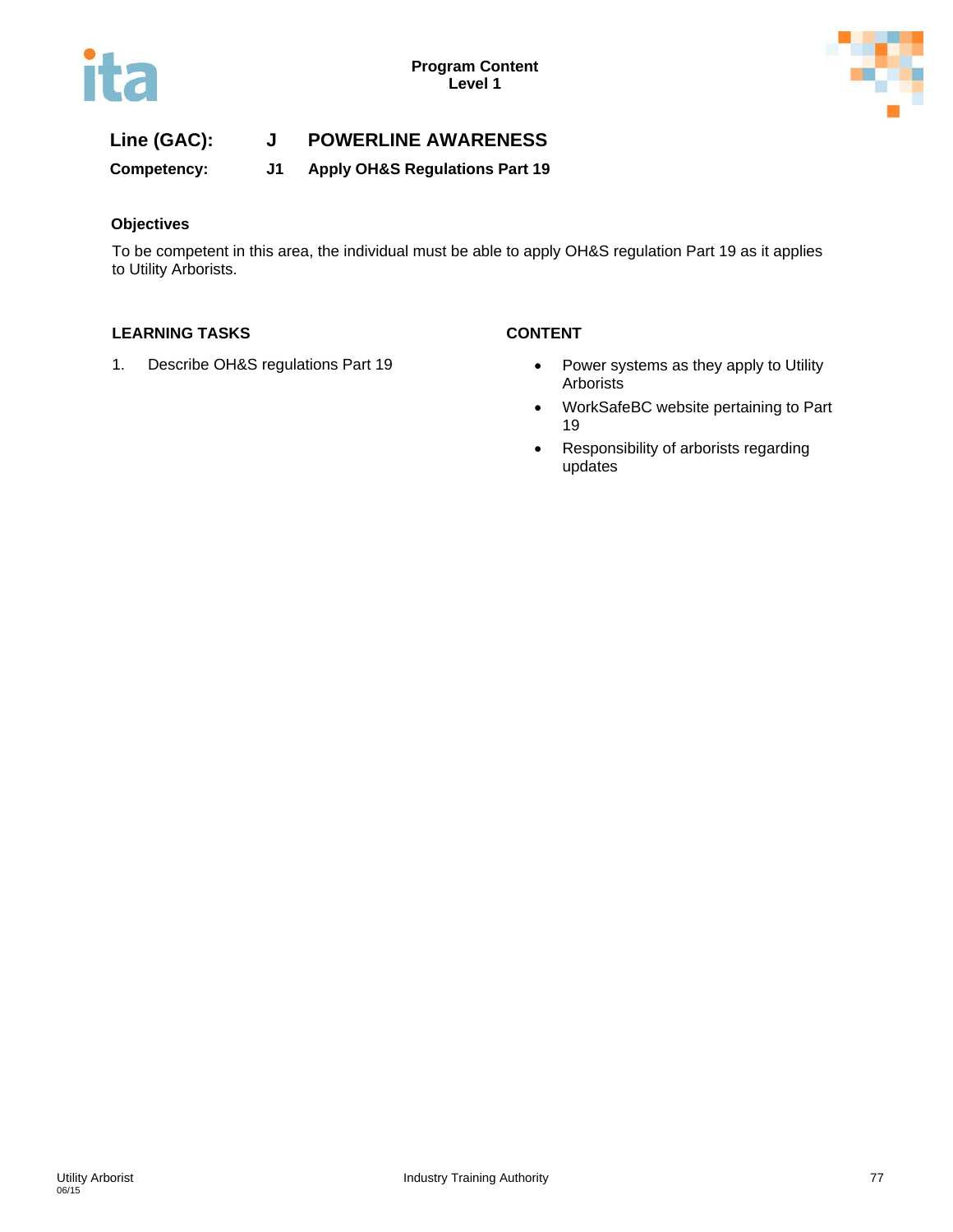

**Competency: J2 Describe Basic Principles of Electricity and Terms** 

# **Objectives**

To be competent in this area, the individual must be able to describe basic principles of electricity and terms.

- 1. Describe principles of electricity **Description Conduct 1 Ohm's Law and the levels of electricity** utility vegetation management will be performed in close proximity
	- Voltage and amperage and the amounts that can affect a person
	- Selection of clothing and its importance to utility tree workers
	- How electricity is generated and the difference in phases
	- How induction works and how it is utilized in transformers to change voltage for transport and supply
	- Affect on current travel by:
	- o Weather
	- o Humidity
	- o Elevation
	- o Shape of conductors
	- o Time exposed
	- o Distance to electricity
	- chance of survival
- 2. Describe the hazards of electrical contact **Severity of electrical contact and**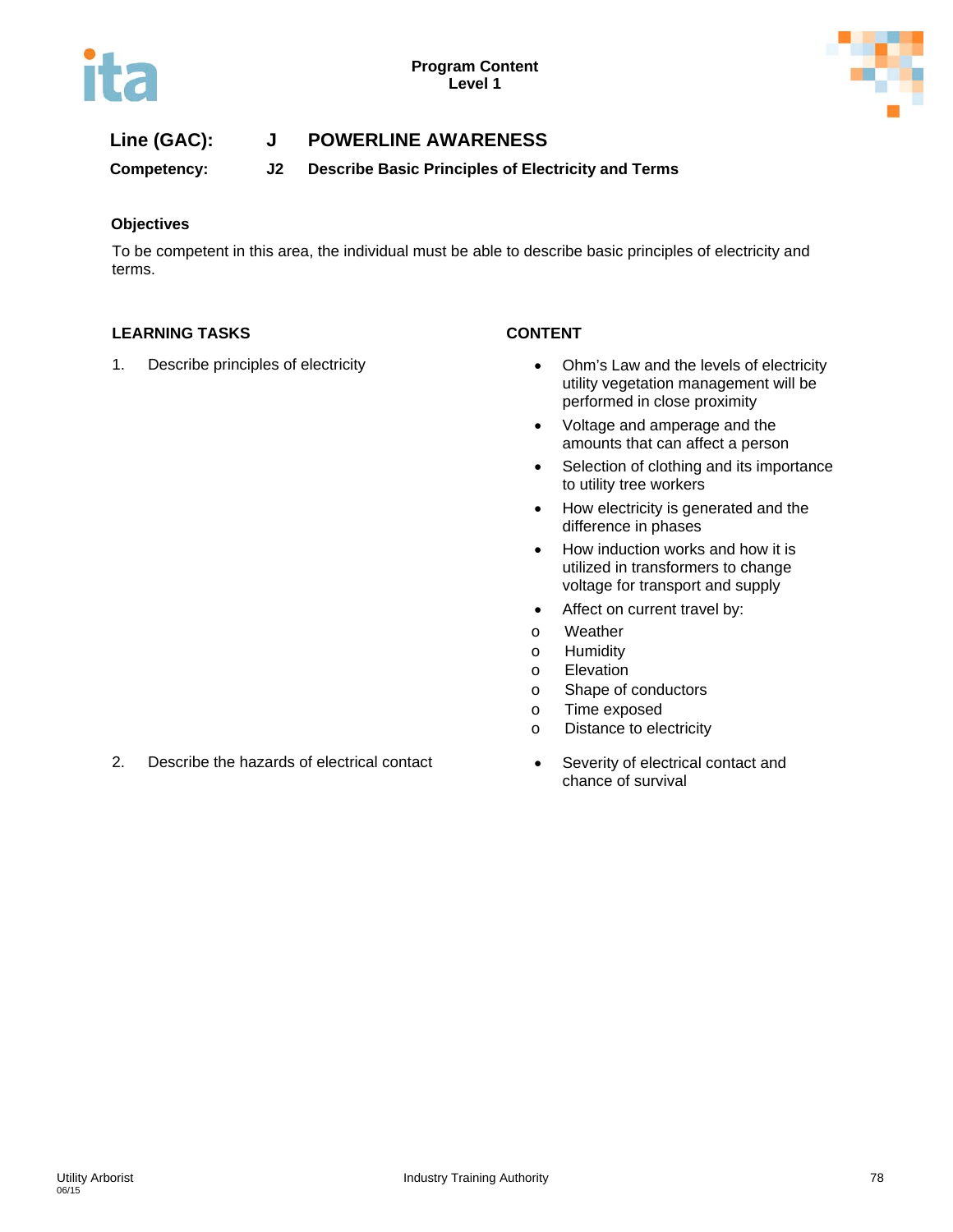



**Competency: J3 Describe Basic Powerline Systems** 

# **Objectives**

To be competent in this area, the individual must be able to describe basic powerline systems.

# LEARNING TASKS CONTENT

1. Describe the distribution of power from generation to customer

- Generation to substation transportation
- Transmission to distribution to customers
- Who works in substations, on powerline equipment, and the operation side of a utility power
- How electricity is delivered to customers or other utilities and how the system is protected from problems
- Dispatchers and their role in control centers
- Hot sag (transmission)
- Induction (transmission)
- Where vegetation management plays a role in the operation continuity of the utility system
- Utility's responsibilities and how vegetation can affect system reliability and costs
- 2. Describe the role vegetation management plays in the powerline system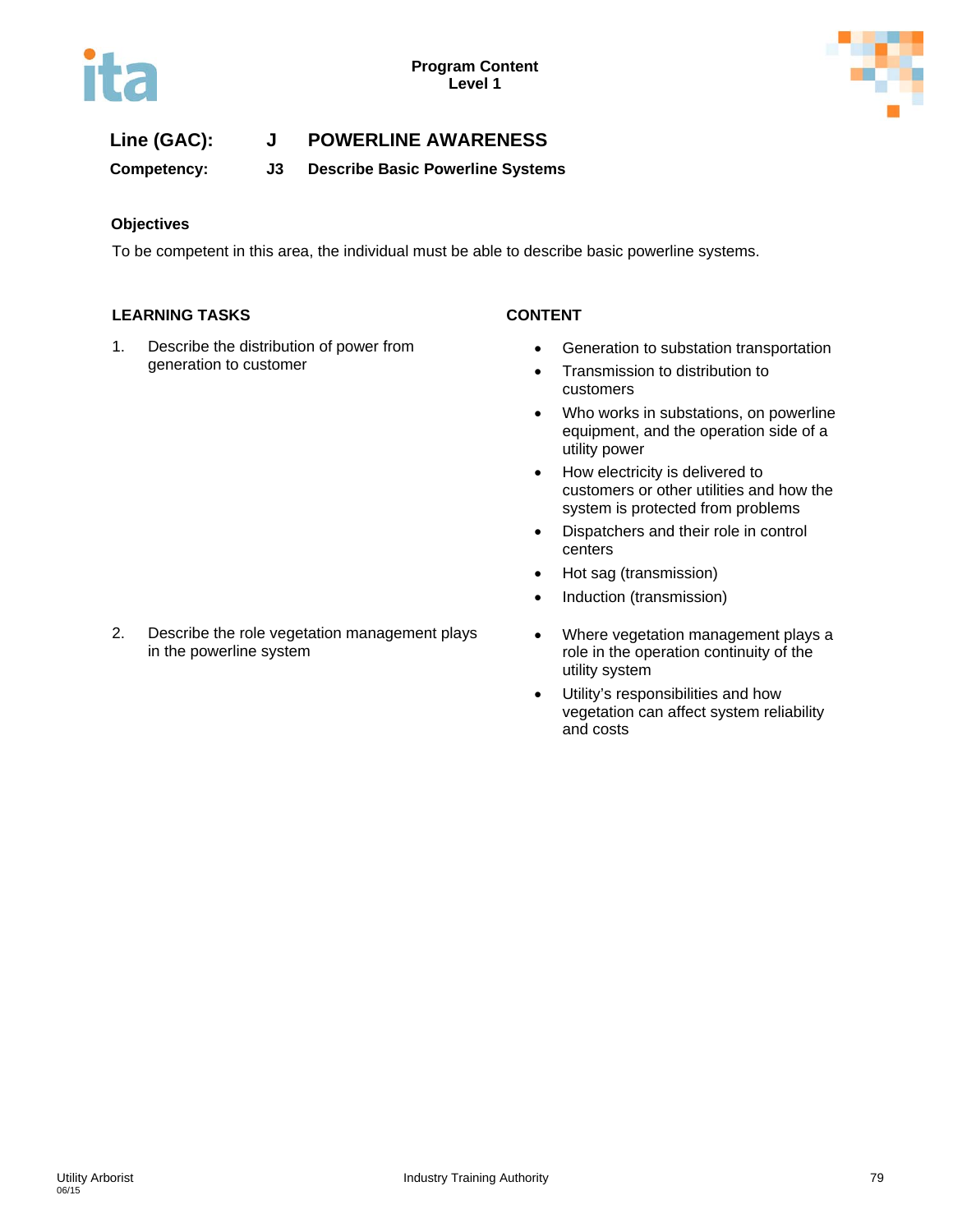

**Competency: J4 Identify Utility Overhead Structures and Components** 

# **Objectives**

To be competent in this area, the individual must be able to identify utility overhead structures and components.

# **LEARNING TASKS CONTENT**

voltage levels

1. Describe the types of common conductors and sizes found on transmission or distribution systems

- How older conductors and their condition can affect vegetation management
- Recognizing Aluminum Conductor Steel Reinforced (ACSR) from copper on conductors
- Underground Residential Distributor (URD)
- Hendricks conductors
- o Flat construction
- o Bundled construction
- Recognizing the relationship between voltage levels and number of insulators required
- Transformers and primary bushings
- Pole top and gang switches
- Station and field re-closers
- **Sectionalizers**
- Fusible cut-out disconnects
- Pot-heads, terminators, and pylasters
- Kiosk and low-profile transformers
- Under and overbuild structures
- Splices
- Secondary conductors and guy hardware
- Communications
- o Telephone
- o Fiber optic
- o Cablevision
- Commercial and residential services

3. Explain the components and functions commonly found that Utility Arborists need to recognize and understand

2. Describe the different types of structures and the corresponding insulators that give an indication of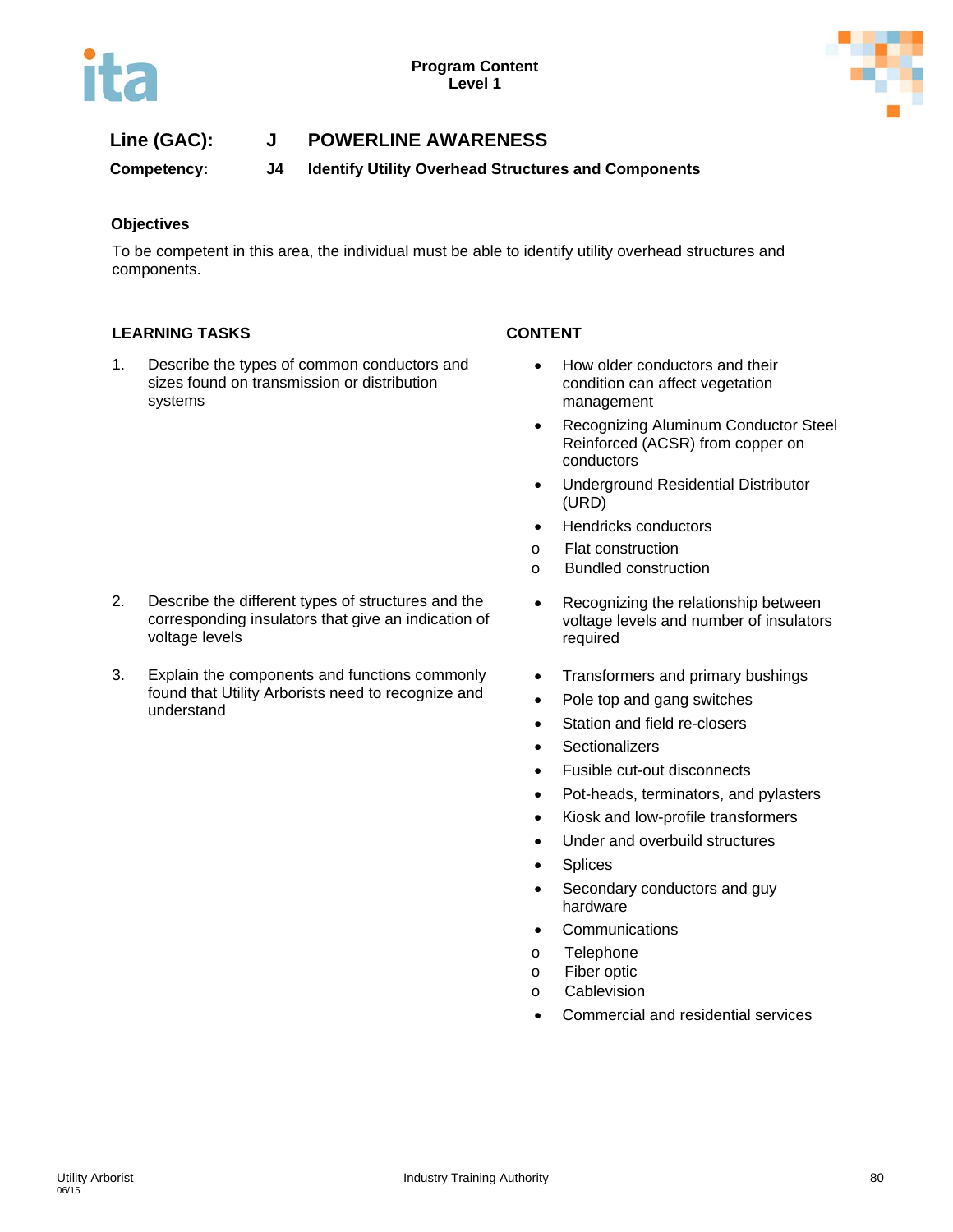



**Competency: J5 Identify Sources of Electrical Hazards** 

# **Objectives**

To be competent in this area, the individual must be able to identify sources of electrical hazards.

- 1. Describe electrical hazards **1. A very set of the U.S. Section** V where high voltage is found on a utility system including the location of high voltage on components
	- Where voltage is found below 750 volts and why
	- Hazards from contact with low voltages and how this can happen
	- Degree of injury from indirect or direct contact with low or high voltages
	- Identifying Telus and BC Hydro pole installations
	- o Guy wires
- 2. Describe other sources of electrical hazards **Conservance Conservance Conservance Conservance Conservance Conservance Conservance Conservance Conservance Conservance Conservance Conservance Conservance Conservance Conse** from damaged systems not typically found energized such as:
	- o Trees
	- o Fences
	- o Trees in proximity to metal fences
	- o Down conductors
	- o Induction
	- o Backfeed
	- o Others
	- Important rule of further injury prevention should a worker be in direct or indirect contact with an energized conductor and where or how it could occur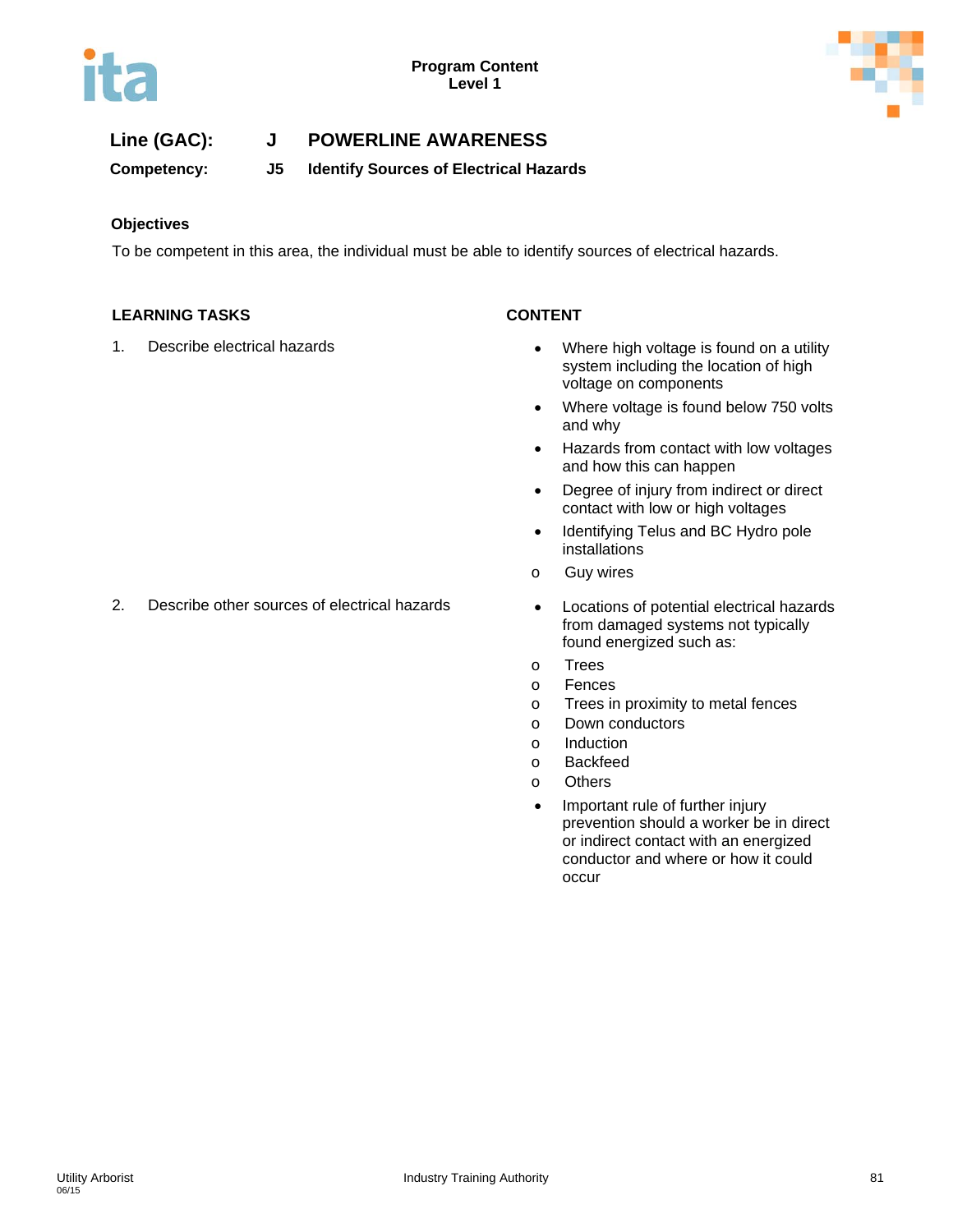



**Competency: J6 Describe Methods of Abatement of Electrical Hazards** 

### **Objectives**

To be competent in this area, the individual must be able to describe methods of electrical abatement.

- 1. Describe how to remove vegetation within insulated tool limits of approach
- 

- Removing vegetation up to the absolute limits of approach for Utility Arborist
- Refer to SPR's
- 2. Describe emergency procedures **COLL COLLECT COLLECT** Correct procedure to follow should a victim be in contact directly or indirectly with high voltage
	- How to get on a truck if the lift is in contact with high voltage
	- How to avoid injury while in the path of electrical current up a tree or on the ground
	- Refer to SPR's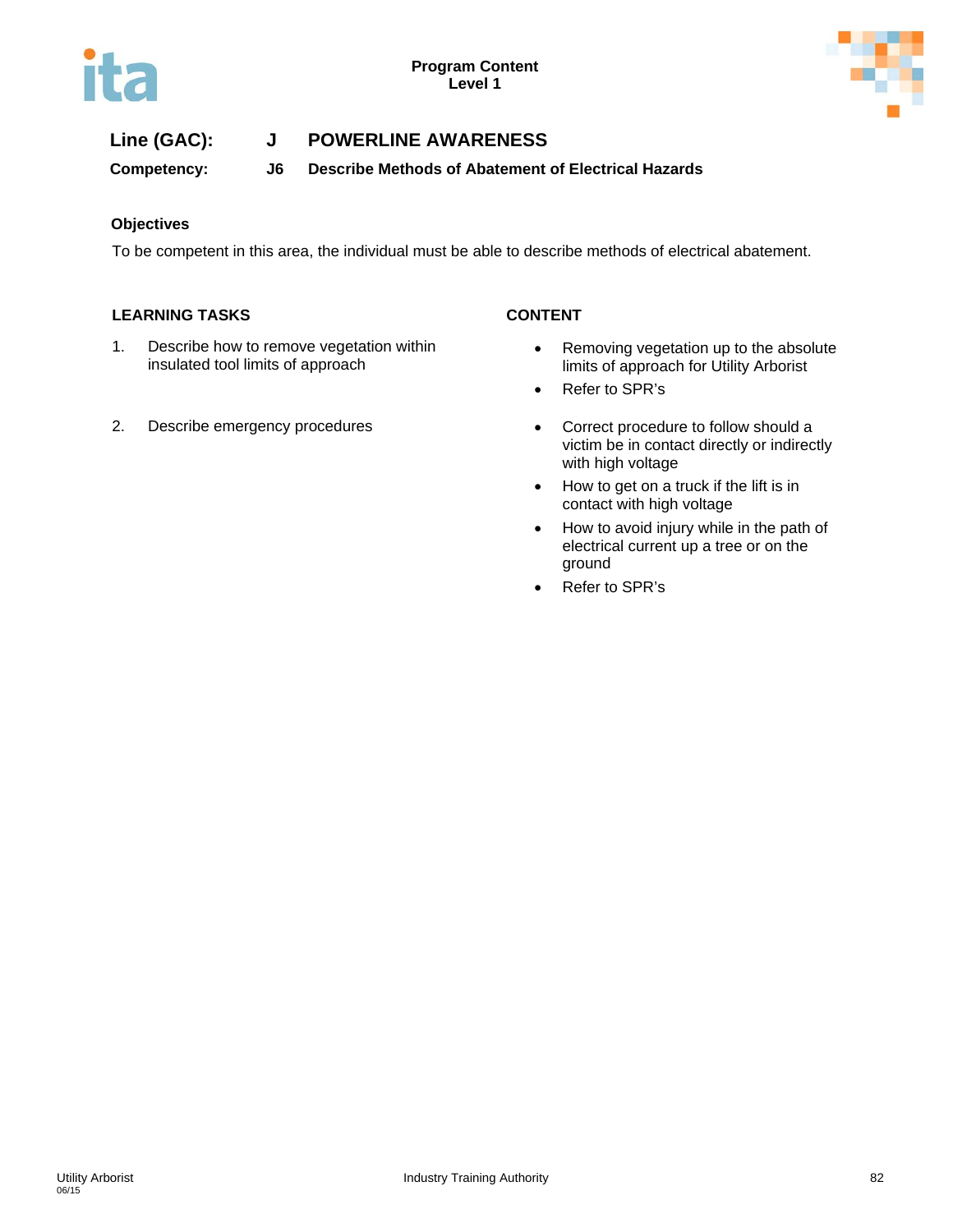

**Competency: J7 Describe the Requirements for Limits of Approach** 

# **Objectives**

To be competent in this area, the individual must be able to describe the requirements for limits of approach.

- 1. Describe limits of approach **Exercise 1 How Utility Arborists Limits of Approach** (LOA) are different from line workers
	- How LOA criteria and measurements are calculated for different voltages
	- Required training to be allowed by Utility to work to these limits
	- Travel between the neutral and high voltages and the absolute Limit of Approach Utility Arborists are permitted to use for this purpose only
	- Travel between the neutral and voltages above 750 volts
	- Inadvertent movement, reach, extended reach, and LOA for tools and lifts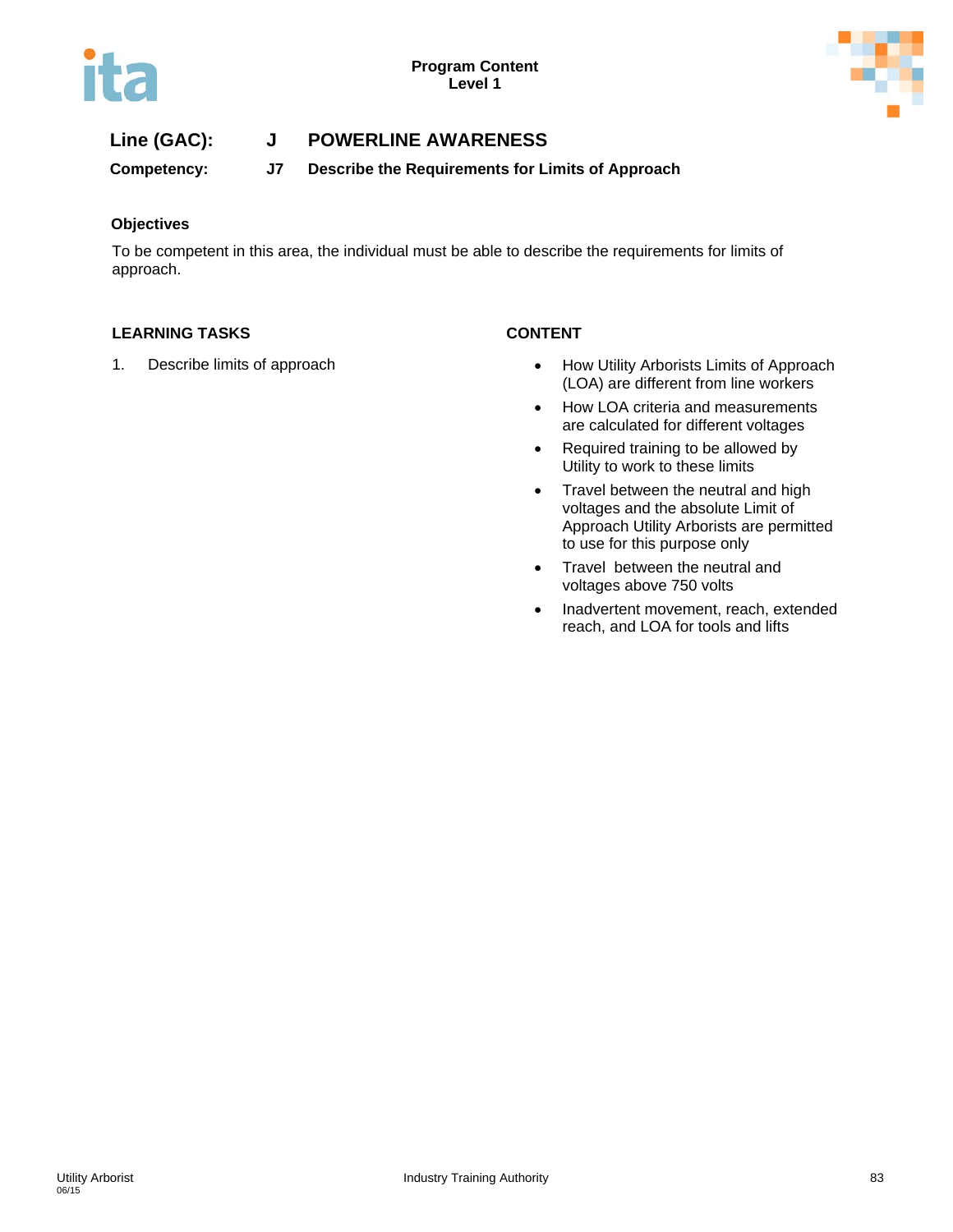



# **Level 2 Utility Arborist**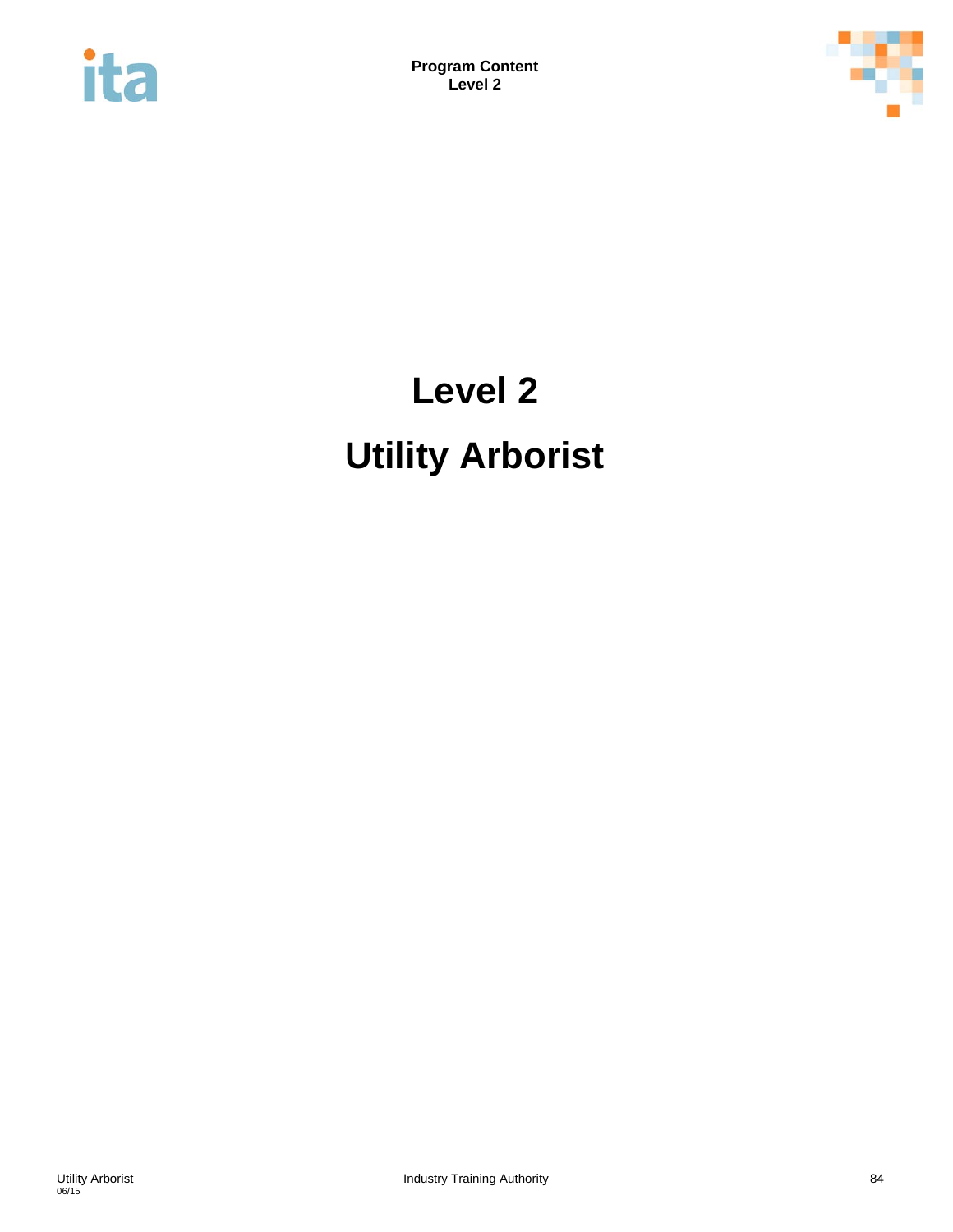

# **Line (GAC): A REGULATIONS AND OTHER OCCUPATIONAL SKILLS**

**Competency: A4 Apply Regulations to the Jobsite** 

# **Objectives**

To be competent in this area, the individual must be able to apply legislation and regulations to decision making on the jobsite.

# **LEARNING TASKS CONTENT**

1. Follow safety regulations **Follow For self** 

- 
- For others
- Meeting safety compliances in job situations
- WorkSafeBC accident and near miss reporting requirements
- Emergency response, clean up, and emergency planning
- 2. Follow environmental regulations **COV COV COV COV COV COV COV COV COV COV COV COV COV COV COV COV COV COV COV COV COV COV COV COV COV COV COV COV COV COV COV** jobsites
	- Meeting environmental compliances in job situations
- 3. Obtain permitting and licensing **All and Application of regulations**, standards, and procedures to the job situation
- 
-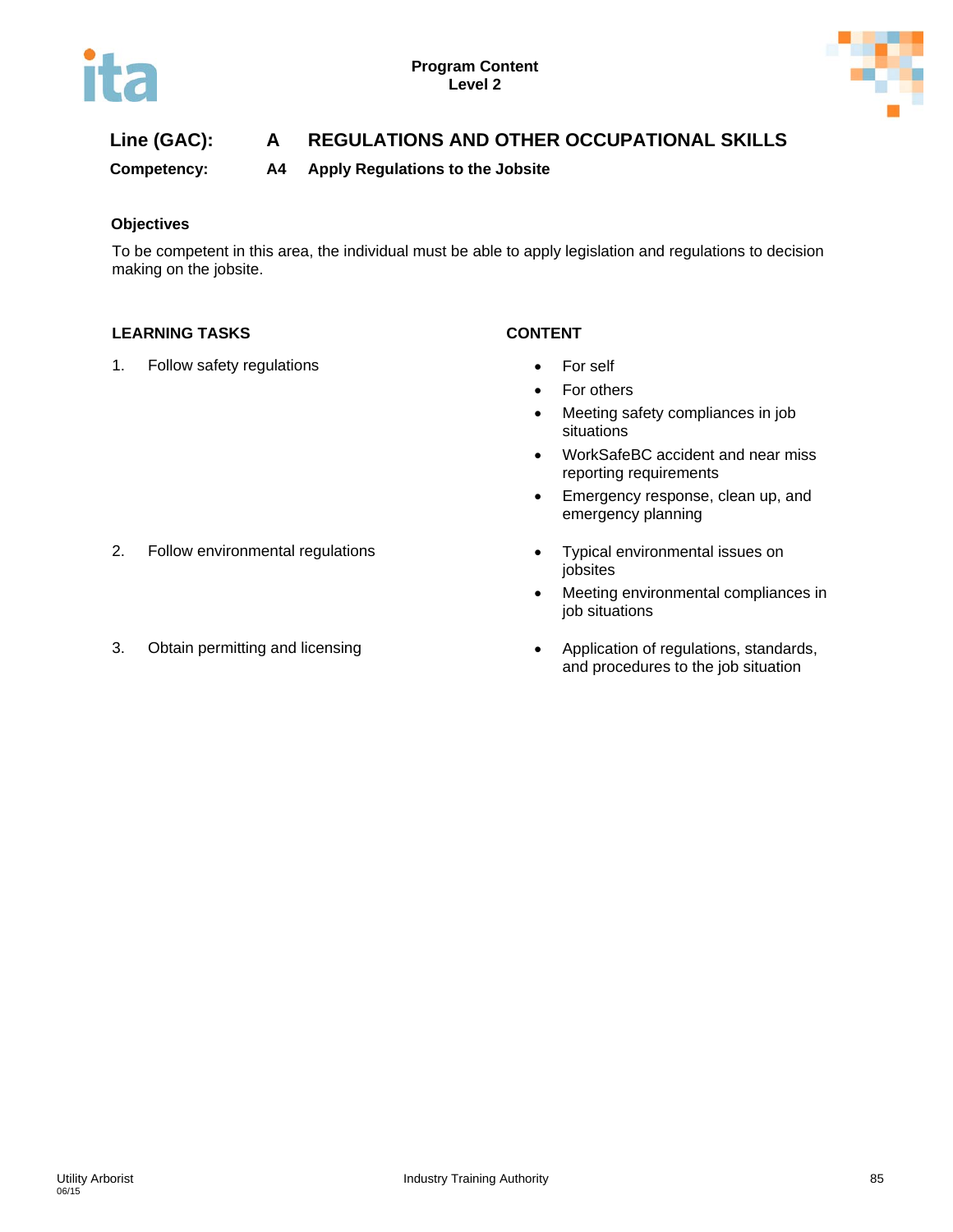

# **Line (GAC): A REGULATIONS AND OTHER OCCUPATIONAL SKILLS**

**Competency: A5 Describe Workplace Leadership and Communication** 

# **Objectives**

To be competent in this area, the individual must be able to describe workplace leadership and communication to ensure site safety and efficient work practices.

### **LEARNING TASKS CONTENT**

1. Describe effective communication **Communication Communication** cycle

- 
- o Sender
- o Medium
- o Receiver
- o Feedback
- **•** Effectively communicating with:
- o Crew
- o Sub-trades
- o Clients
- o Neighbouring residents
- o Supervisors
- o Regulatory officials
- 
- Sources of conflict
- Conflict management strategies
- 3. Describe supervisory role **Typical week and daily activities** 
	- Delegate work activities and briefing of crews
	- Leadership strategies
	- Fair and progressive discipline as required by regulatory requirements (e.g., safety infractions)
	- Provide performance feedback to crew members
	- Provide reports as needed
	-
	- Tailgate/taiboard training
	- New, young, transferred employees
	- Coaching and mentoring employees
	- Performance review and recommendations
	- Training opportunities

2. Describe conflict resolution Understand conflict

4. Describe training strategies **Training plans Training plans**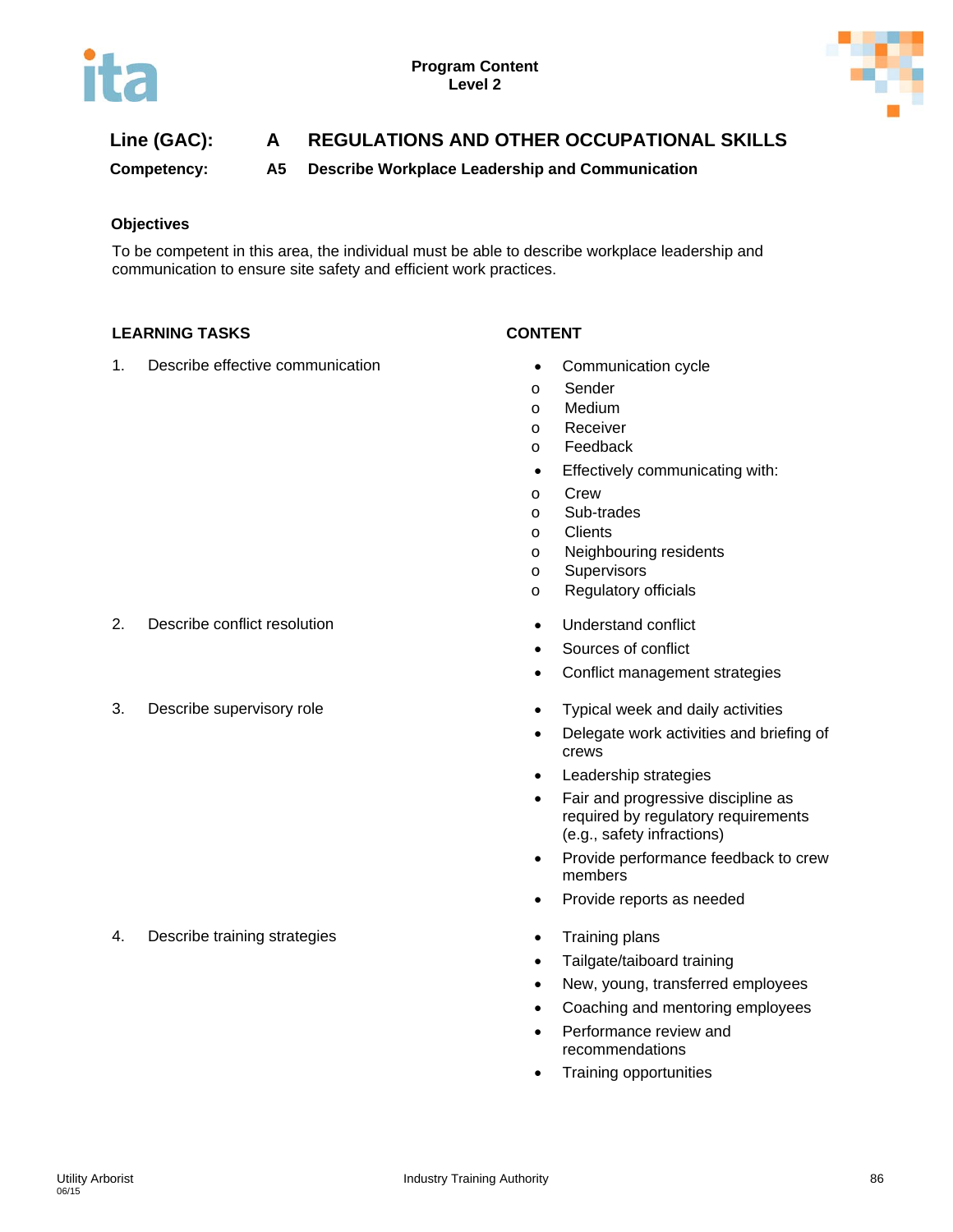

# **Line (GAC): D TREE WORK AND MANAGEMENT**

**Competency: D3 Prune Trees to Appropriate Industry Standards** 

# **Objectives**

To be competent in this area, the individual must be able to safely prune a variety of trees using appropriate techniques and tools.

- 1. Safely and effectively utilize appropriate tools **•** Review Level One D3 competency
- 2. Use proper pruning cuts and principles **COV COV** Review Level One D3 competency
- 3. Assess tree and site for hazards
- 4. Use approved pruning practices for specific outcomes
- -
	-
	- Hazard assessment in and around trees including:
	- o Insects
	- o Electrical
	- o Objects
	- o Terrain
	- Reduce the size of the crown
	- o Crown reduction
	- Crown thin trees
	- o Crown thinning
	- Crown raise trees
	- o Crown raising
	- Shorten limbs
	- o Headback or shorten limbs to a lateral
	- Structural prune trees
	- o Structural pruning
	- Restoration pruning
	- Rejuvenating pruning
	- Hedge trimming
	- o Hedge trimming techniques
	- Pollarding
	- o Pollarding techniques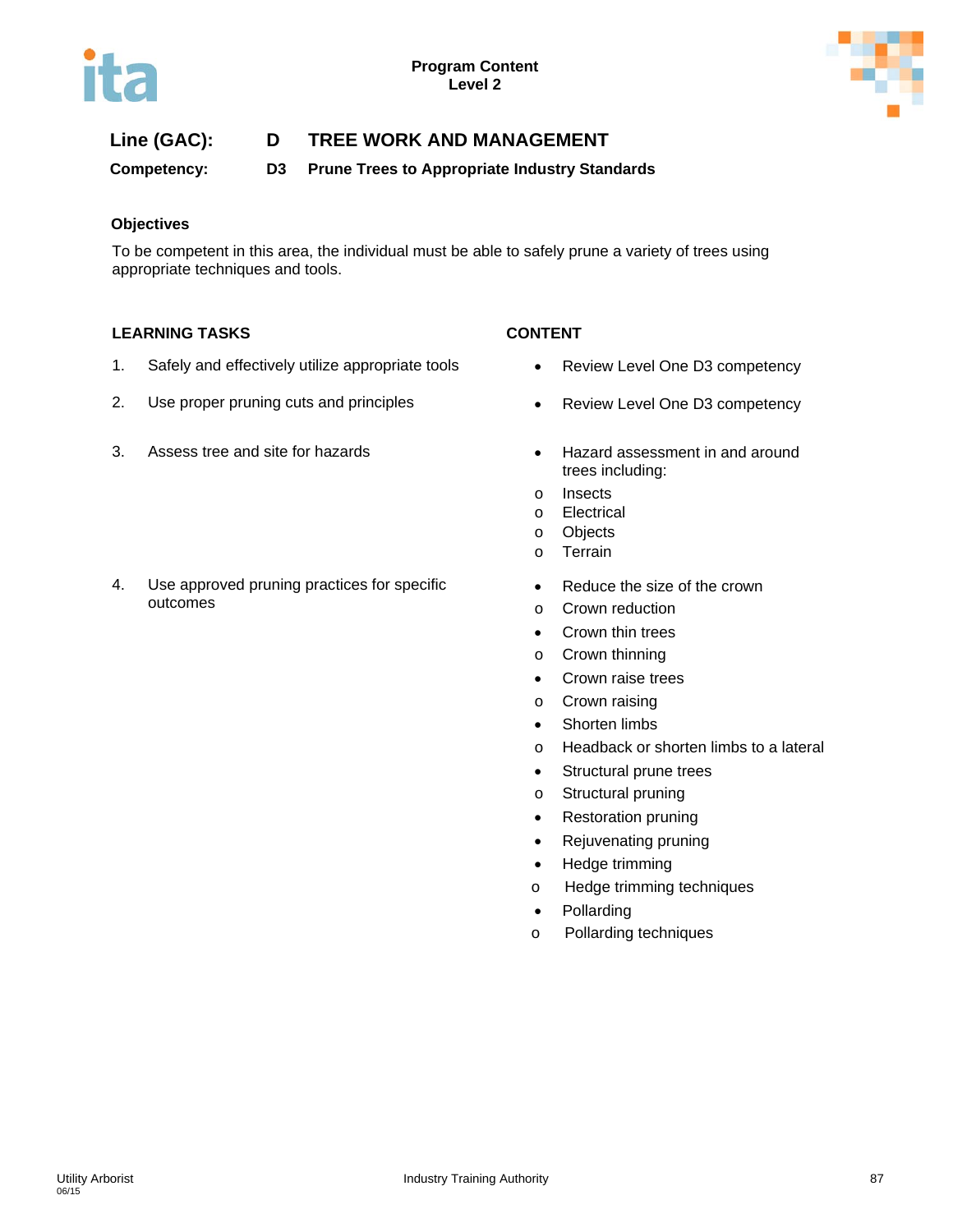



# **Achievement Criteria**

Performance The learner will prune a variety of trees using appropriate techniques and tools.

Conditions The learner will be given an onsite situation, tools, and equipment necessary to perform required tasks.

Criteria The learner will score a passing grade of 75% or better on a rating sheet according to the following criteria:

- Assessed a tree for hazards
- Safely and correctly performed the following pruning techniques to the canopy
	- o Cleaning
	- o Thinning
	- o Raising
	- o Reducing
	- o Reduction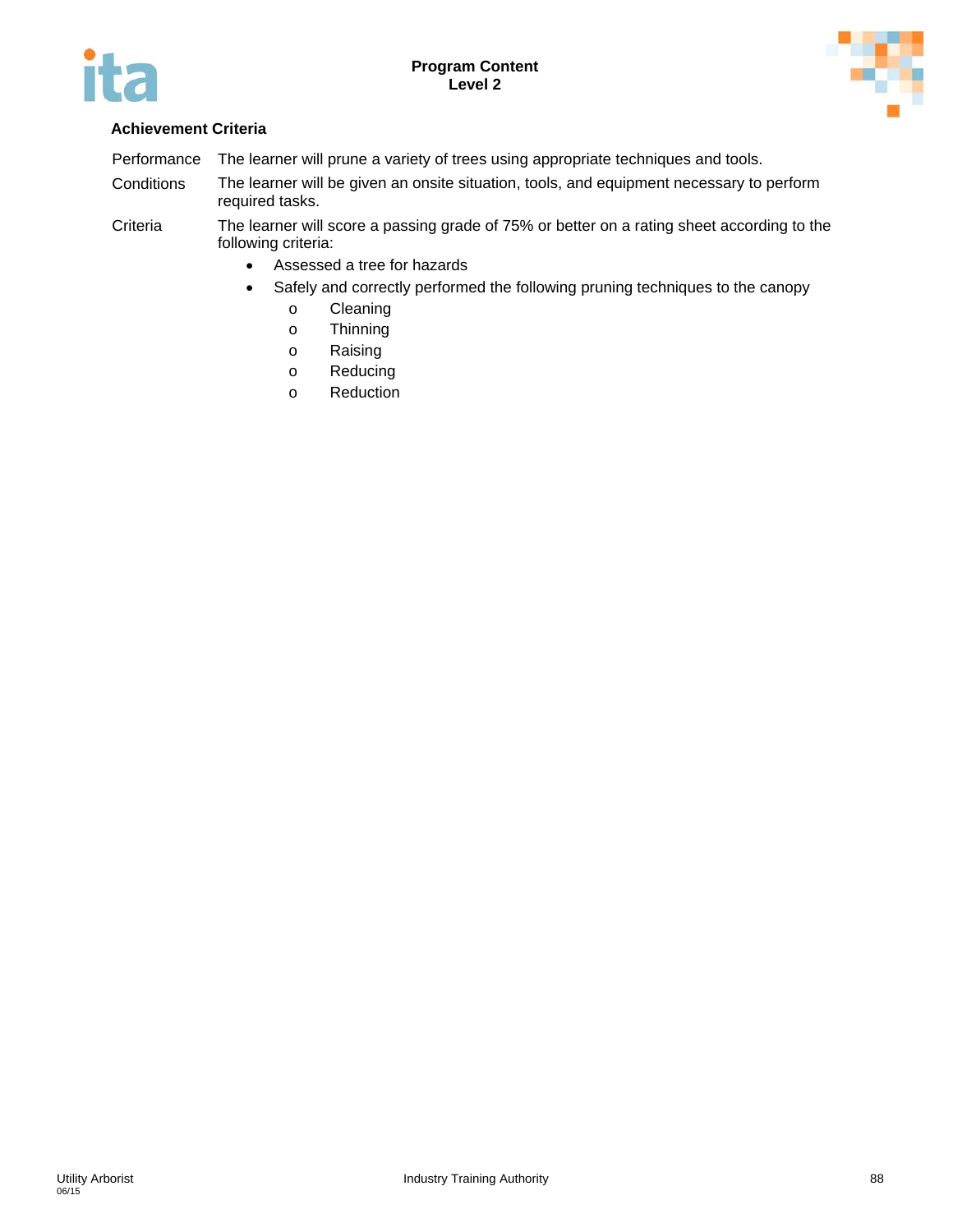

# **Line (GAC): D TREE WORK AND MANAGEMENT**

**Competency: D4 Identify Common Stem, Root and Crown, and Pests/Diseases in British Columbia** 

# **Objectives**

To be competent in this area, the individual must be able to identify and diagnose common stem, root and crown, and pests/diseases in British Columbia.

# LEARNING TASKS CONTENT

- 1. Identify common root disease **Armillaria Common Foot disease Armillaria**
- 2. Identify common heart rots **COV COV COV COV COV COV COV COV COV COV COV COV COV COV COV COV COV COV COV COV COV COV COV COV COV COV COV COV COV COV COV COV**

- 
- Laminated root rot
- 
- Hardwood trunk rot (Phellinus Annosus)
- Butt rot
- -
- Cytaspora
- Nectria
- Bronze birch borer
- Cherry bark tortrix
- Pine bark beetles
- 
- Cupressaceae species
- 
- Wilt
- Powdery mildew
- Fire blight
- 
- Adelgids
- Scales
- Leaf miner
- Tent caterpillars
- Fall webworm
- Douglas fir silver spotted tiger moth
- Sawfly

3. Identify common sap rot **Silver Leaf disease** Silver leaf disease

- 4. Identify common canker diseases **Common Canker as a Common Server Phomopsis**
- 5. Identify common boring insects of deciduous and conifer species
- 6. Identify common phytophthora symptoms Sudden oak death species
- 7. Identify common disease symptoms **COVID-10** Anthracnose
- 8. Identify other common insects and their signs Aphids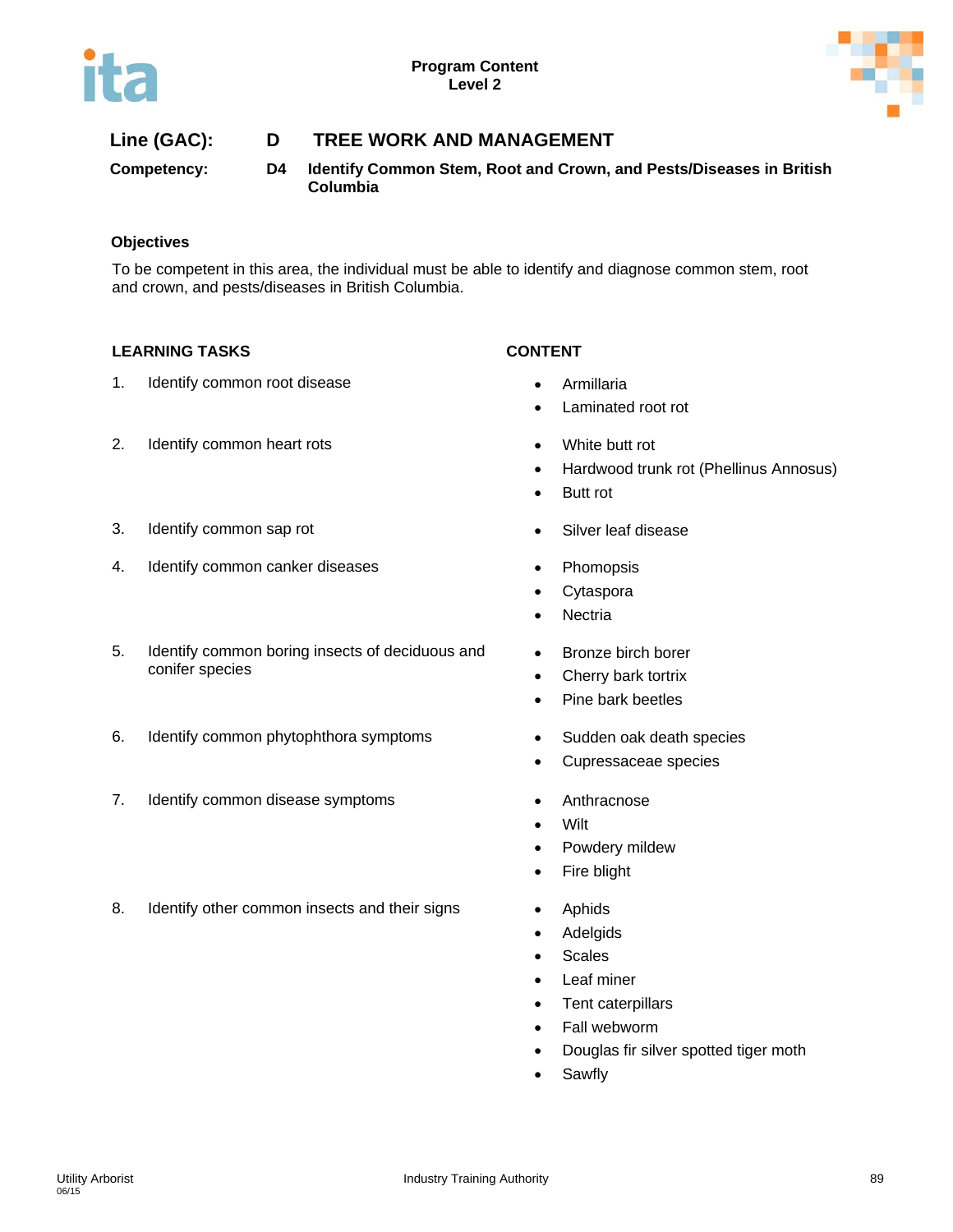

# **Line (GAC): D TREE WORK AND MANAGEMENT**

**Competency: D5 Assess Trees Onsite** 

# **Objectives**

To be competent in this area, the individual must be able to assess trees common abiotic tree disorders, including assessments of soils and tree structural conditions.

- 1. Identify common abiotic tree disorders **Common in the state of common tree**
- 2. Visually inspect soil texture and moisture conditions
- 3. Visually inspect trees for structural issues Common structural issues that are

- morphological characteristics
- Conditions and susceptible species for drought, frost injury, basal, and trunk scars, sunscald and cedar flagging
- Compacted and saturated soil characteristics
- Root shear (anchoring)
- Soil grading and drainage
- Impact on tree growth and health
- specific to specific tree species, inherent tree failure patterns infrastructure, and root interference
- Recognition of root damage due to construction, irrigation installation trenching, or activities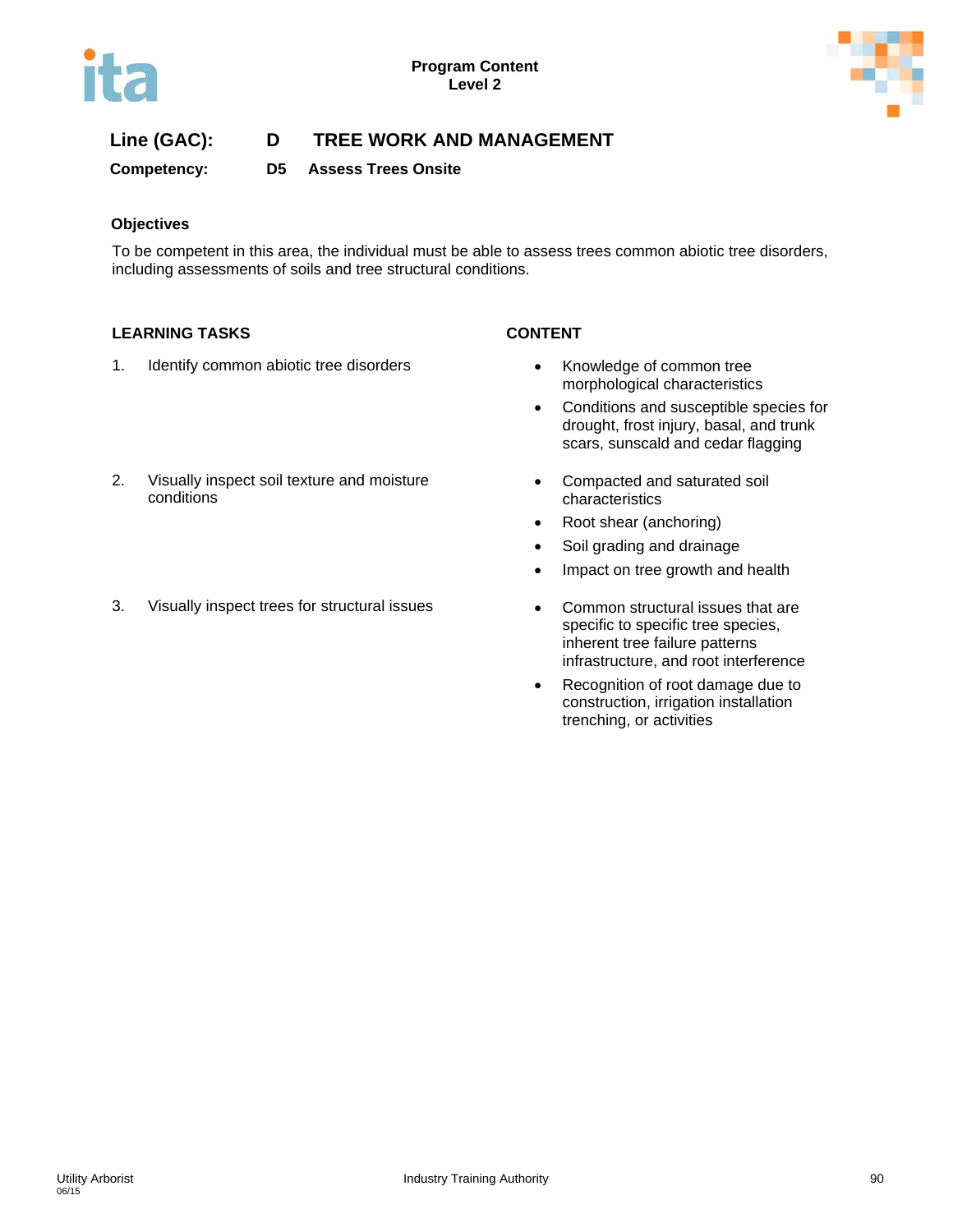

# **Line (GAC): F RIGGING**

**Competency: F2 Select and Use Knots, Hitches, Slings, and Hardware in Rigging Systems**

# **Objectives**

To be competent in this area, the individual must be able to:

- Use a variety of knots, hitches, and slings to attach ropes to tree parts and other ropes.
- Use various types of hardware to assist in rigging systems.

# LEARNING TASKS CONTENT

1. Select and use knots, hitches, slings and hardware in rigging systems

- Review Level One F2 competency
- o Tying, dressing, and setting knots
- o Attachment of ropes and slings
- o Attachment of ropes and slings to tree parts
- o Using knots to attach rigging or ropes for lowering tree parts
- o Selecting appropriate hardware for the load
- o Inspecting hardware for wear
- o Attaching hardware to other rigging including ropes
- o Maintaining hardware
- o Demonstrating proper carabiner selection and loading
- o Demonstrating the safe use of arborists blocks and pulleys
- o Demonstrating the use of web slings for rigging
- o Selecting appropriate friction control device for the job
- o Inspecting for wear, maintenance, and care
- o Attaching friction control device
- o Setting up rigging systems
- 2. Set up rigging system **Incorporate Hobbs or GRCS**
-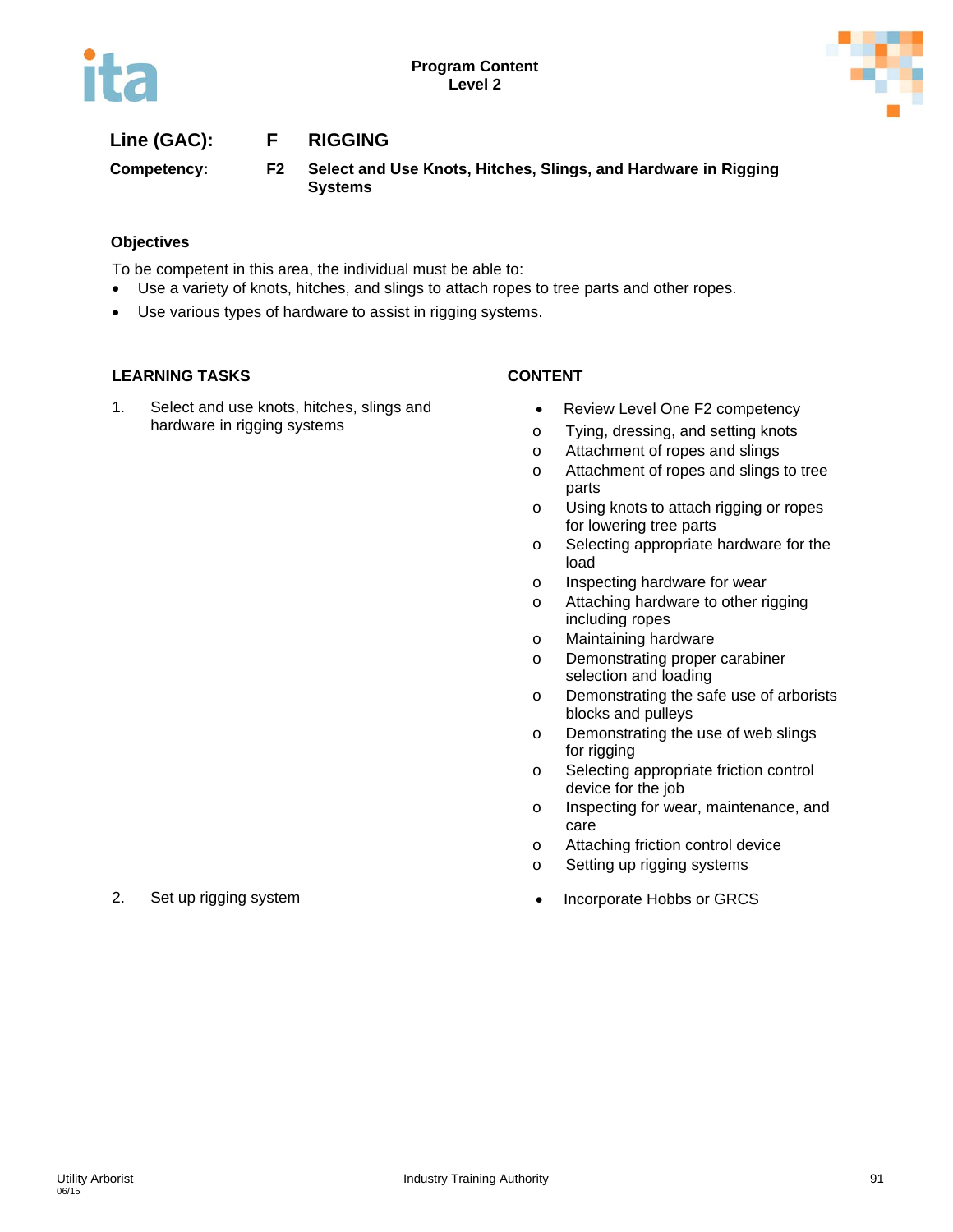



# **Achievement Criteria**

Performance The learner will use various types of hardware to assist in rigging systems.

Conditions The learner will be given a rigging situation, materials, tools, and equipment to perform required tasks.

Criteria The learner will score a passing grade of 75% or better on a rating sheet according to the following criteria:

- Developed a work plan
- Safely secured the work zone
- Communicated verbally and visually
- Selected appropriate friction control device
- Inspected devices and equipment for wear and tear
- Installed a friction control device
- Installed a mechanical advantage rope system for:
	- o Tensioning lines
	- o Pulling trees over
	- o Lifting heavy loads
- Demonstrated the use of friction control devices such as:
	- o Hobbs
	- o GRCS
- Demonstrated safe worker position in relation to equipment location
- Communicated verbally and visually throughout the exercise
- Demonstrated the proper maintenance and storage procedures for hardware and equipment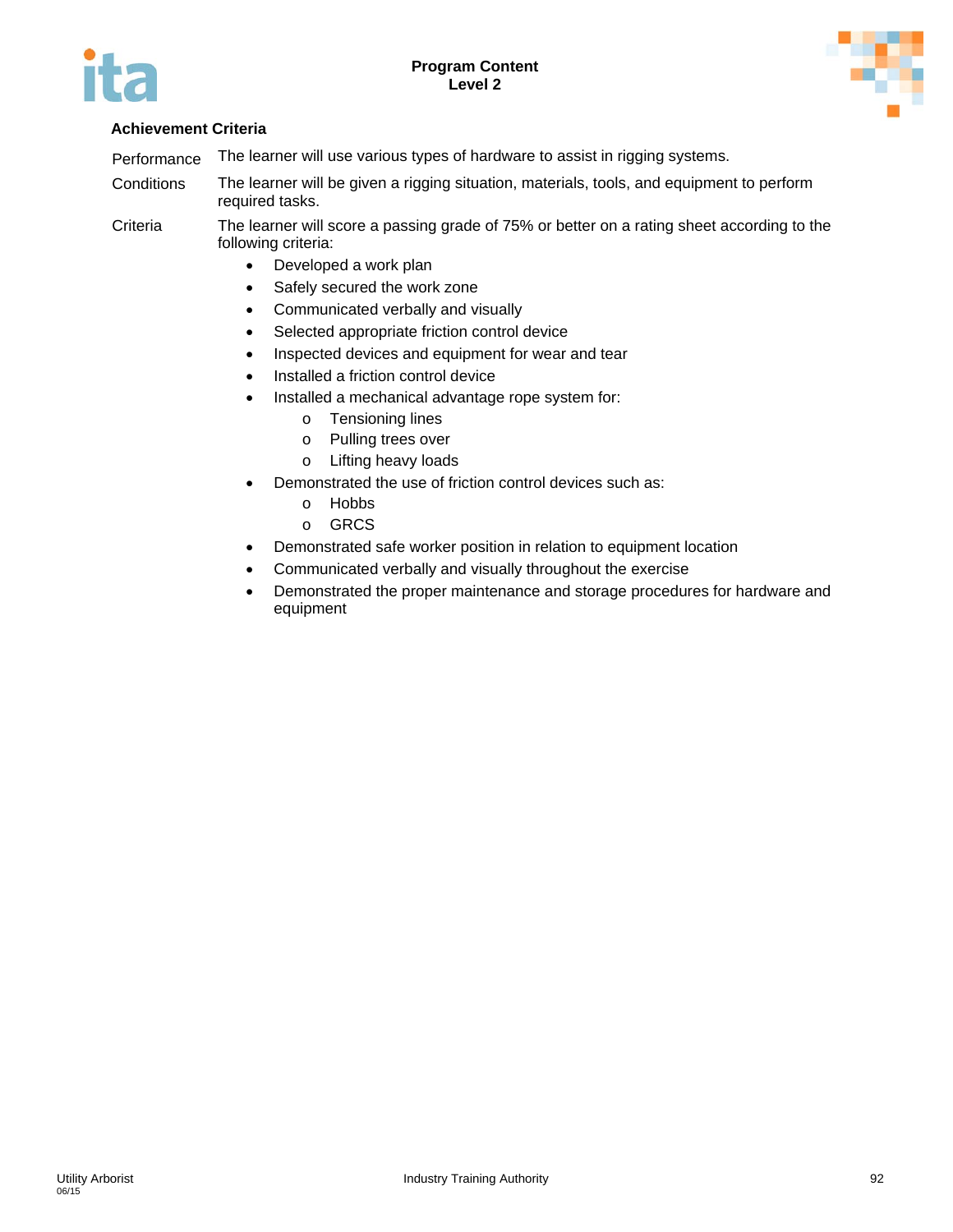

# **Line (GAC): F RIGGING**

**Competency: F3 Select and Use Appropriate Rigging Techniques** 

# **Objectives**

To be competent in this area, the individual must be able to use rigging techniques to remove large trees, or portions of trees, in confined locations or when surrounded by obstacles, with a low impact focus.

# **LEARNING TASKS CONTENT**

1. Design rigging systems in a safe manner **and the Serie Serie** Review Level One F1 and F2

6. Use butt-tied, tip-tied, and balanced rigging techniques in a safe and effective manner

- competencies
- Shock loading
- Limitations of basic rigging systems
- 2. Use rigging systems in a safe manner **Selecting ropes**, knots and rigging hardware
	- Tag lines
- 3. Use butt-hitching appropriately **Butt-hitching Butt-hitching**
- 4. Implement natural-crotch rigging **Crotch in the Crotch rigging Crotch** rigging
- 5. Implement false-crotch rigging **False crotch-rigging •** False crotch-rigging
	- Application of rigging in practical situations

- Performance The learner will use rigging techniques to remove large trees, or portions of trees, in confined locations or when surrounded by obstacles, with a low impact focus.
- Conditions The learner will be given a rigging situation, tools, and equipment necessary to perform the required tasks.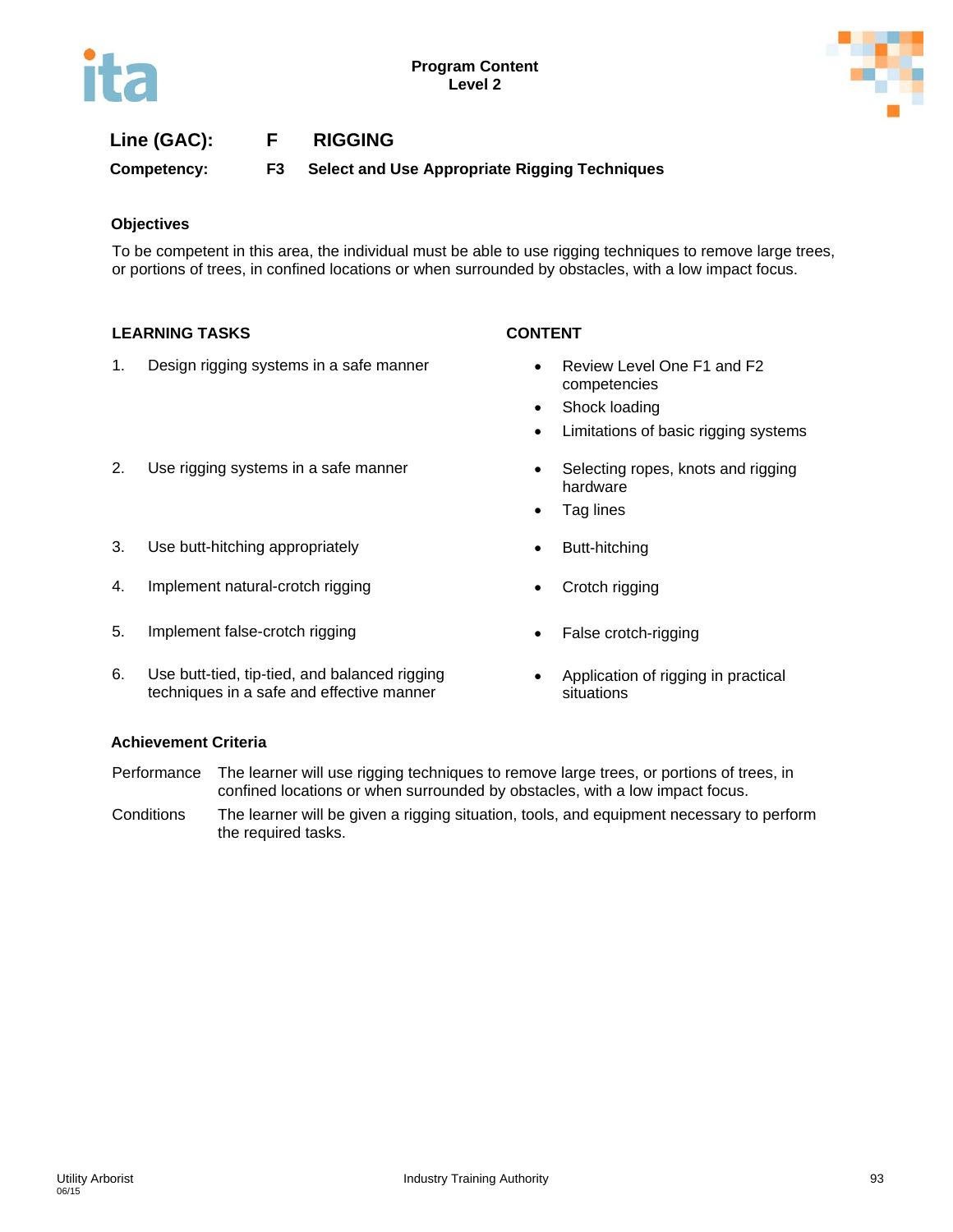



Criteria The learner will score a passing grade of 75% or better on a rating sheet according to the following criteria:

- Performed a site assessment
- Secured a safe work zone
- Developed a rigging plan for a number of different situations
- Prepared for rigging activities
- Demonstrated butt-hitching
- Demonstrated the use of a drift line
- Demonstrated the use of a controlled speedline
- Performed butt-tied, tip-tied, and balanced rigging techniques
- Demonstrated the use of tagline for rigging
- Demonstrated natural and false crotch rigging techniques
- Lowered the object using specified rigging technique to the target point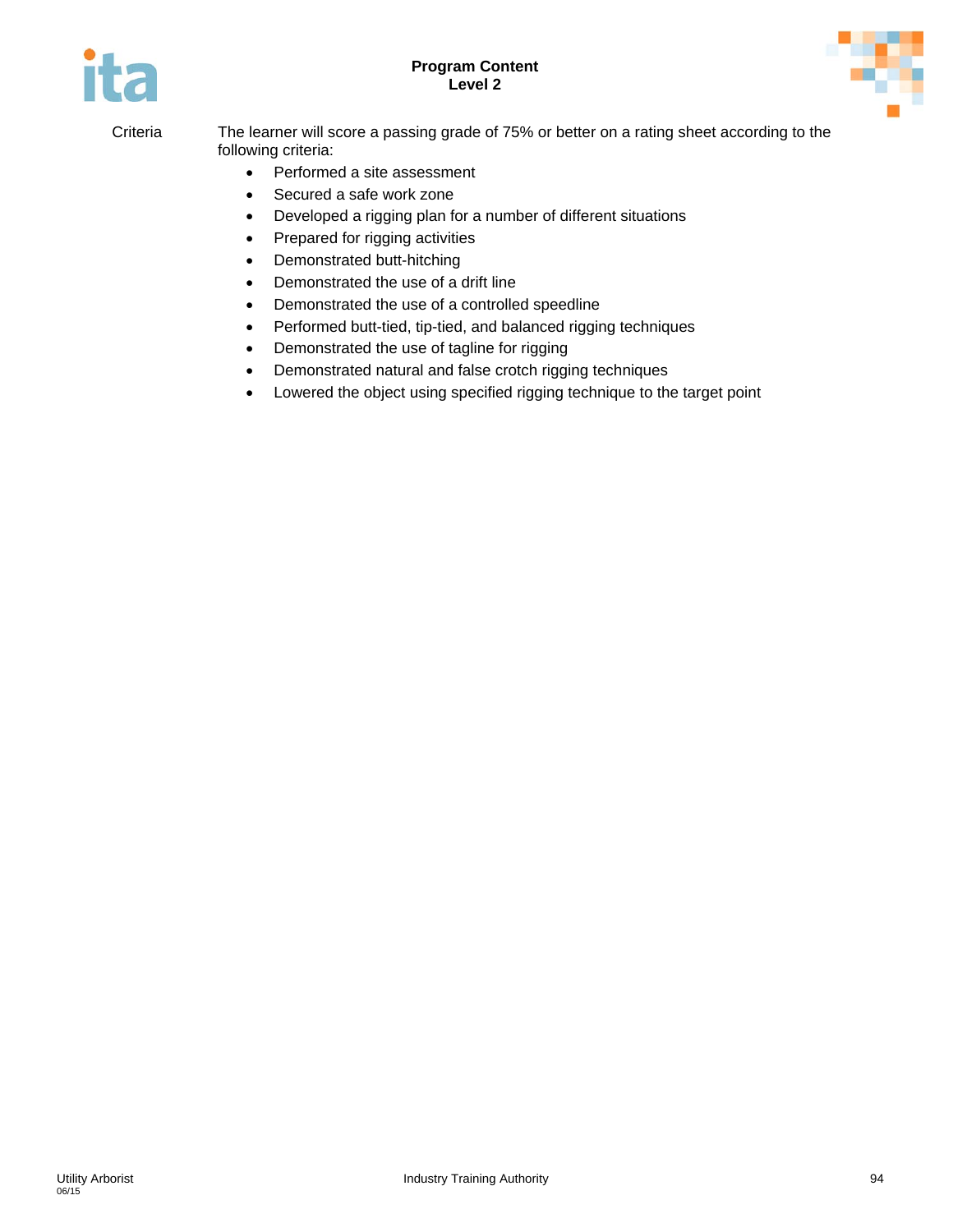

# **Line (GAC): F RIGGING**

**Competency: F4 Perform Cuts for Various Situations** 

# **Objectives**

To be competent in this area, the individual must be able to safely use various cutting techniques in aerial situations to remove tree parts.

- 1. Identify risk factors to be aware of **Dangers** of cutting above your head
	- Swing potential
	- Kickback
	- Load shifting
	- Falling hazards
	- Barber chair
	- Widow makers
	- Safe work positioning (e.g., not directly underneath the suspended load)
	-
	- Rope safety
	- Safe use of chainsaw in aerial situations
	-
	- o Jump cut
	- o Snap cut (Bypass cut)
	- o Hinge cut
	- o Bore cut
	- Safe use of a variety of hand cutting tools in aerial situations
	- Dynamic load vectors, angles of incidence, force, mass, and impact
	- Application and limitations of cutting techniques
- 2. Climbing trees with power saws **SAFE 2.** Safe ascent and descent
- 3. Cut tree parts with a chainsaw while aloft **•** Types of cuts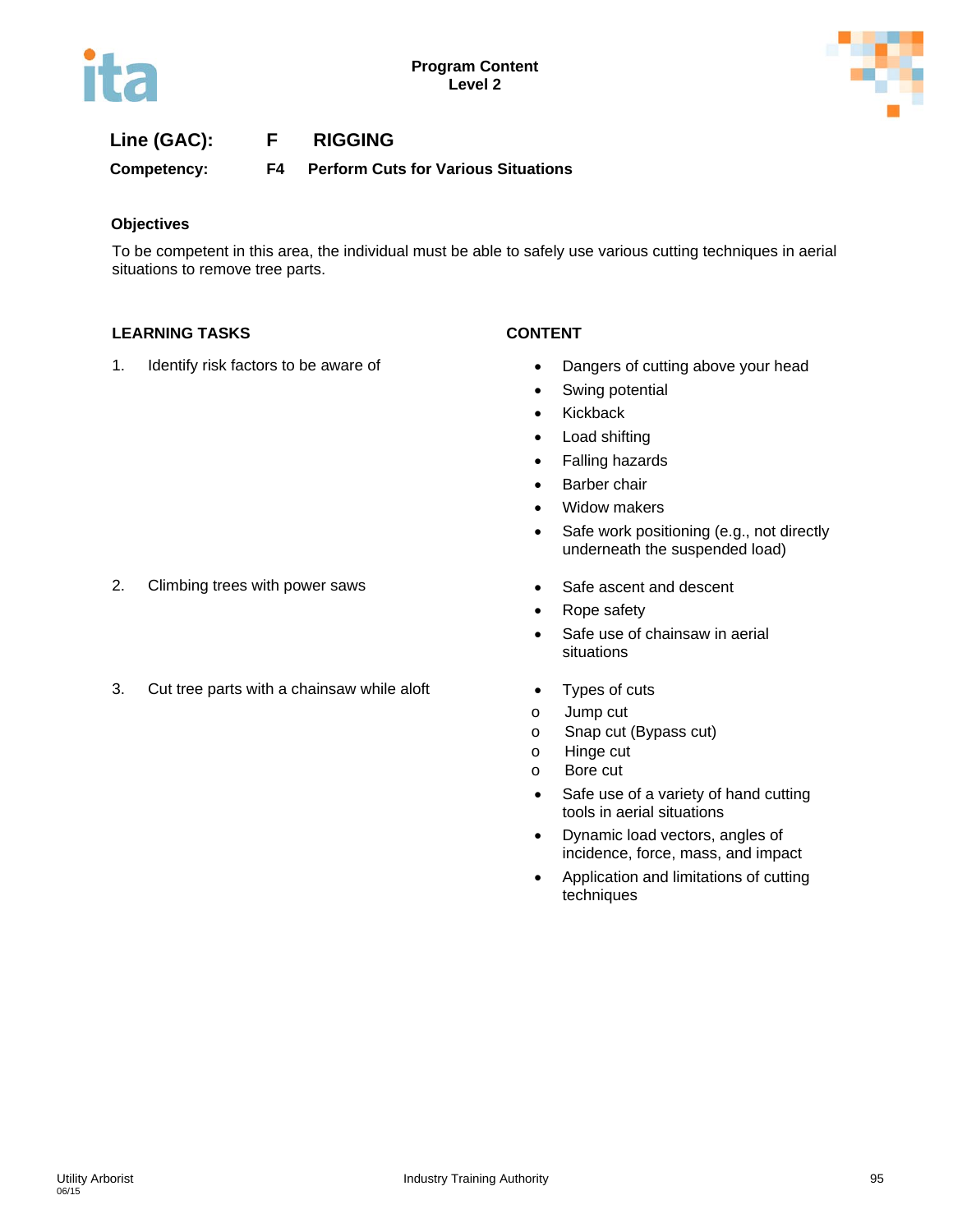



- Performance The learner will safely use various cutting techniques in aerial situations to remove tree parts.
- Conditions The learner will be given an aerial situation, tools and equipment necessary to perform the required tasks.
- Criteria The learner will score a passing grade of 75% or better on a rating sheet according to the following criteria:
	- Communicated a safety plan for limb removal
	- Secured the work zone
	- Communicated with hands and voice
	- Climbed a tree with a chainsaw
	- Demonstrated safe chainsaw use
	- Safely executed a
		- o Hinge cut
		- o Drop cut
		- o Jump cut
		- o Snap cut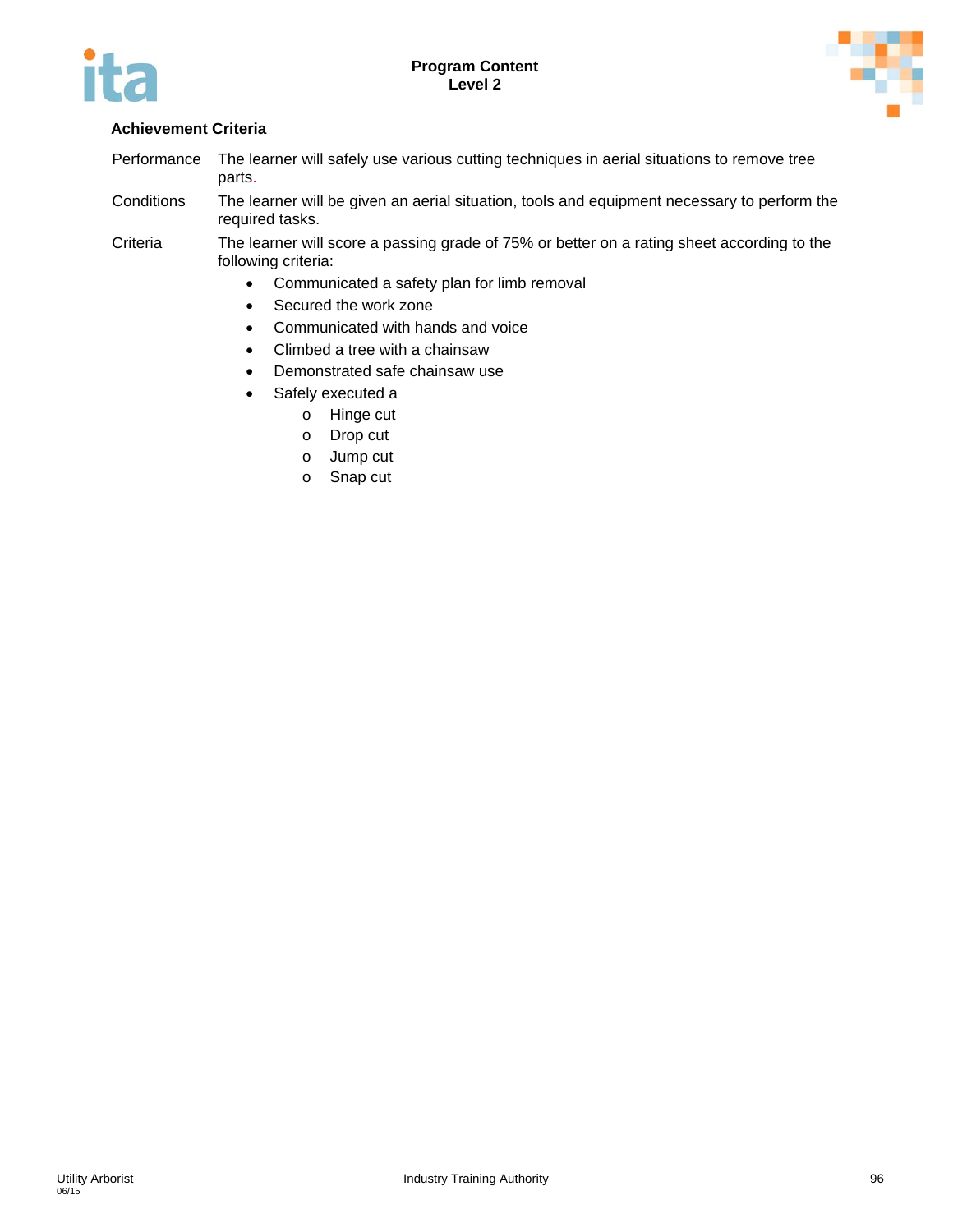

# **Line (GAC): G CLIMBING**

**Competency: G3 Climb Using Various Techniques** 

# **Objectives**

To be competent in this area, the individual must be able to:

- Select and use the appropriate climbing techniques for the job.
- Demonstrate safe climbing techniques including body thrust and foot locking.

# LEARNING TASKS CONTENT

1. Climb trees using spurless and spur techniques • Review Level One G3 competency

- 
- o Tie in points
- o Line installation
- o Climbing system advancement
- o Advance work positioning lanyard
- o Work positioning redirects
- o Choosing the best route up a tree
- o Ascending and descending a tree
- o Using spurless techniques
- o Using spur technique
- o Attaching, sharpening, and maintaining spurs
- o Appropriate knots
- o Limb walking
- False crotches (e.g., friction savers)

- Performance The learner will:
	- Select and use the appropriate climbing techniques for the job
	- Demonstrate safe climbing techniques including body thrust and foot locking
- Conditions The learner will be given a site with a variety of trees, tools, and equipment necessary to perform the required tasks.
- Criteria The learner will score a passing grade of 75% or better on a rating sheet according to the following criteria:
	- Demonstrated safe climbing of trees using spurless technique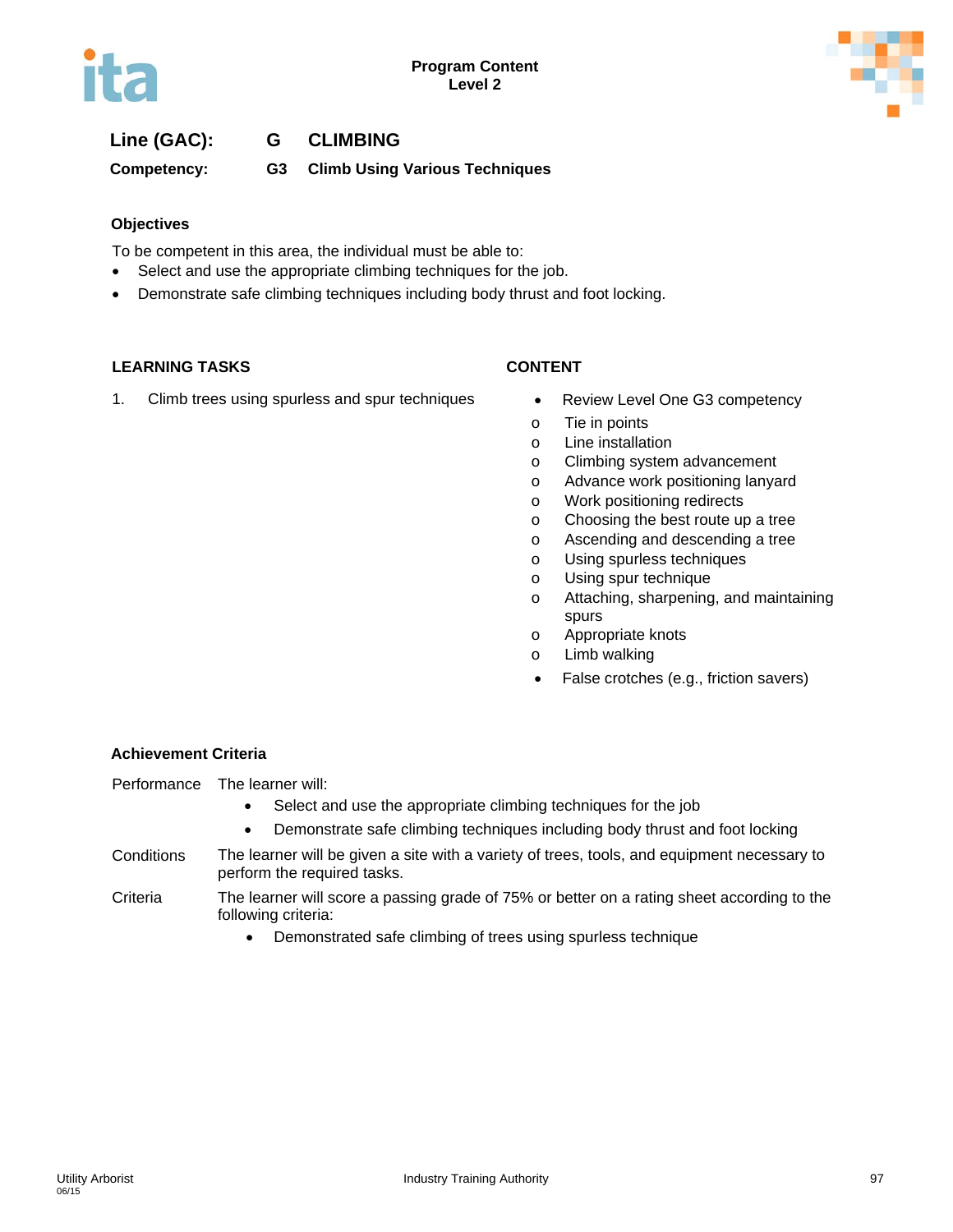

# **Line (GAC): H EMERGENCY RESPONSE**

**Competency: H5 Perform Aerial Tree Rescue** 

# **Objectives**

To be competent in this area, the individual must be able to perform aerial position emergency rescue in a safe and effective manner.

# **LEARNING TASKS CONTENT**

- 1. Perform rescue in a natural canopy **Single-man double taut line technique Single-man double taut line technique** 
	- Single-man friction belay
	- Two-man friction belay
	- false crotch
- 2. Perform rescue utilizing false crotches **Single-stem rescue (spar pole)** with

- Performance The learner will perform aerial position emergency rescue.
- Conditions The learner will be given a site with a variety of trees, tools, and equipment necessary to perform the required tasks.
- Criteria The learner will score a passing grade of 75% or better on a rating sheet according to the following criteria:
	- Performed a rescue in a natural canopy
	- Performed a rescue utilizing a false crotch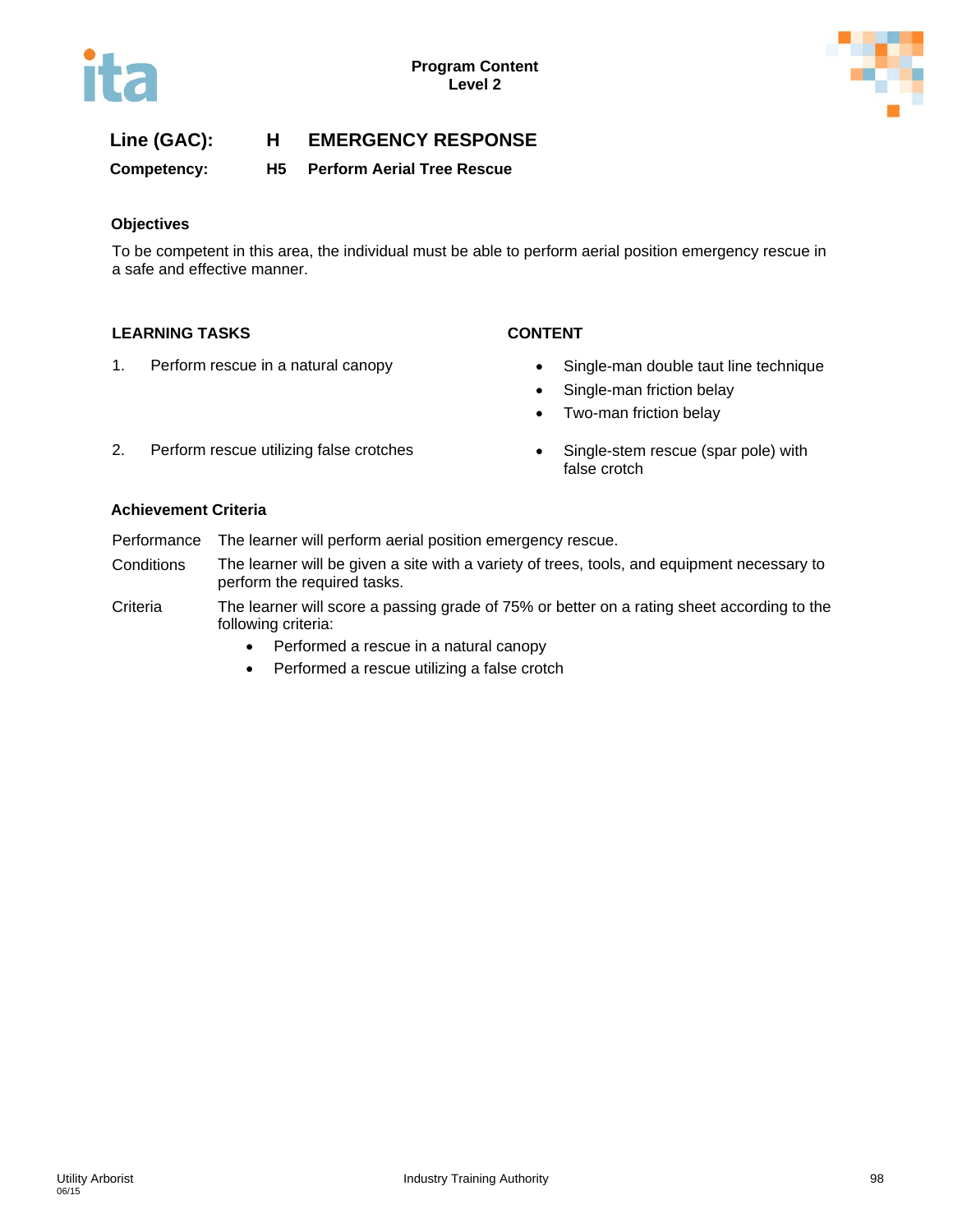

**Competency: I1 Conduct Site Inspections** 

# **Objectives**

To be competent in this area, the individual must be able to identify and explain all the factors and associated risks influencing the safe execution of the job.

# **LEARNING TASKS CONTENT**

- 
- 2. Identify appropriate methods and techniques for abatement
- 
- 
- 

- 1. Identify tree and site risks **Assessment procedures for tree risks Assessment procedures for tree risks** 
	- Assessment procedures for site risks
	- Tree care methods and techniques
- 3. Identify equipment needed **South American** Equipment capabilities and applications
	- Appropriate equipment for specific jobs
- 4. Identify workers needed **Assessment of staff competencies 4.** Assessment of staff competencies
	- Verify job qualifications
- 5. Identify applicable regulations **Applicable regulations Applicable requlations and labour** standards

- Performance The learner will identify and explain all the factors and associated risks influencing the safe execution of the job.
- Conditions The learner will be given an onsite situation, the tools, and equipment necessary to perform required tasks.
- Criteria The learner will score a passing grade of 75% or better on a rating sheet according to the following criteria:
	- Demonstrated the ability to identify a wide variety of risks and explained how to mitigate the risks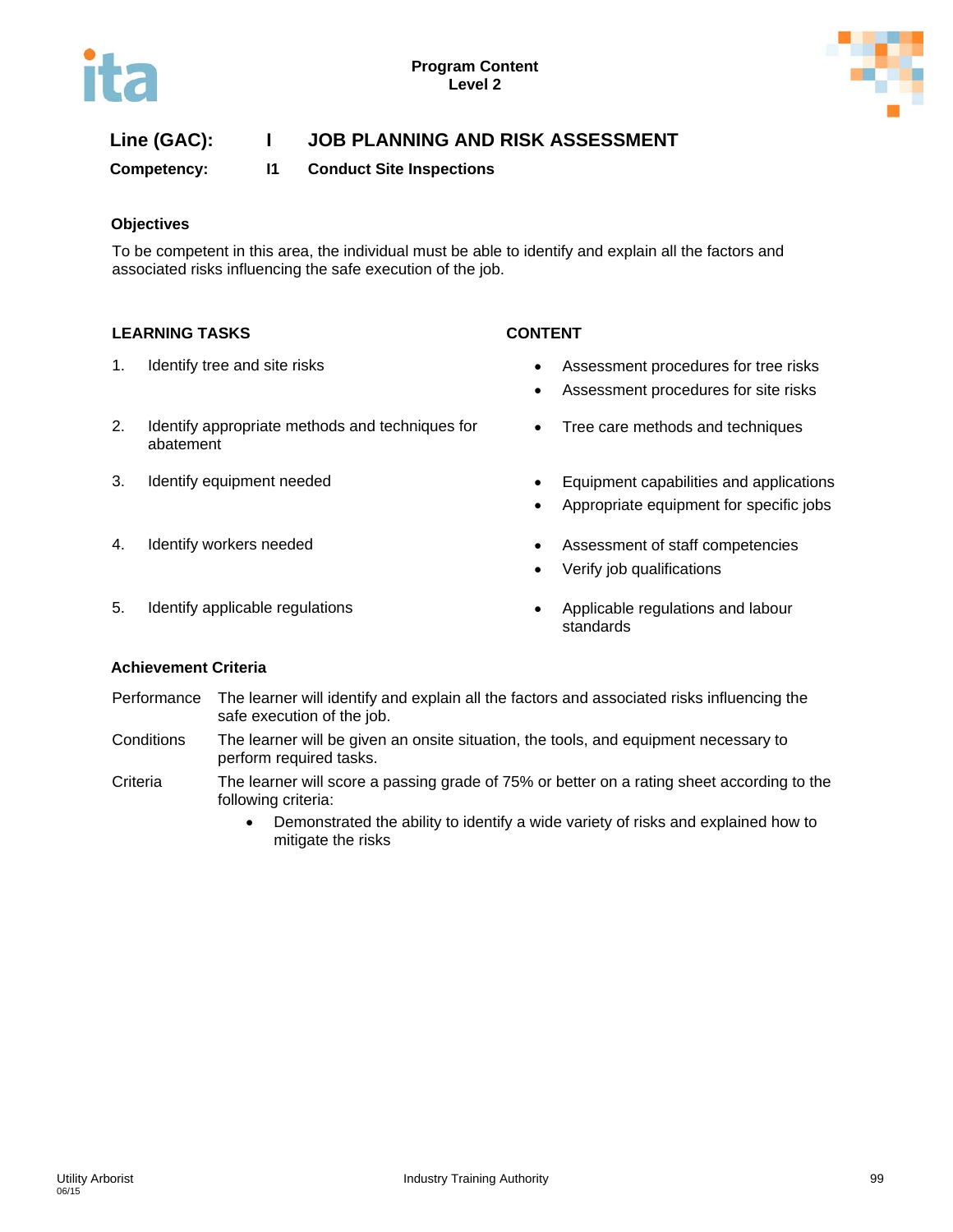

**Competency: I2 Develop and Communicate Safe Job Plan** 

# **Objectives**

To be competent in this area, the individual must be able to develop a safe job plan and communicate it to workers and sub-contractors.

### **LEARNING TASKS CONTENT**

- 1. Select techniques to address risk **Communist Constant Constant Constant** Point Risk mitigation
- 2. Develop procedures to plan, implement, and evaluate job plan

- 
- Risk analysis
- Appropriate methods and techniques for risk
- Mitigation for specific site conditions
- Risk exposure
- 3. Schedule appropriate equipment **and COV COV** Utility Arborist's equipment
	- Scheduling procedures
- 4. Document the plan **Branch Community Risk plan development and** documentation
- 5. Communicate job plan to the crew **Conduction Conductive Conducting site meetings** 
	- Ability to perform risk analysis
	- Verbal and written communication techniques

- Performance The learner will develop a safe job plan and communicate it to workers and subcontractors.
- Conditions The learner will be given an onsite situation, tools, and equipment necessary to perform required tasks.
- Criteria The learner will score a passing grade of 75% or better on a rating sheet according to the following criteria:
	- Developed and documented an appropriate risk management plan for the site
	- Communicated the plan to all affected parties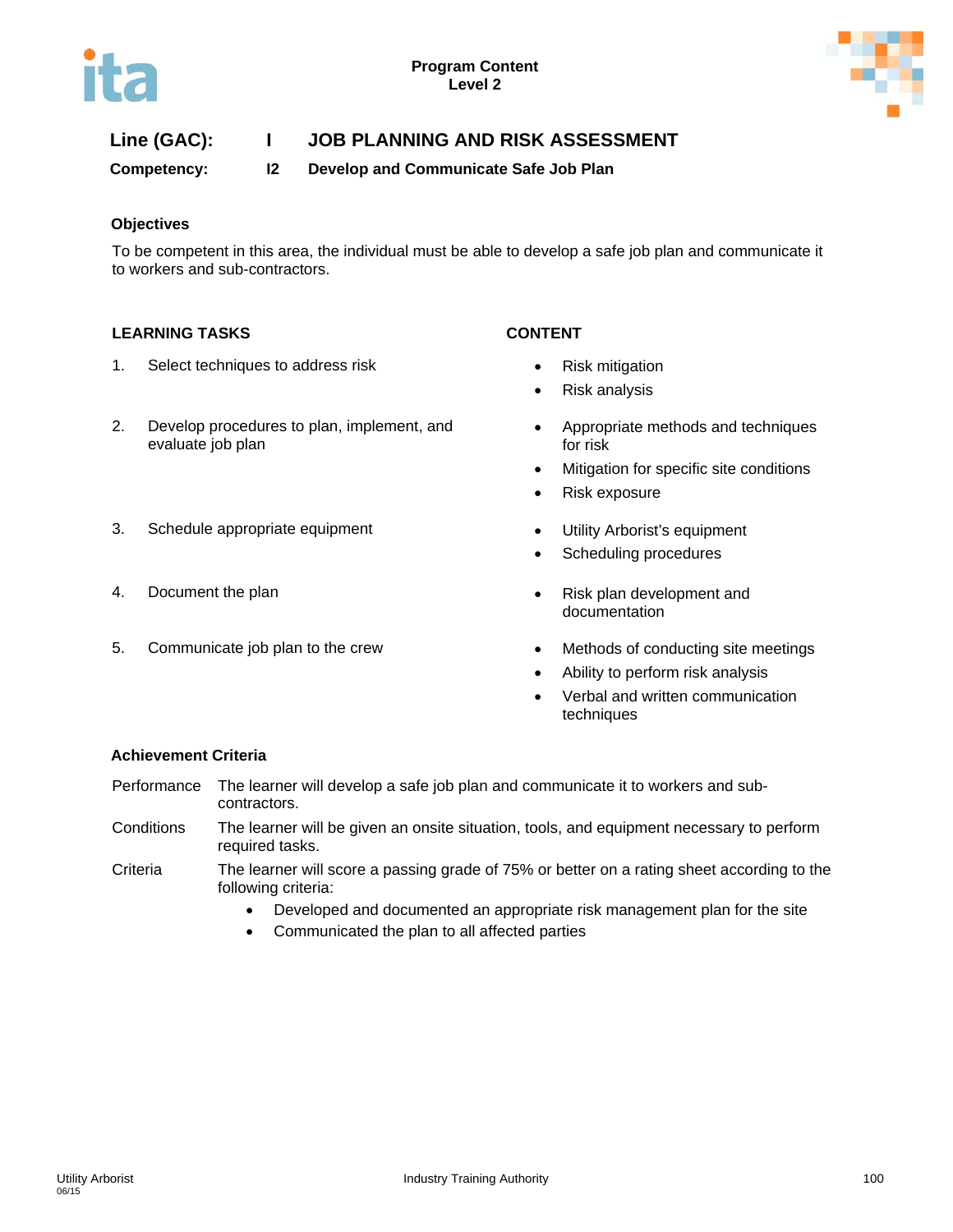

**Competency: I3 Conduct Pre-Job Preparation** 

# **Objectives**

To be competent in this area, the individual must be able to select the appropriate resources to undertake a tree care assessment based on the job estimate.

# **LEARNING TASKS CONTENT**

- 1. Conduct a pre-trip inspection **Exercise 2.1 Conduct a pre-trip inspection procedures and** decals check
	- Boom inspection procedures
	- WorkSafeBC regulations and company safety procedures
	- Logbooks and vehicle inspection checklists
- 2. Inspect tools Equipment manufacturer (OEM) manual review
	- Tool inspection procedures
- 3. Identify resources required **Tools** and attachments for specific jobs
- 4. Acquire needed resources **Acquire is a set of the Contract Accurate Typical resources needed for tasks** being performed

- Performance The learner will select the appropriate resources to undertake a tree care assessment.
- Conditions The learner will be given an onsite situation, tools, and equipment necessary to perform required tasks.
- Criteria The learner will score a passing grade of 75% or better on a rating sheet according to the following criteria:
	- Carried out a pre-job inspection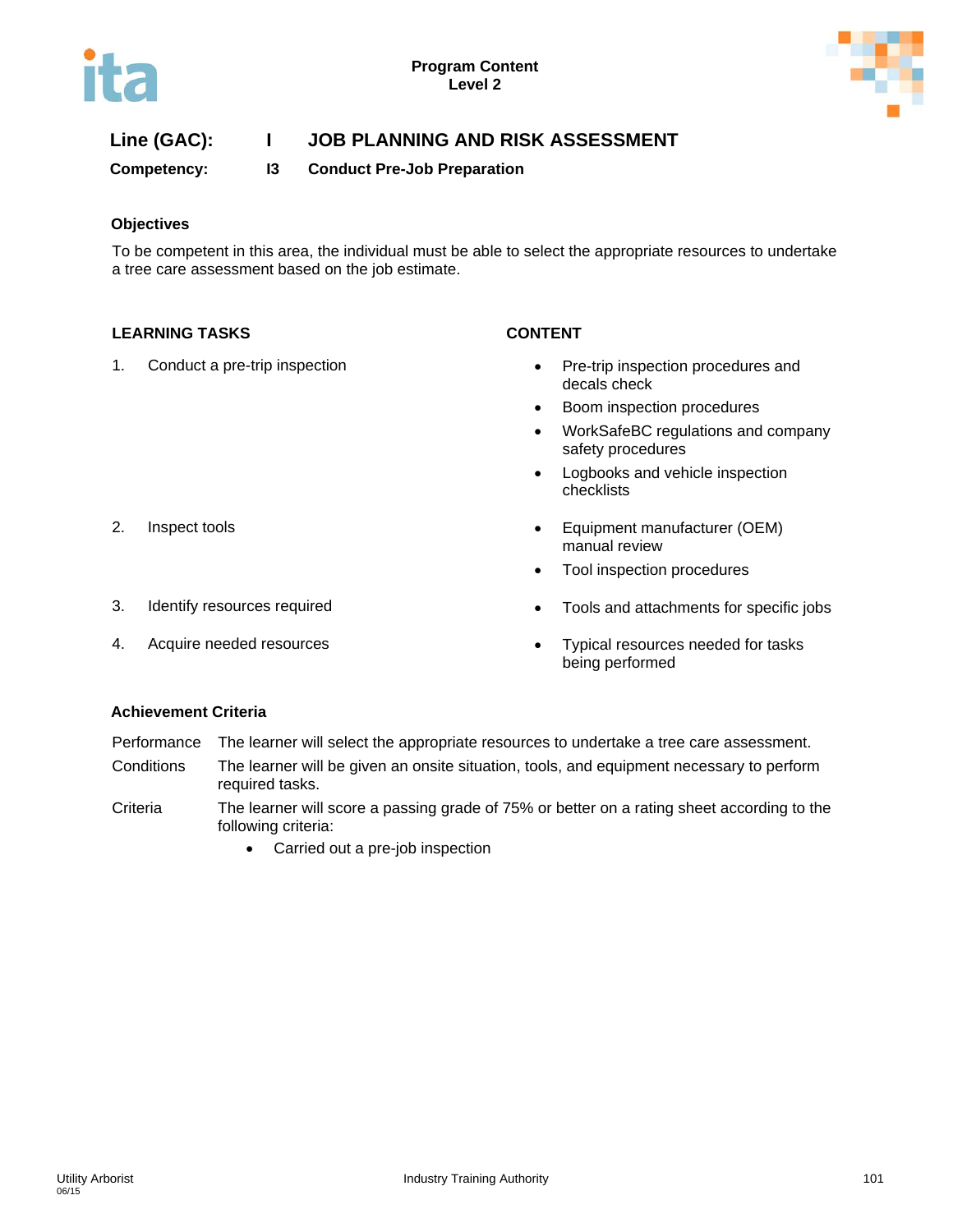

**Competency: I4 Ensure Regulatory Compliance** 

# **Objectives**

To be competent in this area, the individual must be able to ensure that all activities on the jobsite comply with all standards and regulations.

### **LEARNING TASKS CONTENT**

- 
- 
- 3. Conduct post-job review and follow-up **A**pplication of permitting and licensing
- 

- 1. Plan for compliance **Application Application of safety compliance to job** activities
- 2. Inspect for compliance **Application Application** of environmental compliance to job activities
	- compliance to job activities
- 4. Prepare reports as needed **Liability** issues/responsibilities
	- Record keeping requirements
	- WorkSafeBC accident and near-miss reporting procedures
	- Accident investigation plans
	- Preparedness and risk mitigation procedures
	- Emergency response, clean up, and emergency procedures
	- Assessment procedures for job practices to ensure compliance with procedure
	- Document practices
	- Communicate effectively

- Performance The learner will ensure that all activities on the jobsite comply with all standards and regulations.
- Conditions The learner will be given an onsite situation, tools, and equipment necessary to perform the required tasks.
- Criteria The learner will score a passing grade of 75% or better on a rating sheet according to the following criteria:
	- Planned for compliance
	- Inspected for compliance
	- Conducted a post-job review and follow-up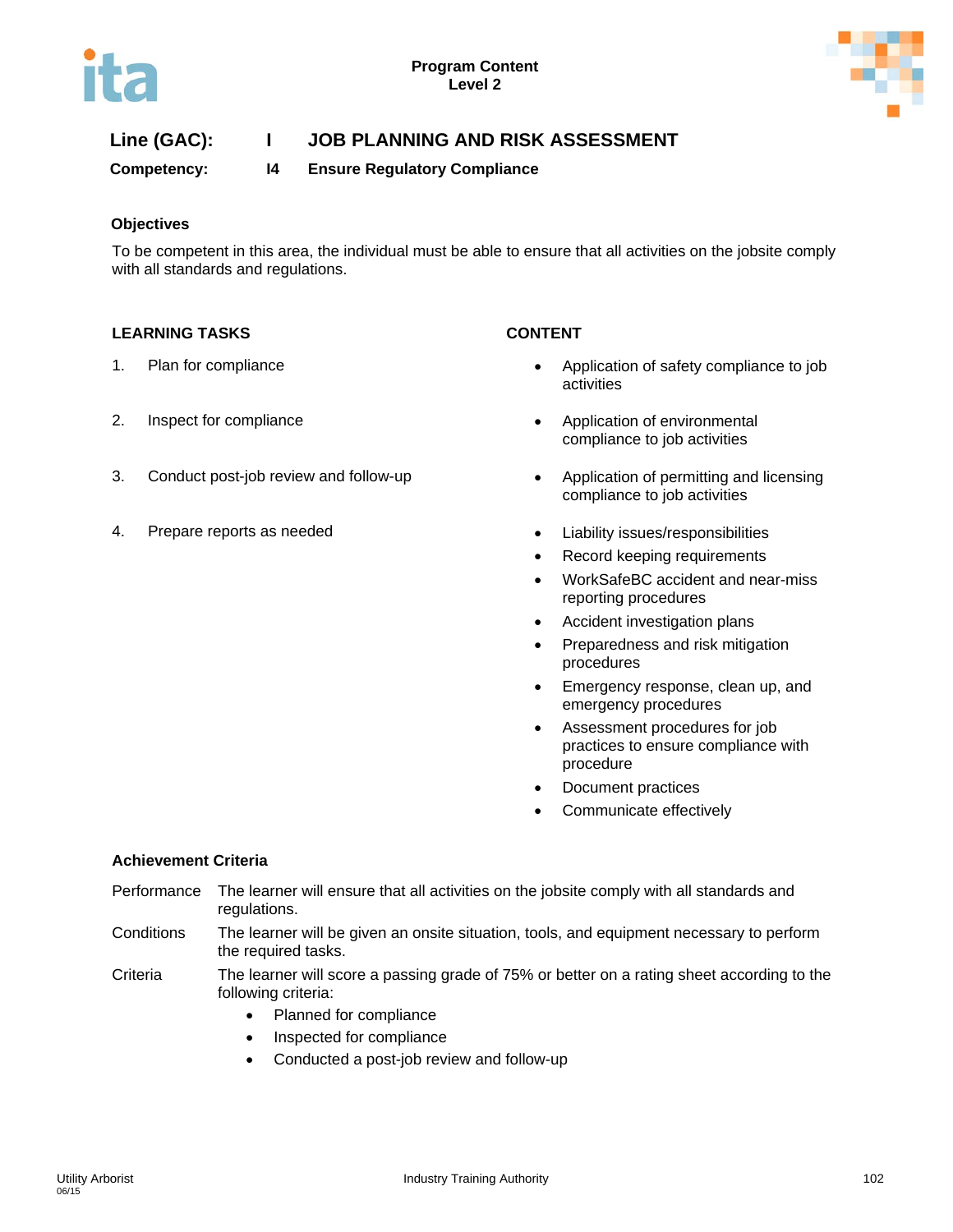

**Competency: J8 Describe Methodology for Obtaining Appropriate System Protection** 

### **Objectives**

To be competent in this area, the individual must be able to describe the methodology of obtaining appropriate system protection.

### **LEARNING TASKS CONTENT**

1. Gather necessary details to correctly arrange an Assurance of No Reclose Permit (ANRP) with the appropriate Area Control Center

- ANRP and the requirement for tree work
- Additional requirements to arrange an ANRP on transmission circuits
- Work on vegetation under an authorized workers' self protection or clearance
- Customer isolation and where it is applied
- Responsibilities of the authorized permit holder and violations for misuse or inappropriate practices
- How a conductor is grounded
- How a pole top switch is manually operated
- Correct entry made in a clearance holders logbook
- Local components and lock out for Independent Power Providers (IPP)
- Protection Extension/Safety Protection Guarantee
- Where a Utility Arborist may require its use
- Arrangements that must be made
- Required procedures
- 2. Describe obtaining a Protection Extension Safety/ Protection Guarantee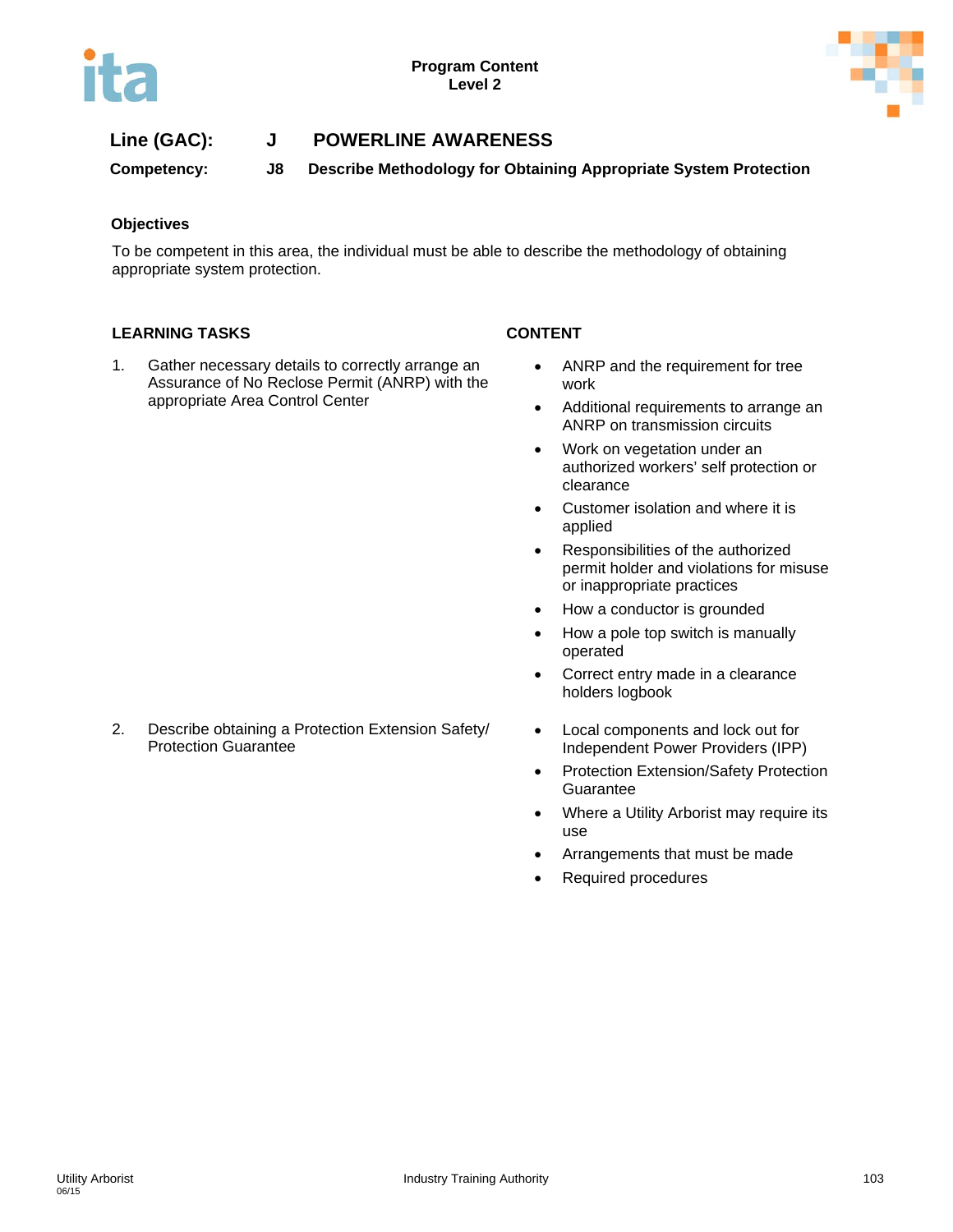



# **Section 4 TRAINING PROVIDER STANDARDS**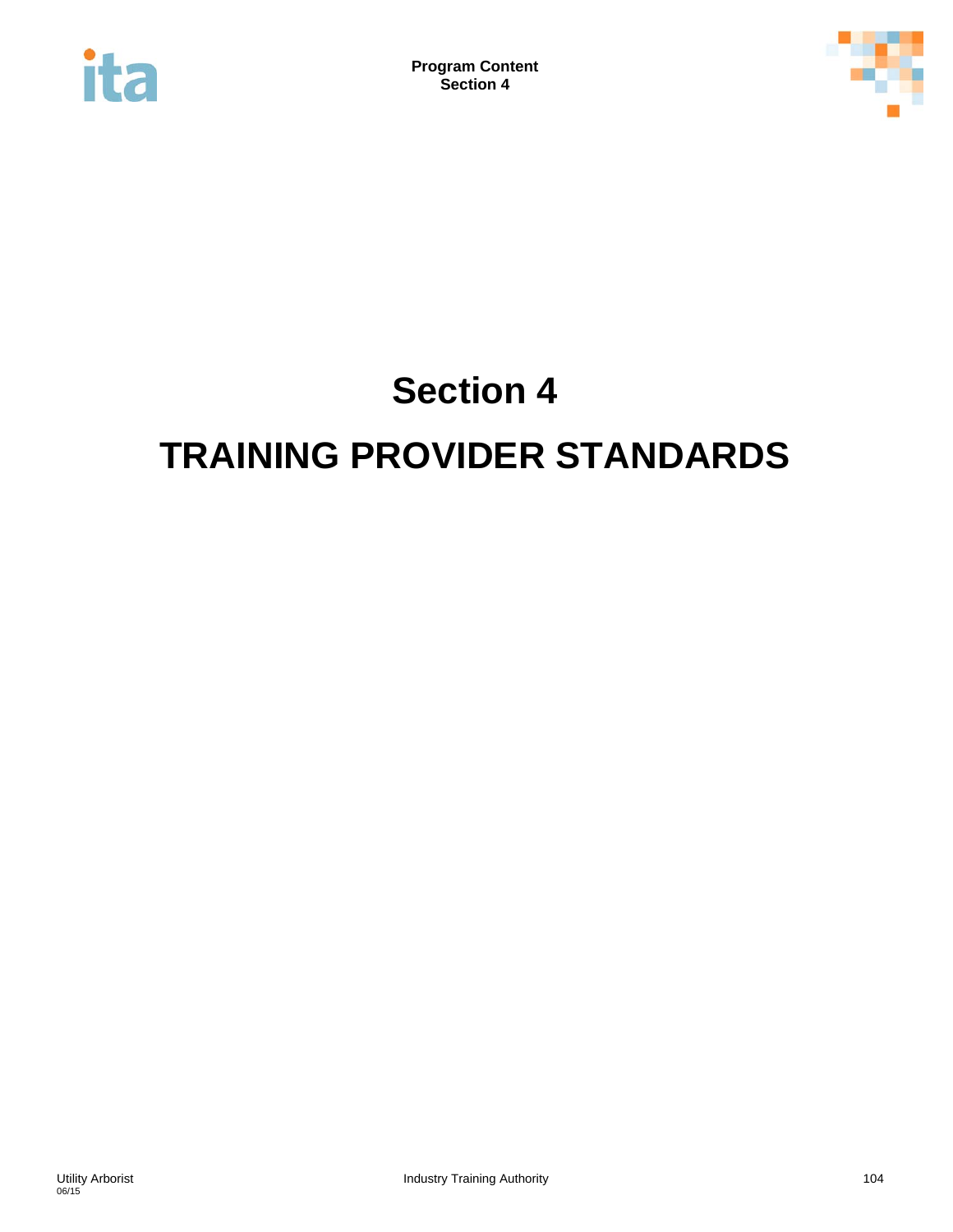



# **Facility Requirements**

### **Classroom Area**

- Comfortable classroom space and training area for practical assignments capable of facilitating 16 students (1 instructor for theory, 2 instructors for practical)
- Roughly 900 sq. ft. (30 x 30 standard size classroom)

### **Maintenance Area (temporary)**

Covered work area for tool maintenance (e.g., tarp or a portable tent)

### **Field Facilities**

- Protected lunch area (e.g., tarp, tent, vehicle)
- Access to adequate washroom facilities

### **Instructor's Office Space**

Suitable space and office furniture necessary for instructor to prepare and deliver lessons

### **Other**

 Large secure site for training, operations, demonstration, and practice including a parking lot for vehicles – minimum 5 acres wood lot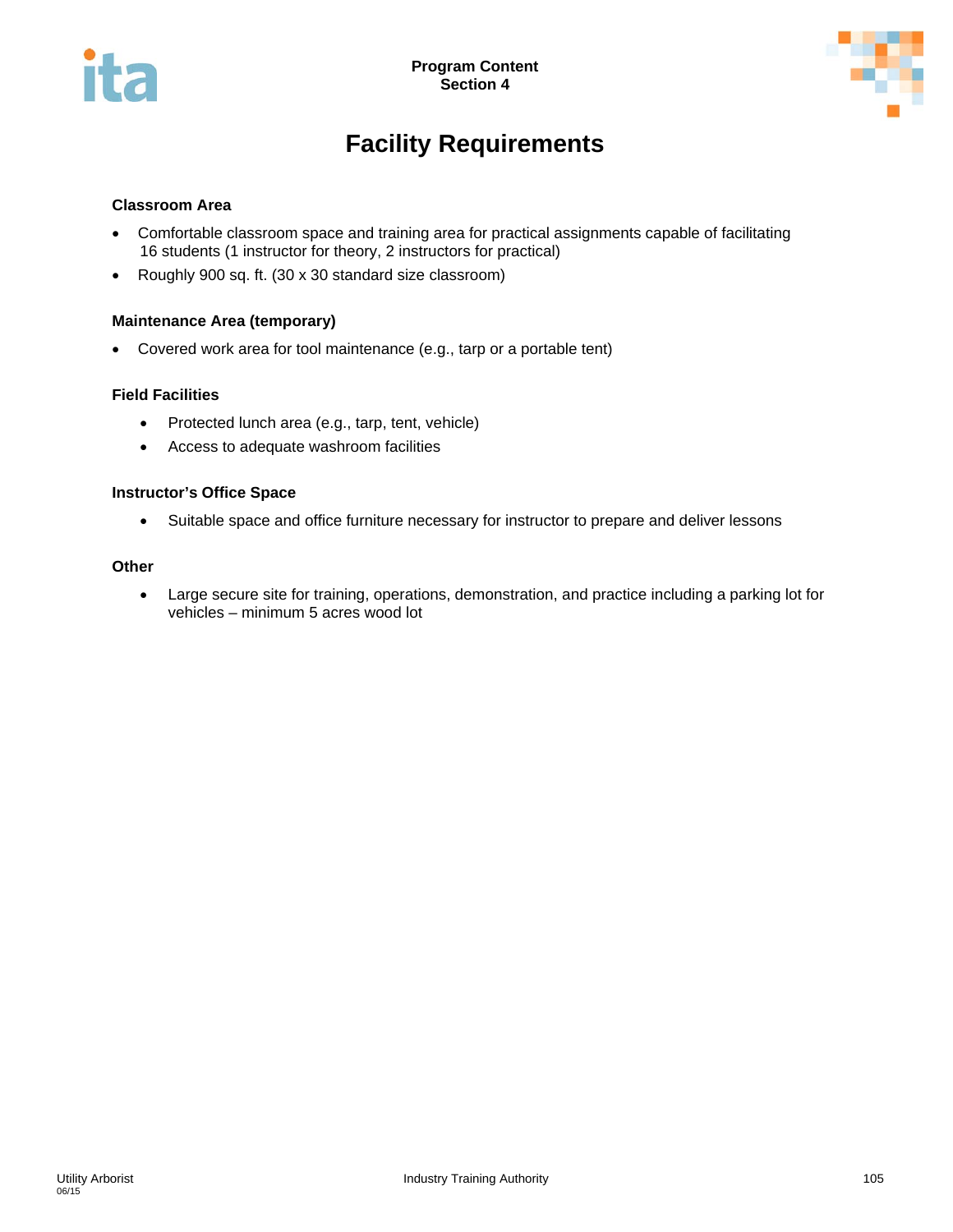# **Program Content Section 4**





# **Additional Requirements for Specific Lines of Training**

Line B – Powered Equipment

Large secure site with mature trees conducive to lift truck practice

Line C – Hand Tools and Small Power Tools

Access to site with varied plant materials and conditions

Line D – Tree Work and Management

- Access to large range of trees common to the area
- Site locations requiring various tree selections

### Line E – Falling and Bucking

- Secure site for felling practice
- Access sections for bucking practice

### Line F – Rigging

Secure site with mature trees conducive to multiple removals, rigging, and cutting practice

### Line G – Climbing

- Large secure site with mature trees conducive to climbing practices
- Line H Emergency Response
- Secure site for evacuation practice
- Variety of trees appropriate to demonstrate aerial rescue

Line I – Job Planning and Risk Assessment

Large secure site with mature trees conducive to job planning and risk

Line J – Powerline Awareness

Powerline hardware components and related locations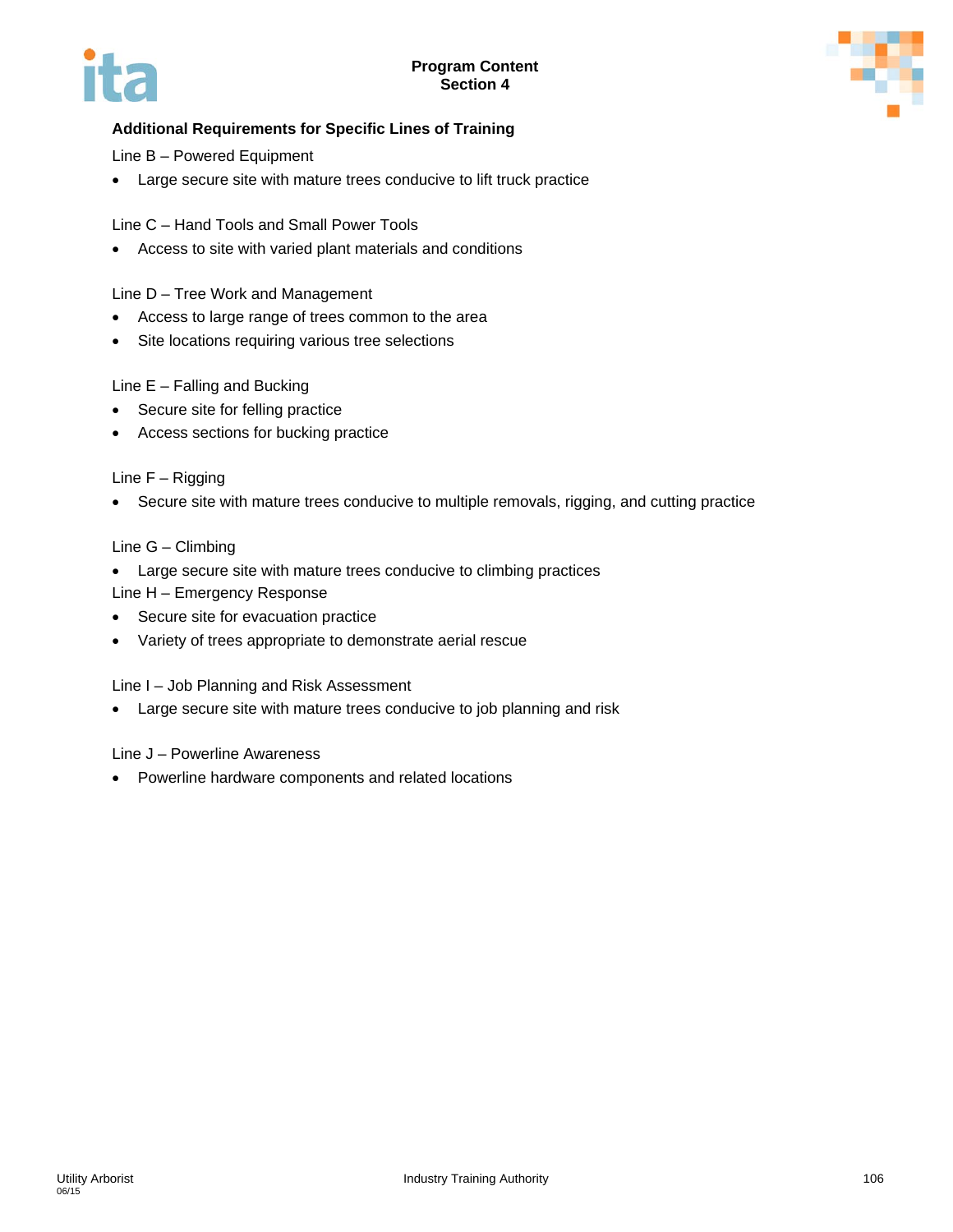

# **Tools and Equipment**

*Note: Where applicable, equipment may be rented for instructional purposes.* 

### **Shop Equipment**

# *Motorized Equipment*

- Chipper (WorkSafeBC compliant)
- Over-center truck-mounted aerial lift and single-axle dump truck (which may be the same unit)

### **Shop (Facility) Tools**

### *Standard Hand and Small Power Tools*

- Climbing chainsaws
- Mid-size bucking chainsaws
- Full-wrap handle chainsaws
- Chainsaw tools
- Saw lanyards
- Wedges
- Falling axes
- Sounding mallet
- **•** Barricades
- Gas power pole saw
- Hand pruner
- Pole pruners
- Pole saws (or attachments)
- Gaff gauge

# *Specialty Tools – Rigging and Climbing Gear*

- $\bullet$  10-ft loopies (1/2 in or 5/8 in)
- $\bullet$  12-ft loopies (1/2 in or 5/8 in)
- Spider legs
- Prusik loops
- Eye-and-eye split tails
- One-eye slings  $(2 \times 18$  ft,  $2 \times 12$  ft)
- Single-eye split tails
- 3/4-ton Arborist rigging blocks
- 10-ton Arborist rigging blocks
- Pulleys
- CMI pulleys
- Micro pulleys
- Steel double autolocking carabiners
- Mechanical advantage kit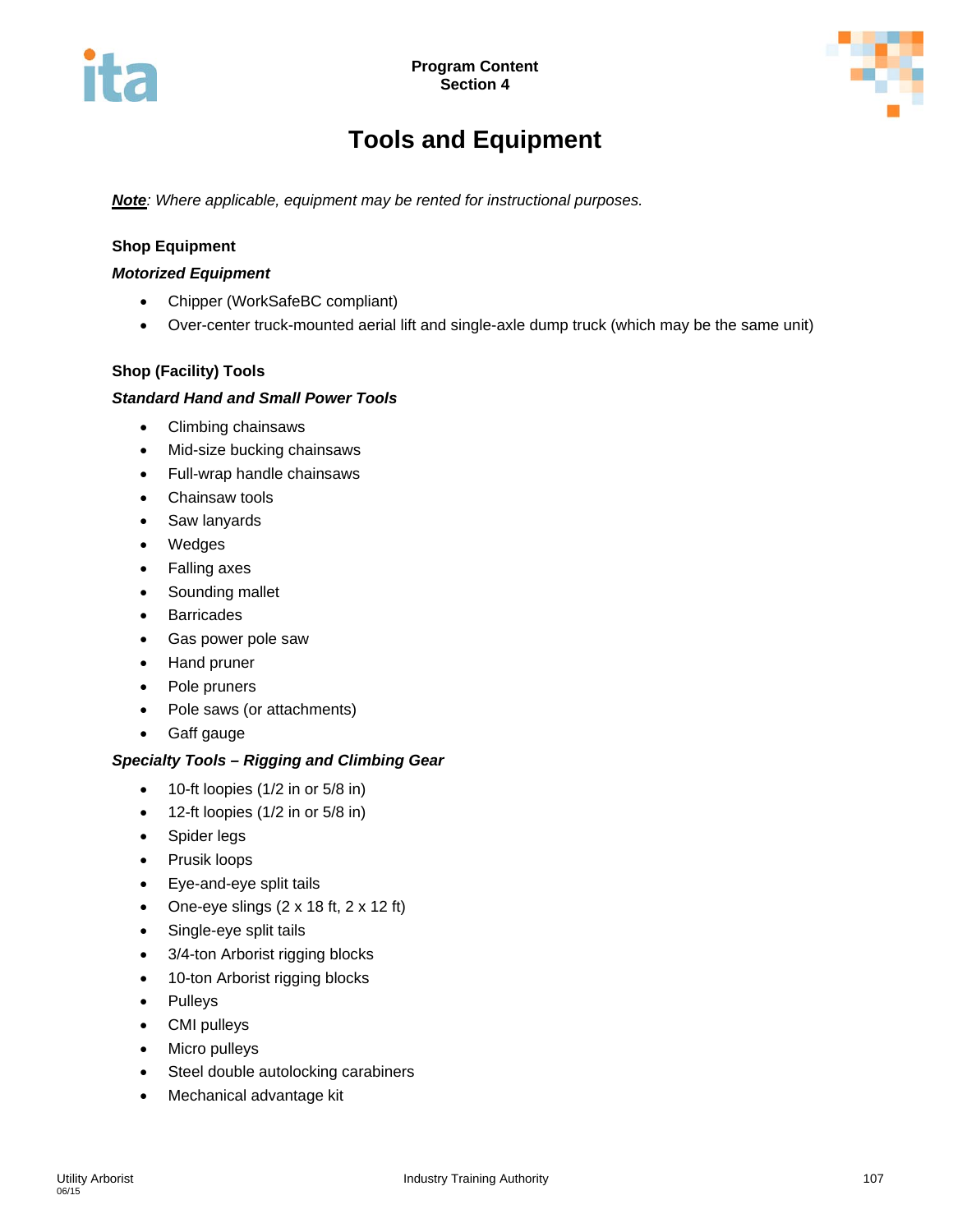# **Program Content Section 4**





- Port-a-wraps (large steel)
- Hobbs or Good Rigging Control System (GRCS) rigging device
- Adjustable friction saver
- 36-inch steel ring friction saver
- Personal First Aid kit with pressure bandage

# **Student Tools (supplied by student)**

#### *Required*

- WorkSafeBC approved hard hat or helmet with 4-point chin strap
- WorkSafeBC hearing protection (muffs or plugs)
- WorkSafeBC approved safety glasses
- WorkSafeBC approved (3600 fpm) chainsaw pants or chaps
- WorkSafeBC approved boots with ankle support
- Leather gloves for rigging
- Gloves for climbing
- Hi-viz apparel
- Hand saw
- Approved climbing belt and saddle
- Approved lanyard and adjuster
- Tree climbing spurs
- Personal First Aid kit with pressure bandage
- 2 double auto-locking carabiners 23 kN
- Climbing rope 150' x 1/2" 6200 lbs tensile
- Micro pulley with utility carabiner
- Rope clip

# *Recommended*

- Eye-and-eye split tail
- Single-eye split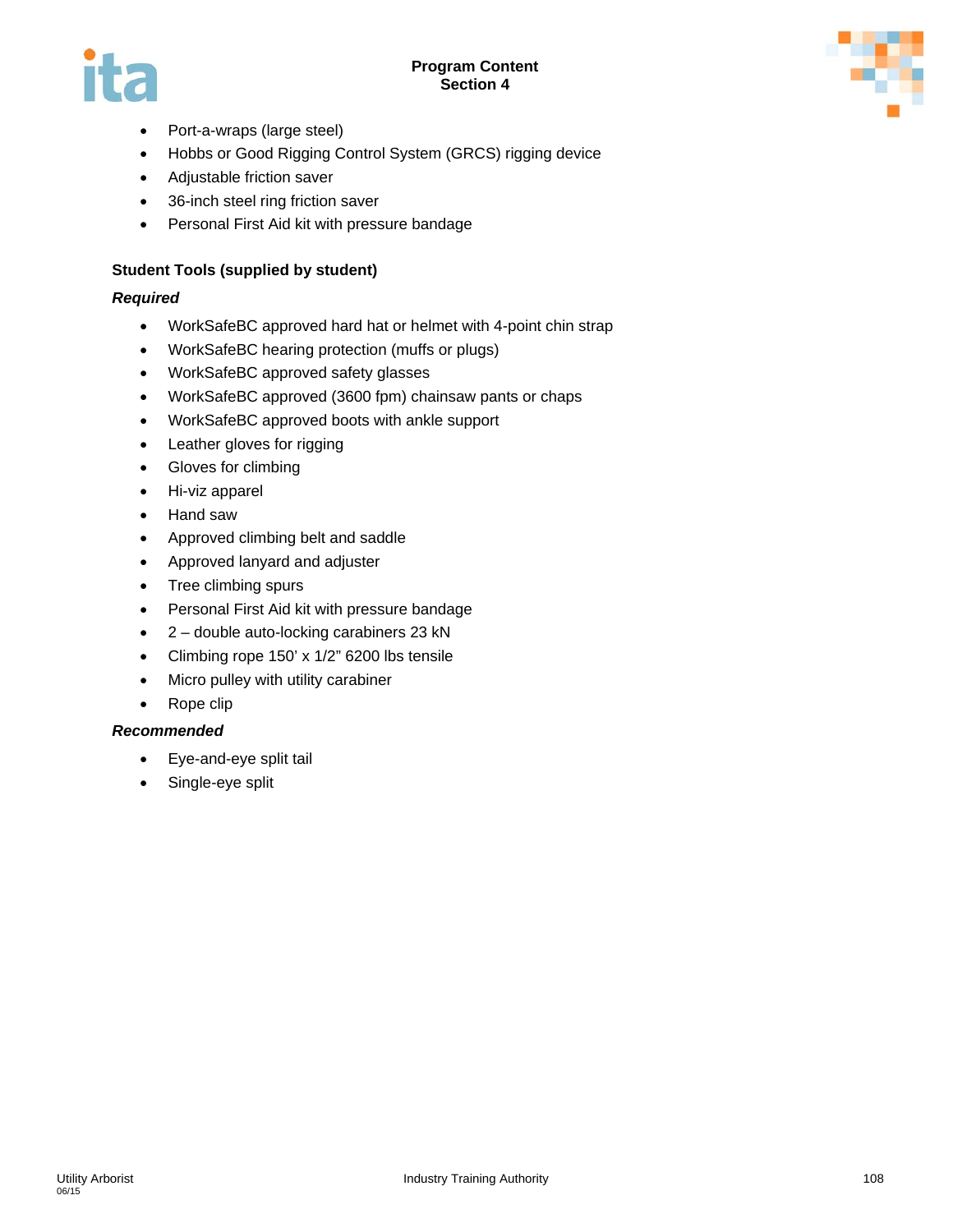



# **Reference Materials**

#### **Required Reference Materials**

- American National Standard for Arboricultural Operations Pruning Standard, ANSI A-300 2001
- BC Faller Training Standard, WorkSafeBC
- BC Faller Training Standard DVD's Discs 1, 2 and 3, WorkSafeBC
- *Climbing Procedures and Fall Restraint*, Western Utility Arborist Association
- Electrical Awareness Power Point, E.I.T.I.
- *InfoFlips BC Faller Training Standard*, WorkSafeBC
- *Power System Safety Protection (PSSP*), BC Hydro
- *Native Trees of B.C., Ministry of Forests*, Government of BC
- *Safe Work Practices for Utility Arborists (Tree care work near power lines),* WorkSafeBC (2005)
- *Safety Practice Regulations,* BC Hydro

# **Recommended Resources**

• Arboriculture Canada Training

http://www.arborcanada.com/

- Audio/Visual Resources
- o *Aerial Rescues*, National Arborist Association
- o *Brush Chipper Operations and Safety Training*, Vermeer Manufacturing Company, 2000
- o *The Path of Least Resistance*, WorkSafeBC
- BC Faller Training Standard, *InfoFlips*
- o Part one

http://www.worksafebc.com/publications/health\_and\_safety/by\_topic/assets/pdf/bc\_faller\_trainin g\_standard\_1.pdf

- o Part Two http://www.worksafebc.com/publications/health\_and\_safety/by\_topic/assets/pdf/bc\_faller\_trainin g\_standard\_2.pdf
- BC Forest Safety Council http://www.bcforestsafe.org/training/faller\_certification/resources.html
- BC Hydro

http://www.bchydro.com/safety/

BC Ministry of Environment

http://www.gov.bc.ca/env/

BC One Call

http://www.bconecall.bc.ca

• BC Provincial Emergency Program

http://www.pep.bc.ca/index.html

 British Columbia Outdoor Wilderness Guide – The Trees of British Columbia http://bcadventure.com/adventure/wilderness/forest/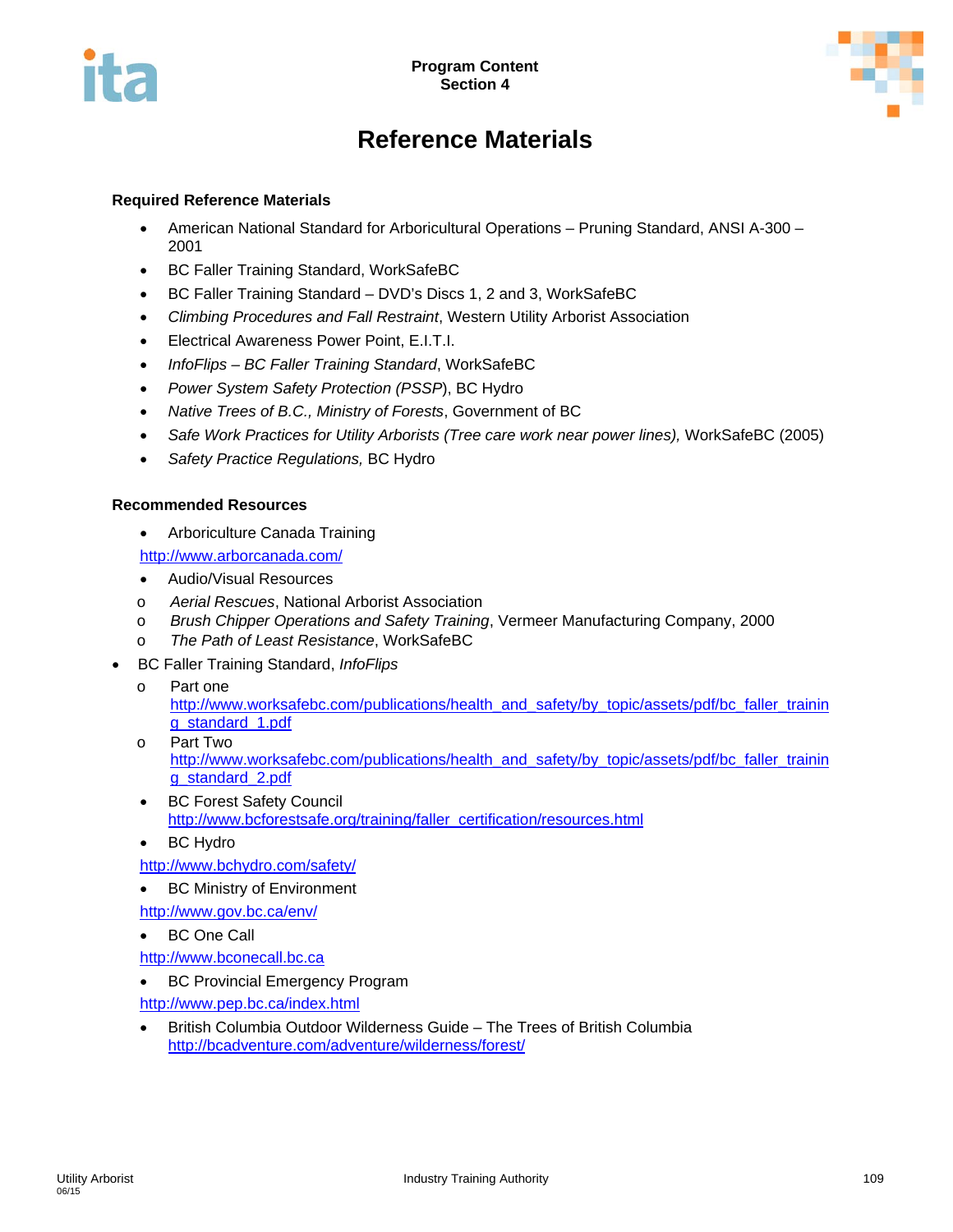



British Columbia Workers Compensation Act

http://www.bclaws.ca/Recon/document/freeside/--%20w%20-- /workers%20compensation%20act%20rsbc%201996%20c.%20492/00\_act/96492\_00.htm

- Canadian Environmental Protection Act http://www.ec.gc.ca/alef-ewe/default.asp?lang=En&n=2140D763-1
- Commercial Vehicle Safety and Enforcement (CVSE) http://www.th.gov.bc.ca/cvse/
	- E-Flora Electronic Atlas of Plants of British Columbia http://www.geog.ubc.ca/biodiversity/eflora/E-FloraTreesofBritishColumbia.html
	- Environment Canada, Acts, Regulations and Agreements
	- http://www.ec.gc.ca/default.asp?lang=En&n=48d356c1-1
	- Fisheries Act

http://laws.justice.gc.ca/en/F-14/index.html

• Insurance Corporation of BC

http://www.icbc.com

- Kwantlen University College School of Horticulture Plant identification Database, www.kwantlen.ca/horticulture/ https://appserver1.kwantlen.ca/apps/plantid/plantid.nsf/search
- Ministry of Forest and Range Tree Book: Learning the Trees of British Columbia http://www.for.gov.bc.ca/hfd/library/documents/treebook/
- Ministry of Transportation and Infrastructure, *Traffic Control Manual for Work on Roadways*  http://www.th.gov.bc.ca/publications/eng\_publications/TCM/Traffic\_Control\_Manual.htm
- OHS Standards http://www2.worksafebc.com/Publications/OHSRegulation/Home.asp
- Product Instruction Guide Miller by Sperian http://www.millerfallprotection.com/pdfs/ProdInspecGuide.pdf
- Provincial Regulations http://www.bclaws.ca/
- Spill Reporting Amendments http://www.env.gov.bc.ca/epd/codes/spill-reporting/index.htm
- TDG http://www.tc.gc.ca/eng/tdg/clear-schedule2-81.htm
- Traffic Control Manual for Work on Roadways http://www.th.gov.bc.ca/publications/eng\_publications/TCM/Traffic\_Control\_Manual.htm
- Tree Care Industry Association (TCIA) http://www.treecareindustry.org/index.aspx Wildlife Act
	- http://laws.justice.gc.ca/en/W-9/
- WorkSafeBC http://www.worksafebc.com
- WorkSafeBC First Aid Certification http://www2.worksafebc.com/topics/firstaid/home.asp
- WorkSafeBC Guidelines Part 19 Electrical Safety http://www2.worksafebc.com/publications/OHSRegulation/Part19.asp http://www2.worksafebc.com/Publications/OHSRegulation/Part19.asp?ReportID=18571
- WorkSafeBC Guidelines Part 26, Forestry Operations and Similar Activities (including arboriculture)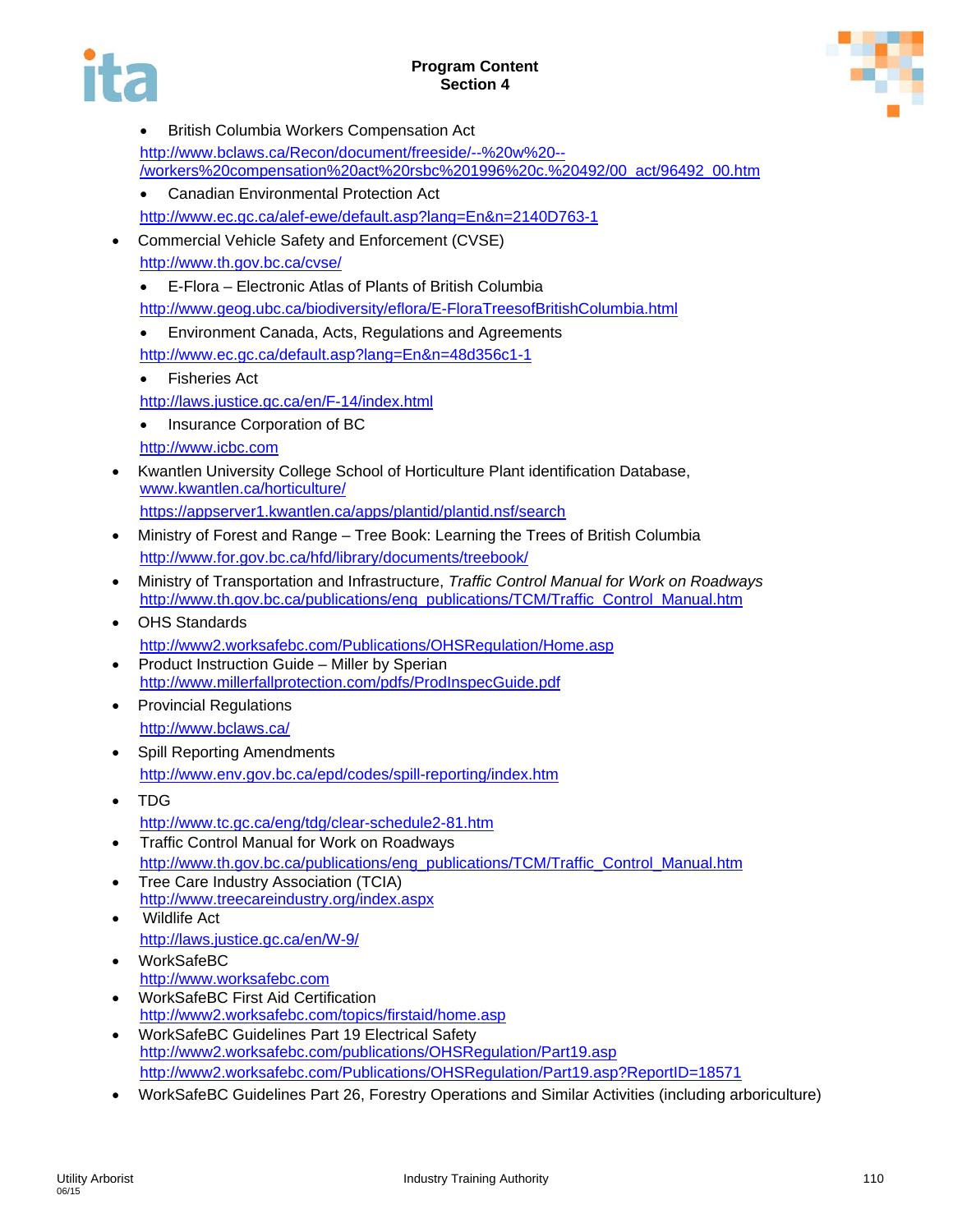



http://www2.worksafebc.com/Publications/OHSRegulation/GuidelinePart26.asp

- WorkSafeBC OHS Guidelines http://www2.worksafebc.com/publications/OHSRegulation/Home.asp
- WorkSafeBC OHS Guidelines, Limits of Approach Part 19 http://www2.worksafebc.com/publications/OHSRegulation/GuidelinePart19.asp#SectionNumber:G19. 9
- WorksSafeBC, *Safe Work Practices for Certified Utility Arborists* http://worksafebc.com/publications/health\_and\_safety/by\_topic/assets/pdf/cert\_utility\_arborist.pdf
- WorkSafeBC, *Working Safely Around Electricity* http://www.worksafebc.com/publications/health\_and\_safety/by\_topic/assets/pdf/electricity.pdf

# **Suggested Texts**

- *A New Tree Biology Dictionary*, Alex L. Shigo, Shigo and Trees, Associates, 1986
- An Illustrated Guide to Pruning, 2<sup>nd</sup> edition, Edward F. Gilman, Delmar, 2002
- Arboriculture: Integrated Management of Landscape Trees, Shrubs, and Vines, 4<sup>th</sup> edition, Harris, Clark and Matheny, Prentice Hall, 2004
- *Arborist Equipment: A Guide to the Tools and Equipment of Tree Maintenance and Removal*. Blair, Donald F. 2<sup>nd</sup> Ed. ISA Publication
- *Arborists' Certification Study Guide*, ISA Publication
- *Arborists' Knots for Climbing and Rigging*, ISA Publication, 2006
- *Basic Training for Tree Climbers*, ISA Publication
- *Chain Saw Safety and Field Maintenance*, Kevin K. Eckert, ISA
- *Common Tree Diseases of British Columbia,* Eric Allen, Duncan Morrison and Gordon Wallis, Natural Resources Canada, Canadian Forest Service, 1996
- *Evaluating Tree Defects*, Field Guide, Ed Hayes, 2nd edition
- *Hardy Trees and Shrubs: An Illustrated Encyclopedia*, Dirr, Michael, Timber Press, 2009
- *Manual of Woody Landscape Plants*, 9<sup>th</sup> edition, Michael A. Dirr, Stipes Publishing Co., 2009
- *Native Trees of BC*, Halter, Reese & NJ Turner, Crown Publication, 2003
- *Taylor's Guide to Trees*, Houghton Mifflin, 1988
- *The Tree Climbers Knots*, Lingens, D., Schlauverlag, Stockelsdorf, 2006.
- *Tree Climber's Guide*. Lilly, S. 3rd Ed. ISA Publication
- *Trees in Canada*, John Farrar, Fitzhenry & Whiteside Publishing, 1995
- *Western Trees,* George A. Petrides / Olivia Petrides, Houghton Mifflin, 1992

# **NOTE:**

This list of Reference Materials is for training providers. Apprentices should contact their preferred training provider for a list of recommended or required texts for this program.